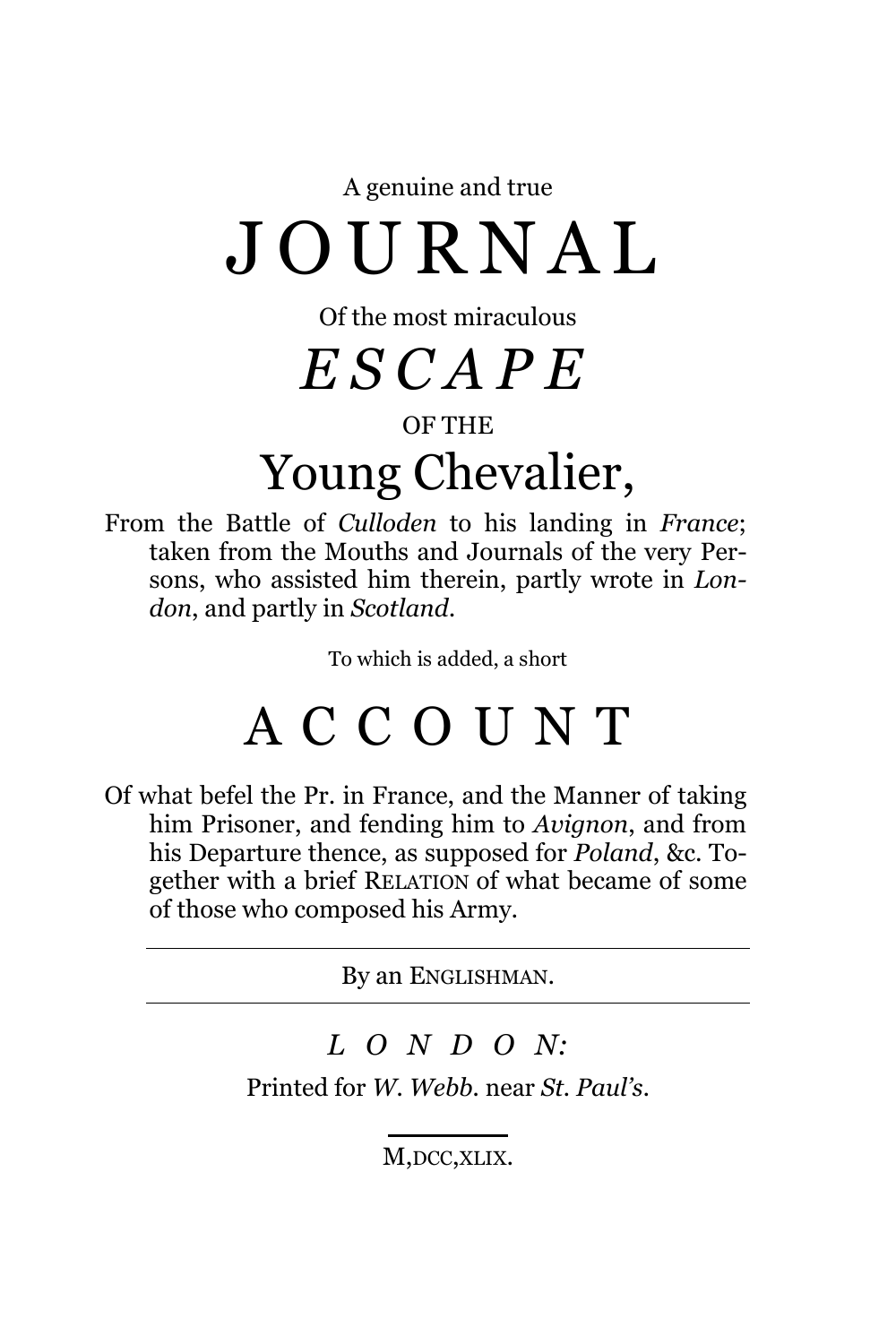#### THE

# P R E F A C E

*HE following relation, or journal of the young Chevalier's escape, was at first wrote out of curiosity, which I was induced to do, by having Sollowing relation, or journal of the young Chevalier's escape, was at first wrote out of curriosity, which I was induced to do, by having so many opportunities of conversing with the chief of the parties, who were instrumental in conducting, and assisting him in his escape, for which they were taken and detain'd prisoners for a considerable time, and were at last dismiss'd, without ever being examin'd at the cockpit or elsewhere by authority of the secretaries of state. Part was taken from those carried prisoners to London, and the rest from those in Scotland; but after the Pr. return to the continent of Scotland on the 6th of July, from the western isles, to his embarking for France, is taken from the rev. mr Cameron's journal, who accompanied him most of that time. The rest of the account, in relation to what befel him in France, and to his leaving Avignon, is taken from the best authorities publish'd, and from private letters sent to different places; many of which have not yet been made public, especially that, which gives the manner of taking, detaining as prisoner, and sending the Pr. out of France.*

*Thus much I thought proper to premise in order to convince the reader, that this relation is genuine and not composed of a very few facts, and the rest made up of falsities and fiction, the work of a fruitful brain, like those pamphlets entitled,* Pr.*,* The Wanderer*, and*  The Chevalier*, which last is one of the greatest impositions upon the public. For this reason, I have been strongly solicited, by all who have seen my historical*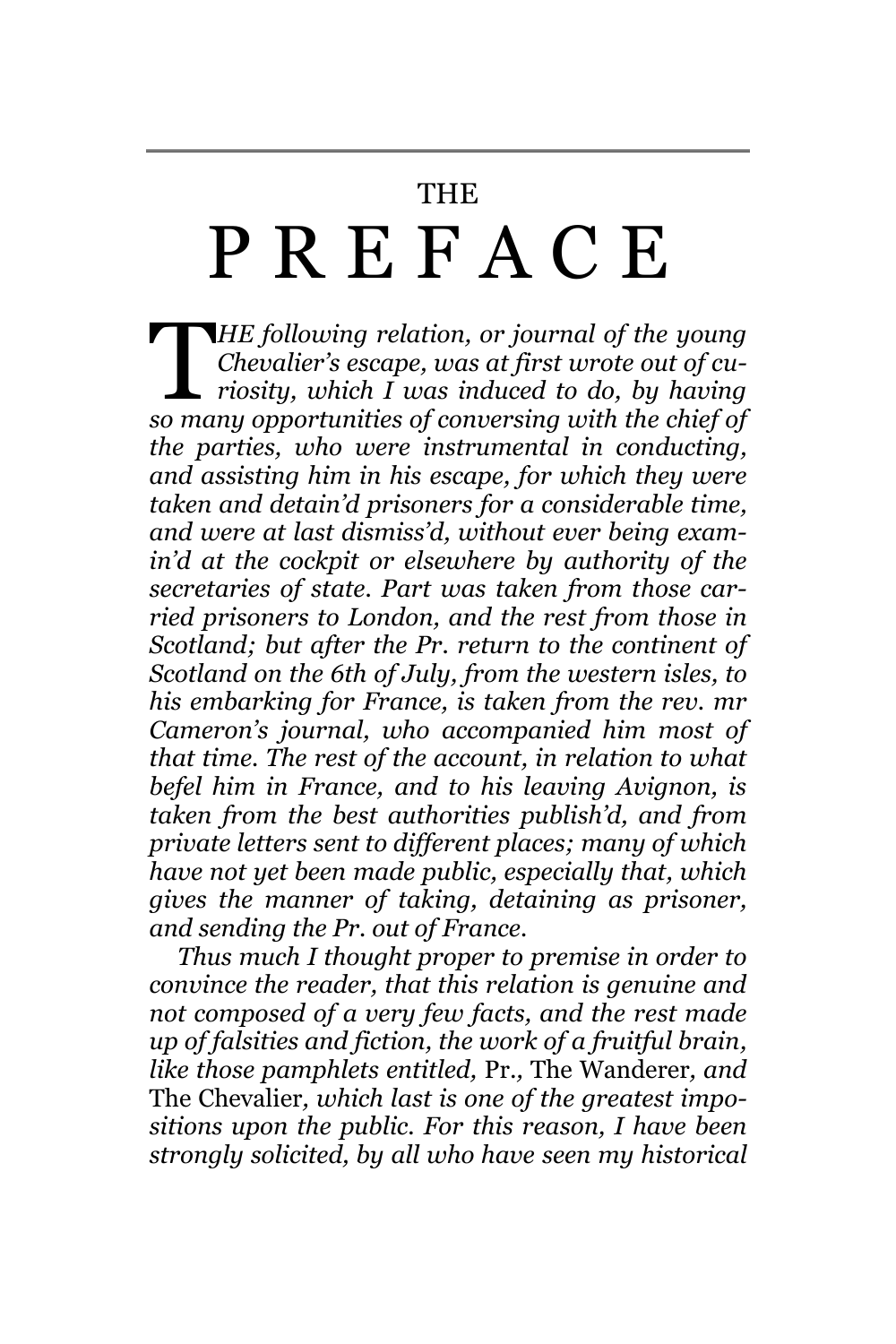*account, to publish it, which I should have done much sooner, had I not waited to see, if some abler writer would favour the world, with giving it a true relation of that most miraculous, and almost incredible, escape: The truth of which would have been much disputed, had not the different persons therein concerned been taken into custody; many of whom told general Campbell the same story, as is herein very circumstantially related, when they were taken before him in Scotland, all which I have endeavoured to tell in their own words, as near as I could, without altering their sense or meaning.*

*This I do, without the least regard to the censure of the hot-headed zealots, who make it tantamont to down-right disaffection, to assert that the young Chevalier has not a cloven foot, or something monstrous about him.*

*I think it is very extraordinary, that any people can be so weak as to imagine, that personal reflections, little mean aspersions, or idle malicious tales and insinuations, should be any support to a cause, or deprive the antagonists of the least share of their intrinsic merit; or that they should be so blind as to think of the getting the better in any thing, by misrepresentation and lies; which can produce nothing but errors and a mean opinion of the authors, in the eyes of all impartial men of sense and judgment: speaking what is just of a man is not approving his cause; that is entirely his own affair, in which he acts by the approbation of his conscience, and a firm belief of right in himself: And no persons of moderation or serious reflection would ever vilify any man's character, on that account, any more than they ought to do that of the person, who opposes him, upon the same principles. Virtue ought certainly to be rever'd, wherever it is found, and with how much reason so-*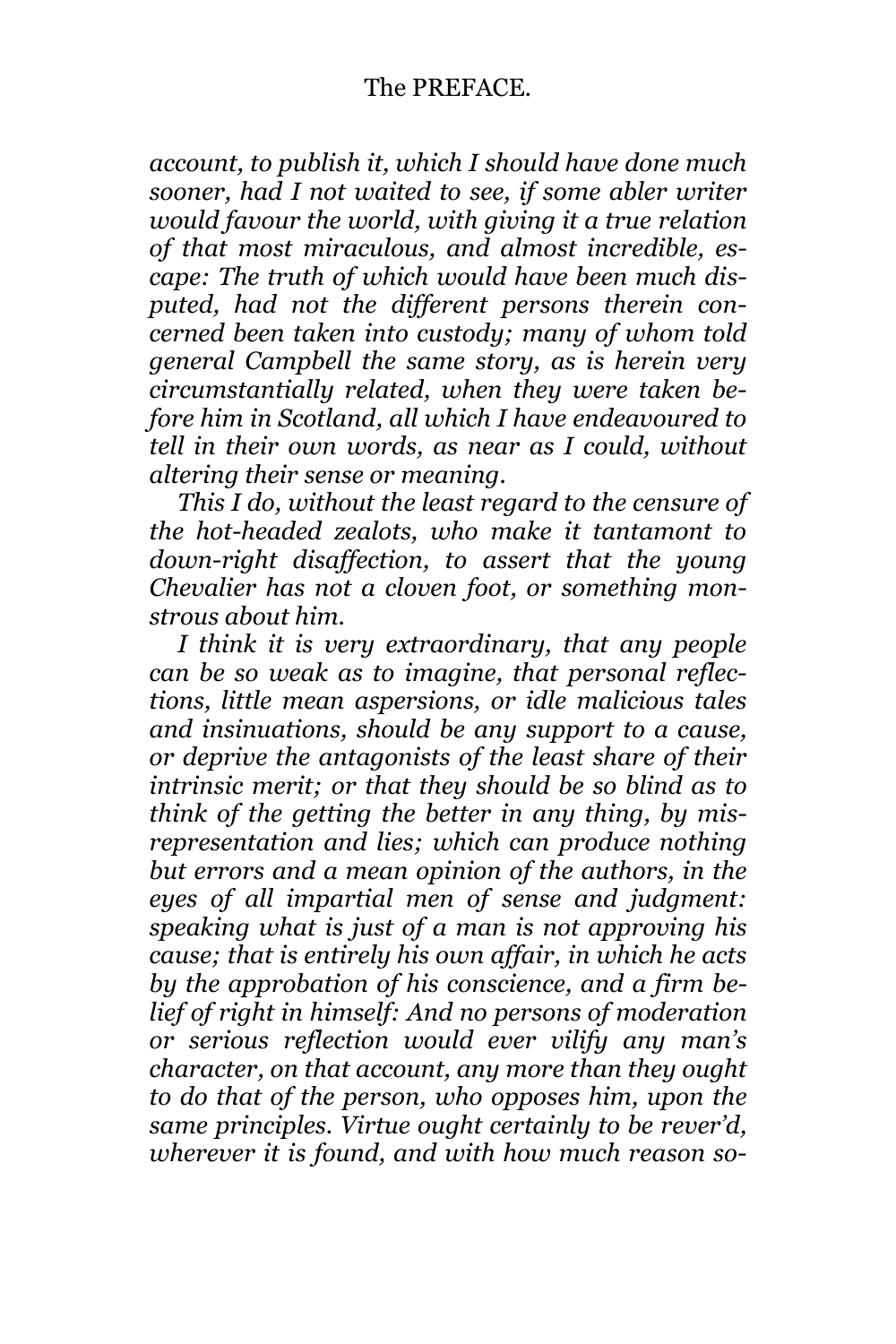*ever the* claim *of the young* Chevalier *may be obnoxious, it follows not that his good qualities should be so too, or that we should deny our pity for those misfortunes to which he was born, and fall not on him through his own misconduct, but that of others. I shall therefore only add, that I have carefully avoided all kind of fulsome exaggerations, as well as all ungenerous invectives; wherefore I hope all will, read and judge without prejudice.*

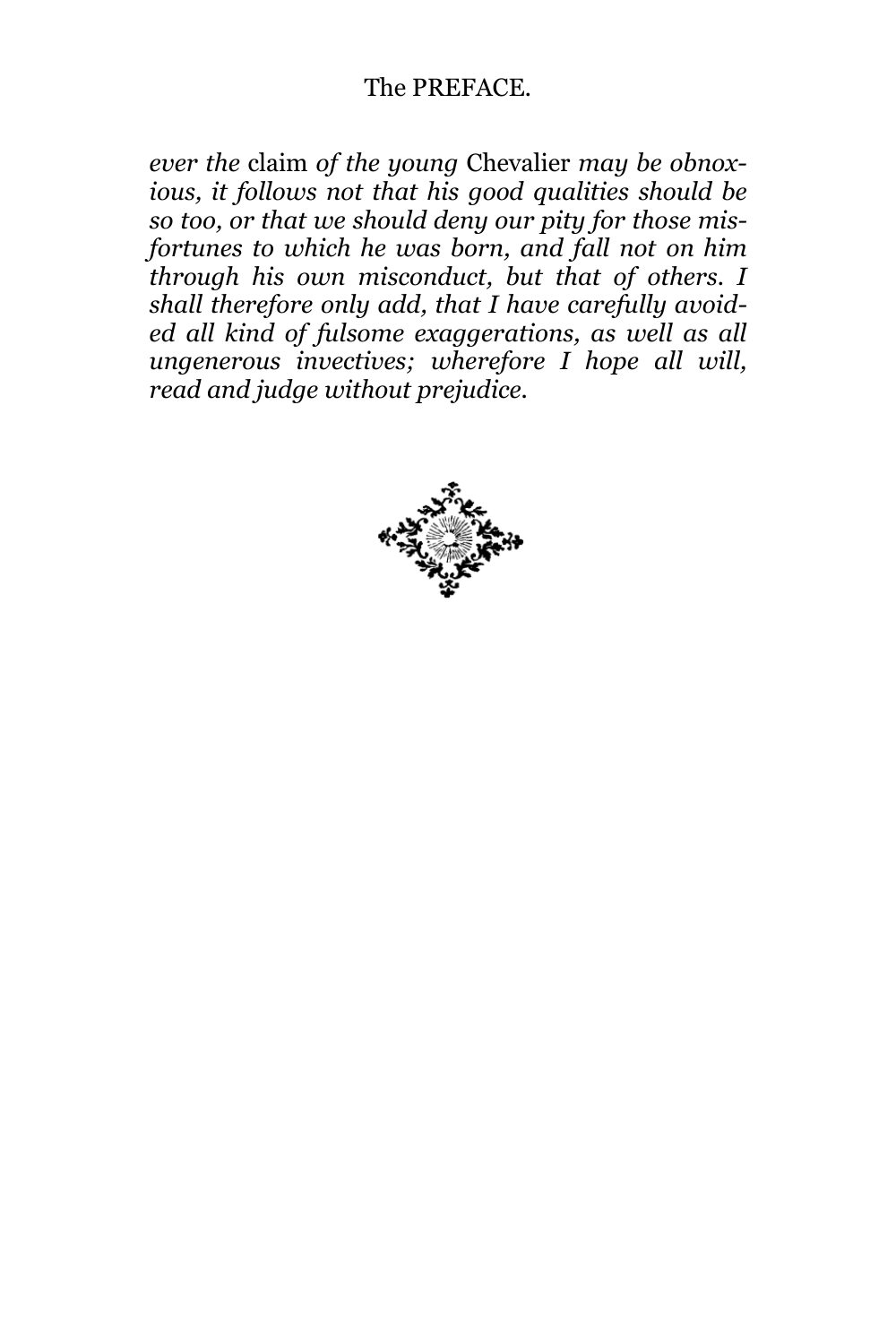#### A

### **True Journal &c.**

FTER the Highlanders gave way at the battle of Culloden, the Pr. was forced off the field by Major Kennedy and other officers, while the French forces and a few Scotch kept the Duke's army engaged for some time, to prevent any immediate pursuit. A

Many gentlemen and others went to guard the Pr. safe off, and crossed the river Nairne four miles from Inverness; where a Council was held, and then it was agreed that Fitz-James's horse, and all other horsemen should go to Ruthven in Badenoch, except some few. Here it was the Pr. desired the Gentlemen to begin to separate, that their enemies might not so easily know what rout each of them should take: and accordingly, the Hon. Charles Boyd, Esq; second son to the Earl of Kilmarnock, and some others, kissed the Pr. hand, and went off on their respective routs.

( 1 )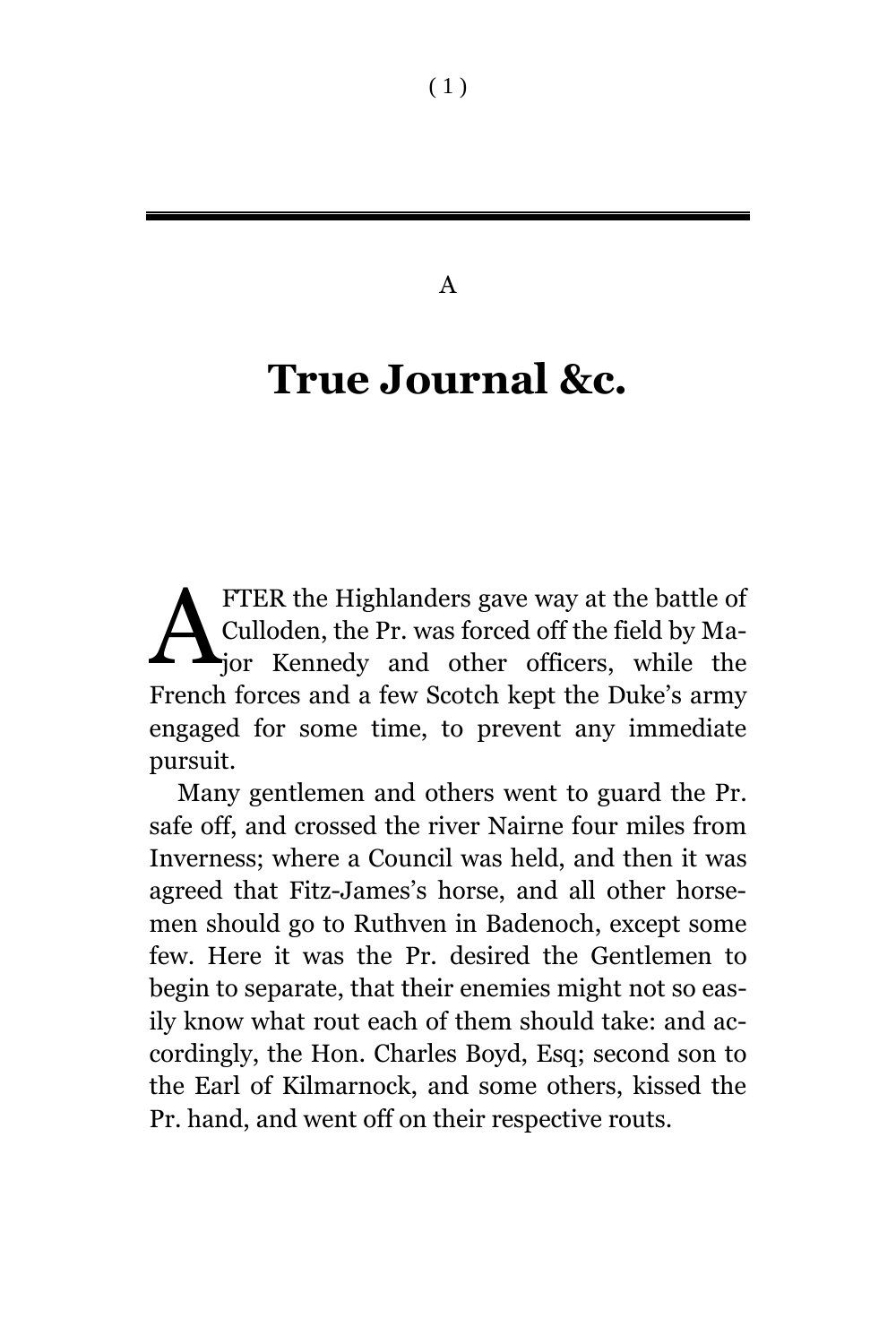The Pr. then, with some other gentlemen, proceeded on his journey, and the first place where he stopped, was at Tordarack, about nine miles from Inverness; but as there was no person at home, they all went to Aberarder, in McIntosh's country, three miles further; thence to Faroline in Lovat's country, five miles; and thence one mile more to Castle-laige, or Gortulaige; where they met Lord Lovat, and drank two or three glasses of wine.

Here Lord Elcho took his leave, and set forwards for Kinlock-moidart, where he arrived a few days after the battle; not a little disgusted, that other Officers would not be led by him in every thing.

There came hither with the Pr. Sir Thomas Sheridan, Sir David Murray (one of the Pr. Aid de camps) Sullivan, Alexander MacLeod (one of the Pr. Aid de camps, and son of Mr. John McLeod, advocate) John Hay (who was secretary in Murray's sickness or Absence) Edward Burk (Alexander McLeod's man, Mr. Hay's man, and Allan MacDonald, a priest, who went as a guide.

About ten o'clock at night, the Pr. and his few attendants, proceeded on their journey. They arrived at Glengary, or Invergary castle, about four or five o'Clock in the morning and found only one man, who said, Glengary and his family were abroad, and had left no provisions or furniture in the house; so the Pr. was obliged to lie on the floor without any refreshment.

When day-light appeared, Edward Burk abovementioned saw a net, which he drew in the water and catched two salmons, on which they dined very well.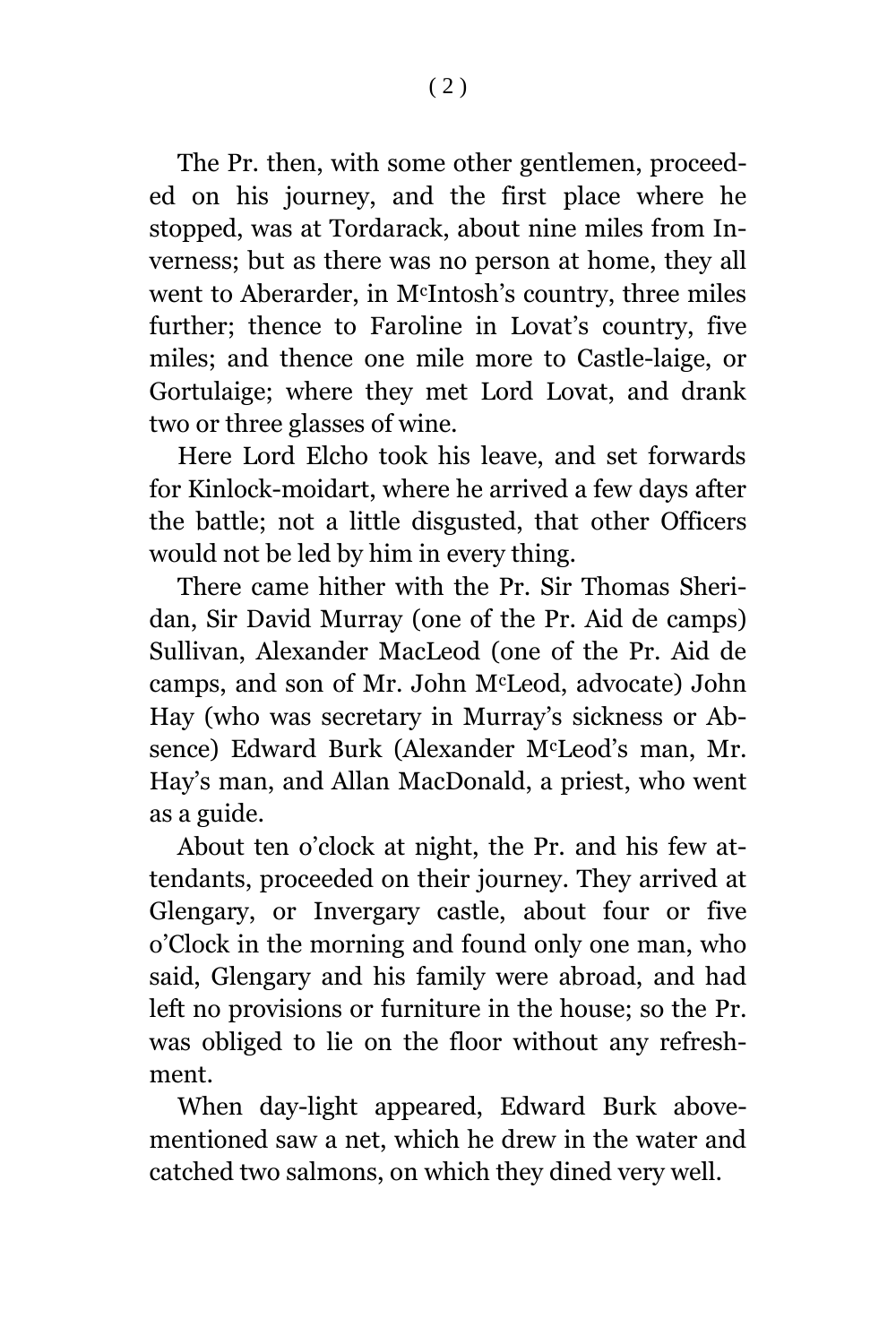Here all the company took their leaves of the Pr. and went to Arnaby, except Sullivan, Allan McDonald, and Edward Burk, whom McLeod left to be the Pr. guide.

About two o'clock in the afternoon, the Pr. set forward with his three companions, having dressed himself in Burk's cloaths, and went to Donald Cameron's at Glen-Bean, in Lochiel's country, where they arrived about nine in the at night.

On the 18th, the Pr. went to Mewboll, in Clanronald's country, where he stayed all night, was well entertained, and got some sleep, which he had not had for five days and nights; his army having been under arms, marching and counter-marching without sleep, or much meat for 48 hours before the battle.

The next day, being the 19th, the Pr. waited some hours in hopes of getting intelligence of some of his friends after their defeat; but hearing nothing, he was obliged to set out on foot (the horse road not only being about, but so bad, as to be scarce, if at all passable), he therefore, walked over almost inaccessible mountains to the Glen of Morar, or Kenlock Morar, and thence to Glen-Beisdale, or Boradale, in Arasaig, Clanronald's country, through as bad ways as can be conceived. Hither Mr. Æneas McDonald, the banker, came to meet the Pr. who had wrote to him for that purpose, and returned again the same night to his brother's house at Kinlock Moidart. About two days after this, Lord Elcho and Oneil got to Kinlock Moidart.

Here the Pr. waited several days, 'till Captain Oneil came to him, by Sir Thomas Sheridan's directions,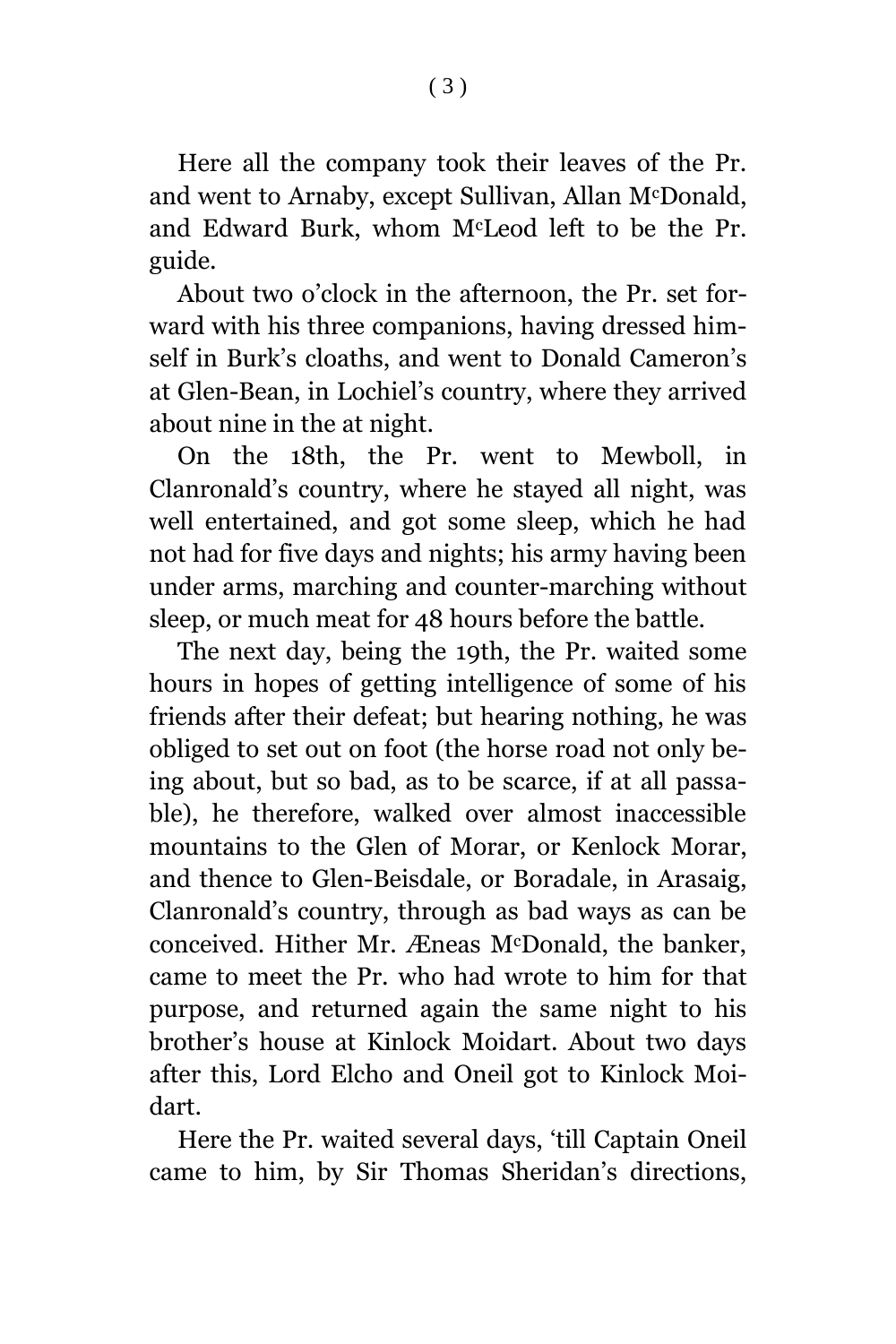and told him, that all hopes of drawing his troops together again were now over; upon which he resolved at last to go to the western islands, whence, he thought, he could get a vessel to France.

Strong were the debates about leaving the Continent of Scotland, and going to the isles: The Highlanders endeavoured to dissuade the Pr. from undertaking so dangerous a step; but, at last, Sullivan, whose advice had injured his master more than once, prevailed upon him to go, asserting the great probability of getting a ship there soon, and the great danger of staying where they were; but the Pr. following this advice, had like to have lost his life many ways, as we shall find in the sequel.

In one day three several messengers got to Donald McLeod (who had been with Mr. Æneas McDonald to the isles, to fetch some money from the isle of Barra, and was returning when the battle was ended) these three were sent, lest any of them should have missed McLeod. Their errand was to desire McLeod would go to the Pr. at Boradale.

Pursuant to this summons, Donald went, and in going thro' a wood, on the 20th or 21st of *April*, met the Pr. walking alone. The Pr., seeing Donald, went up to him boldly, and asked him, "if he was Donald McLeod of Gualtergil, in the isle of Skie;" *yes,* said Donald; then said the Pr., "You see the distress I am in, I therefore throw myself into your bosom, and do with me what you like, *I am your Prince*."

In repeating these words, the poor old man burst into a flood of tears and said, *I hope, Sir*, (meaning the person he was telling this to) *you'll pardon me, for*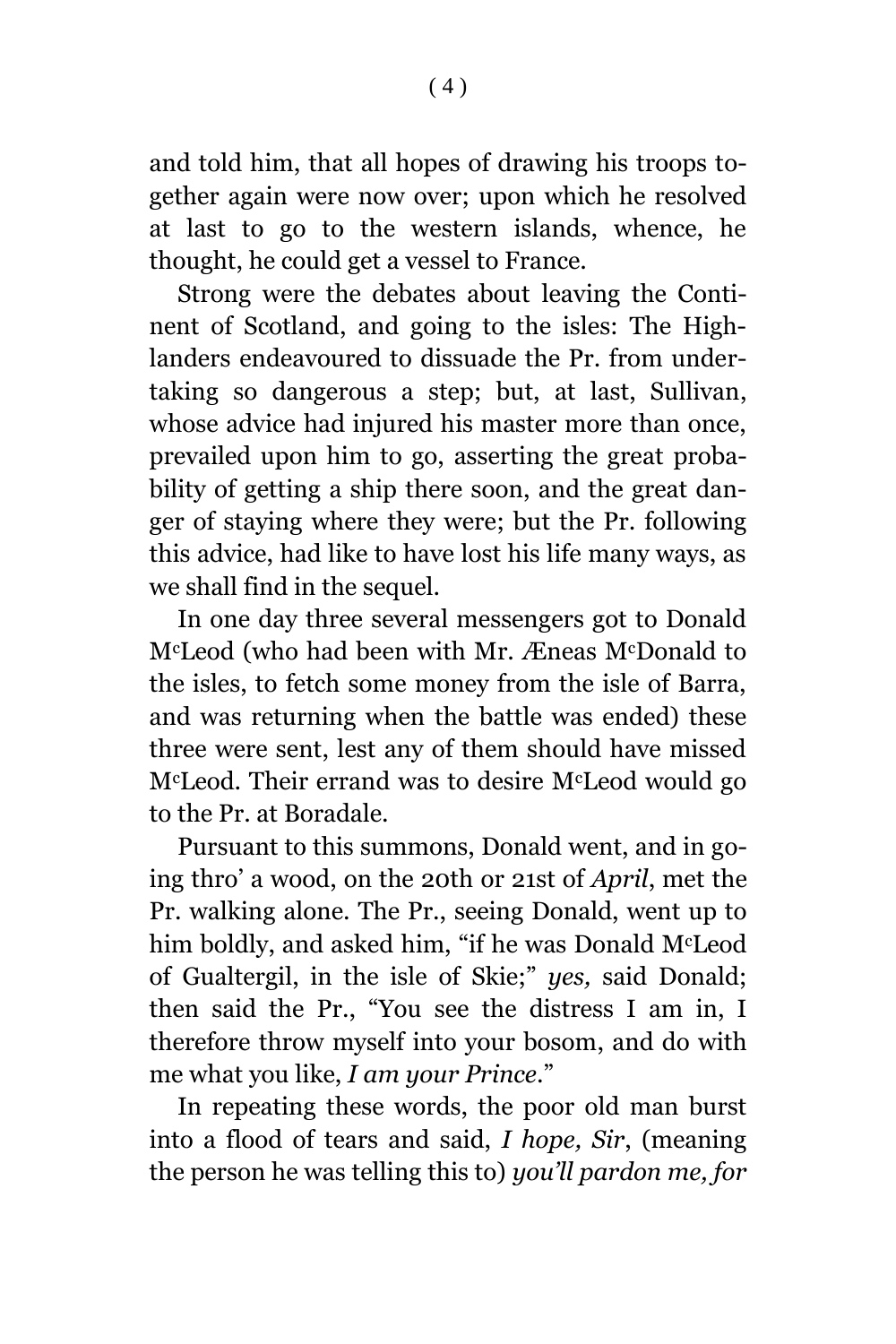*who can forbear weeping in relating so sad a Subject?* Donald having wiped his eyes, proceeded, and said, he told the Pr., *That as he* (McLeod) *was old, he was afraid he could not be of any service to the Pr. but yet was willing to do what he could.* Then, says the Pr. *I desire you will go with these letters from me to Sir Alexander McDonald and the Laird of McLeod; for I am persuaded that those gentlemen, notwithstanding what they have done, will yet endeavour to protect me.*

This last declaration of the Pr. struck Donald with surprize, and he immediately told the Pr. *He would do any thing for him* [*the Pr*.] *except* that: *Because, says*  Donald, *your Highness knows they have played the R——e already, and you must not trust them again; for at this very time they are in search for you, with their forces, within ten or twelve miles of you, if they come by sea, though it be more by land; and therefore the sooner you remove from this place the better.*

Upon Donald's refusal as above, the Pr. said, *As you are a good pilot, I desire then, that you will conduct me through the islands to some safer place than this*; which Donald McLeod readily agreed to; and accordingly procured an eight-oared boat, late the property of John McDonald, son of Æneas or Angus McDonald of Boradale. This John was either killed at the battle of Culloden, or murdered the next day; for he has never been heard of since. Donald MacLeod also bought a pot to boil meat in, when they should arrive on shore, and a firlot (that is four pecks or a quarter of a bowl) of meal, which was all the provision he could get there.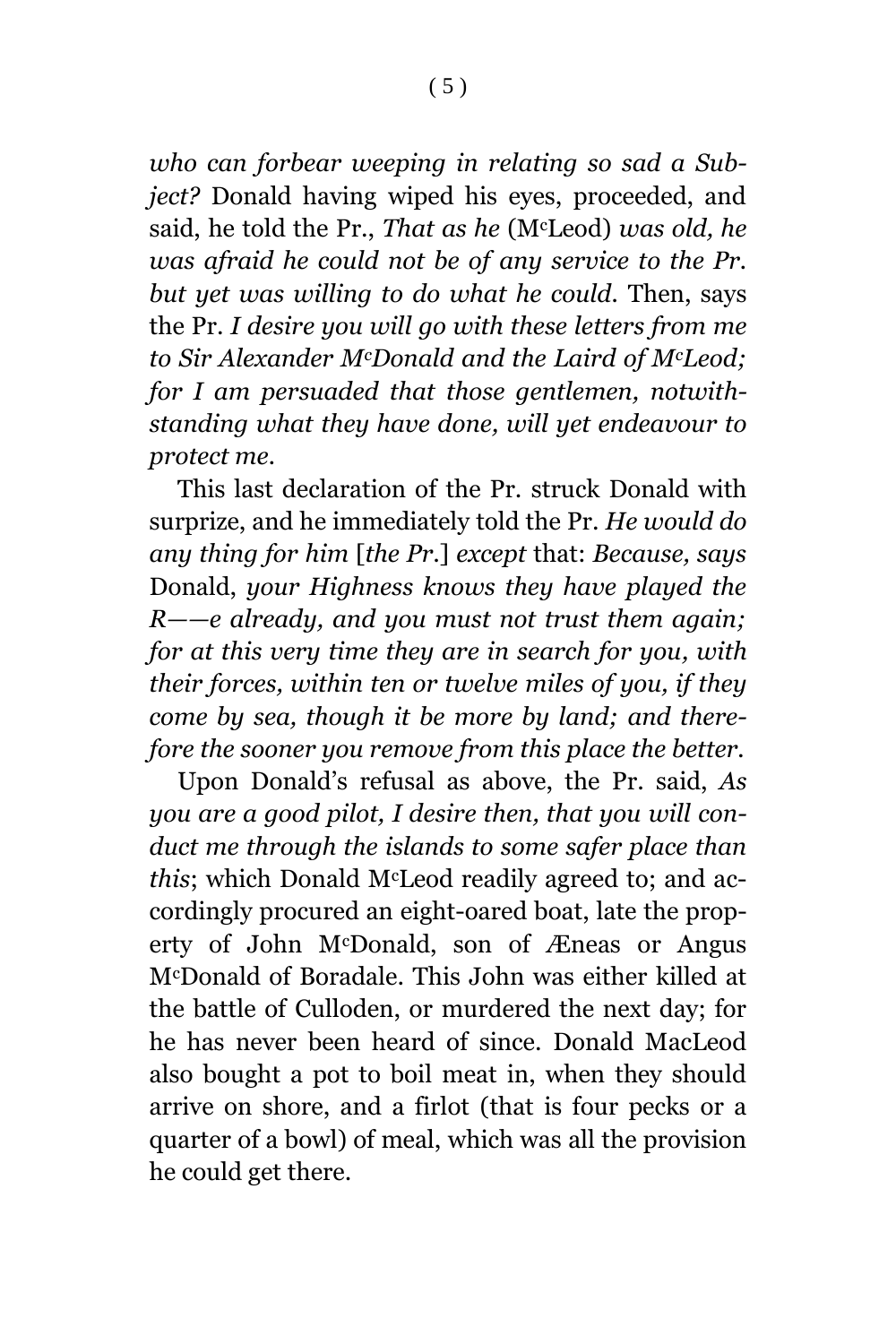On the 26th, they went on board in the twilight in the evening, at Locknanua, in Boradale, being the very same place where the Pr. first landed on the continent of Scotland, and Boradale's house was the first he entered. There were in the boat the Pr. Oneil, Sullivan, Allan MacDonald, of Clanronald's family, and Donald MacLeod, who was pilot, and betwixt whose knees the Pr. sat. The names of the boatmen were, Roderick MacDonald; Lauchlan Mcmurrish; Roderick Macaskgill; John Macdonald; Murdoch Macleod, son to the pilot; Duncan Roy; Alexander Macdonald, and Edward Burk (who had conducted the Pr. from the battle of Culloden to this place). The above Murdoch Macleod was then only fifteen years old, and when he heard of the speedy appearance of a battle, provided for himself a claymore [broad sword] a dirk [small dagger] and a pistol, and went to the battle of Culloden; whence he escaped, though hurt; and hunting out the Pr. all the way, followed him, and here met both the Pr. and his own father very well.

I can't help remarking here, that the Pr. must have been greatly beloved in this country, when this lad could hunt him out so as to find him, and the military folks never could; so backward were people to tell where the Pr. was, when his life was in danger.

When they were about to go into the boat, Donald Macleod begged the Pr. would not go that night because it would prove a storm: But the Pr. was so anxious to be gone, that he was determined to set forwards.

They had not gone far before the storm, which Donald foresaw at a distance, reached them; and was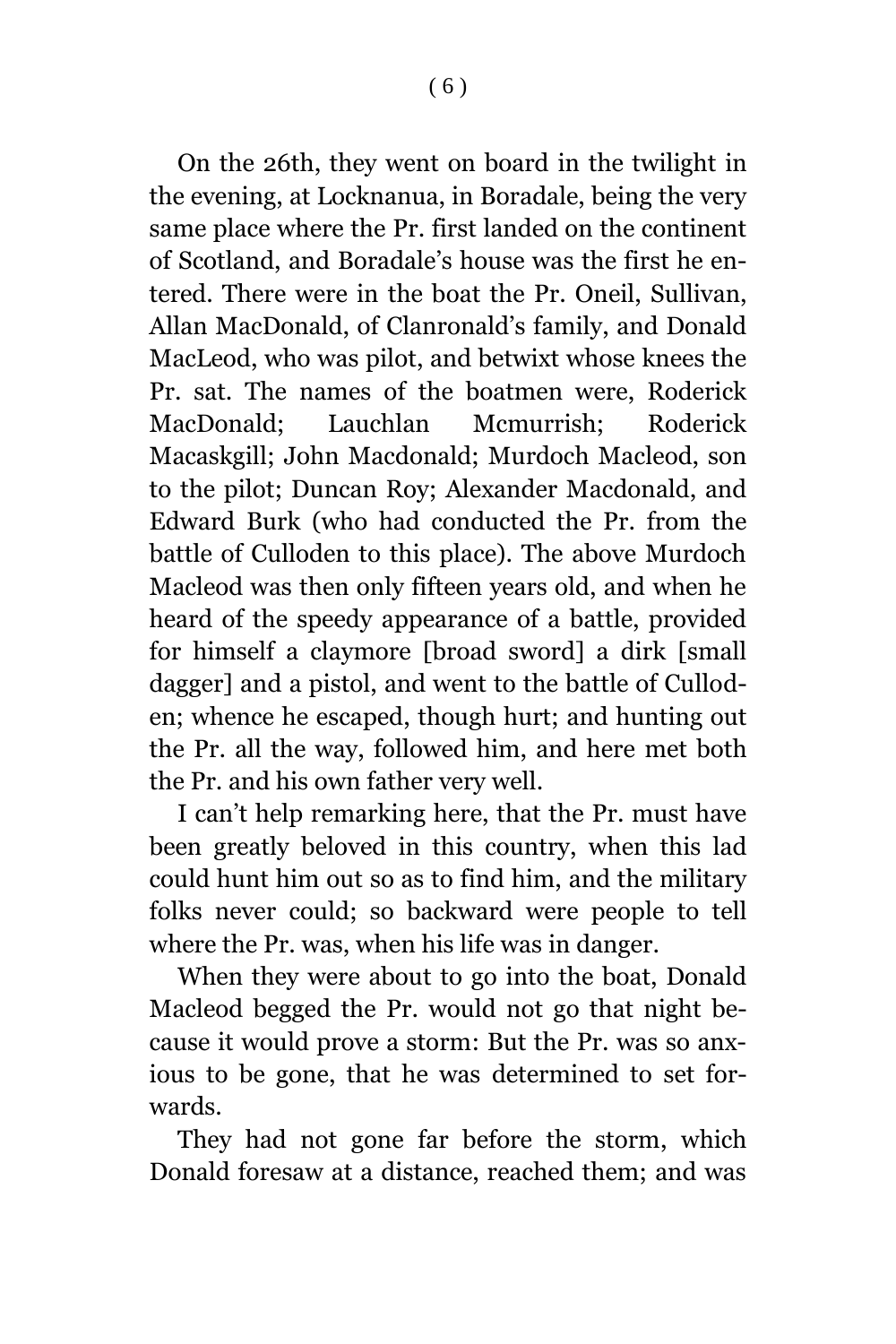greater than Donald had ever seen before, though always a sea-faring man on that coast: But with this additional grief, that it rained most violently all the time they were out: And what was still worse they had neither pump nor compass with them, and the night was as dark as possible, insomuch that none of them knew where they were. This increased their fears, lest they should be driven on the isle of Sky, where the militia were in arms: But next morning, as the light increased, they discovered they were on the coast of the Long Isle, (as that chain of isles is commonly called here) where, about seven o'clock in the morning with great difficulty, they landed at a point of land called Rushness, in the NE part of the isle of Benbicula, and hawled their boat on shore to dry land; having run 22 leagues in eight hours: a most extraordinary quick voyage. This isle lies in 57 degrees 40 min N. Lat. is about five miles long from east to west, and three broad from north to south, and lies betwixt north and south Uist islands.

Thus this storm, which the whole crew thought a great misfortune at first, was one of the most providential things that could befall them; for it prevented any immediate attempt to follow the Pr., and if any boats were out and could get into a secure place, they would certainly put in, rather than run such an apparent hazard of being drowned, which nothing but the immediate hand of providence could prevent, especially in an eight oared open boat crowded and overloaded with thirteen people. So ready is the frailty of human nature to find fault with what providence sends as a real good! At this time, very lucky for the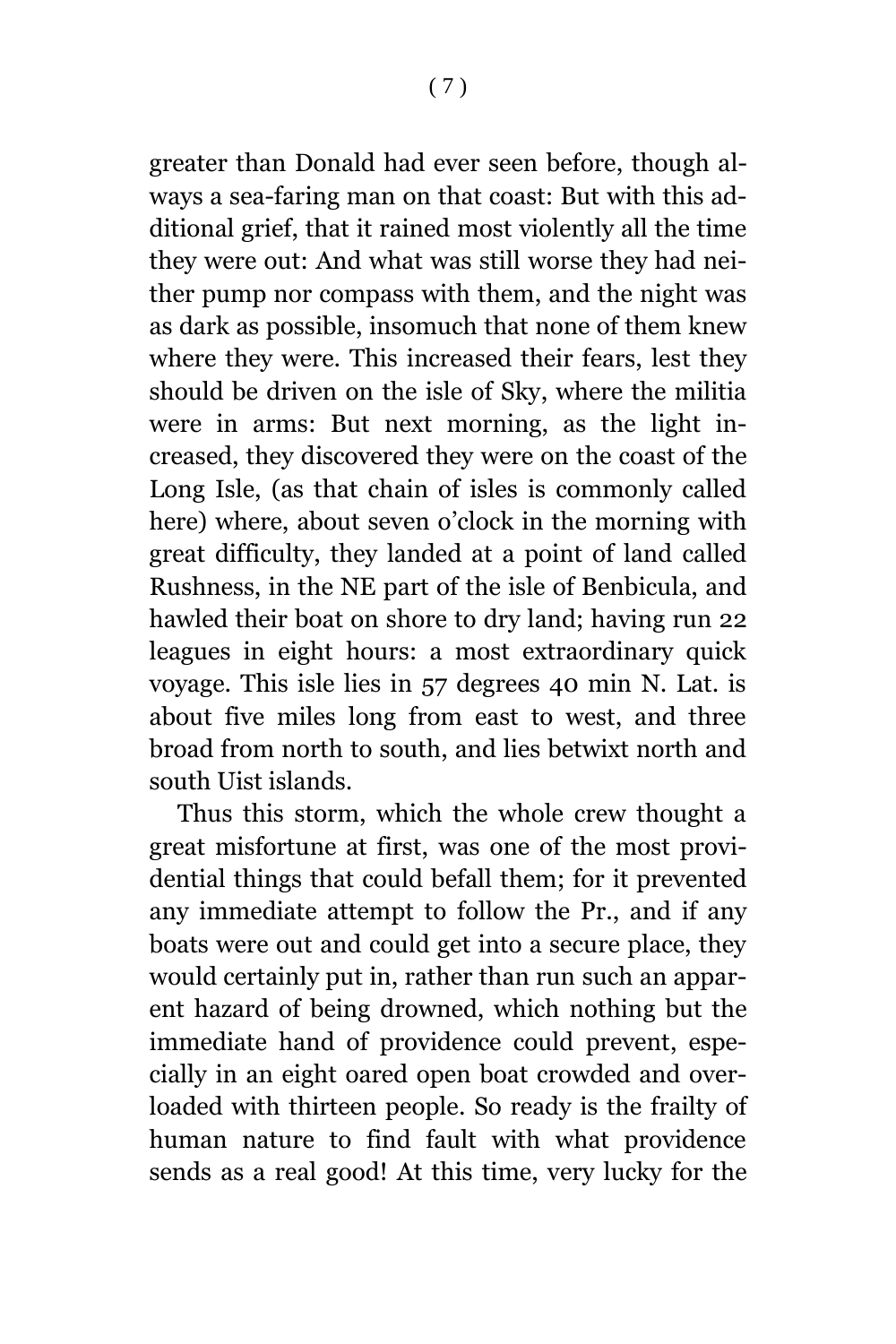Pr. the Duke of Cumberland and his army thought he had sailed for Saint Kilda in the north; a place so remote, that no suspicion would be readily entertained of the Pr. being there. This place belongs to the Laird of McLeod, and the people there pay their rents in feathers of the Solan Geese, for which that Laird's factor goes thither annually.

The Duke of Cumberland imagining that the Pr. was gone to Saint Kilda, sent General Campbell with as considerable a force as could be conveyed by the fleet then present.

On sight of this fleet, the inhabitants fled to hide themselves in the cliffs of the rocks, being terrified, having never seen such a sight before.

Some of the forces being landed, inquired of such of the inhabitants as they could find, what was become of the Pretender; to whom these poor creatures replied, That they had never heard of such a person. They had heard a report that their laird [MacLeod] had lately been at war with a woman a great way abroad, but that he had got the better of her; and that was all they knew of the affairs of the world. So the General then returned *re infecta*.

The Pr. here, in Benbicula, got on shore into an uninhabited hut, and helped to make a fire to warm the crew, who were almost starved to death with cold and wet. The storm continued for fourteen hours after they landed.

Here the Pr. bought a cow for thirty shillings, and immediately shot her; and had some of her boiled in the pot which Donald Macleod had bought. After which the Pr. lay down on the floor, having no other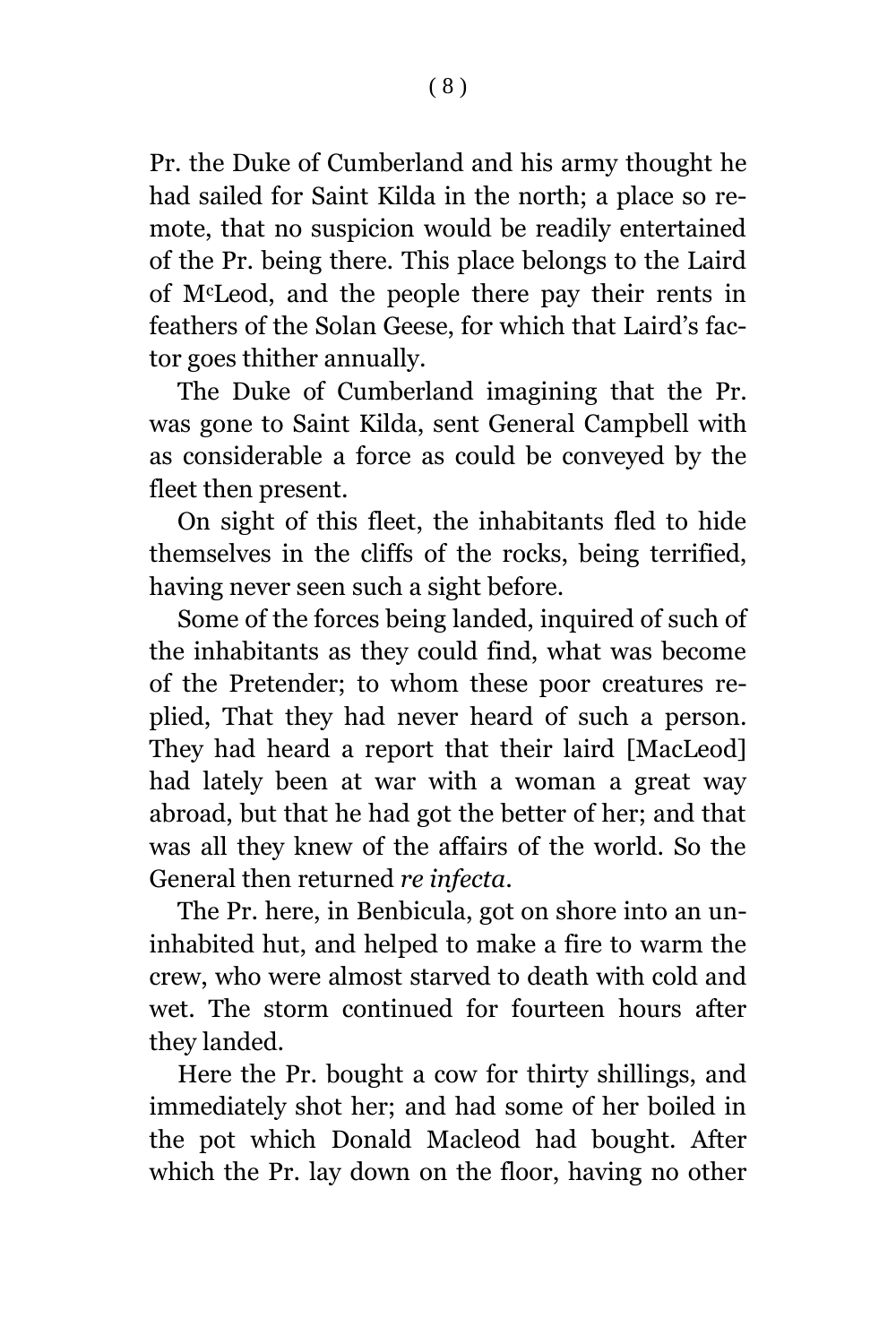bed than an old sail cloth, and slept very sound; but the crew were obliged to keep a good look out, lest they should be surprized by any party of men.

They stayed two nights in this place, so that on the 29th in the evening, the weather being favourable, they set sail about six o'clock, for Stornway, in the island of Lewis, in north lat 58 d. 8 m., where Donald Macleod did not dispute but he should be able to procure a proper vessel to convey the Pr. safe into France. They took some of their beef with them, and set sail, but meeting with another storm, they were obliged to put into the isle of Scalpa or Glass, near the Harris, belonging to the Laird of Macleod, which is about 14 leagues north of Benbicula. This island is about one mile long and half a mile broad.

Here, they all went on shore about two hours before daylight on the 30th in the morning, but passed for merchants shipwrecked in their voyage to the Orkneys: the Pr. and Sullivan going by the name of Sinclair, the latter for the father and the former for the son; and were well entertained at one Donald Campbell's house, a farmer.

The next day, May 1st. Donald Macleod, so often mentioned, procuring a boat of his friend Campbell, went to Stornway with instructions to freight a vessel for the Orkneys.

On the 3d of May the Pr. received a message from Mr Macleod, That a ship was ready. The next day therefore, the Pr. having got another boat with four men, and landed at Loch Shefort in Mackennin's country, where Allan Macdonald took his leave, and went for South Uist.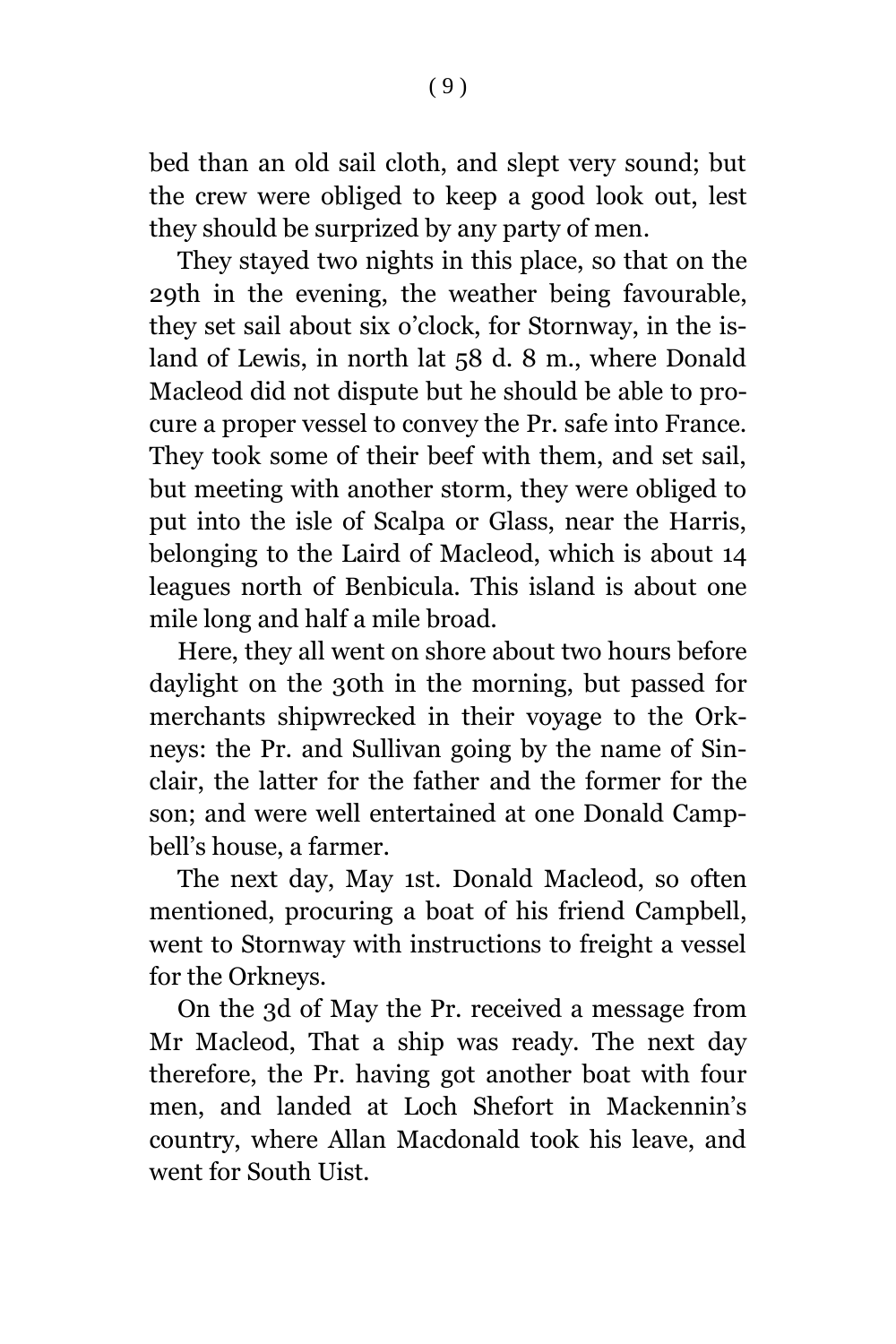The Pr. having then Oneil, Sullivan, and his guide with him, set out on foot for Stornway, which is about thirty miles by land; and arrived at the point of Arynish, about half a mile S.East from Stornway, on the fifth about noon: Having travelled eighteen hours on the hills in a wet stormy night, without any kind of refreshment, and were misled by their guide, either thro' ignorance or design, having conducted them eight miles out of the way, when they might have avoided that trouble, by crossing the ferry from Scalpa to the Harris, which is about a quarter of a mile over. This, though they then thought it a misfortune, yet proved to be the very providential means of preventing the Pr. from being taken, which, had they arrived there sooner, would have been the case; as we shall see presently.

From this place, the Pr. sent his guide to Donald McLeod at Stornway, desiring he would send some brandy, bread, and cheese, for they were almost starved and famished. The faithful Donald soon brought it himself to the Pr. and his two companions on the moor, all wet to the skin, and much wearied with their journey: Wherefore Donald took them to Lady Kildun's (MaKenzie) at Arynish, to wait there 'till everything should be ready for setting sail: Being wearied the Pr. went to sleep.

This done, Donald McLeod returned to Stornway, but was greatly surprized to find the men there rising in arms, above 200 having already got up. Donald, not knowing what was the occasion of this rising, went directly into the room, where the Gentlemen were, who had taken upon them the rank of Officers, and asked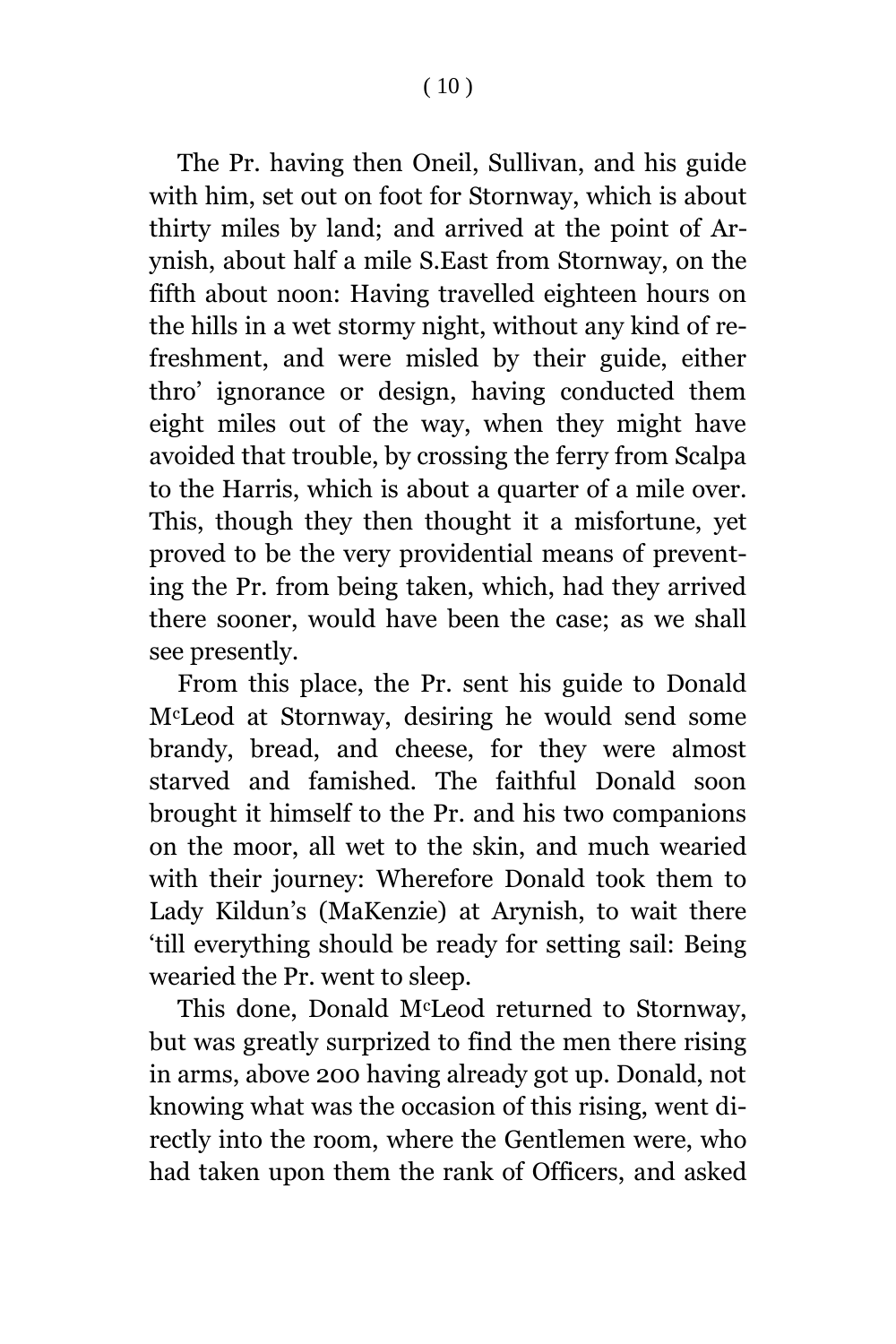them, *What was the matter?* on which they immediately began to curse him, saying, *We hear the Pr. is upon Lewis, and not far from Stornway, coming with 500 men, to burn the town, and take away our cattle, &c. and to force a vessel from Stornway, to carry him to France.* Donald replied, *I think you are all mad, where the devil could the Pr. in his present condition, get either 500 or 100 men?* They replied, *That Mr. John McAulay, a Presbyterian minister in South Uist, had wrote this to his father in the Harris; and the father had sent the same to Mr. Collin Mackenzie, minister in the Lewis*<sup>1</sup> . *Well, then,* says Donald, *since you know the Pr. is already in the island, I own he is; but he's so far from having any forces, that he has only two companions, and when I am there, I make a third: And let me tell you farther, Gentlemen, if Seaforth himself was here, he durst not, by G—d, put a hand to the Pr. breast.*

Upon this, the Mackenzies declared *That they had no intention to do the Pr. any, even the least harm; or to meddle with him at present in any shape; but then desired, he might leave them and go to the continent or anywhere else:* The wind being fair, Donald Macleod then desired a pilot; but they refused him one. Donald then returned to the Pr. and gave him a full and honest account, how matters stood; on which they were all at a loss what steps to take. Some proposed to fly to the moor; but the Pr. replied, *He would not, I'll* 

l

 $<sup>1</sup>$  This isle of Lewis belongs to Lord Seaforth, and is inhabited by</sup> the Mackenzies.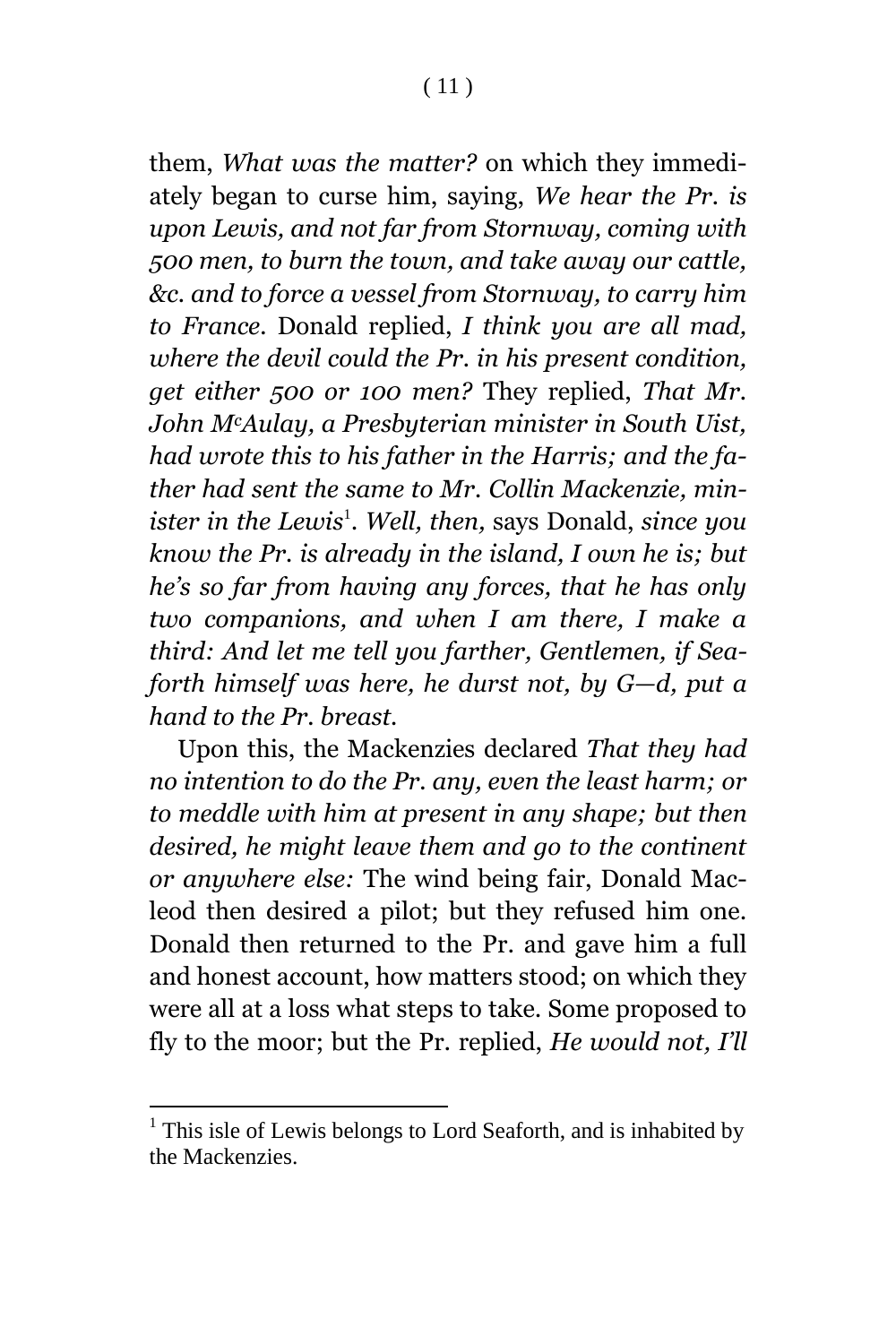*stand my ground,* said he, *for if we fly, our enemies may be encouraged to pursue.*

Now the reader may observe, that had not the Pr. been taken out of the way eight miles by the guide, he would have been in the town of Stornway, when Mr. Macaulay's letter to Mr. Collin Mackenzie arrived; and then the people would have risen upon him, and have either killed him in their fury, or taken him prisoner; Both which he thus providentially escaped.

At this time, the Pr. Oneil, and Sullivan, had only six shirts amongst them, and were frequently obliged to strip off the wet ones, before the others were half dry.

Two of the four boatmen had fled up to the moor, upon seeing the people rising at Stornway; and the other two went off to sea with the boat.

While they were at Lady Kildun's, they killed a cow, for which the Pr. would have paid, but she at first refused, 'till the Pr. insisted upon it. When they left the place, they took some of the cow with them, two pecks of meal, and plenty of brandy and sugar; and at parting, Lady Kildun gave Edward Burk a lump of butter. This man was generally cook, but the Prince was the best cook, and made them a cake or bread of the brains of the cow, mixed up with meal, and baked it upon a stone before the fire.

They stayed here all night, about two o'clock in the morning, being the 6th of May, the two boatmen returned with the boat: And as soon as day light appeared they got into the boat and rowed away with only two boatmen, the other not returning from the moor.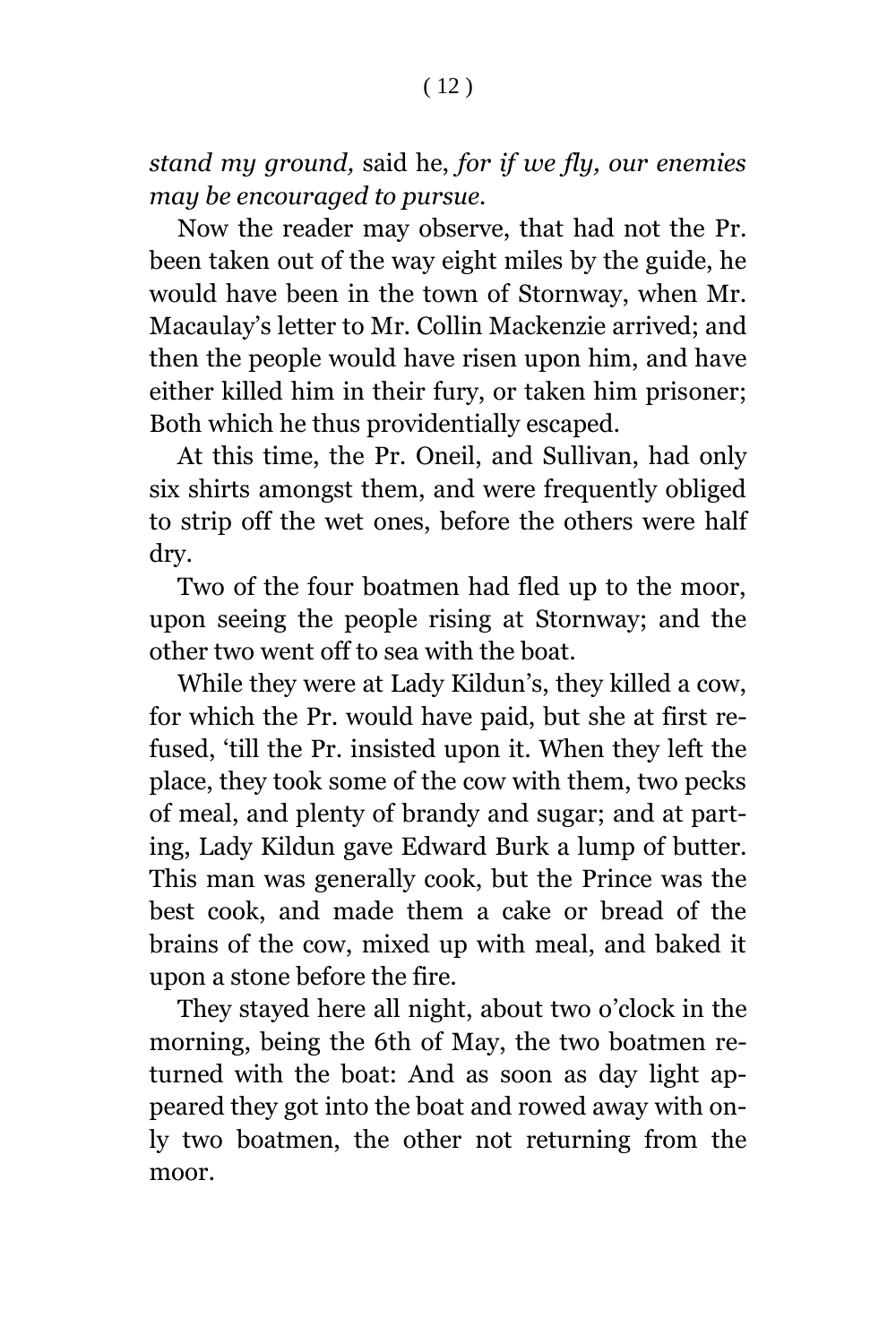( 13 )

The Pr. and company resolved to go in Donald Campbell's boat to the Orkneys, but the men would not venture; so they were obliged to steer South along the coast side, hoping to meet with better success: But they soon espied two English ships, which obliged them to put into a desert island, called Euirn or Iffurt, being about half a mile long and as much broad; and is twelve miles distant from Stornway, and lies a little north of Scalpa, or Glass.

At this place there were some fishermen, who, taking the Pr.'s boat to be a press boat, belonging to the men of war, ran away, leaving their fish, pots, &c. The fishermen of Lewis dry their fish here upon the rock: Some of which the Pr. and company found, and was a feast for them. The Pr. at first was going to put some money, whence he took the fish, as pay for them, but recollecting that it would show the fishermen, that some person of note had been there, and might thereby be attended with bad consequences, he thought proper to put his money up again into his pocket.

They staid on this island 'till the 10th, lying in a low pitiful hut like a hogsty, belonging to the fishermen: so ill roofed, that they were obliged to spread the boat's sail over the top of it, and lie upon the bare floor; keeping watch by turns.

About ten o'clock in the forenoon on the 10th of May, they embarked for Harris, taking about two dozen of fish with them, and got to Scalpa or Glass, to their hospitable farmer's again; and in that place offered money to some men for a boat, it being safer and better than that which they had, but the men rejected the offer.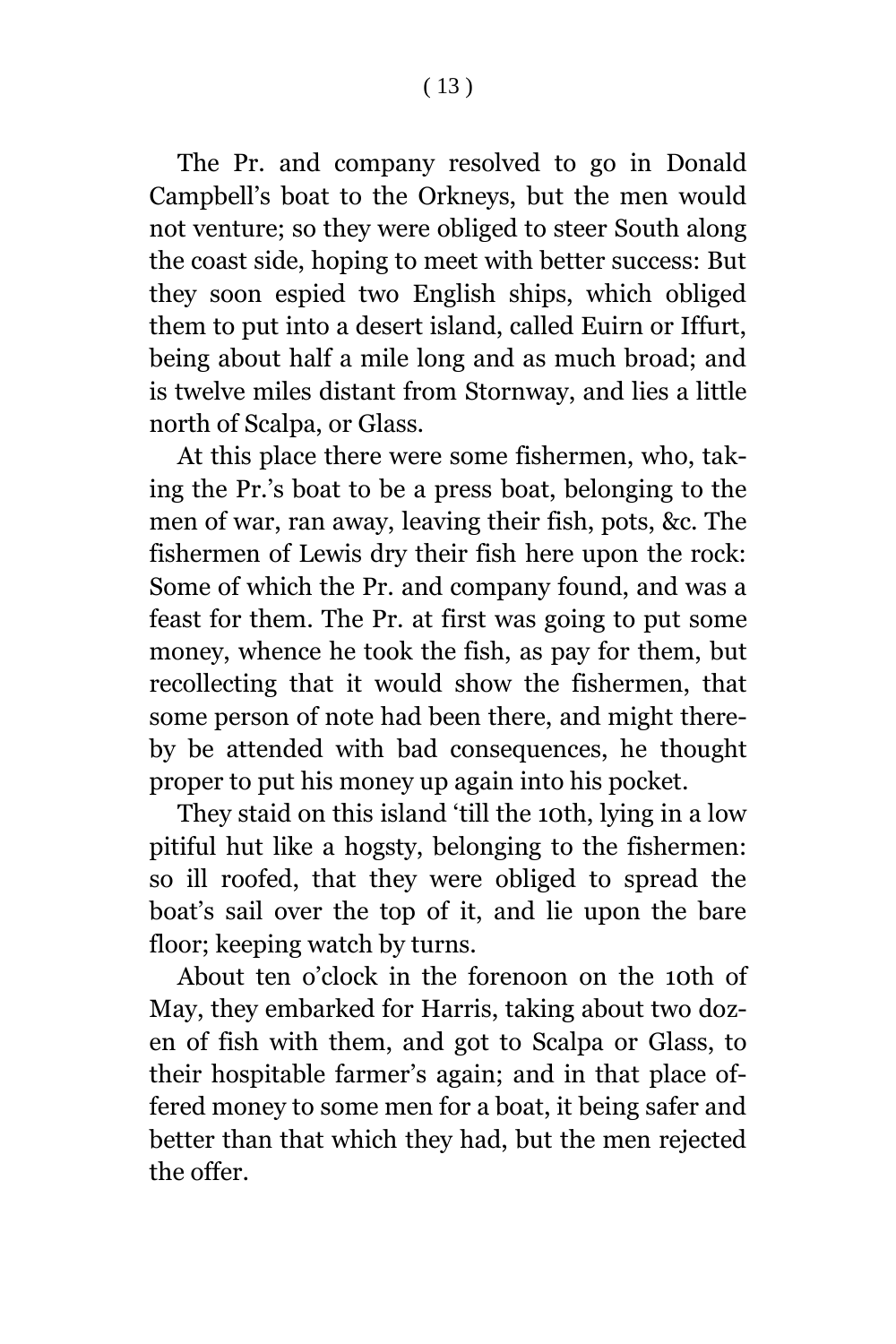No wind serving, they thence were obliged to row; but about break of day on the 11th, the wind rising, they hoisted sail; and wanting food, made Drammack (in Erse Stappack,) with salt water mixed with meal; of which the Pr. ate heartily. The Pr. then called for a bottle of brandy, and gave a dram to each person.

Soon after this, they were chas'd by an English ship, commanded by Capt. Ferguson; but made their escape among the rocks at the point of Roudil, in the Harris, in Macleod's country. The ship followed 'em three leagues: They then kept close on shore and sailed to Lochmaddy to the South of the Uist; thence to Lochniskiway, in Benbicula, and thence to an island in that Loch, called Loch-Escaby, where they arrived about four in the afternoon.

In this voyage they were within two musket shot of the ship before they saw her at Finslay in the Harris: They were to the windward and the ship was in the mouth of the bay; so they made all the haste they could to the coast of Benbicula.

In this course, they saw another ship in Lochmaddy in North Uist. They had scarce got on shore when the wind very remarkably turned quite contrary, and blew and rained very hard and drove the ships that were pursuing, quite off. At this the Pr. said, *I see providence will not let me be taken alive this time.*

It being now low water, one of the boatmen went among the rocks and caught a partan, [a Crab Fish] which he held up to shew to the Pr. in great joy. The Pr. then took up a Cog [a Wooden Pail] in his hand and running to the boatmen, desired to partake of his diversion, and they soon filled the Cog.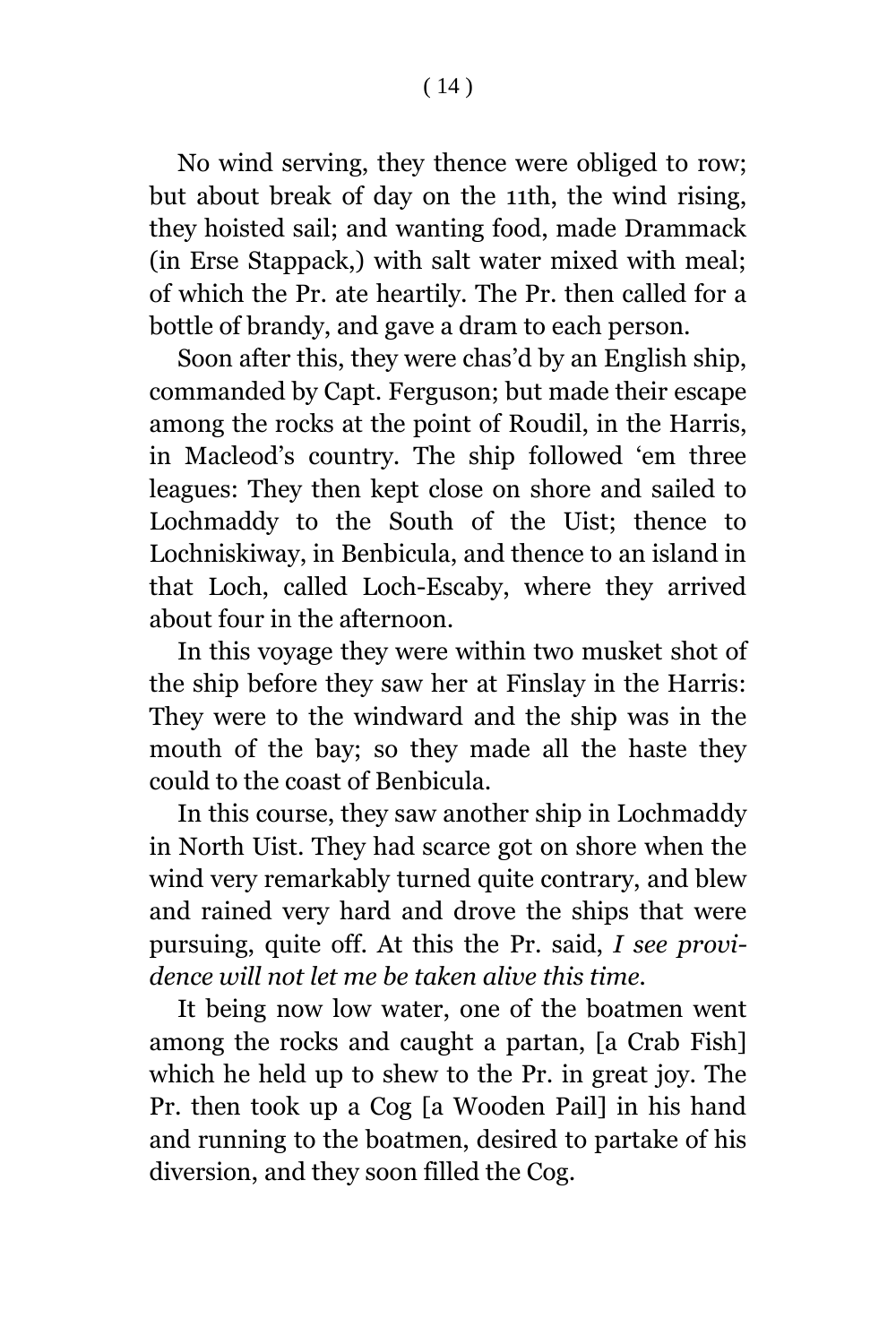There was no house, cottage, or hut, nearer than two miles, and that only a poor hut, whither they resolved to go.

When they set out, the Pr. took up the Cog full of Partans, and march'd away with it: But the faithful Donald Macleod soon ran after him, and desired leave to carry it, but the Pr. would not let him, saying, *If I carry this, Donald, then every one of the company will take more or less of our small baggage, and so it will be more easily divided amongst us; therefore I'll not part with this:* And accordingly he carried it.

When they came to the hut, it was so low that they were obliged to creep into it upon their hands and knees: Wherefore Edward Burk was ordered to dig part of the ground away to make it easier to get into.

At this hut, the Laird of Clanronald went to pay his respects to the Pr. and promised him all the assistance he could give him to get him safe out of the kingdom; towards which his Lady afterwards assisted, for she sent the Pr. six good shirts, some brandy and wine, and everything else that was necessary and comfortable, as we shall see in the sequel.

On the 16th it was thought proper that the Pr. should remove from this nasty hut and go 16 miles farther into the country, as far as the mountain of Curradel or Coradale, in South Uist, and there wait till fortune would be more favourable, having first sent Donald Macleod, in Campbell's boat to the continent of Scotland, with letters to Lochiel, and John Murray, the Secretary, to know how affairs stood; and Donald was to carry cash and brandy back with him to the Pr.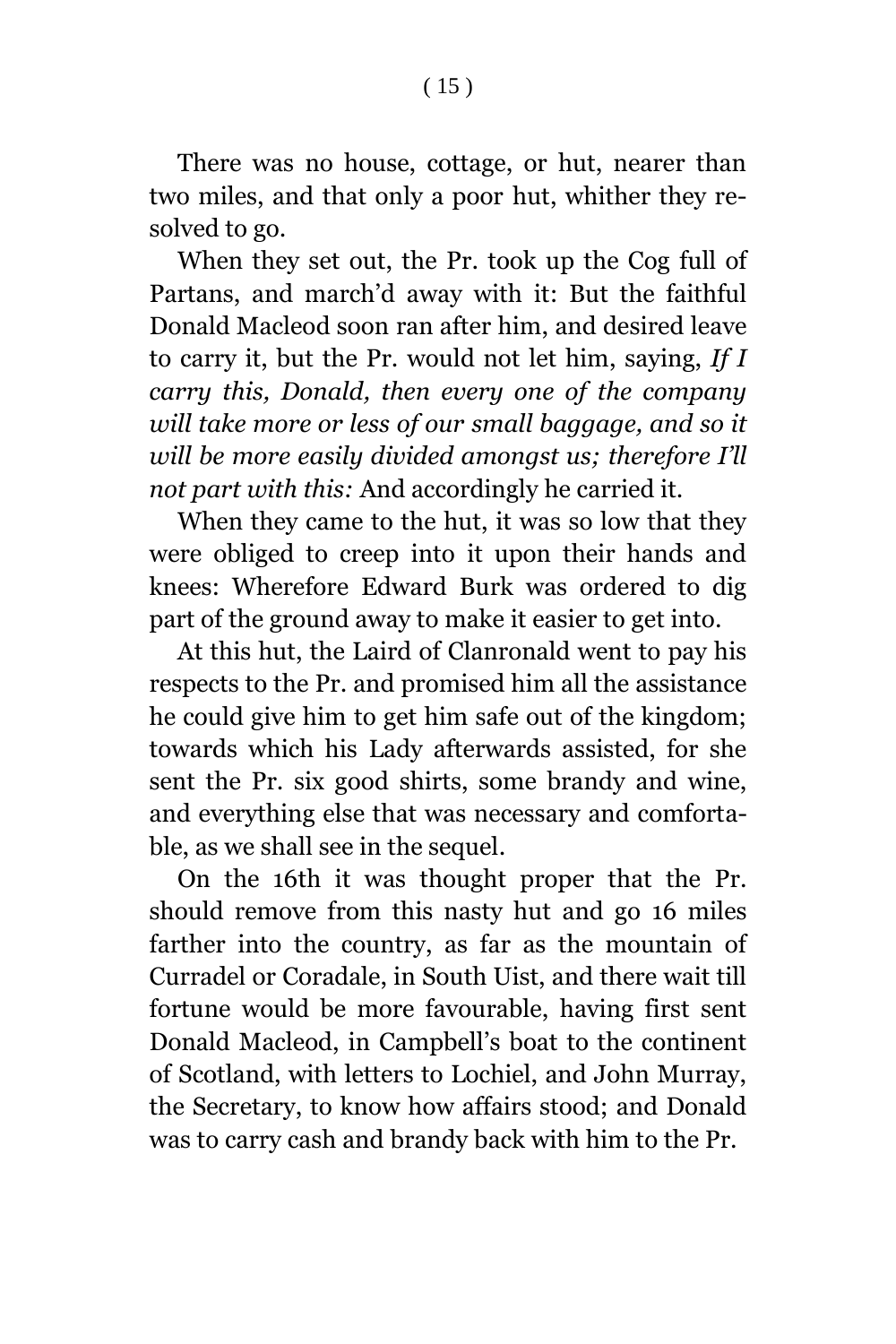Donald met Lochiel and Murray at the head of Loch Arkaig: But got no money at all from Murray who said, *He had none to give, having only sixty Louis d'ors for himself.*

Donald having received his letters from Lochiel and Murray for the Pr. purchased two anchors of brandy, at one guinea each anchor, with much difficulty. *At this time*, says Donald, *the Pr. looked upon Murray as one of his honest firm friends: But, alas! how he was mistaken!*

Donald immediately returned, and found the Pr. at Curradel, where he left him, having been eighteen days away upon this expedition; but found him in a better hut, and having two cowhides placed upon four sticks to prevent the rain from falling upon him when asleep. During McLeod's absence, the Pr. diverted and supported himself and company, with hunting, shooting, and fishing; for he used often to go down to the foot of the hill upon the shore, and there go on board a small boat, which was rowed a little way, and then with hand lines caught Lyths, somewhat like a young Cod. The Pr. also used to shoot deer, and other game.

It is surprizing to think that the Pr. could be kept safe, above three weeks, in such a place, when upwards of 100 people knew where he was, and his enemies were daily out upon the scout on all sides. Both Clanronald and his brother Boisdale saw the Pr. at Curradel.

The militia, about this time, went to the island of Iraski, lying between the islands of Barra and South Uist, which is about three miles long and one broad, and is the very first British ground the Pr. landed at.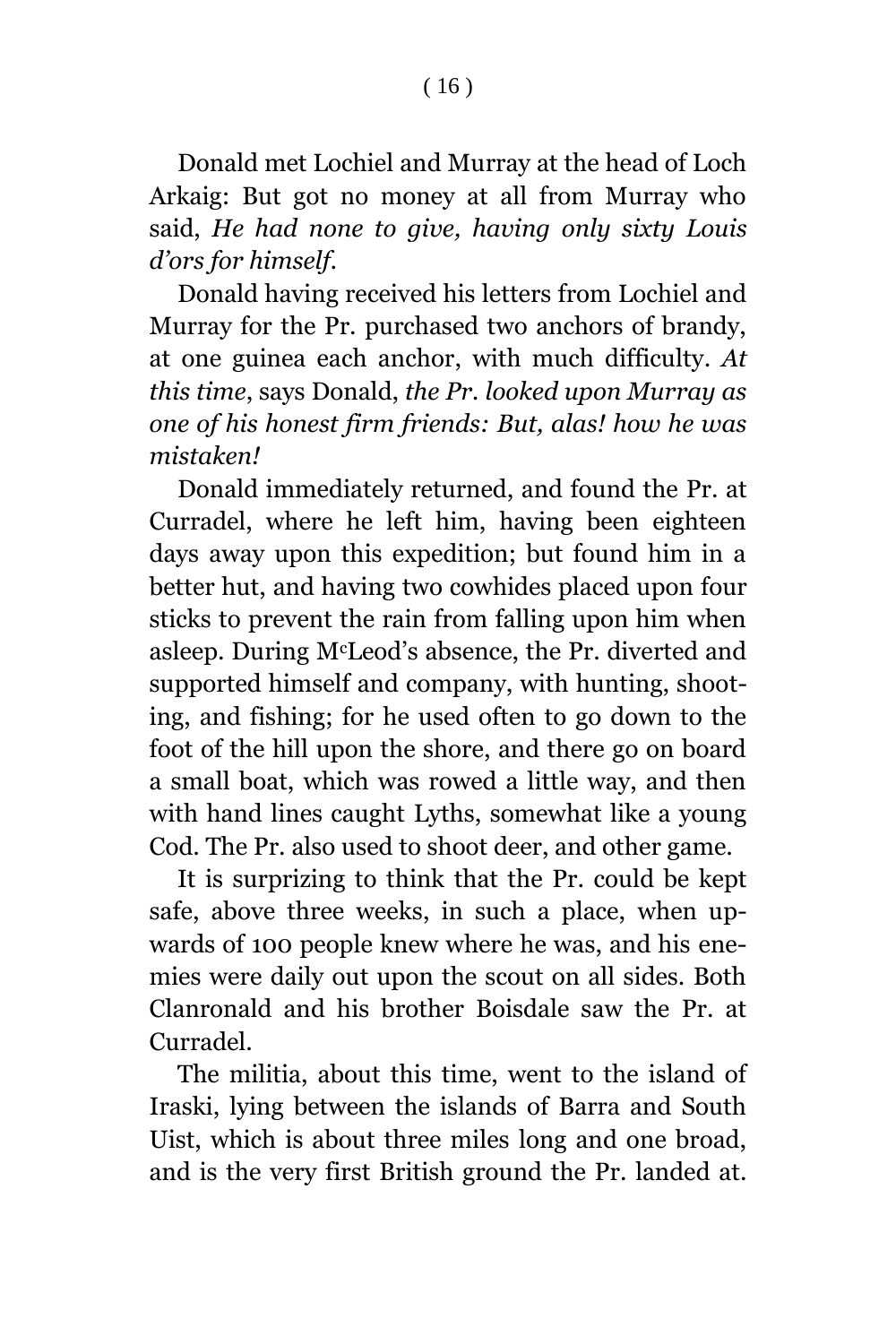The militia, I say, having got thither, obliged the Pr. and company to think of parting and shifting their quarters.

On the 14th of June, the Pr. Oneil, Sullivan, Edward Burk and his pilot Donald Macleod sailed from the foot of Curradel in Campbell's boat, and landed in Ouia or Fovaya, an island lying between South Uist and Benbicula.

Here they staid four nights, and on the 18th, the Pr. Oneil, and a guide went to Rushness, and Sullivan and Macleod were left in Ouia. Here the Pr. staid two nights; and then received information that the militia were coming towards Benbicula; on this he found it necessary to get back again to the foot of Curradel: But he scarce knew what to do, as the militia boats had been some time between Ouia and Rushness. Donald Macleod and Sullivan hearing of this, set sail in the night, and brought the Pr. from Rushness to Curradel again; but meeting with a violent storm and heavy rain, they were forced into Uishness-point, two miles and a half North of Curradel, called Achkirsideallich, a rock upon the shore, in a cleft of which they took up their quarters; this storm lasted a whole day.

At night finding their enemies within two miles of them, they sailed again, and arrived safely at Celiestiella, from whence they steered for Loch-Boisdale; when one on board swore there was a long-boat before them in their way, and no doubt full of marines, so would go no farther; although Donald Macleod was positive on the contrary, assuring them, that it was nothing but a little rock in the water, which he knew very well, and which had the appearance of a boat at a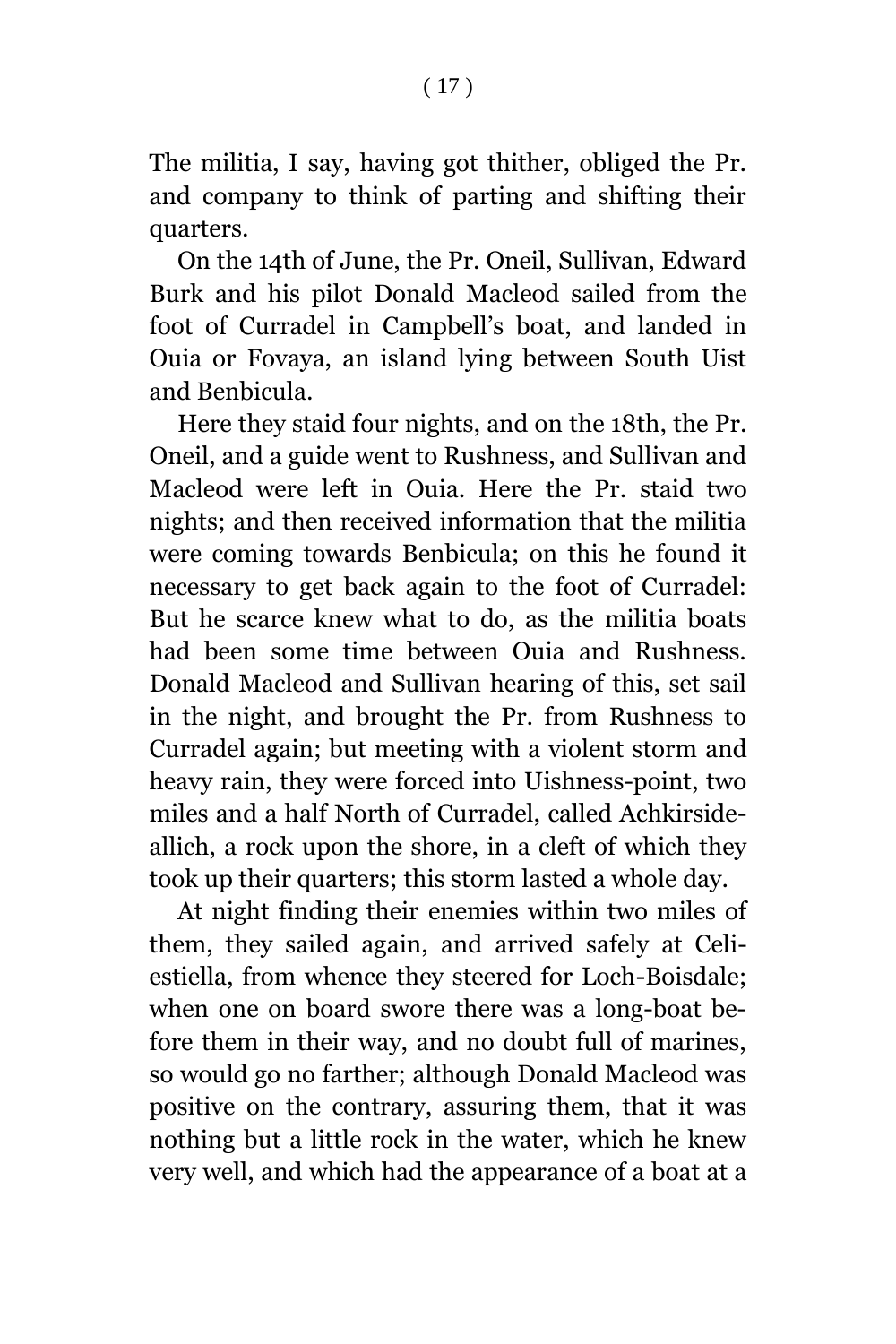distance; But yet the sailors would not believe him; and returned to Celiestiella, and staid there that night, and next day got to Loch-Boisdale, where they got the disagreeable news of Boisdale's being made a prisoner, &c. When they first set out, from Curradel for Loch-Boisdale, they espied three sail within cannon shot of the shore by break of day, and therefore were obliged to return back again to Celiestiella, in South Uist.

One day, as the Pr. was sailing up and down Loch-Boisdale, Donald Macleod asked the Pr. 'If he once got the *c——n*, what he would do with Sir Alexander Macdonald, and the Laird of Macleod;' *Oh Donald*, said the Pr. *are they not our own people still, let them do what they will? It is not to be imputed as their fault for what they have done; but it is altogether owing to the power President Forbes has over their judgments in these matters. Besides*, continues he, *if ever the K-- was r-d, we should be as sure of them for friends as any other whomsoever, they being for those in power. I blame, indeed*, says the Pr. *young Macleod much more than his father, for he was introduced to me in France, and solemnly promised me all the service in his power; but when put to the trial did not perform the least tittle of it.*

While they were here, Donald Macleod espied two sail, which they took for French ships, but they proved to be English men of war; which, however, gave them no trouble.

Here the Pr. rested some days, and found himself in a most desperate situation, for he had got intelligence that Captain Caroline Scot had landed at Kilbride,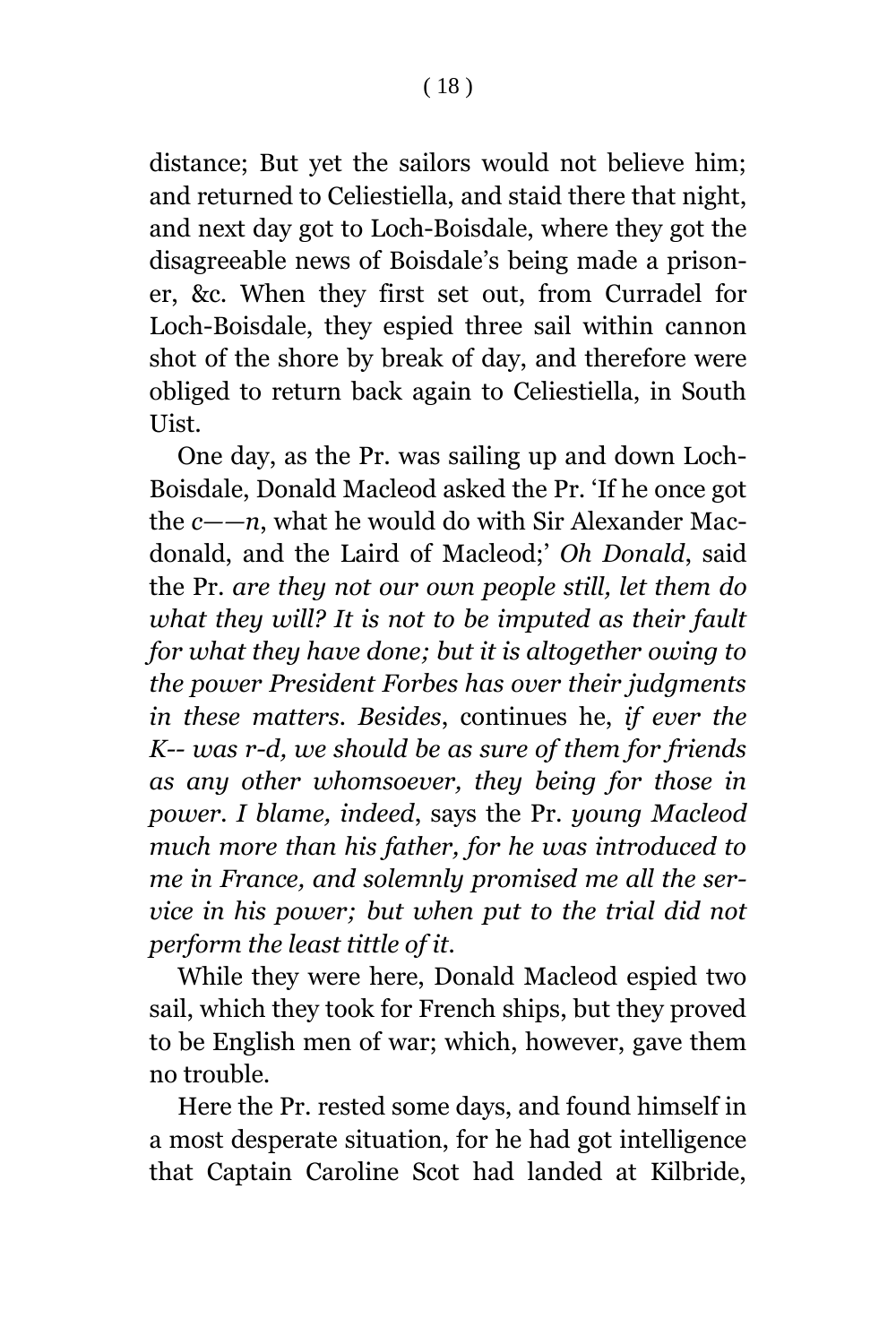within less than two miles of him. This obliged the Pr. to part from his constant attendants, Sullivan, his faithful pilot Donald Macleod, and his guide Edward Burk, and all the boat's crew; keeping only Oneil; and two shirts was all their baggage.

When he parted with Donald Macleod, it was with a full resolution to meet again at a certain place, but by different roads; Donald then went South about, but all the men left him, except one; upon which he was obliged to sink the boat and shift as well as he could for himself.

The others, after parting with the Pr. staid in the field two nights, having only the sails of the boat for a cover. On the third night, they went farther into the Loch, and rested thereabouts for other two nights, when they got sight of some of the Red Coats; which then forced them to the north side of the Loch.

On the 5th of July, Donald Macleod was taken prisoner, by Allan Macdonald of Knock in Slate, in the isle of Sky, a Lieutenant, who at the same time took Mr. Macdonald of the family of Glenaladale, and Mr. Forrest, a Romish Priest.

They were carried from place to place, and at last to Applecross Bay, in the isle of Sky; and there put on board the Furnace, Captain Ferguson. Donald Macleod was immediately carried into the cabin to General Campbell, who examined him very circumstantially.

The General asked him, if he had been along with the young Pretender? *Yes*, (said Donald) *I winna deny it—Do you know,* said the General, *what money was upon that Gentleman's head? No less than 30,000l.*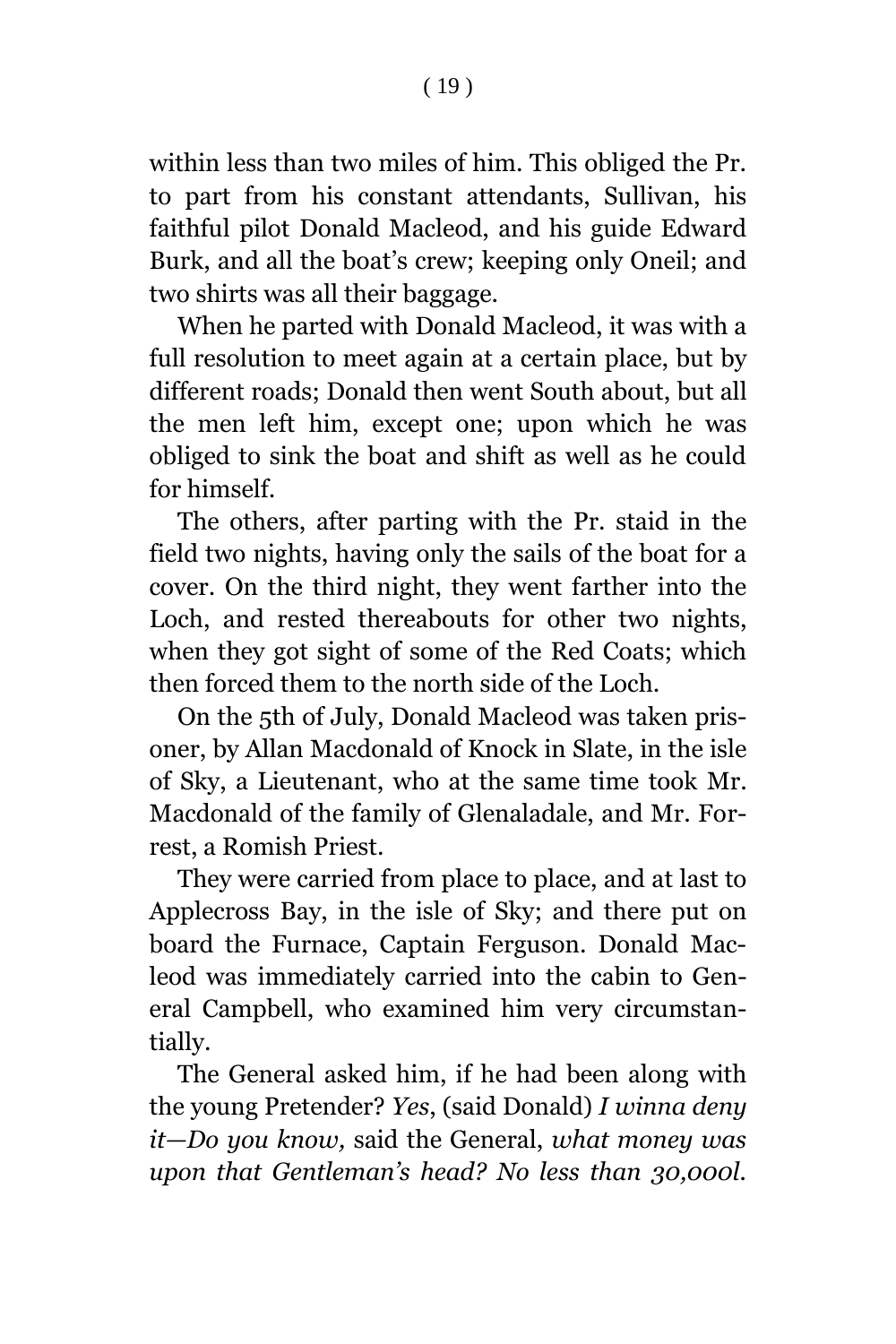*Sterling; which would have made you and your family happy forever. What then?* replied Donald, *what though I had gotten it, I could not had enjoyed it for twa days; conscience would have gotten the better of me; And although I could have gotten all England and Scotland for my pains, I would not have allowed a hair of his Body to be touch'd, if I could hinder it; since he threw himself under my care.* The General said, *He could not much blame him.* Or words to that effect.

Donald was conveyed on board a ship to Tilbury Fort, and thence removed to London, and at last was discharged out of a messenger's hands, (where he had been but a little time,) on the 10th of June, 1747, which he said he would ever after celebrate as the day of his deliverance.

Edward Burk after parting with the Pr., went over North Strand to North Uist, his native country; where he skulked in a hill called Eval, for near seven weeks; twenty days of which he had not any meat, except Dilse and Lammocks [a kind of Shell-Fish.] About this time a paper had been read in all the kirks, strictly forbidding all persons to give so much as a mouthful of meat to any Rebel, upon penalty of making them suffer very severely.—Thus the place appointed to preach the doctrine of Christ, was prostituted to prevent any person from feeding the hungry, or cloathing the naked, &c. *If these be Presbyterian Tenets, Good Lord deliver us from them.*

After various distresses, occasioned chiefly by this order, he at last was obliged to hide himself in a cave, in North Uist, where he was fed by a Shoemaker's wife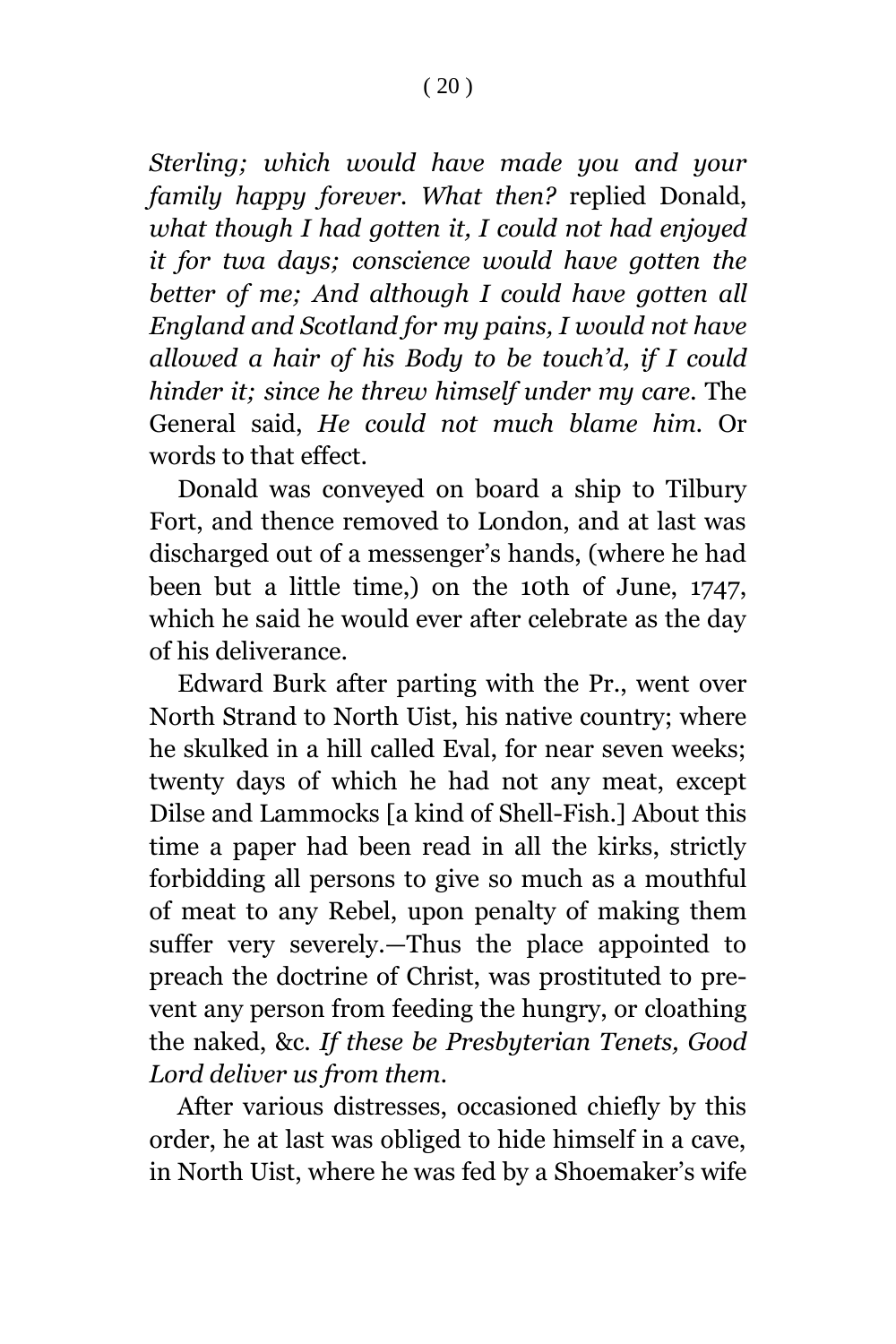in the night; and after various troubles, is now safe in Edinburgh, not being excepted in the general act of grace.

Donald Macleod says, 'That the Pr. never slept above three or four hours at a time; and in the morning calling for a chopin [a quart] of water, which he drank off at once; first instilling a few drops out of a little bottle; which indeed he did into everything that he drank.'

Thus far, Reader, this account is taken from the journals and from the mouths of both Donald Macleod and Edward Burk in Scotland; which after it was wrote down was read to them, and acknowledged to be true and just.

The Pr. having only Oneil with him, now retired to the mountains, where he lay that night, being June the 18th, and next day he received information, That General Campbell was at Bernarey, an island about two miles long and one broad, lying between North Uist and the Harris, belonging to the Macleods.

The Pr. had military forces now on both the land sides of him, and the sea on the other, without any kind of vessel to venture to sea in securely.

In this perplexity, Oneil thought proper to apply to a young lady, called Flora Macdonald, who was gone t0 her brother's at Melton, in South Uist, from the isle of Sky, to make him a visit; here Oneil having some little acquaintance with this young lady, proposed to her to assist the Pr. to escape from thence.

Miss Flora Macdonald is daughter of -- Macdonald of Melton, in the island of Uist, descended from Clanronald's family. Her father died when she was but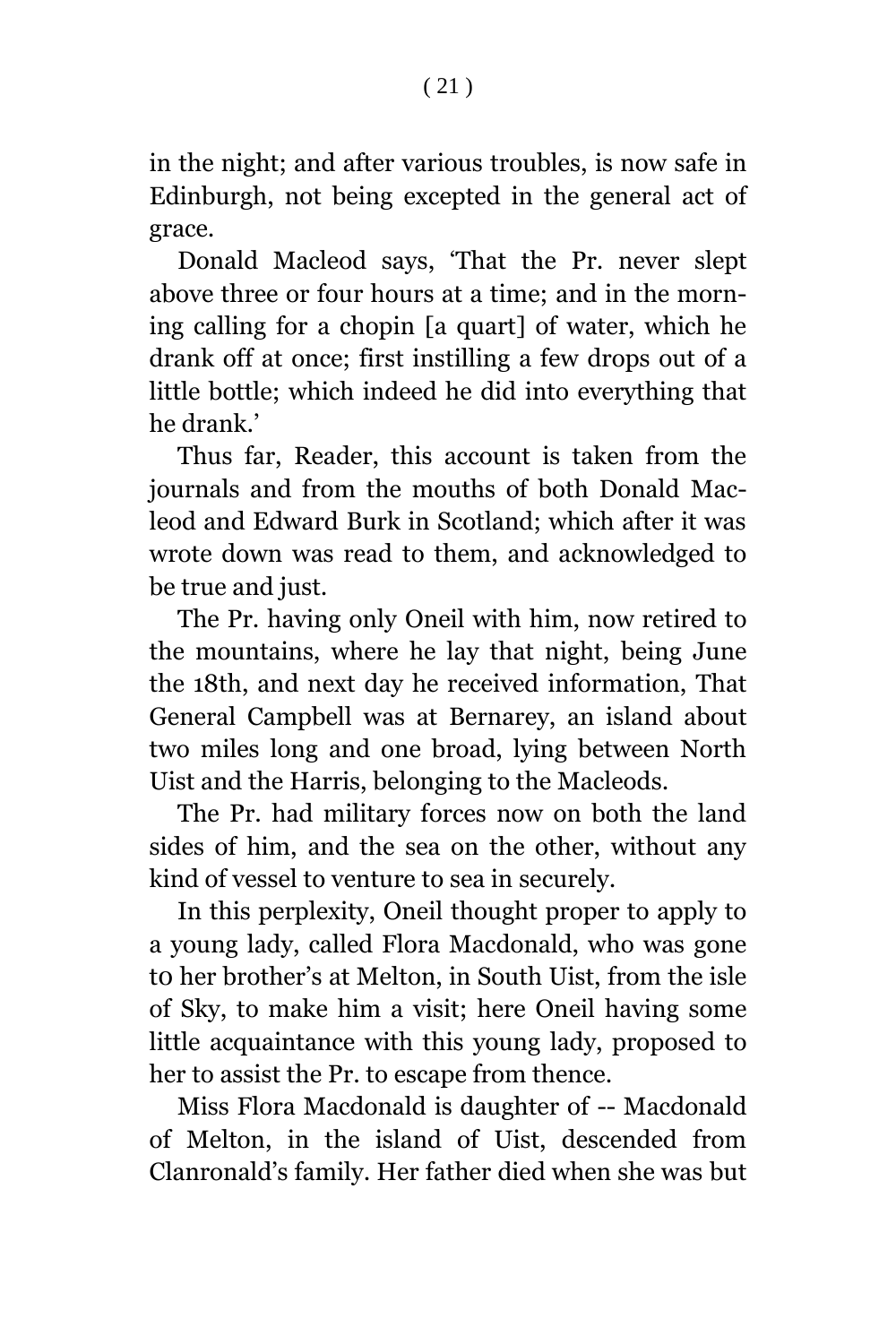one year old, and left one son and her. Her mother married again to one Hugh Macdonald of Armadale, in the isle of Sky; and has by him two sons and two daughters. This gentleman was esteemed the strongest man of the name Macdonald.

Miss Flora is about twenty-four years of age, of a middle stature, well shaped, a very pretty agreeable person, of great sprightliness in her looks, and abounds with good sense, modesty, good nature and humanity.

Oneil desired this Lady to go along with him to the Pr. and to concert with him, what would be the best to be done. She objected very much at first, for reasons;which she offered: But Oneil convincing her, that the Pr. situation would not admit either of his going to her, or of any long delay; she then at last complied, and taking her faithful servant, Neil Mackechan with her, she accompanied the Captain to the Pr. where everything necessary was concerted, and Miss promised to use her utmost to put their scheme in execution, provided another method failed, which she then contrived for them, and then she returned to Melton again. Oneil promised to get about what she had proposed immediately, and to let Miss Macdonald know the answer. Oneil tried, but could not bring the other scheme to bear; so he then went to Melton to acquaint Miss MacDonald therewith, who ordered him to return back to the Pr. with a message.

Pursuant to the plan laid down, Miss Flora set forwards on Saturday, June 21st, for Clanronald's house, to get things necessary for the Pr.'s disguise, &c. In going to cross one of the fords, she and her man, Neil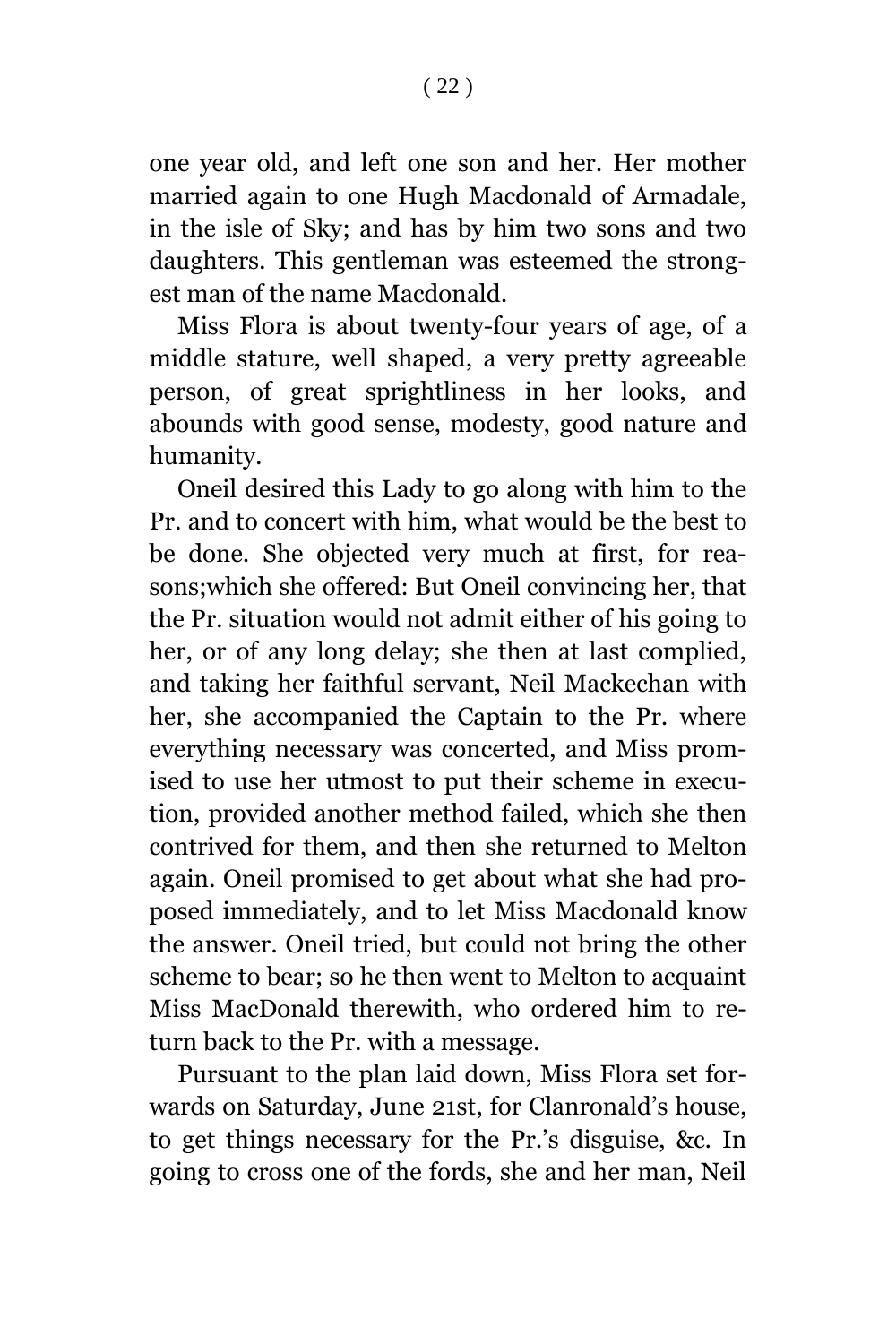Mackechan were taken prisoners, by a party of militia, because they had no passports. She demanded to see their officer; but being told he would not be there 'till next morning, she asked what his name was; and then finding he was her step-father, she chose to stay there all night, 'till he should arrive next day, rather than answer their questions: So she was carried into the guard-room, and kept prisoner, 'till relieved by her father in law, who arrived in the forenoon, on Sunday, June 22d, and was not a little surprized to see Miss Flora in custody.

Miss Macdonald took him aside, and told him, What she was about, and desired a passport for herself, her man McKechan, and for one Betty Burk, a woman, who was a good spinner; and as her mother had a great quantity of line to spin, she also desired a letter to recommend Betty Burk to her; all of which her father-in-law consented to; and then Miss proceeded on her journey to Clanronald's house, where she acquainted Lady Clanronald with the design, who was ready to give all the assistance in her power.

Here Miss stayed 'till Friday the 27th, during which time, Oneil passed and repassed several times with messages betwixt the Pr. Lady Clanronald and Miss Flora.

The time appointed being come, Lady Clanronald, another Macdonald, Miss Flora, and her man Mackechan, conducted by Oneil, all went to the Pr. was, at eight miles distance, and carried with them the Pr. new dress, and some other things to serve him in his voyage; particularly, a part of a bottle of white wine, being all that the military people had left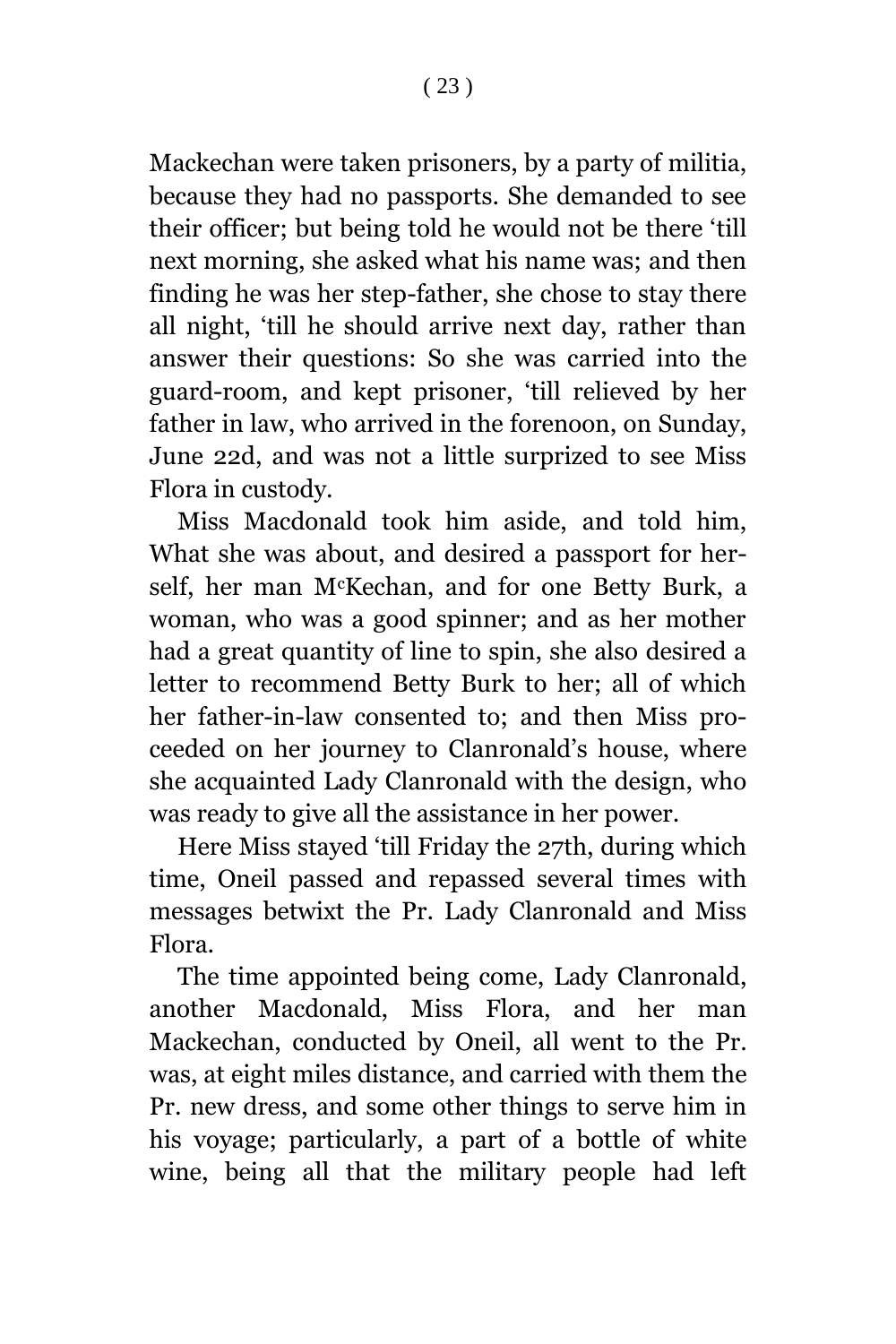Clanronald. This the Pr. took especial care of, and would not take one drop of it, but preserved it for his female guide.

When they arrived there the Pr. was in a little hut ot house, assisting in the roasting his dinner, which was the heart, liver and kidneys of a sheep or bullock, upon a wooden spit.

Oneil introduced the Pr. visitors to him; where they dined, and at table the Pr. placed Miss Flora on the right, and Lady Clanronald on his left hand; and all the company eat very heartily.

Next morning they heard of General Campbell's arrival at Benbicula; and soon after, a servant came in a great hurry to Lady Clanronald, and acquainted her, *That Captain Fergusson with an advanced party of the Campbell's men, were at her house; and that the Captain lay in her bed last night.*

This obliged her to return immediately; so, after taking leave of the Pr. she set forwards to her own house, where she was scarce arrived, before Fergusson began to examine her very strictly; *Where have you been?* says he. She replied, *To see a child that has been sick, but is now better again.* The Captain asked many more questions, such as, *Where the child lived? how far it was off from thence?* &c. Lady Clanronald was taken prisoner soon after, and put on board a man of war: And her husband was taken and put on board another, and conveyed to the Thames, where after lying some time, they were carried up to London, and detained there, in custody of a messenger; the first at Mr. Money's, and the latter was, on the 1st of November, taken into the custody of Mr. William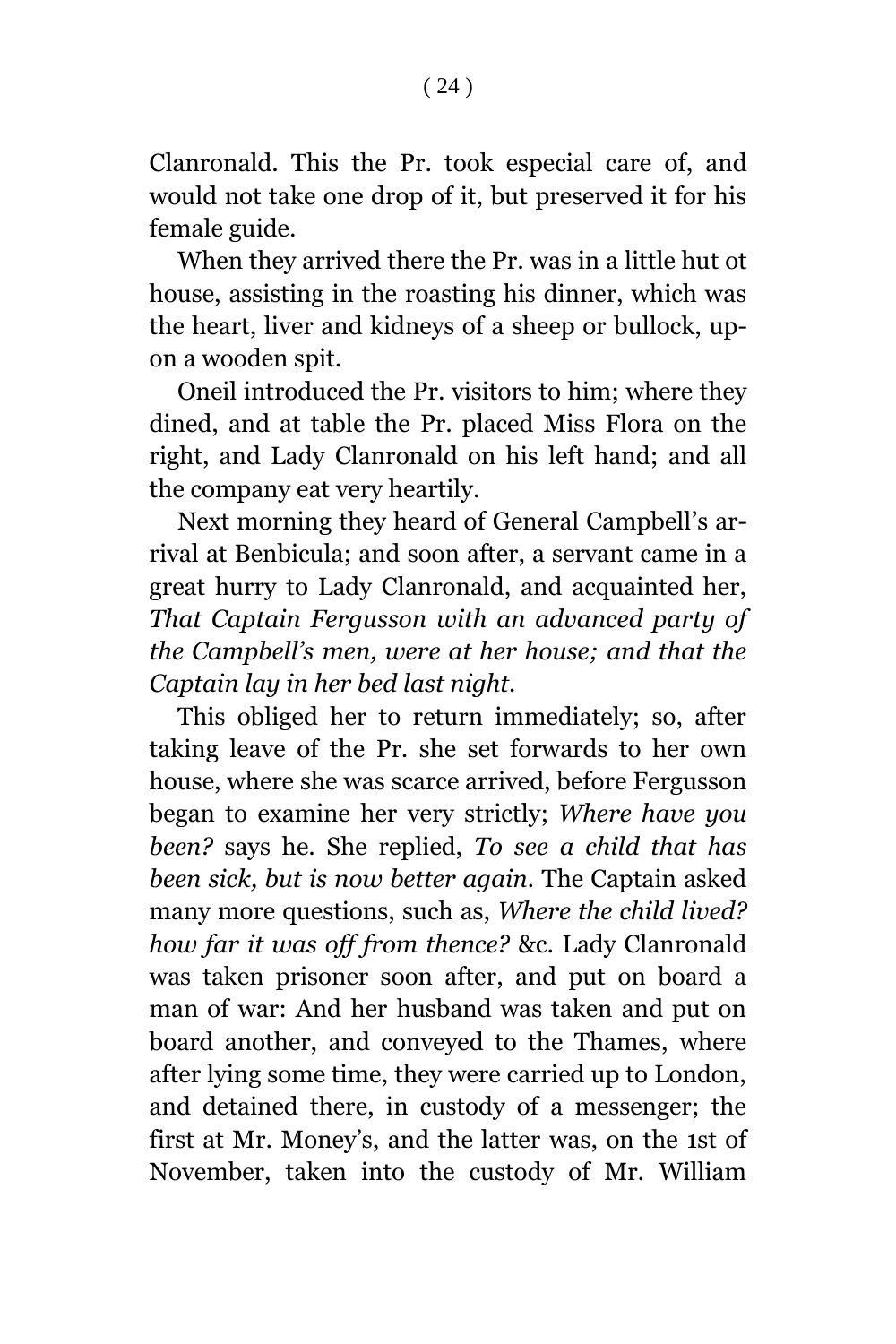Dick; along with his brother of Boisdale, Captain Malcolm Macleod, and Roger Macneal of Barra, Esq; In June following, both he and his Lady were dismissed, without being asked a question. At the same time Mr. Dick brought from on board of ship, John Gordon, Esq; eldest son of the famous Glenbucket, who was accused of reviewing his father's troops; altho' by the help of Dr. T-r, he had been quite blind for six years before; He was also discharged in June following, without being asked any questions.

Lady Clanronald and the other Macdonald being gone, Miss Flora told the Pr. to prepare, for it was time to go; on which, Oneil begged hard to go with them, but Miss Flora would on no account consent, because there would be too many of them together, and they might therefore be the more taken notice of; so the Pr. and he took leave of each other in an affectionate manner.

The company being gone, Miss Macdonald desired the Pr. *to put on his new attire*, which was soon done; and at a proper time, they removed their quarters and went near the water-side, where the boat was nigh at hand a-float, to be ready to embark in, in case of any sudden attack from the shore.

Here they arrived in a very wet condition, and made a fire upon a piece of rock, to keep themselves warm 'till night. They had not been here long before they were alarmed by four wherries full of armed men, approaching towards the shore: At this sight, they extinguished their fire, as fast as they could, and concealed themselves in the heather. Their fears on this account were, however, soon over, for the wherries sailed by,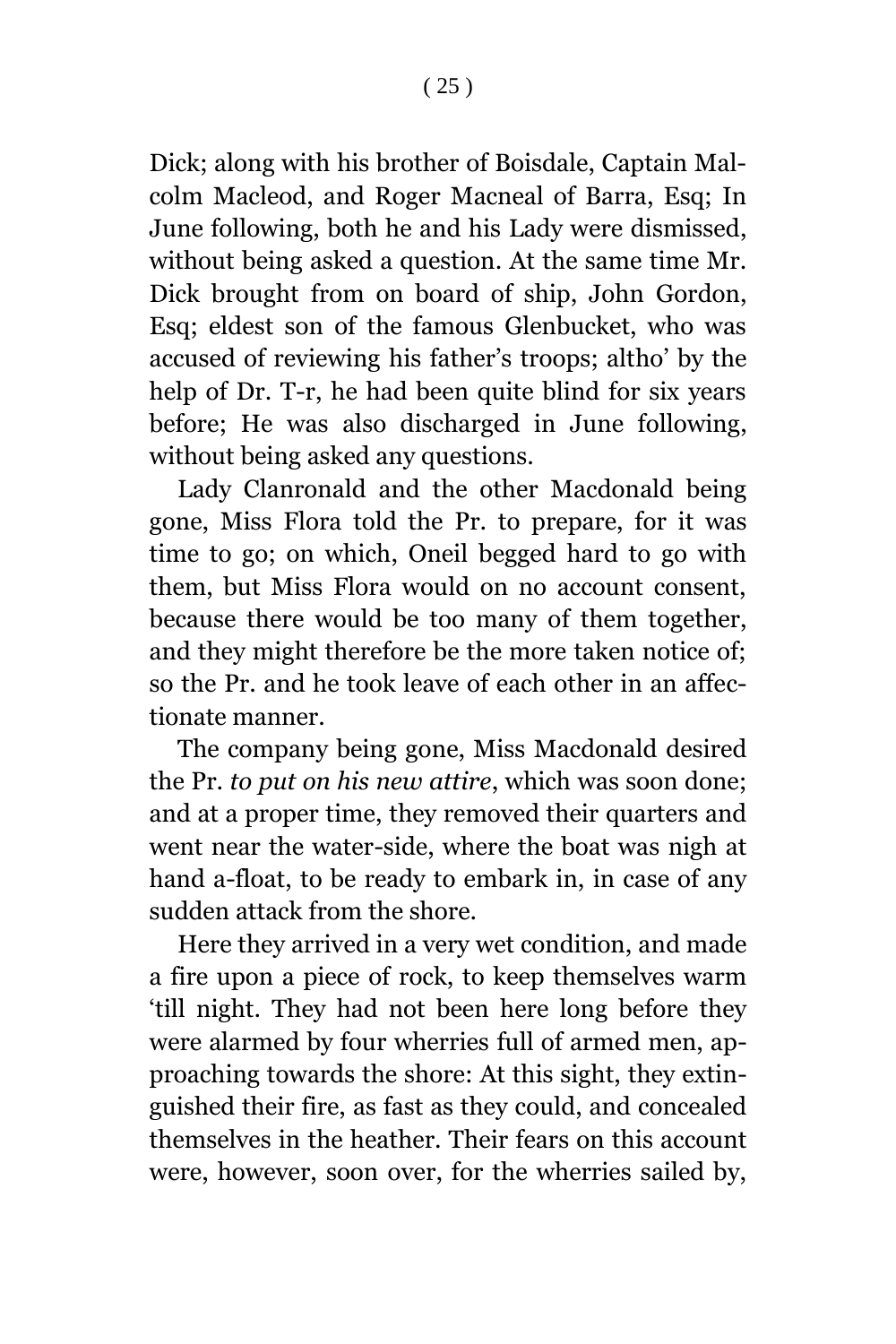to the southward, within gun-shot of where they lay, without ever stopping.

On the 28th of June, about eight o'clock in the evening, they set out in very clear weather, but had not gone above a league, before the sea became very rough, and at last tempestuous. The Pr., finding Miss and the sailors began to be uneasy at their situation, sung them several songs, among the rest an old song made many years ago for the 29th of May: By this, and some merry stories, the Pr. kept up their spirits very well.

Next morning the boatmen knew not where they were, having no compass, and the wind having varying several times in the night, tho' it was then again calm: At last however they made a point of Waternish in the west corner of Sky, where they soon tried to land, but found the place possessed by a body of forces; who had also three boats or yawls near the shore: A man on board of one of these boats fired at the Pr. and company to make them bring to; but they rowed away as fast as they could, being all the chance they had to escape, because there were several men of war within sight; which would inevitably have followed, had it not been providentially very calm, and the ships were at some distance; the militia in the three boats, for want of oars, could not pursue; but however they sent up to alarm the people in a small town not far off. Notwithstanding the storm, Miss Macdonald was so fatigued, that she fell asleep on the bottom of the boat; the Pr. observing it, sat close by her and defended her, lest any thing should fall upon her; or that any of the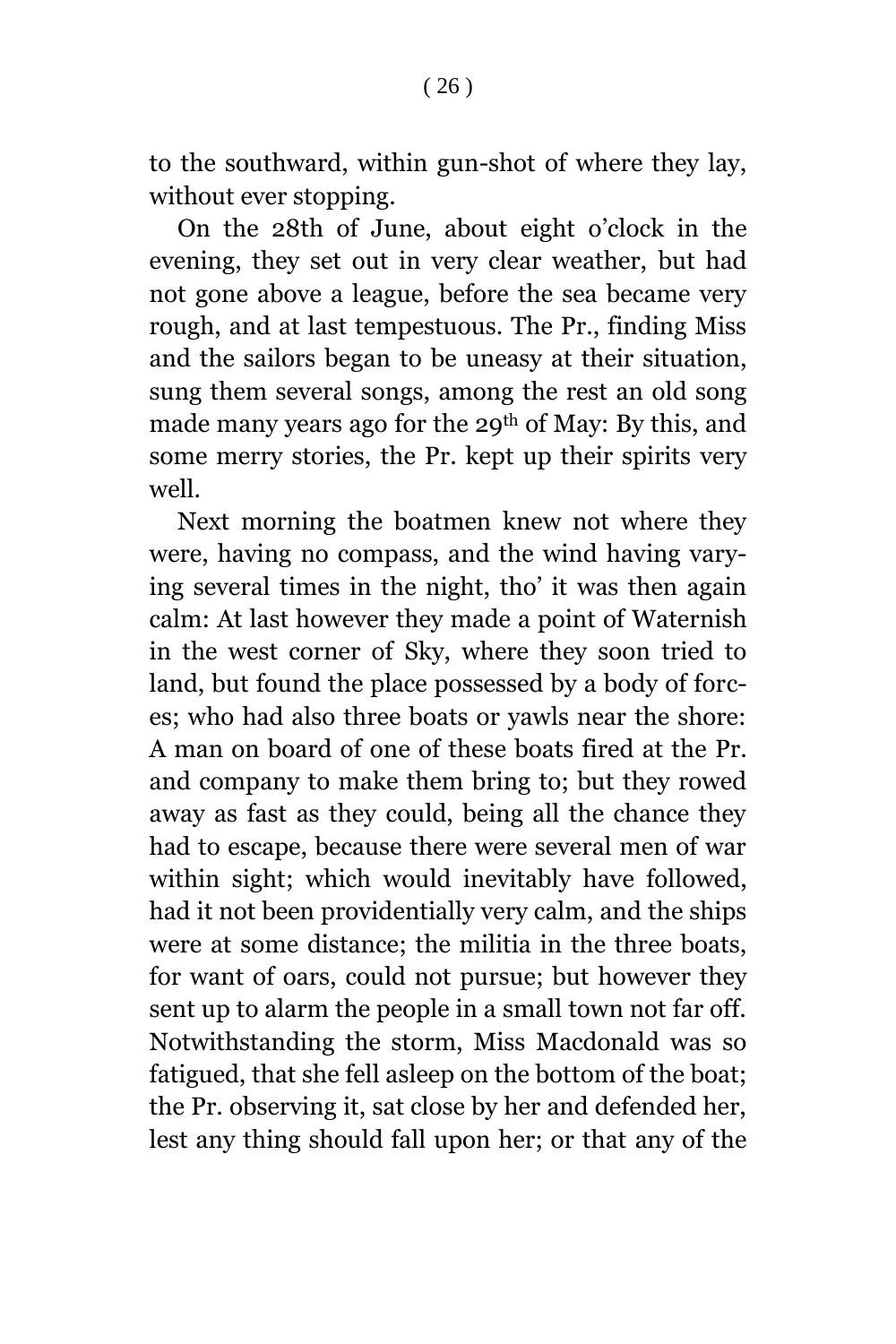boatmen in the dark, should step upon her; but the sea was so rough, she could not sleep long.

They got safe into a creek or cliff in a rock, and there remained to rest the men, who had been all night at work, and at the same time to get some refreshment; however, as soon as they could, they set forward again, lest the alarm given to the village should bring down the people upon them, which would have been the case had they staid, for they had not gone far, before they observed the people approaching to the place they had so lately left.

From this place they went and landed at Kilbride in Troternish in the isle of Sky, about twelve miles north from the above-mentioned point. In this neighbourhood there were also several militia in search of the Pr. whose commanding officer was at Sir Alexander Macdonald's, the very house Miss Flora was going to; but she did not know the officer was there until she saw him.

At the boat here, Miss Macdonald left the Pr. and went with her man to Mogstod or Mungestod, the seat of Sir Alexander Macdonald; but he was not at home, being then with the Duke of Cumberland: Miss sent into the room to Lady Margaret (Sir Alexander's lady) to let her know she was come, having before apprised my Lady of her errand, by one Mrs. Macdonald who went a little before Miss Flora for that purpose.

Miss was soon introduced into the room where the company were, amongst whom was the commanding officer of the forces in that neighbourhood, who after some time, asked Miss, *Whence she came? Which rout she was going? And what news she heard? &c*.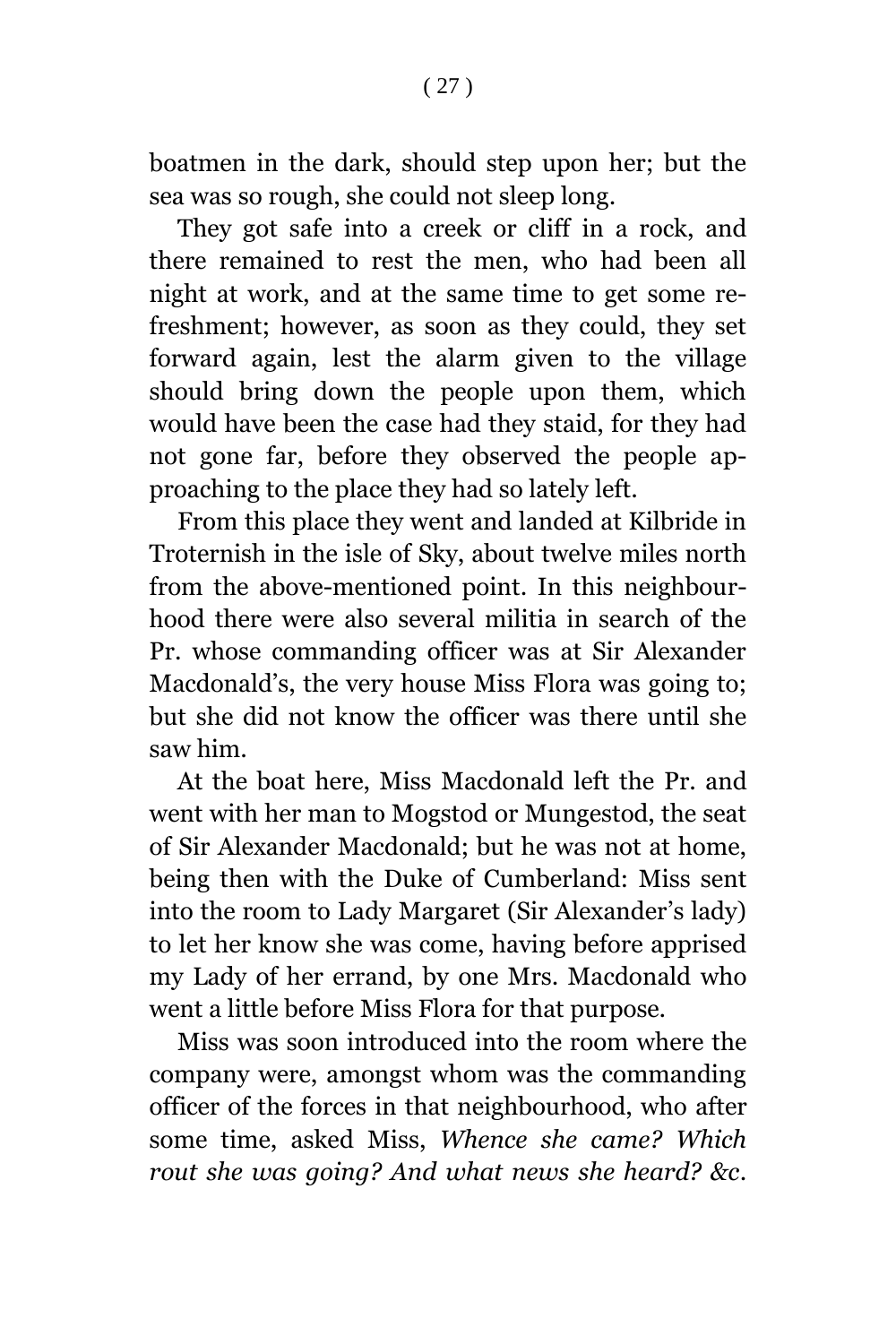all which she answered as she thought proper, and very readily, so that he had not the least suspicion at that time, of what Miss was about, especially as he saw when she went away, that she had only one servant with her, who, he was certain could not be the Pr.

Miss Macdonald, having told Lady Margaret where she had left the Pr. and the situation he was in, my Lady was at a loss what to do; but as Mr. Macdonald of Kingsborough, Sir Alexander's steward or factor, was in the house, she applied to him, and desired he would conduct the Pr. to Kingsborough; which he readily complied with, and sent a boy down to the boat, with instructions to show the Pr. to a place about a mile distant from the boat; whither he himself would go, and be there ready to attend the Pr. The boy went off directly, and Kingsborough, taking some wine and other refreshments for the Pr. soon after set out for the place of rendezvous; leaving Miss Flora with Lady Margaret.

When Miss Flora thought the Pr. and Kingsborough might be got to some distance; she then made a motion to go, and ordered out her horses directly; but Lady Margaret pressed her strongly before the officer to stay, telling her at the same time, *That she* (Miss Flora) *had promised to stay the next time she came, when she was last there*; but Miss begged her Ladyship to excuse her this one time; because, says she, *I have been some time away, and my mother is not very well, and entirely alone in these troublesome times:* At last Lady Margaret excused her; but only upon renewing her former promise to make amends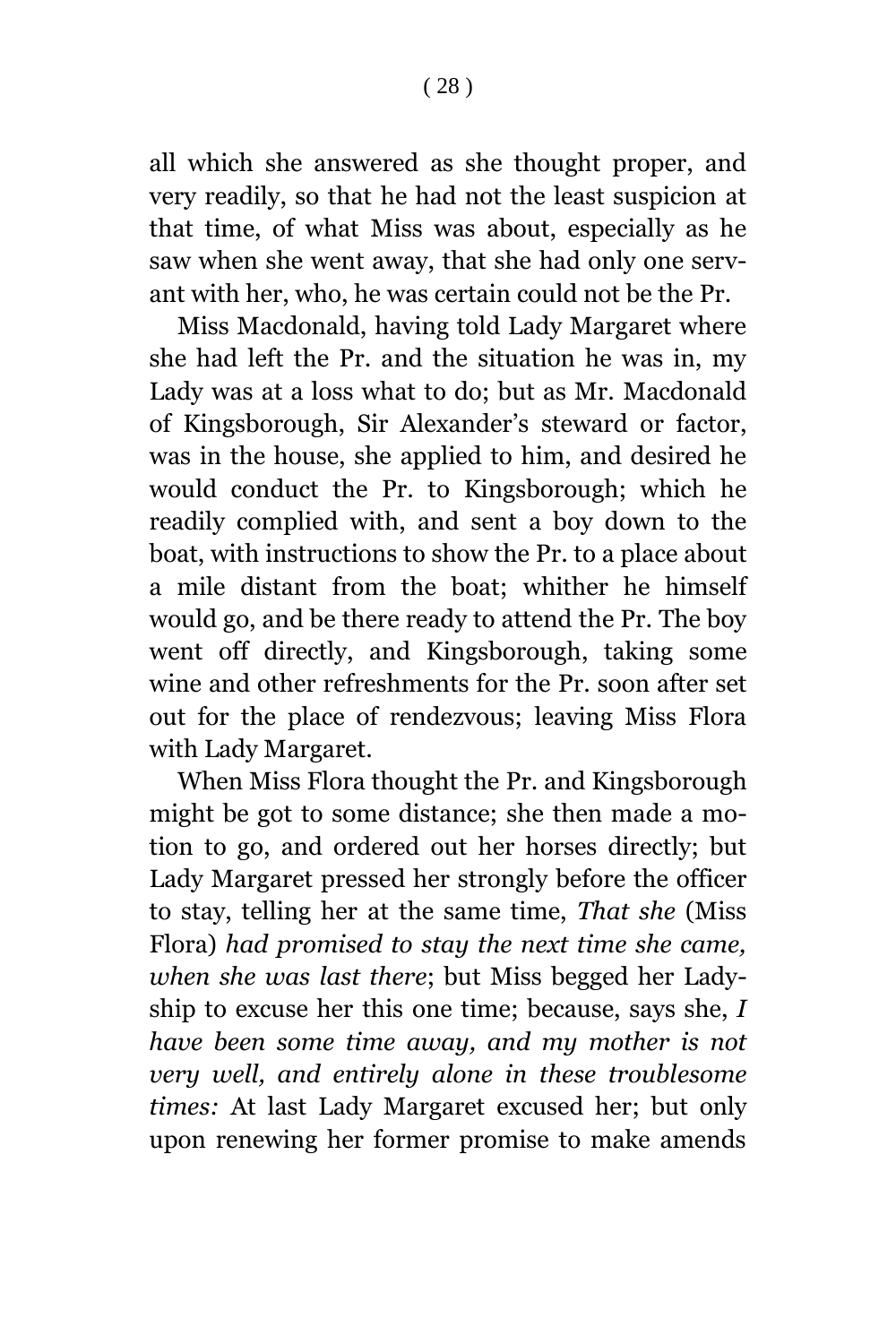the next time she went thither; which Miss very willingly complied with.

Every thing being ready, Miss Flora and her man, Mrs. Macdonald aforementioned, and her man and maid all set forwards: They had not gone far before they overtook the Pr. and Kingsborough; Mrs. Macdonald was very desirous of seeing the Pr.'s face; which he as carefully avoided, by turning it to the opposite side; but however, she had several opportunities of seeing it, as much as he was disguised.

Mrs. Macdonald's maid could not keep her eyes off the Pr. and said to Miss Flora, *I think I never saw such an impudent looking woman, as Kingsborough is walking with; I dare say she is either an Irish woman, or a man in woman's cloathes.* Miss Macdonald replied, *She was an Irish woman, for she knew her, having seen her before. Bless me*, quoth the maid, *what long strides the jade takes, and how awkwardly she manages her petticoats, &c.*

Miss Macdonald, not liking the maid's observations, and knowing they were near the place where the Pr. and Kingsborough were to turn out of the common road; and that it was not proper to let Mrs. Macdonald's man and maid-servant see which rout they and Kingsborough took; she therefore called out to Mrs. Macdonald to ride faster, for says she, *we shall be late out*; this was complied with, and they soon lost sight of the two on foot, who presently after, turned out of the common road, to avoid the militia, and went over the hills S.S.E. till they arrived at Kingsborough's house, which was about eleven o'clock at night, on Sunday June the 29th, in a very wet condition, having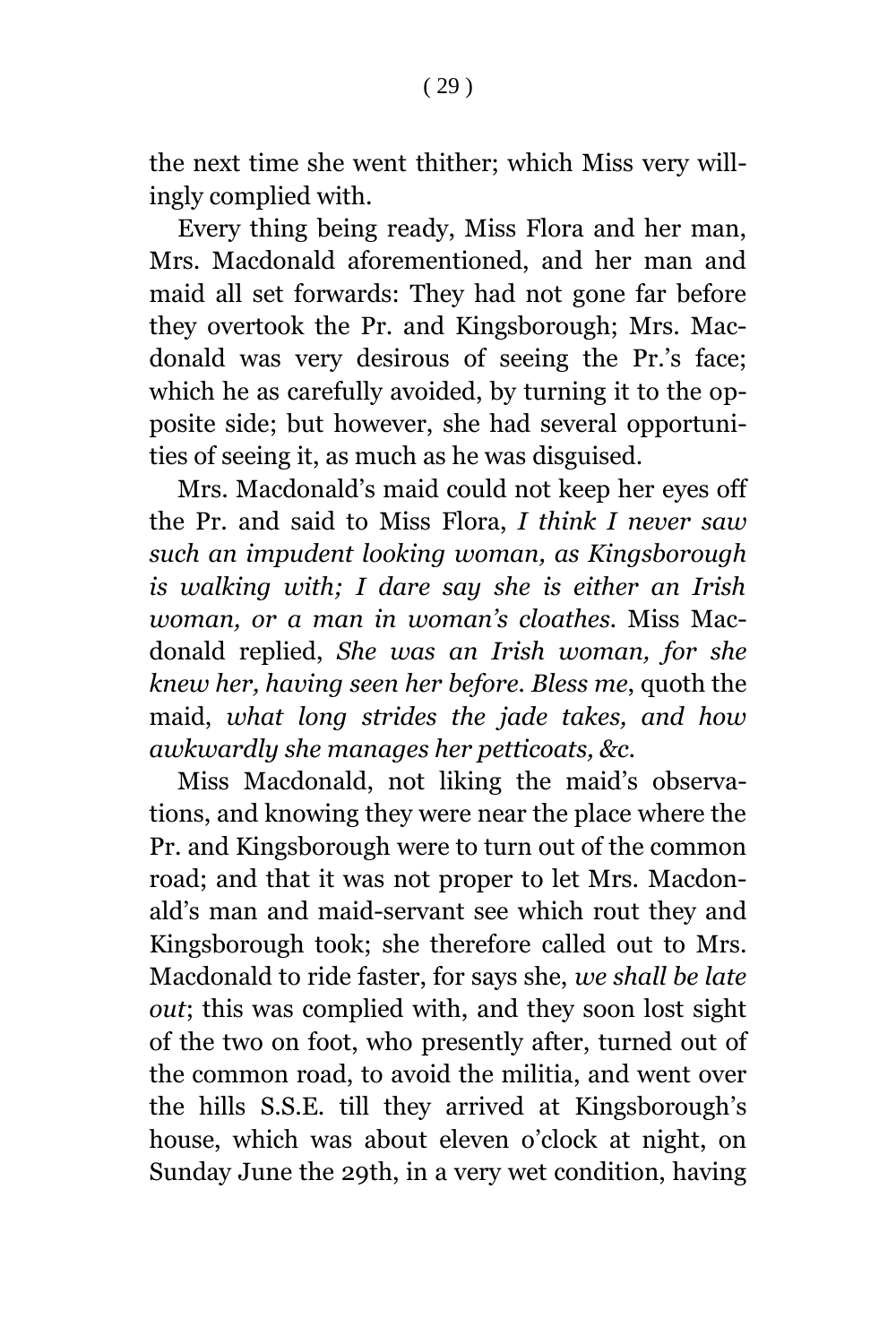had much rain, and having walked seven long miles. Miss Macdonald arrived about the same time. along the highway, having parted with Mrs. Macdonald, her servant and maid. Oneil, after parting from Miss Macdonald went and met Sullivan, who was yet upon the island; when about two days after the Pr. and Oneil had parted, a French cutter, having 120 men on board, went to the isle of South Uist, intending to carry off the Pr. who, they were informed, was there. Sullivan went immediately on board, while Oneil went to seek for the Pr. hoping he might meet with him (the Pr.) before he and Miss Macdonald should leave the island; but Oneil, finding the Pr. had left the island two days before, returned to the place where he had left the cutter. But the vessel was gone about three hours before. There were two small wherries, just within sight, filled with thirty armed men in each, which were sent out by an English Officer after this very cutter, but could not get near her.

Oneil was soon after taken prisoner, but being a foreign officer, was only a prisoner of war; he was put on board a man of war, where, in a little time after, he saw Miss Macdonald a prisoner also, for doing what he had been the instrument of bringing about. He was afterwards conveyed to Berwick upon Tweed, and after some time sent home according to the cartel. But to return-

When the Pr. got to Kingsborough's house. Mrs. Macdonald, not expecting her husband home after that time of the night, was undrest and just going to bed, when one of her maid servants went up and told her, *That Kingsborough was returned, and had*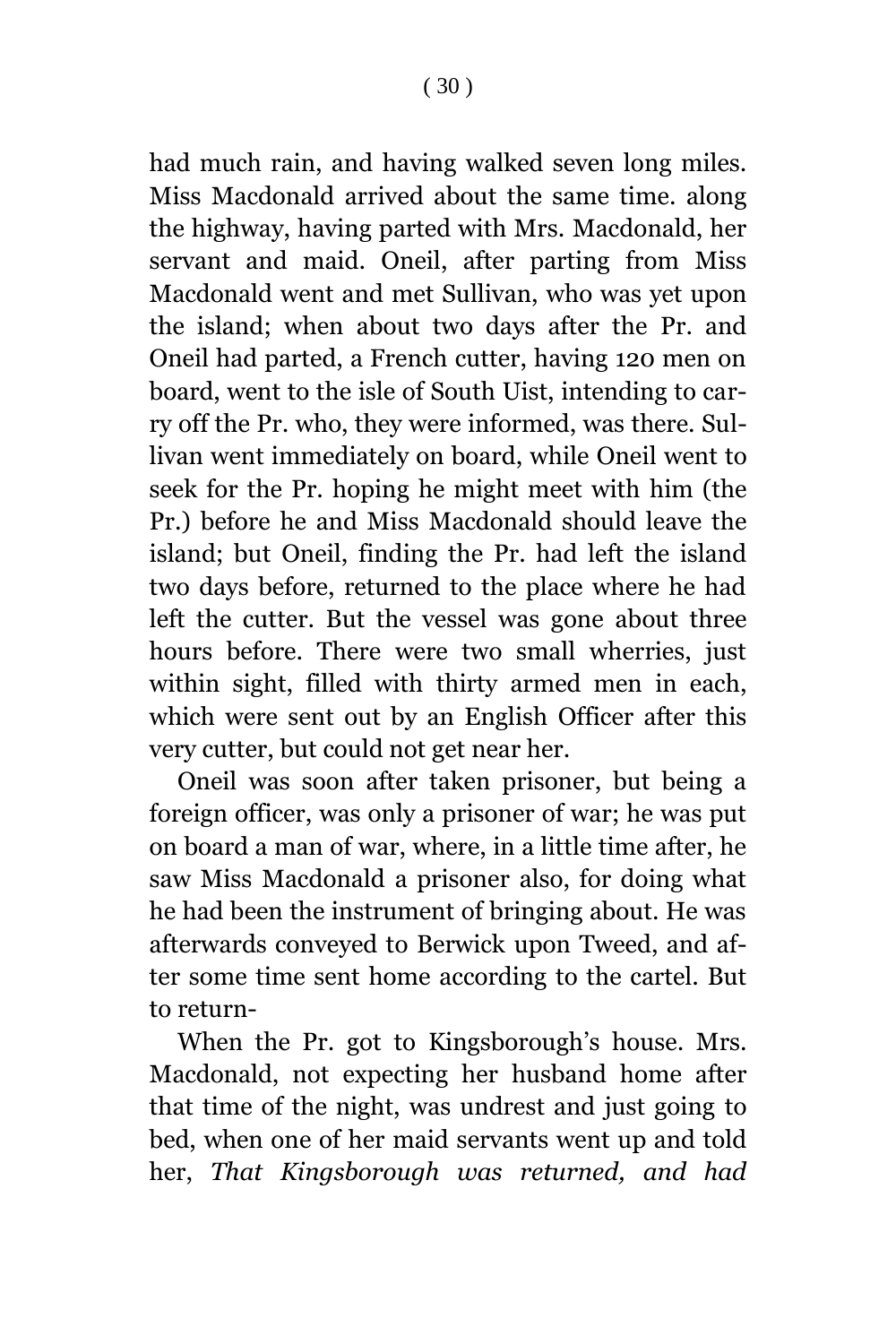*brought some company with him. What company*, says Mrs. Macdonald? *Melton's daughter, I believe,* says the maid, *and some company with her*.— *Melton's daughter,* replied Mrs. Macdonald, *is very welcome here with any company she pleases to bring; but make my compliments to her, and tell her to be free with anything in the house; for I am sleepy and undrest, so I can't see her to night.*

In a short time Kingsborough's daughter went up in as great hurry as surprize, crying out, *Mamma, mamma, my father has brought hither a very odd, muckle, ill-shaken-up wife, as ever I saw; nay, and has taken her into the hall too.*

She had scarce said this before Kingsborough himself went into the room and desired his wife to dress again, as fast as she could, and get such meat as they had ready for supper.—*Who have you with you,* says Mrs. Macdonald? *You shall know that*, replied he, *in good time, only make haste.*

Mrs. Macdonald then, desired her daughter to go and fetch the keys, which she had left in the hall. The girl went and soon ran back again in a great hurry, and said, *Mamma, mamma, I can't go in for the keys; because the muckle woman is walking up and down the hall, and I am afraid of her*. [meaning the Pr.] Mrs. Macdonald then went herself, but was so frightened, as she said, *At seeing such a muckle trollop of a carling make sike long strides through the hall, that she did not like her appearance*; and then she desired her husband to fetch them; but he would not; so she was obliged at last to go herself.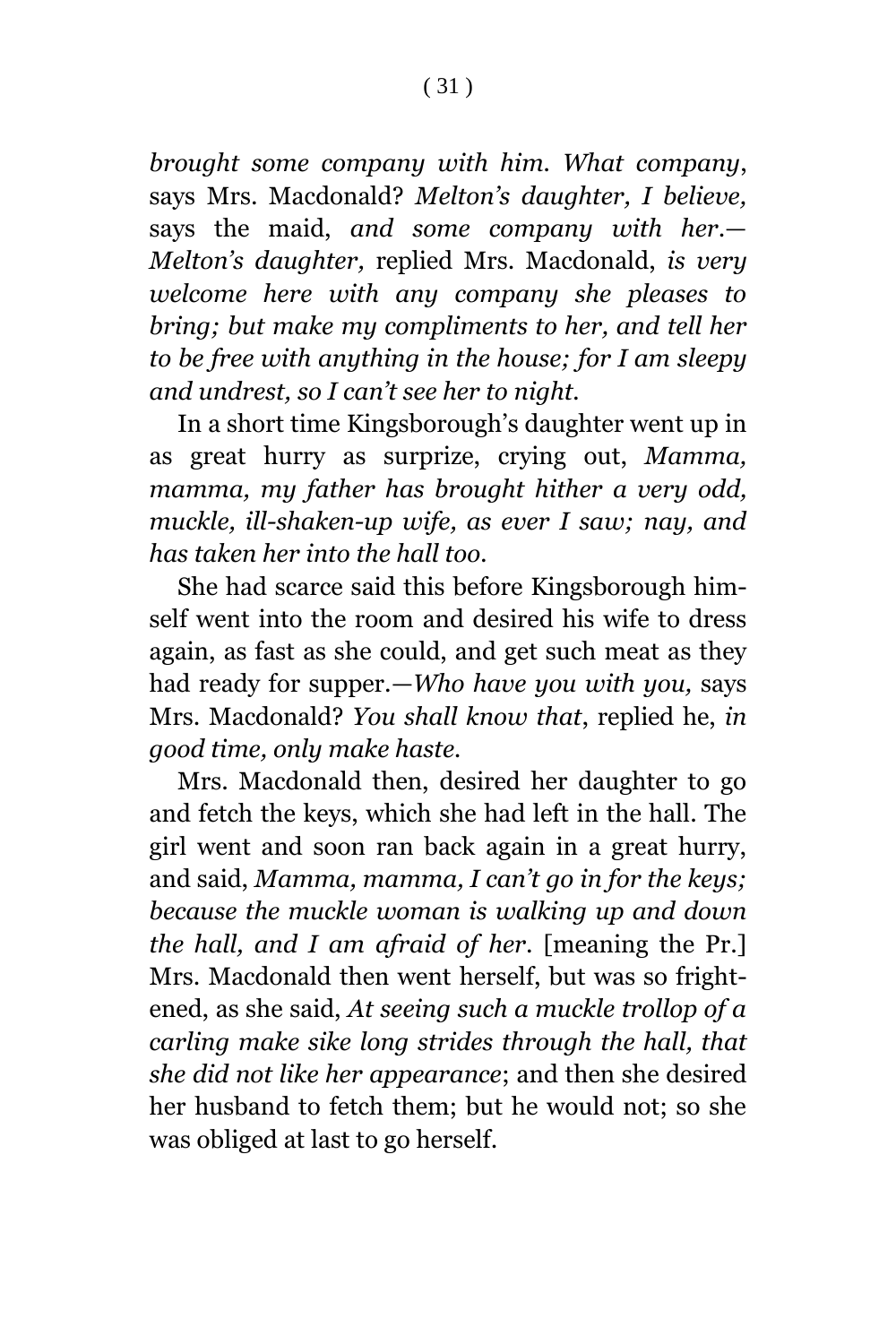( 32 )

When she went into the room, the Pr. was sitting, but got up immediately, and saluted her. Mrs. Macdonald then began to tremble, having found a rough beard; imagining it was some distressed Nobleman or Gentleman in disguise, but never dreamed it was the Pr. she therefore went directly out of the room, with the keys in her hand, to her husband, without saying one word to the Pr. and greatly importuned Kingsborough to tell her who it was; and if he (meaning the person in disguise) could tell anything of what was become of the Pr.—Kingsborough smiled, and told her, *My dear, it is the Pr.—The Pr*. cried she, *then we are a' ruined, we will a' be hanged now.—Houte,* cried he, *we will die but once, and if we are hanged for this, we die in a* Good Cause, *doing only an act of humanity and charity; but go make haste with supper, bring us eggs, butter, cheese, and whatever else is ready.*— *Eggs, butter and cheese,* quoth she,—*What a supper is that for a Pr. Oh wife!* replied he, *you little know how this good Pr. has lived of late; this will be a feast to him: Besides to make a formal supper, would make the servants suspect something; the less ceremony, therefore the better, make haste and come to supper yourself. I come to supper,* says she, *I know not how to behave before Maj-y.—You must come,* replied Kingsborough, *for the Pr. will not eat one bit without you; and you'll find it no difficult matter to behave before him; so obliging and easy is he in conversation.*

I hope the reader will excuse me, for giving this dialogue in their own words; not being able to give a better idea of the figure the Pr. must have made, and of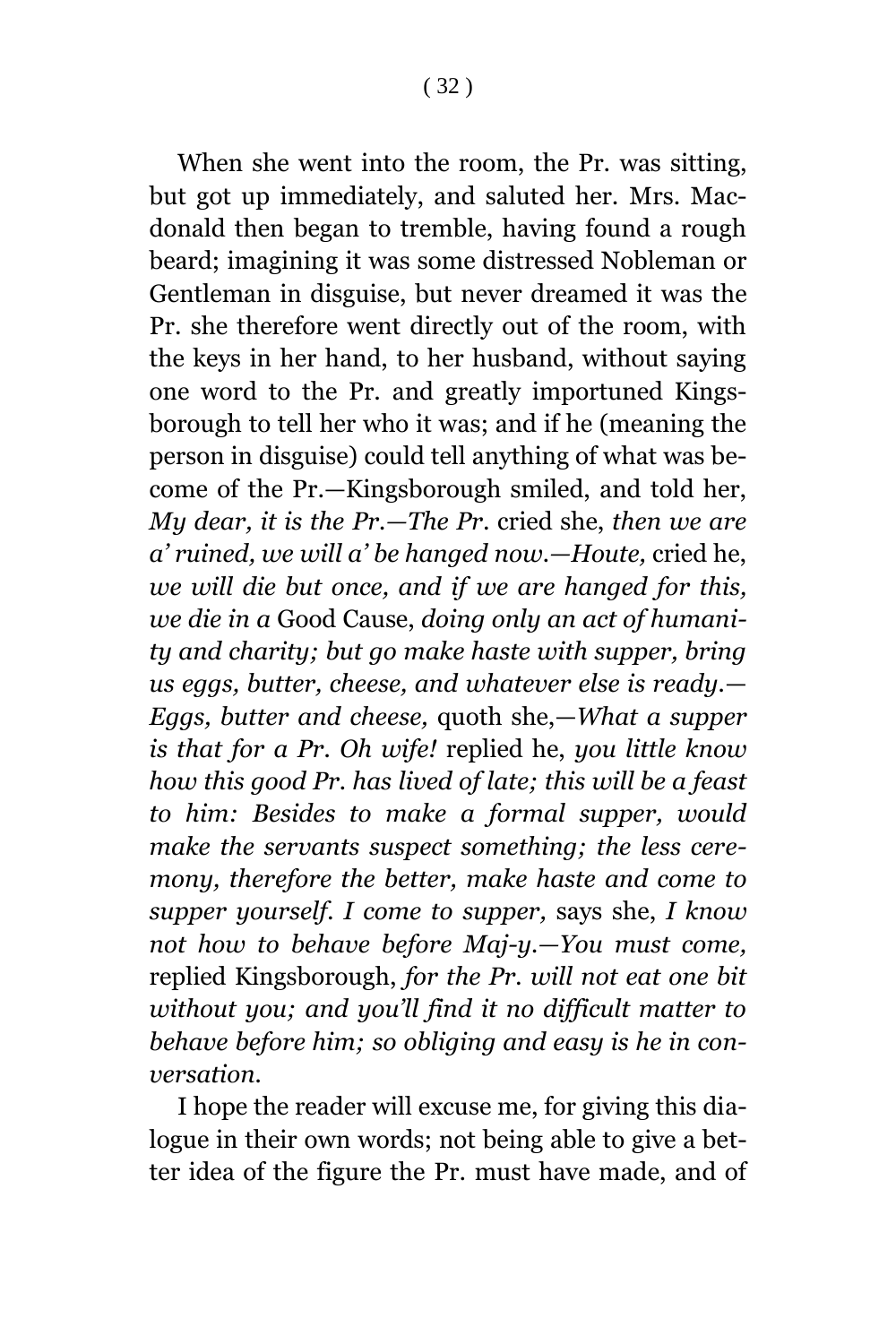the distress he was in, than in their own way of expressing their meaning.

At supper, the Pr. placed Miss Flora at his right hand, (always paying her the greatest respect wherever she was, and always rising up whenever she entered the room) and Mrs. Macdonald at his left. He made a plentiful supper, eating four eggs, some collops, bread and butter, drunk two bottles of small beer at supper, and then calling for a bumper of brandy, he drunk health and prosperity to his landlord and landlady; and after supper, smoak'd a pipe. Having been so much afflicted with the tooth-ach in his wanderings, he was obliged to smoke to obtain some mitigation of his pain; and he was often obliged to use the same pipe till it was as black as ink, and worn, or broken to the very stump. After drinking a few glasses of wine and finishing his pipe, the Pr. went to bed.

When the Pr. and Kingsborough were going from Mongstod to Kingsborough, the Pr. said, he proposed going to the Laird of Mac Leod's, as bring a place the government people would not suspect; but Kingsborough would not agree to that, and gave some of his reasons to support his opinion: *What*, says the Pr. *do you think that McLeod, to his former doings, would add that of thirsting after my blood? "*I am not certain of that," replied Kingsborough, "but I have received a letter from the Laird of McLeod, wherein he desires me to deliver you up, if you should fall into my way; and said, I should thereby do a service to my country." The Pr. therefore soon dropt that project. Some time after this, the Laird of MacLeod asked for the letter again; but Kingsborough absolutely refused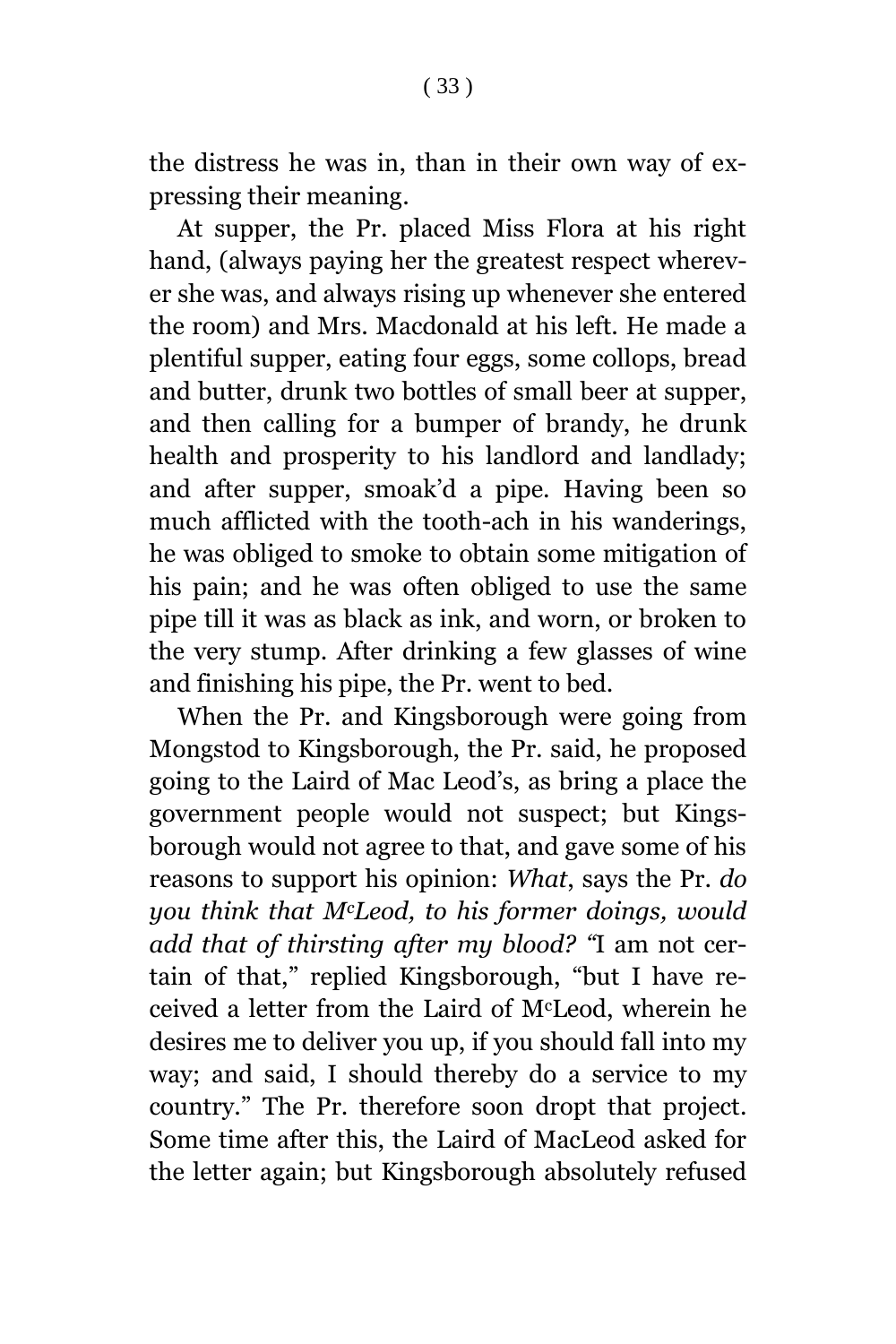to give it to him, and farther said, *he would keep THAT to shew what part Macleod acted from under McLeod's own hand*.

Kingsborough also said to the Pr. That he [Kingsborough] could not conceive what it was that made him go that day to Mongstod, (Sir Alexander's house) for he had no manner of business there, nor owed any visit; I'll tell you, said the Pr., 'You could not avoid going, for I have been the particular care of providence, and *That* sent you thither on my account; there being no person else, who could assist me.'

Both Kingsborough, his wife, and Miss Flora Macdonald, were particularly asked, whether the Pr. had the itch, as some of the scriblers gave out, and they all declared, they never saw a person freer from it, not having a spot to be seen, which they wondered at, considering what he had undergone.

After the Pr. was gone to bed, Mrs. Macdonald desired Miss Flora, to relate the Pr. adventures as far as she knew of 'em; which she did, and when she had concluded her story; Mrs. Macdonald ask'd her, 'What was become of the boatmen, who brought 'em to that island?" Miss replied, 'they went back again directly for South Uist;' 'That was wrong,' says Mrs. Macdonald, 'for you should have kept them on this side for some time, at least till the Pr. could have got farther from his pursuers.'

As Mrs. Macdonald conjectured, so it proved, for the boatmen were immediately seized on their return, and being threatened with torture or death, both which are absolutely against our law, but is what we must expect, when are ruled by those we pay: By these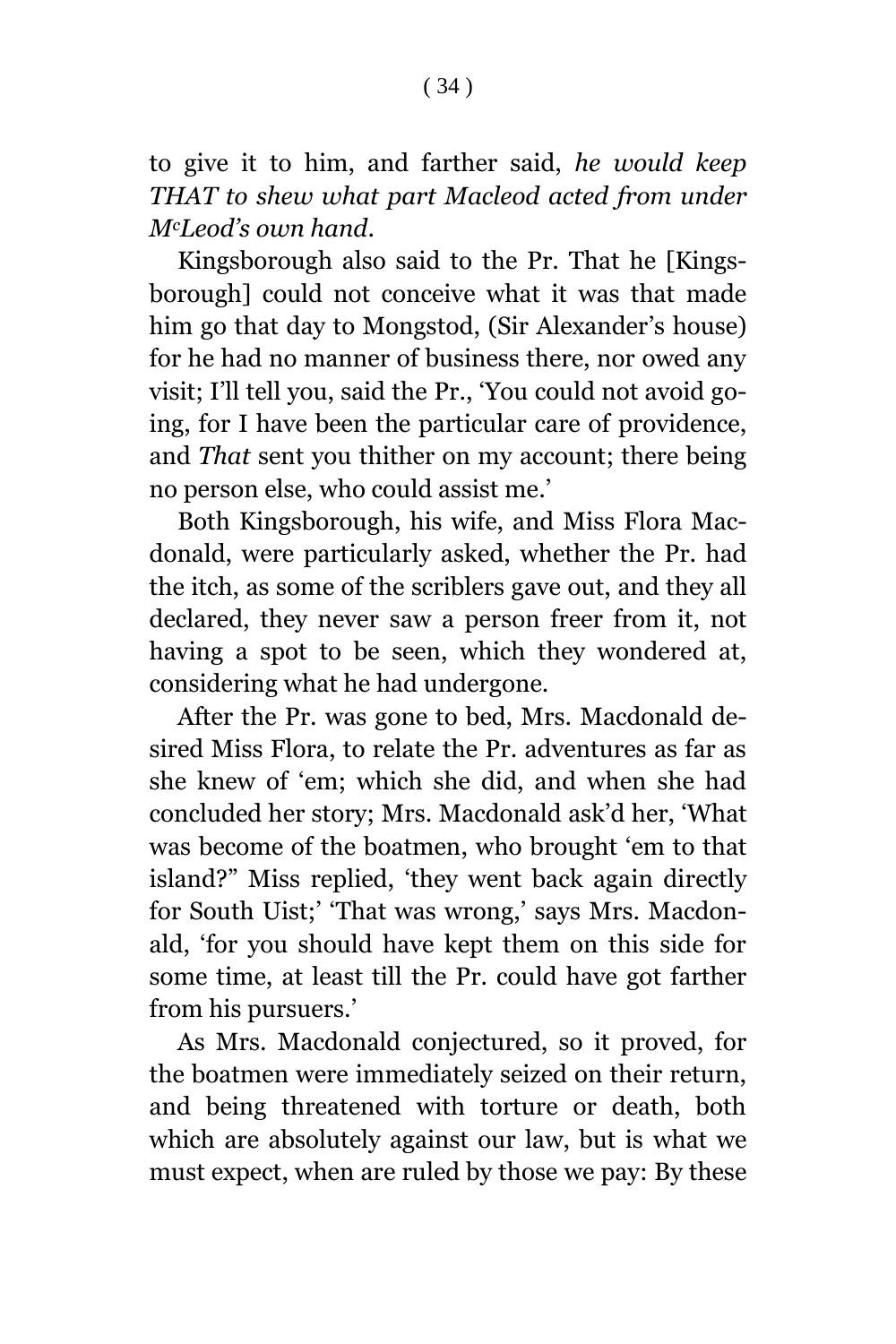threats and torture, I say, the men revealed all they knew, and gave a description of the gown, being a linnen or cotton gown, with purple sprigs thickly stamped, and a white apron. This thought of Mrs. Macdonald determined Miss Flora to desire the Pr. to change his dress, as we shall find presently he did; being himself not willing to march any farther in that dress, having found it too troublesome the day before.

This great feast which the Pr. had got, being the most material refreshment he had met with for a long time, agreed so well with him, that he slept nine or ten hours without interruption; whereas, in a general way, he seldom required above three or four hours rest.

Morning being come and far advanced, miss Macdonald began to be afraid, lest the Pr. lying too long, should give his enemies time to overtake him, and therefore desired Kingsborough to go into his room, and call him up; who, with much persuasion, went, but finding the Pr. in so sound a sleep, would not awake him, and so retired quietly out of the room again; But everything being soon after ready for his journey, miss Macdonald insisted that Kingsborough should call him up, with which he complied; and having awaked the Pr., asked him, *How he had rested?* and the Pr. replied, Never better in my life; for I have not lain in a bed a long time before this.

Altho' the Pr. was to change his dress, it was thought necessary to leave the house in the same habit he arrived, because, in case of a pursuit, it would prevent anyone from describing the dress he was to travel in.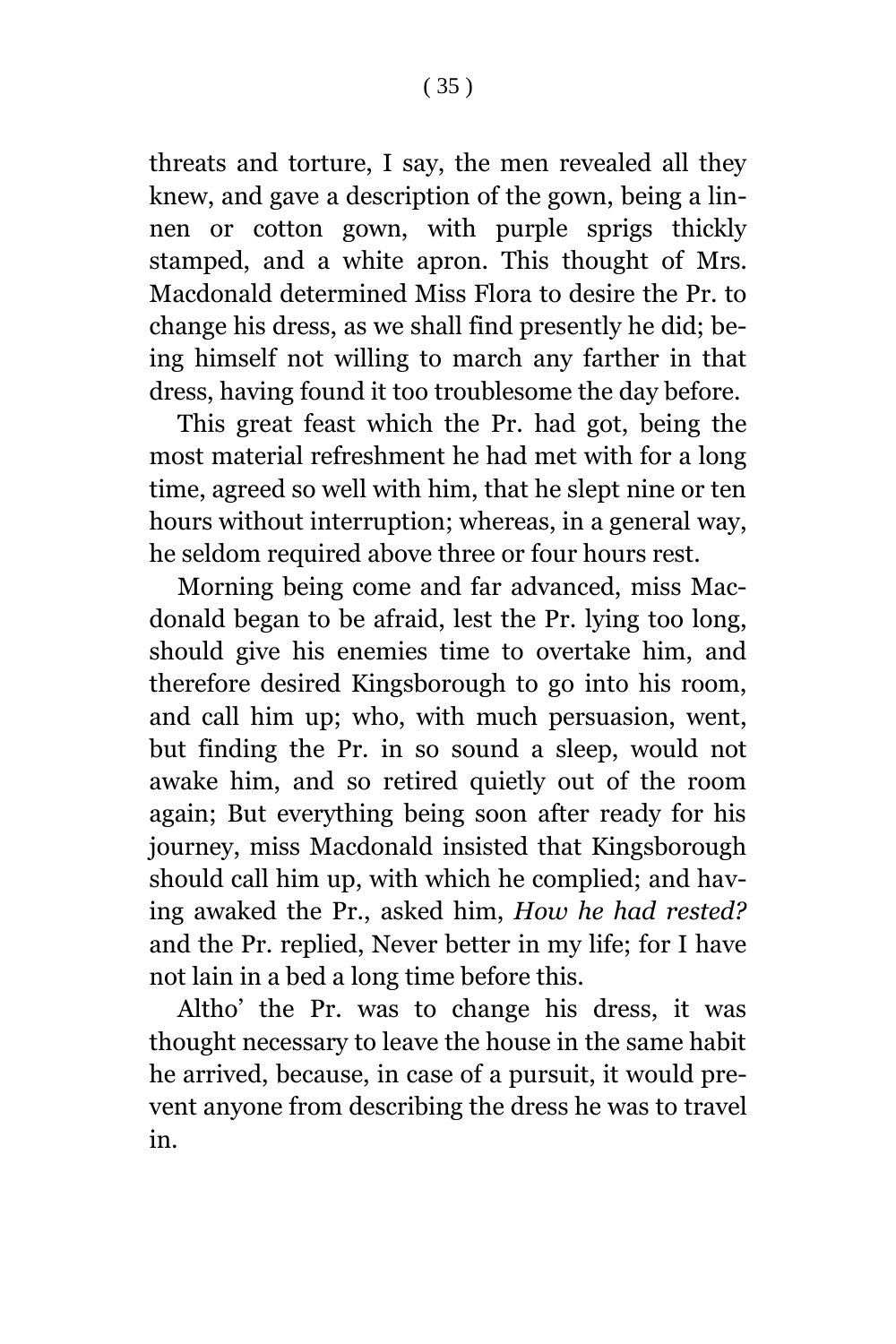When the Pr. had dressed himself except for his head, the ladies went into his chamber to pin his cap, put on his apron, and to dress his head. Before miss put on the cap, Mrs. Macdonald desired her, in Erse, to ask the Pr. for a lock of his hair; which miss refused to do, saying, Can't you ask him yourself? The Pr. finding they were disputing about something, desired to know what it was, and then Mrs. Macdonald told him her request, which he immediately granted, and laying his head on miss Flora's lap, bad her cut a lock off, which she did and gave Mrs. Macdonald one half, and keept the other herself.

The Pr. being dressed, got his breakfast, took his leave of his landlady, and then he and Kingsborough, with a bundle of Highland clothes under his arm, went to a woodside not far from Kingsborough, and there changed his dress. This being done, the Pr. embraced Kingsborough in his arms, and bad him a long and happy adieu, and in a most affectionate manner thanked him for his services, and assured him he would never forget them. They both wept, and a few drops of blood fell from the Pr. nose; Kingsborough then sent a guide with him to Portree or Purtree, that is in Erse, Port Ree, Kingsport; thro' all the byways, while miss Flora rode on horseback by another road, thereby the better to gain intelligence, and to prevent a discovery: This place is seven long miles from Kingsborough. The gown the Pr. had on was a Linen and Cotton, having a white ground, with purple coloured flowers. Mr. Steward Carmichael, near Leith, had a stamp made exactly after this pattern, and has sold great numbers, so exactly done as not to be dis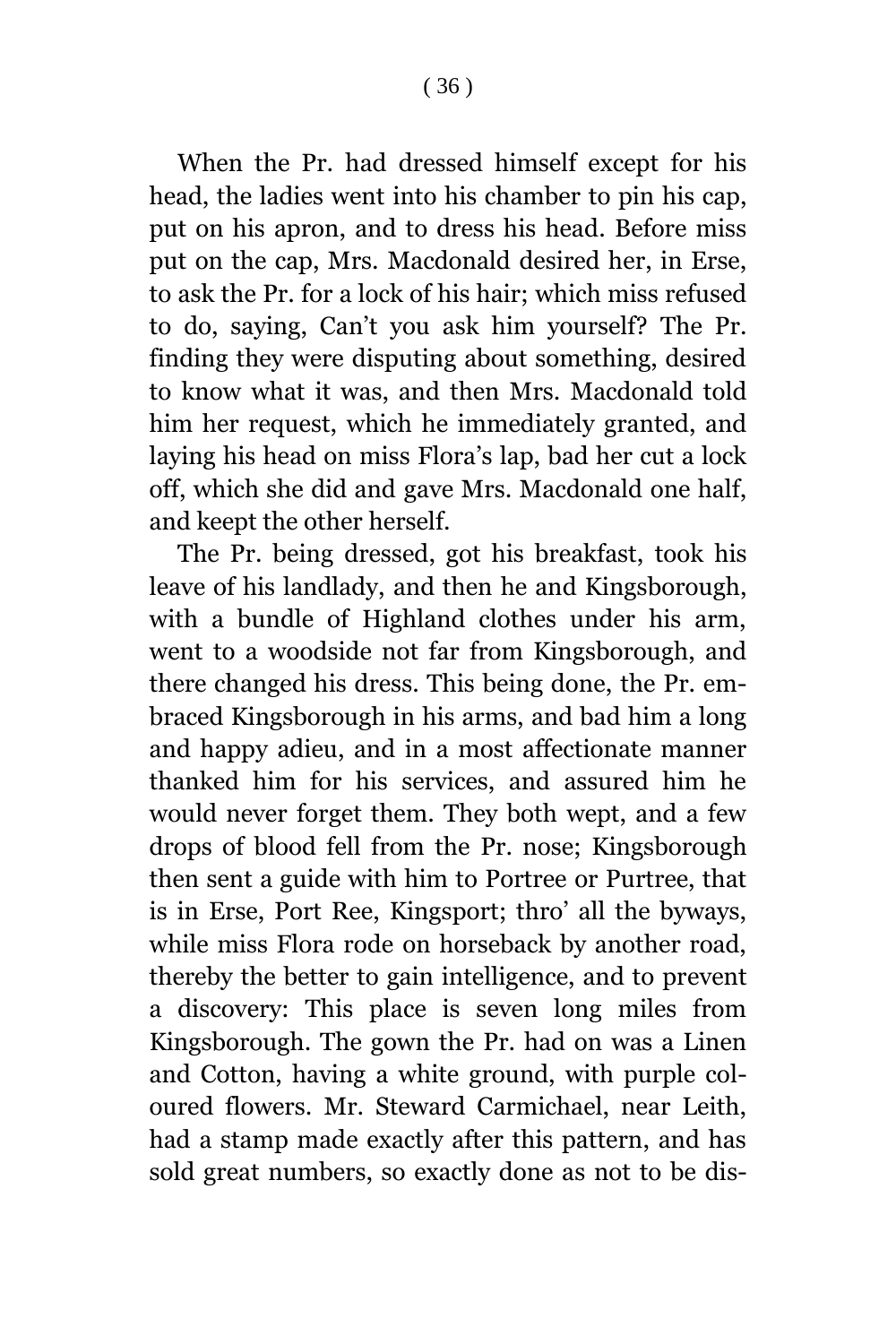tinguished from the original, even by miss Macdonald herself.

Kingsborough had sent a person before to procure a boat, and every thing else necessary towards the Pr. escape. The Pr. being arrived safe here, again met his female preservatrix, and this was the last time they saw each other. The Pr. and miss Macdonald were both very wet, and staid no longer there than to dry their clothes, and to get such little refreshment as the place afforded; which took up about two hours time; and then the Pr. took leave of miss Macdonald, returning here his sincere thanks for her kind assistance, and greatly lamented, That he had not a Macdonald to go on with him to the end.

According to my method hitherto, I must give the reader the remaining history of Kingsborough and miss Macdonald, before I go any further with the Pr.

About six or eight days after the Pr. left Skie, Captain Ferguson followed him in hot pursuit; and from the boatmen who were taken at or in their return to South Uist, having got an exact description of the gown and dress the Pr. had on, pursued to Sir Alexander Macdonald's house, and there searched very strictly, and hearing only of miss Flora Macdonald, went to Kingsborough, and there examined Mr and Mrs Macdonald, and Mrs Ann Macallaster their daughter.

The Captain first found Kingsborough, and asked several questions, some of which he answered, and others he either could or would not answer, and told the Captain he had better ask Mrs Macdonald, who could give proper answers; Kingsborough accordingly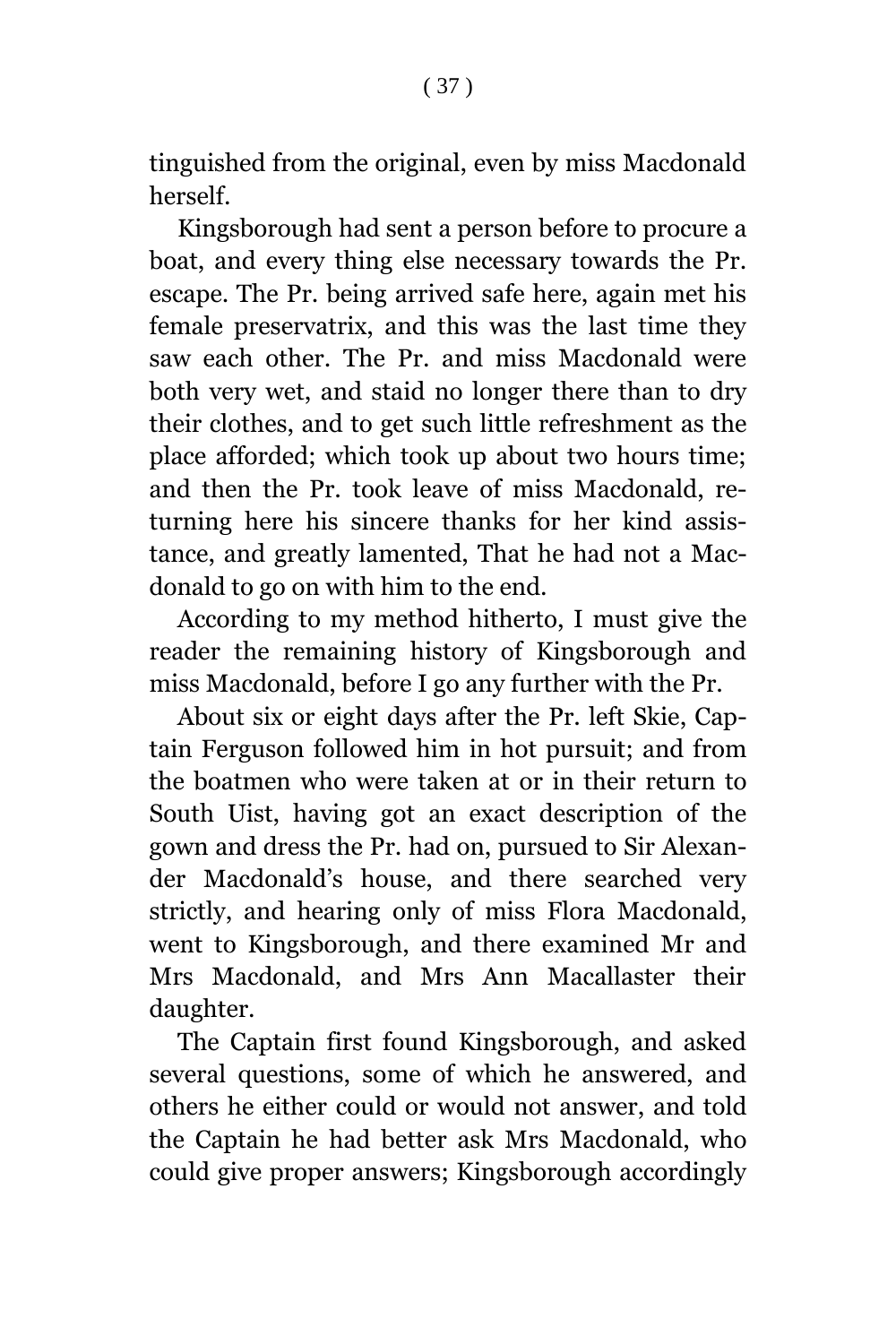called Mrs Macdonald, and said, That Captain Ferguson was come to ask her some questions about her late guests. *If Fergusson*, says she*, is to be my judge, then God have mercy on my soul.* Fergusson asked her, why she said so? She replied, *Because the whole world say, 'You are a very cruel hard hearted man, and indeed I don't like to go through your hands.'* Fergusson then asked Kingsborough, 'Where miss Macdonald and the person in women's cloaths, who was with her lay?' Kingsborough replied, *He knew where miss Macdonald lay, but as for servants, he never asked any questions about them*.'

The Captain then asked Mrs Macdonald, *Whether she laid the young pretender and miss Flora in the same bed?* She answered, *Sir, whom you mean by the young Pretender, I do not pretend to guess; but I can assure you, it is not the fashion in Sky, to lay the mistress and maid in the same bed together*.—The Captain then desired to see the rooms wherein each lay; which were shown; and he then remarked, that the room, the supposed maid servant laid in, was better than that wherein the mistress lay.

Kingsborough was taken prisoner, and carried to Fort Augustus, and was there plundered of his shoebuckles, garters, watch, and money; and in a few hours after thrown into a dungeon heavily loaded with irons. While he was prisoner, one of the captains of the English forces went to him and asked, '*If he could tell the Pr. head, if he saw it;*' Kingsborough, trembling at the thought of the Pr. being murdered, replied, *He could not engage for that, unless it was joined to the body*. Kingsborough was removed from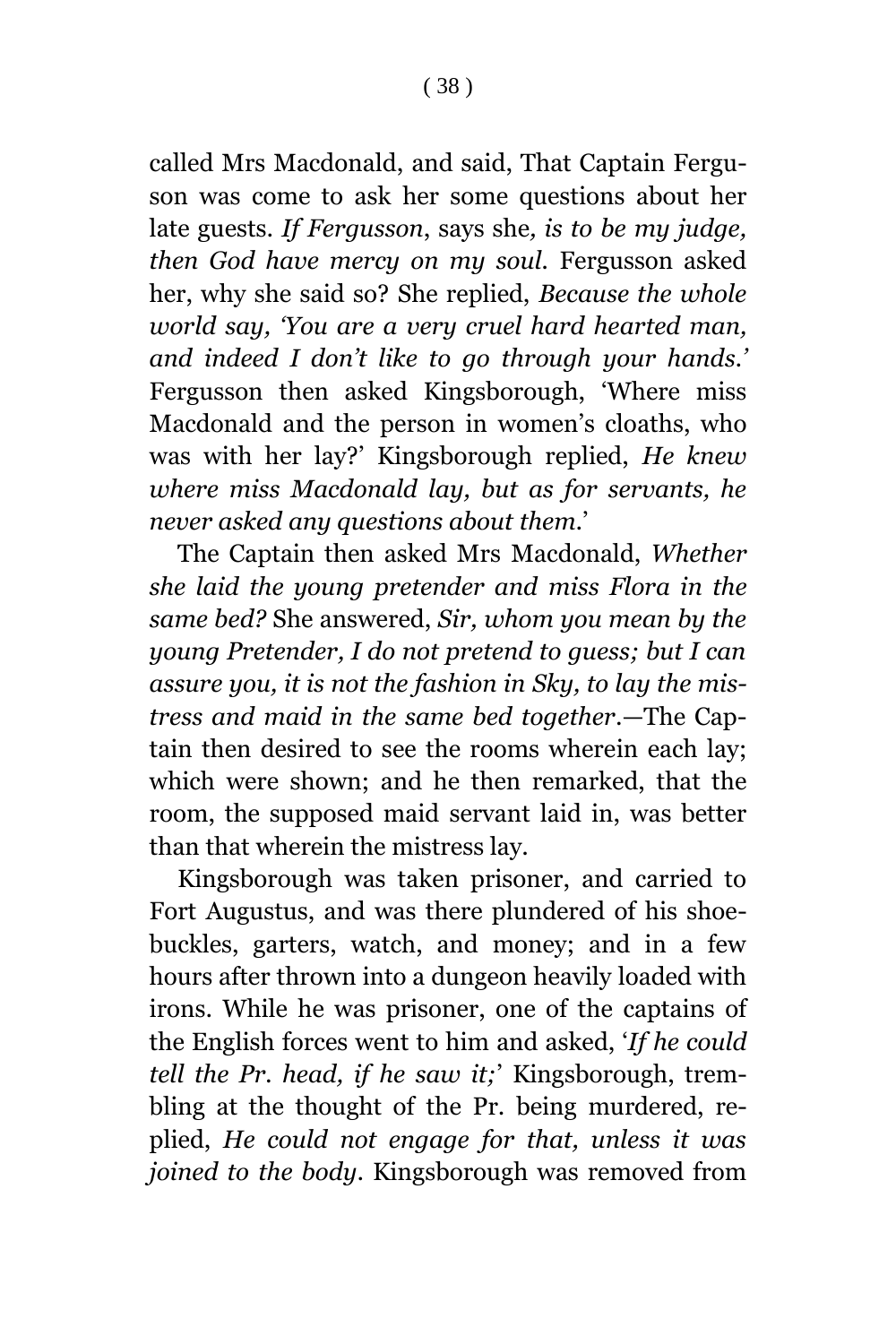hence to Edinburgh Castle, under a strong guard of Kingston's Light Horse, who entered the city with sound of trumpet and beat of kettle-drums; a thing very uncommon in such a case. He was at first put into the same room with major Macdonald, Mr. George Moer, laird of Leckie, Mr Thomas Ogilvie and others; but was soon after removed into a room by himself, without being allowed to cross the threshold; and none were permitted to see him, except the officer upon guard, the sergeant and keeper, which last was appointed to attend him as servant. He was kept till the Act of Grace, and was then discharged on the 4th of July, 1747, having been confined a year for giving one night's lodging.

Kingsborough was at last discharged, whilst at Fort Augustus, by mistake for another of the same name; but Lord Albemarle, finding out the mistake, soon sent a party after him, who overtook him at Sir Alexander Macdonald's, just as he was going to bed: By this means he had an opportunity of hearing from Sir Alexander's own mouth, what a rage a certain *Great Officer* was in, when he found Kingsborough a prisoner at Fort Augustus; what horrid and shocking oaths and imprecations he threw out against Kingsborough, for not securing the Pr. and swore *HE would have him hanged at any rate:* All which Sir Alexander was a witness to.

Miss Macdonald, having taken leave of the Pr. left Portree immediately, and went to her mother at Slait; crossed the country, and had a very fatiguing journey; but she neither told her mother nor any other person, what errand she had been about.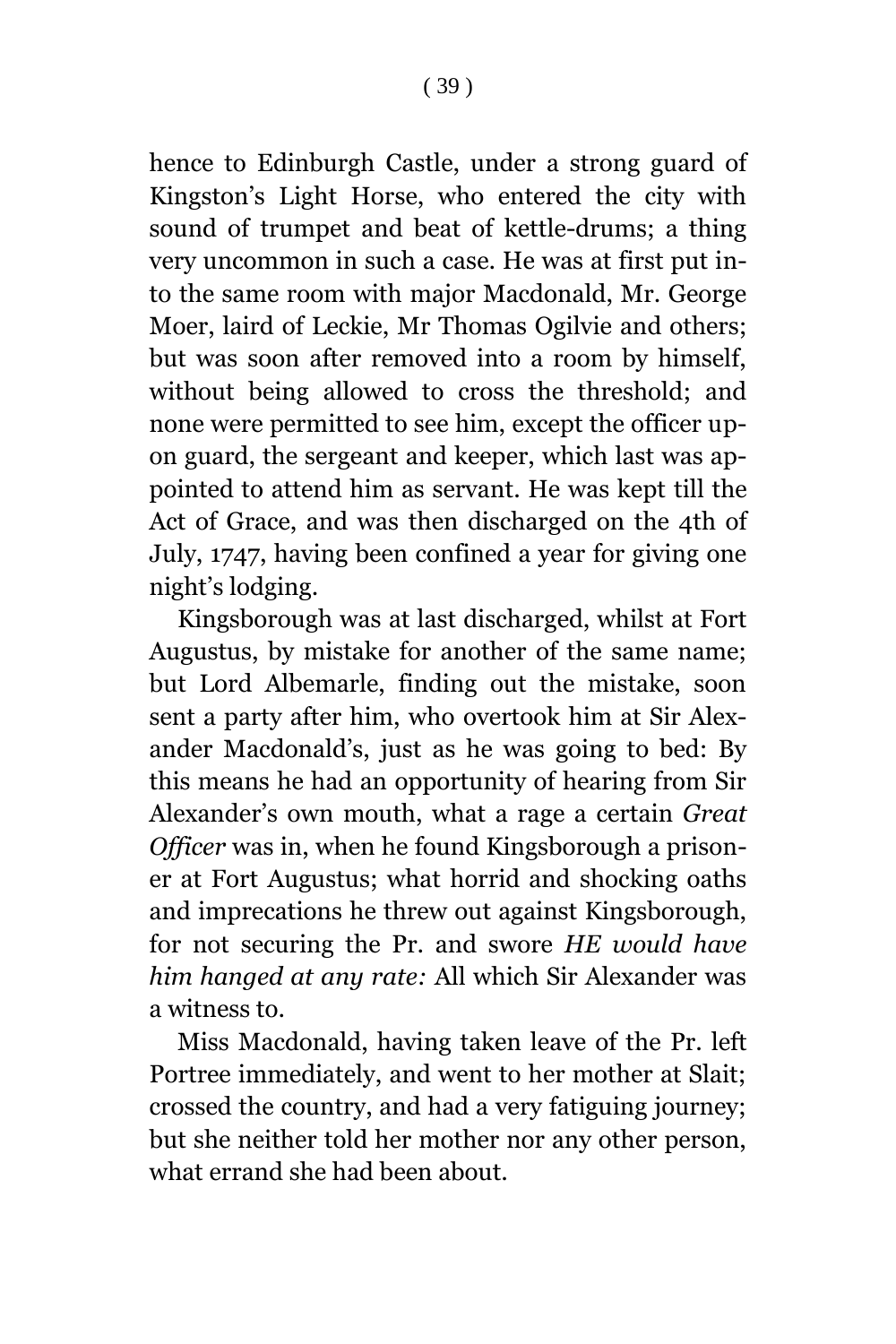One Macleod of Taliskar, an officer in one of the independent companies, desired one of the Macdonalds, who lives four miles from Slait, to send for miss Flora, and examine her about what had happened; accordingly about eight or nine days after miss Flora got home, she received a message from this Macdonald for her to go to his house as soon as she could.

Miss Flora, being not a little suspicious of the design, thought proper to communicate to her friends, what she had done, and consult them as to what she should do; upon which they advised her not to go; however, not to go till next day; but she was resolved to go, and accordingly set out very soon after.

She had not gone far on the road, before she met her father-in-law returning home; to him she told every thing that had happened, from her leaving him in her way to Clanronald's house to that time; as also what she was then about, and what she intended to say upon examination.

She had not gone far, after parting from her fatherin-law, before she was taken prisoner by an officer and a party of soldiers, who were going to her mother's to search for her: They carried her immediately on board a ship without suffering her either to go and get her clothes and linnen, or take leave of her friends.

She was put on board the Furnace, Captain Ferguson, which put her under terrible apprehensions, on account of that Captain's great reputed inhumanity and cruelty, which was spread thro' the whole country; But, very lucky for her, General Campbell was on board, who gave strict orders, That miss should be used with the utmost civility and respect; that she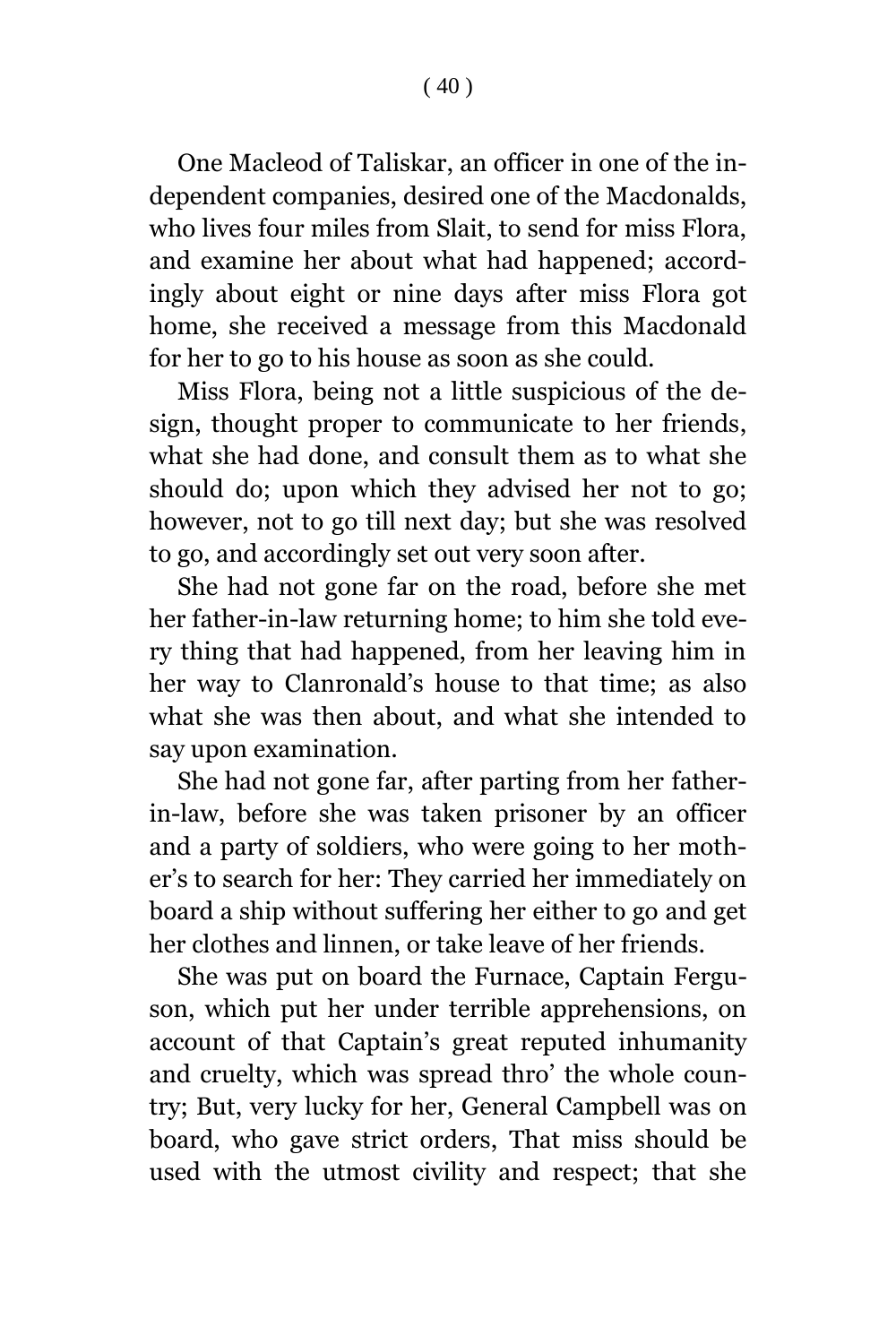should have a maid servant, and that they two should have one of the Lieutenants cabins to themselves, forbidding every person to go into it without her leave or consent: This favour I have heard miss Flora acknowledge many times.

About three weeks after she was thus a prisoner, the ship being near her mother's, General Campbell permitted her to go on shore to take leave of her friends, but yet in custody of two officers and a party of soldiers, however, she was not to speak any thing in Erse, nor anything except what the officers heard; so she staid about two hours and then returned again to the ship.

When she went from home and was taken prisoner, she upon her examination told, That she had seen a great lusty woman, who came to the water side as she [miss Flora] was going into the boat, and told her, *That she [the supposed lusty woman] was a soldier's wife, and was left on the island without friends, meat or money, and desired she [miss Flora] would give her a place in the boat, that she might get to the continent of Scotland, to her husband; and that she [miss Macdonald] granted the request; and that when they landed in Skie, she [miss Flora] went directly to Sir Alexander Macdonald's, and the lusty woman went on her own way, thanking her [miss Flora] for the favour*. This story miss at first told; but when she got to General Campbell, she found the boatmen, who had conveyed her to Skie, were taken, and had told all they knew of the matter, therefore she acknowledged and told the whole truth.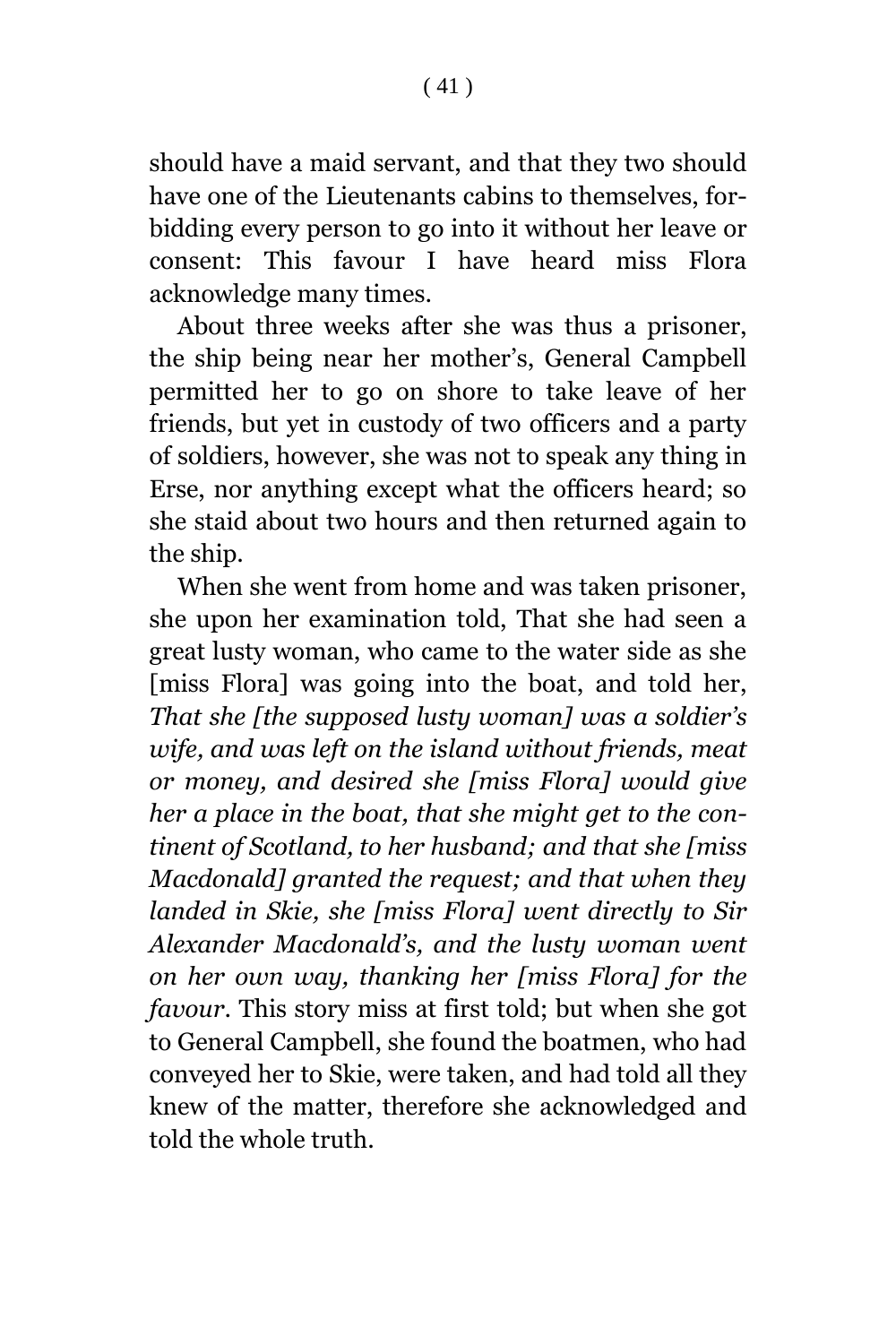Miss Macdonald was removed on board Commodore (now Admiral) Smith's ship, where she was exceedingly well treated, and he was very kind to her; for which, when she was in London, she sat for her picture at his request.

The ship, on which she was aboard, was some time in Leith road, and from that time, being conveyed from place to place, was at last, on November 28th, 1746, put on board the Royal Sovereign lying at the Nore, whence, on the 6th of December following, she was removed to London, in custody of William Dick, a messenger, having been five months on ship-board. In this messenger's custody, she remained till July 1747, when she was discharged, without being asked any questions, and returned to Edinburgh.

This relation is taken from the remainder of Oneil's journal, and from the mouth of Kingsborough, his lady, and miss Flora Macdonald.

Having concluded the history of Kingsborough and miss Macdonald, I shall now return to the Pr. again.

Kingsborough having sent to the Laird of Raaza to desire his assistance, Captain Malcolm Macleod, (who had been an officer under the Pr. and was at the battles of Falkirk and Culloden) and Murdock Macleod, third son of Raaza (who was also at the battle of Culloden and was there wounded in the shoulder by a musket-shot) met the Pr. at Portree in the isle of Skie; where miss Macdonald left him. This was on Monday night of June 30th, when it was very dark, having come in a small boat that would only contain six or seven men.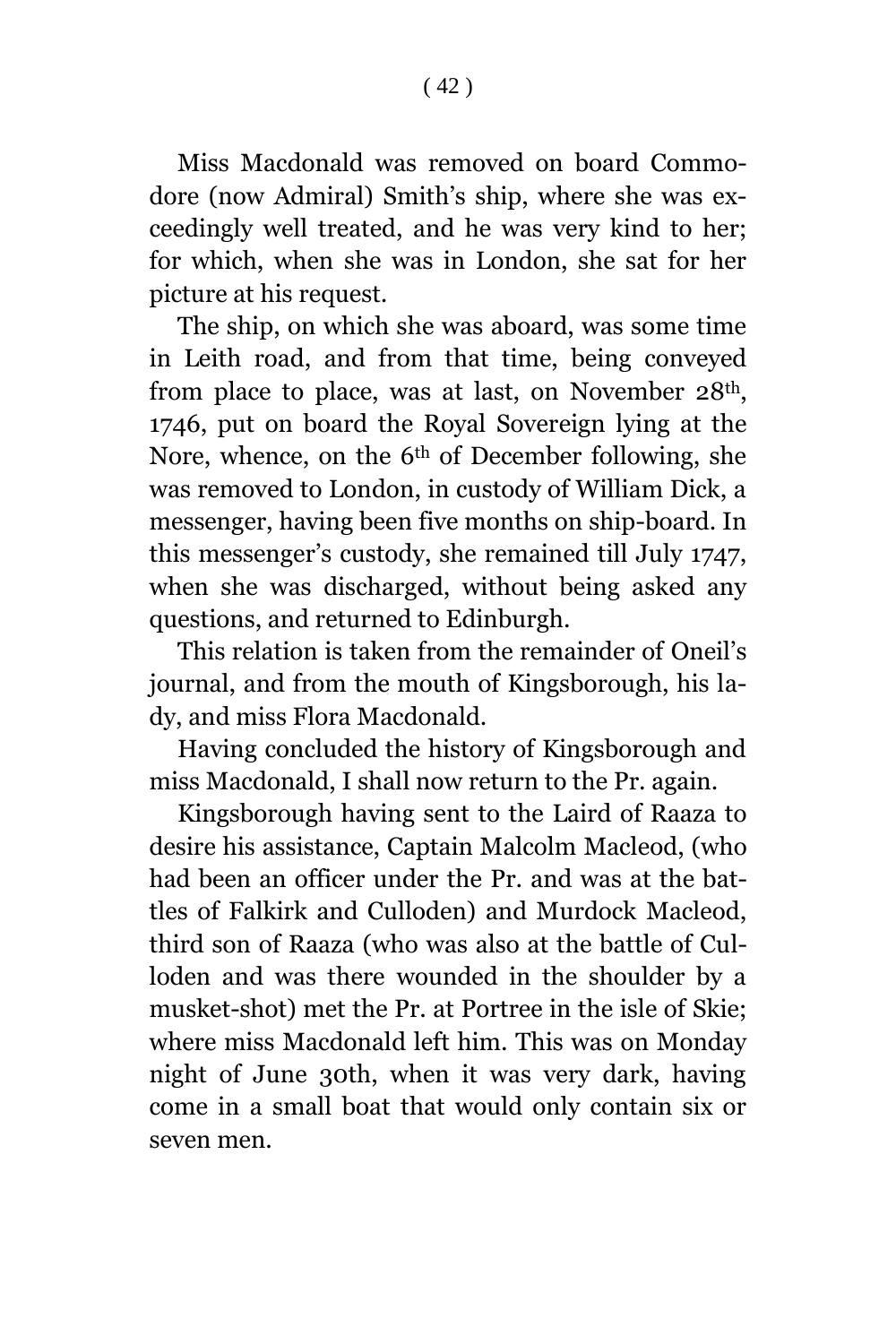They staid but a little time after their arrival, and then they attended the Pr. to the small boat, wherein John Macleod, the young Laird of Raaza was waiting, being desirous of seeing what sort of man the Pr. was. They set out immediately, there being in the boat only the Pr. Captain Malcolm Macleod, his guide; the young Laird of Raaza, and his brother Murdock; the two boatmen, *viz*. John Mackenzie and Donald Macfrier, who had both been out in the Pr. service, the one, a sergeant, and the other, a private man. Early in the morning, on July 1st, they arrived safe at Glam, in Raaza, being six miles. But I must advertise the reader, That all the miles I have or may mention in this account are Scotch miles They staid here two days and a half, in a mean low hut; and young Raaza brought the Pr. a lamb and a kid in the corner of his plaid: They were obliged to lay on the bare ground, having only a little heath or ling for a pillow.

There was a man went into this island to sell a roll of tobacco; but after he had sold the tobacco, he continued strolling up and down the island, in an idle way for twelve or fourteen days, without having any apparent business; which made the people of the island suspect he was a spy.

When the Pr. and Malcolm were in the hut, the Captain saw this very man approaching towards them; on which Malcolm was determined to shoot him thro' the head to prevent his going to tell tales. *No, Malcolm*, says the Pr. taking hold of him, *God forbid that any innocent man should suffer by us; if we can but keep ourselves safe, let us not take that from any person, which we can't restore to him again*, and would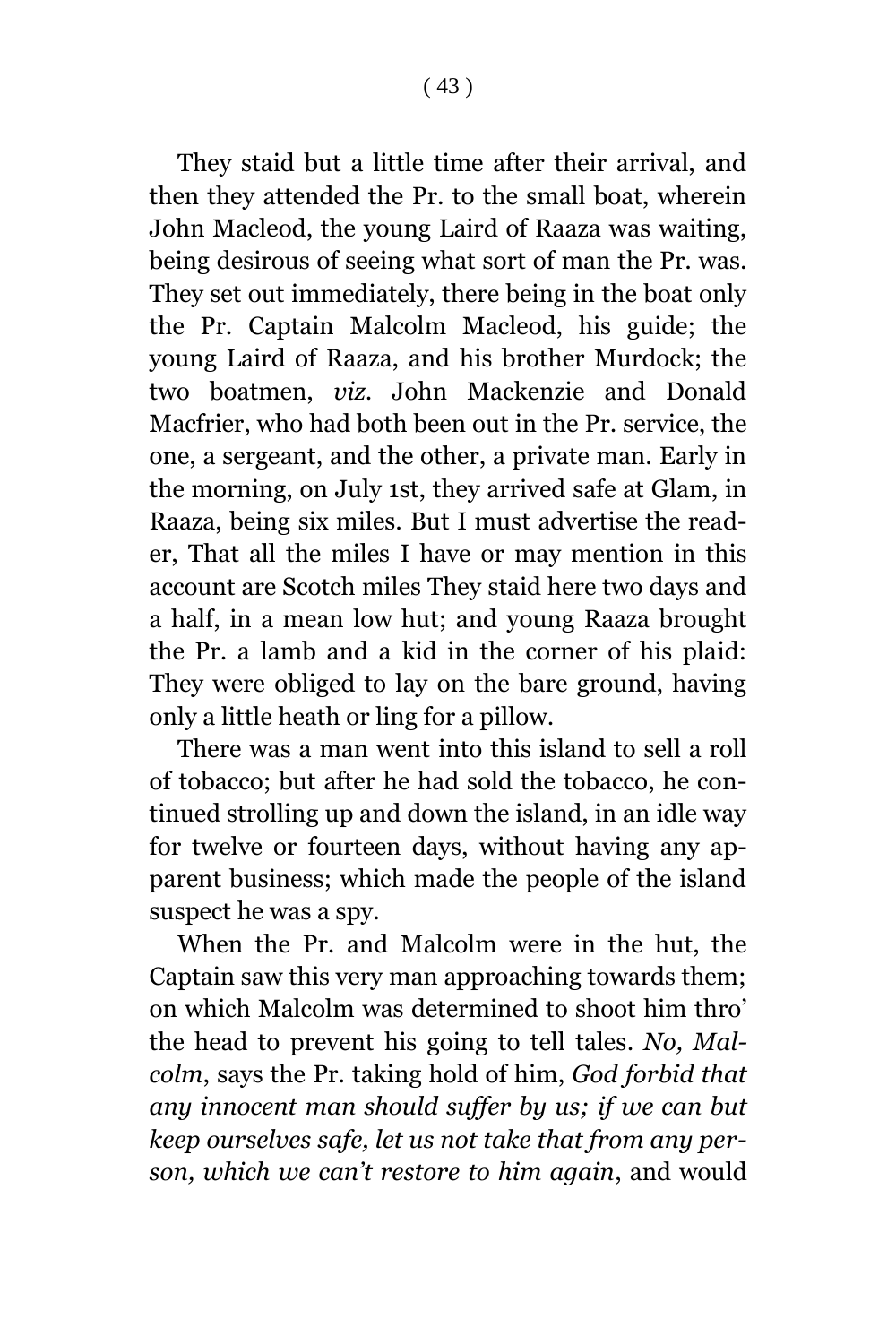not allow the Captain to stir. Malcolm had the more reason to suspect this man to be a spy, because this hut was not near any road, but, however, luckily for the man, he passed by without ever offering to look into it, which if he had attempted, Malcolm was determined to have shot him, in order to preserve themselves.

On July the 3d, the Pr. proposed going to Troternish in Skie, altho' it blew very hard, and had no other than the small boat abovementioned, and accordingly set forward about seven o'clock in the evening, having the same company to attend him.

They had not gone far before the wind blew harder, and the crew begged to return back again, but the Pr. encouraged them, and told them, *That as providence had carried him thro' so many dangers, he did not doubt of the same Care as before*; and then sang them a merry Highland song. The waves washed very frequently into the boat, and Malcolm was sufficiently employed in lading the water out again.

About eleven o'clock at night, they landed at a place in the island of Skie, called Nicholson's Great Rock, near Scorobreck in Troternish, being about ten miles from Glam in Raasa, or Raarza: When they got to the rock it was bad landing, and the Pr. was the third man who jumped into the water, and helped to hawl the boat up to dry ground.

The Pr. had on a great riding coat, which being wet through, and the rock they were going up being very steep, Malcolm desired the Pr. to let him carry it; but he would by no means consent, acknowledging, *He was as able to carry it as the Captain*. They travelled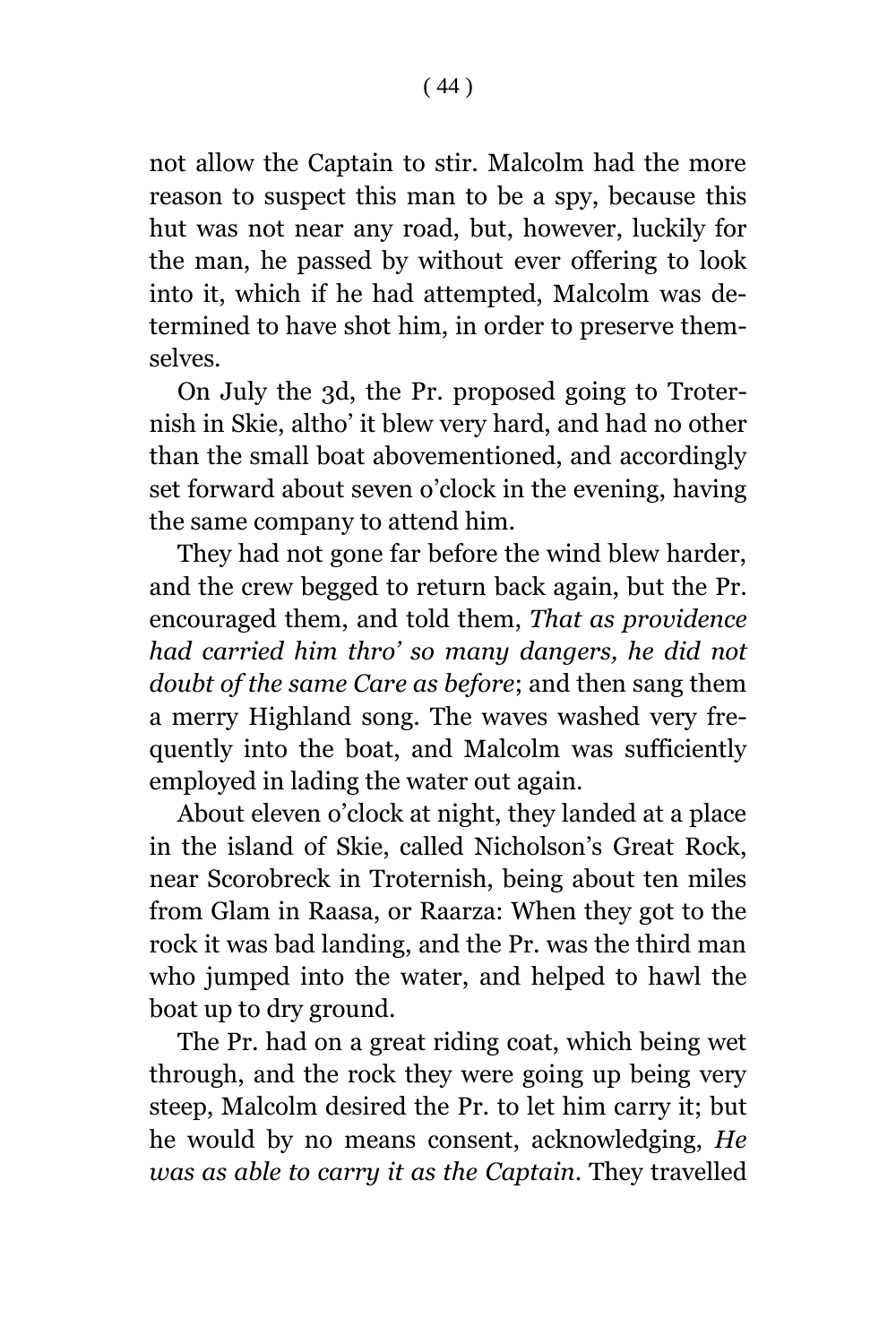on to a Byre [Cowhouse] belonging to one Mr. Nicholson, about two miles from Scorobreck.

Here the Pr. and company took up their quarters; and Malcolm would have had the Pr. to put on a drier shirt, and take some sleep. He would not change his shirt, but sleep at last seized him, as he sat. He often started in his sleep, and sighing deep, would say, *Ah, poor England! Poor England!*

The Pr. after some little time awaked, and finding Malcolm upon the watch, earnestly desired him to take some rest, who at that time would not; but the Pr. renewing his request again; the Captain thought that perhaps he might want to say something to the rest of the company in private; and therefore the Captain went out for a little time.

The two brothers and the boatmen here left the Pr. and returned; the Pr. promising to meet the younger at Camistinawag, another place in the same island.

The Pr. and Malcolm stayed here twenty hours, in all without any kind of refreshment, not even so much as a fire to dry their clothes with.

On the 4th about seven o'clock in the evening they left the Byre, the Captain passing for the master, and the Pr. for the man, who always carried the little baggage whenever they saw any person, or came near any village; and at those times, whenever he spoke to the Captain, or the Captain to him, he always pulled off his bonnet.

They marched all night through the worst ways in Europe, going over hills, wild moors, and glens, without halting, 'till they arrive at Ellagol, or rather Ellighill, near to Cilmaree, or Kilvory, in Strath, and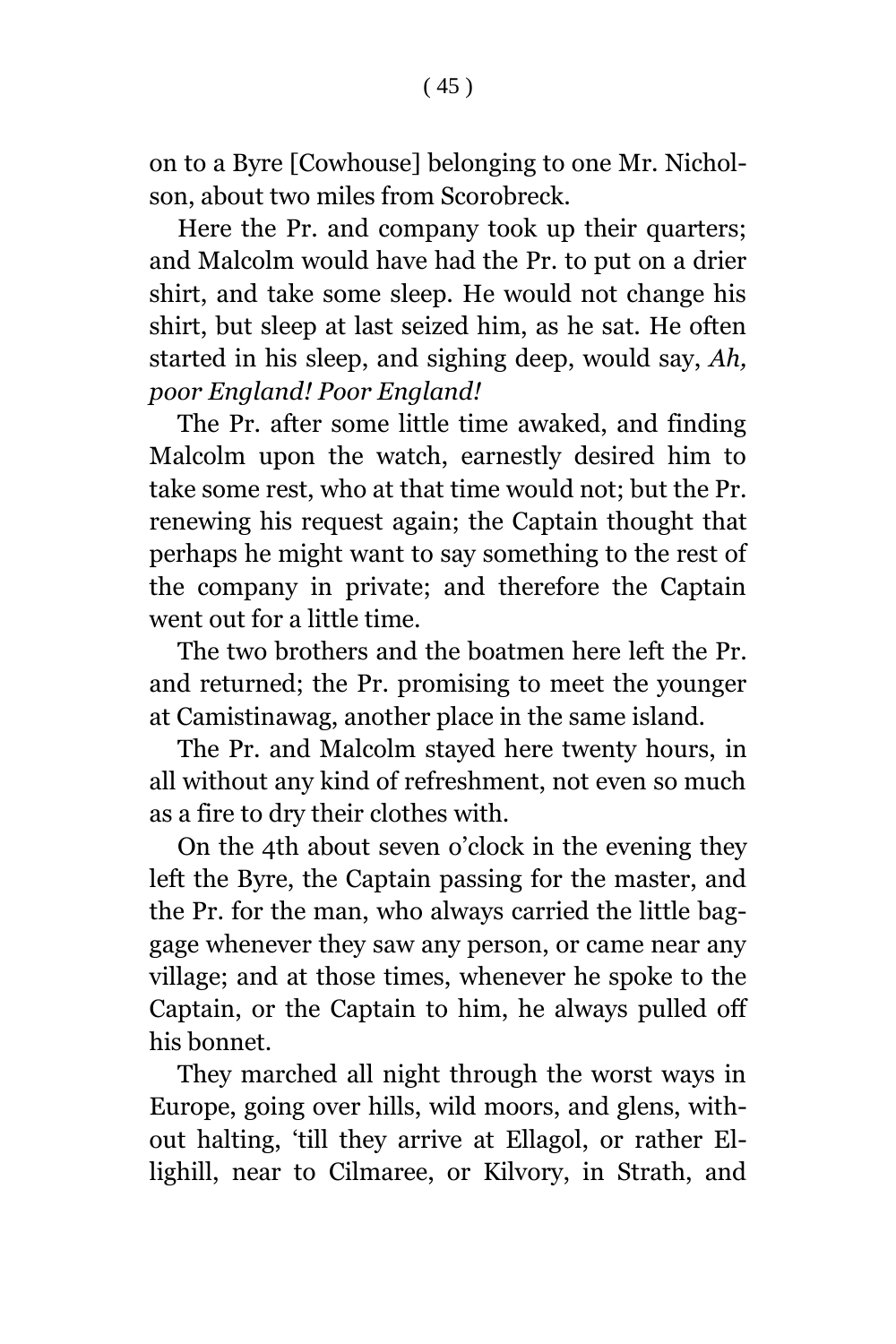$(46)$ 

near to a place some maps called Ord, in the Laird of Mackinnen's country, and not far from where that Laird lived, having walked twenty-four miles.

In their travelling, the brandy bottle was near out, having only one dram in it, which the Pr. would force Malcolm to drink, declaring, *He wanted none himself*, which Malcolm then took and and afterwards hid the bottle.

In their road, the Pr. said, *Suppose Malcolm, we two should meet any body who should attempt to kill or take us; what shall we do?* 'That depends upon their numbers,' replied Malcolm, 'for if there be no more than four of them, I'll engage to manage two;' *And I'll engage to manage the other two*, said the Pr.

The Pr. observing to Malcolm, That his own [the Pr.] waste-coat was rather too good for a servant, being a scarlet Tartan, with a gold twist button, proposed to change with him, which was accordingly done.

As they were approaching near Strath, Mackinnen's country, the captain suggested to the Pr. That now he was coming to a country, where he would be known, and therefore might be discovered in every corner of it, as Mackinnen's men had been out in his service, and that therefore he must be more disguised; to do which the Pr. put on a dirty napkin and his bonnet over it, putting his wig into his pocket; *But nothing*, says Malcolm, *could disguise his majestic mien and carriage*.

They no sooner arrived in Strath, than they met two of Mackinnen's men, who had been out with them in the expedition: They stared at the Pr. and soon knew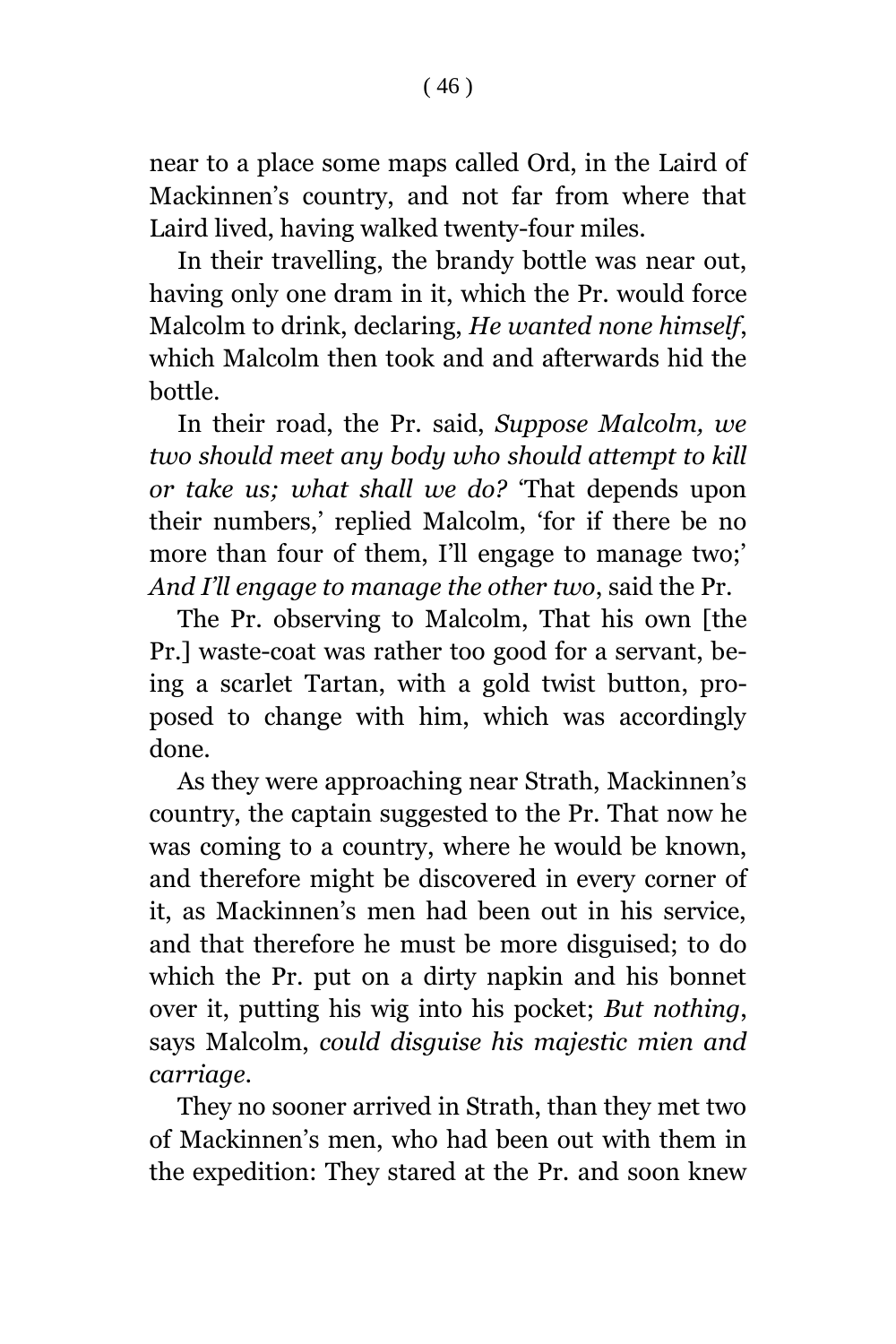him, and with lifted up hands they burst into tears on seeing him in such distress. The Captain desired they would take care what they did and compose themselves, for otherways they would discover who the Pr. was by their concern; which they complied with, as well as they could; and then, Malcolm swearing them to secrecy dismissed them, and they proved faithful.

Being come near the place they proposed going to, Malcolm told the Pr. that he had a sister married to one John Mackinnen, a Captain in the Pr. army; and then he advised the Pr. to sit down at a little distance from the house, while he [the Captain] went into the house and should enquire of his sister, or her husband, whether any of their enemies were in that neighbourhood in quest of him, and likewise to know whether he [Malcolm] could be safe there with her; telling the Pr. he was still to pass as his servant, Lewis Caw.

Malcolm found his sister at home, but her husband was out; and after the usual compliments at meeting he told her, *That he was come to stay some little time there, provided there was no party of the military people about them, and that he could be safe.* She gave a suitable answer; and then he told her, *He had no person along with him, except one Lewis Caw (son of Mr. Caw, surgeon in Crief) who had been out in the last affair, and consequently in the same situation with himself; and that he was to pass as Malcolm's servant.* She very readily agreed to take him and Lewis Caw, as the Pr. was called, into the house.

When Lewis entered the house, with the baggage on his back, and the napkin on his head, he took off his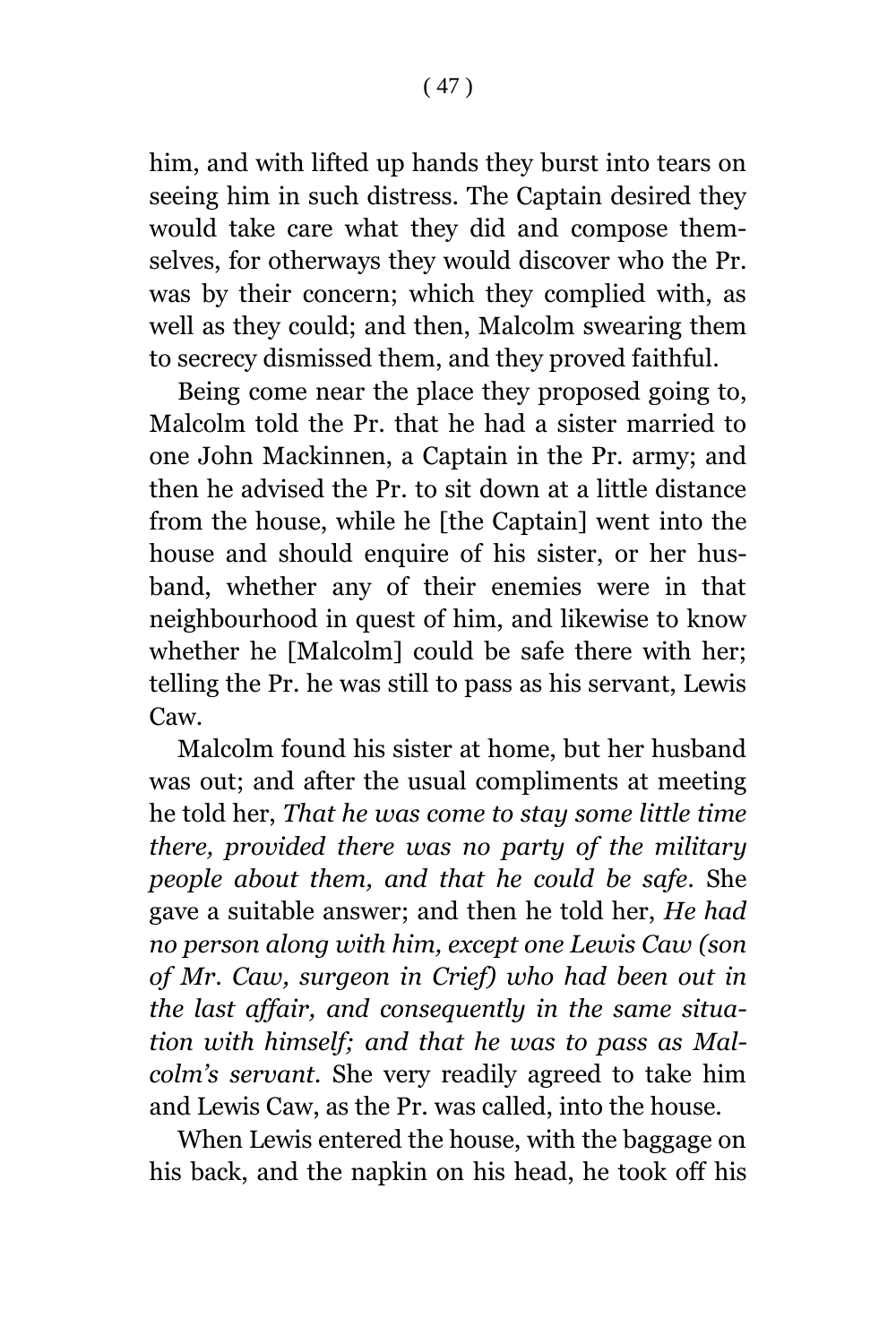bonnet, made a low bow, and sat at a distance from his master; but the Captain's sister could not help looking at Lewis, observing something very uncommon about him.

The Captain desired his sister to give them some provisions, for he was almost famished with hunger. The meat was soon set down, and the Captain called to *poor sick Lewis* to draw near and eat with him, as there was no company in the house. Lewis seemed very backward, alledging, He knew better manner; but his master ordering him again, he obeyed, and drew nearer, but still kept off his bonnet.

After getting some refreshment, the Captain desired the maid servant to wash his feet; which being done, he desired her to wash his man's; but she replied, *That though she had washed his* [the Captain's] *yet she would not wash that Lubberly Loon his servant's;* But the Captain told her, *his servant was not well, and therefore he would have her to do it.* She then undertook it, but rubbed his feet so hard, that she hurt him very much; on which the Pr. spoke to the Captain in English, bidding her not rub so hard, nor go so far up with her hand, he having only a Philibeg on.

After this refreshment both the Pr. and the Captain went to sleep; during which time, the Captain's sister went to the top of a hill to keep watch lest they should be surprized.

The Pr. did not sleep above two hours, tho' the Captain being weary slept much longer, but when he awaked he saw the Pr. dandling a child, and singing to it, and seemed as alert as if he had been in bed all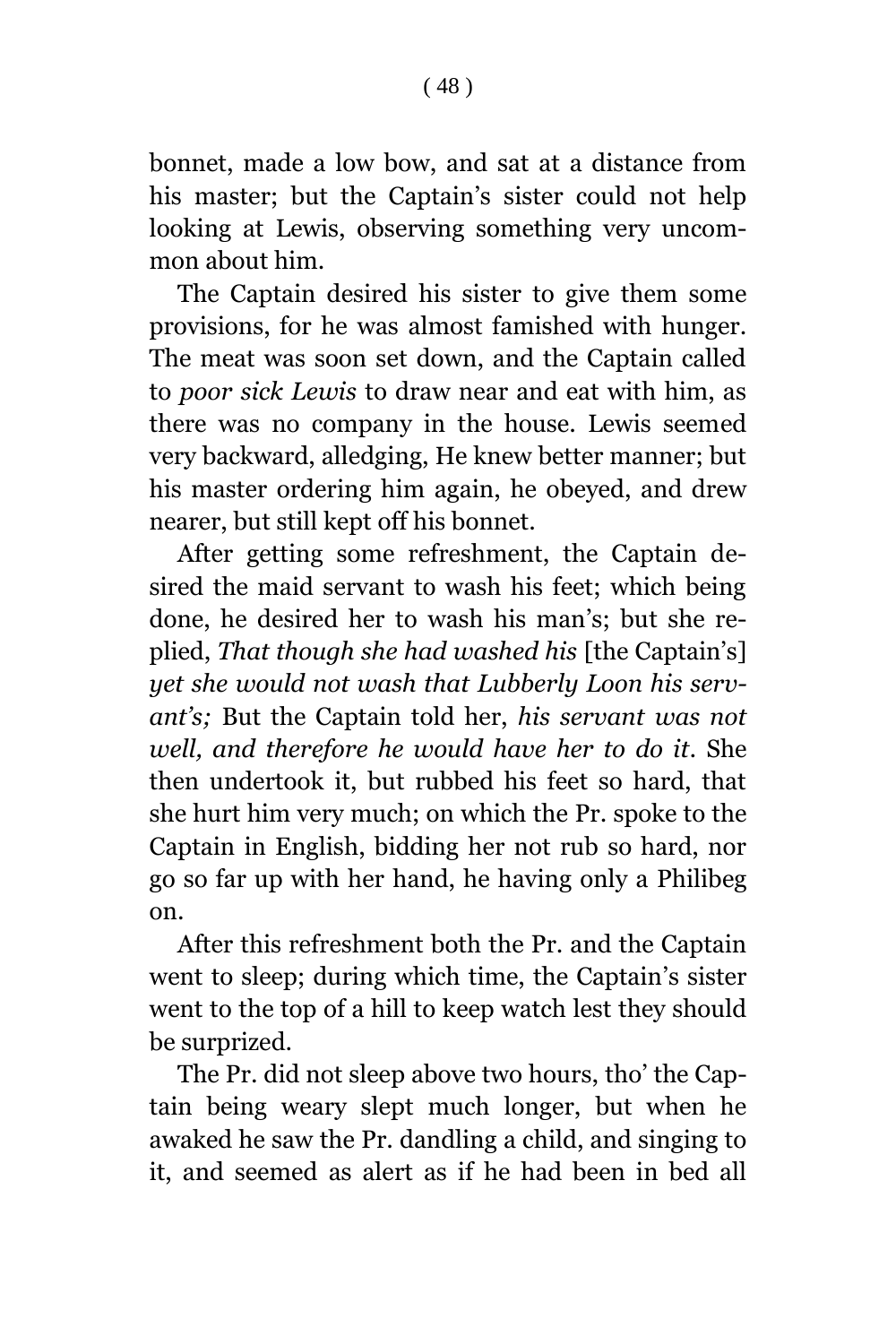night: *Who knows*, says the Pr. *but this boy may hereafter be a captain in my service.*

The Captain being thoroughly awake, and hearing his brother in law was coming, went out to meet him. After the usual ceremonies, Malcolm asked him, *If he saw those ships of war* (pointing to them) *that were at a distance hovering about the coast? Yes*, said Mackinnen, *What*, says Malcolm, *if the Pr. be on board one of them?—God forbid*. replied Mackinnen.—*What*, said Malcolm, *if he was here; John, do you think he would be safe enough? I wish we had him here*, replied John, *for he would be safe enough; and nothing would hurt him here*:—*Well, then*, replied Malcolm, *he is now in your house; but when you go in, you must not take any notice of him, lest the servants or others observe you; for he passes for one Lewis Caw, my servant*. John promised very fair; but no sooner saw the Pr. in that condition, than he burst out into a flood of tears, which Malcolm observing, obliged John to retire immediately.

When the Pr. and Malcolm were alone, the Captain desired he would tell him the perils he had already escaped; which being told, Malcolm seemed amazed; upon which the Pr. replied, *This is nothing to what I am to undergo, but providence will guard me thro' the whole, as well as it has hitherto done. What I have undergone is a lesson I wish every Pr. underwent before he came to govern, for it would then give him an insight into the distressed situation of his subjects, and be thereby a means to make him cautious, not wantonly to throw away their riches.*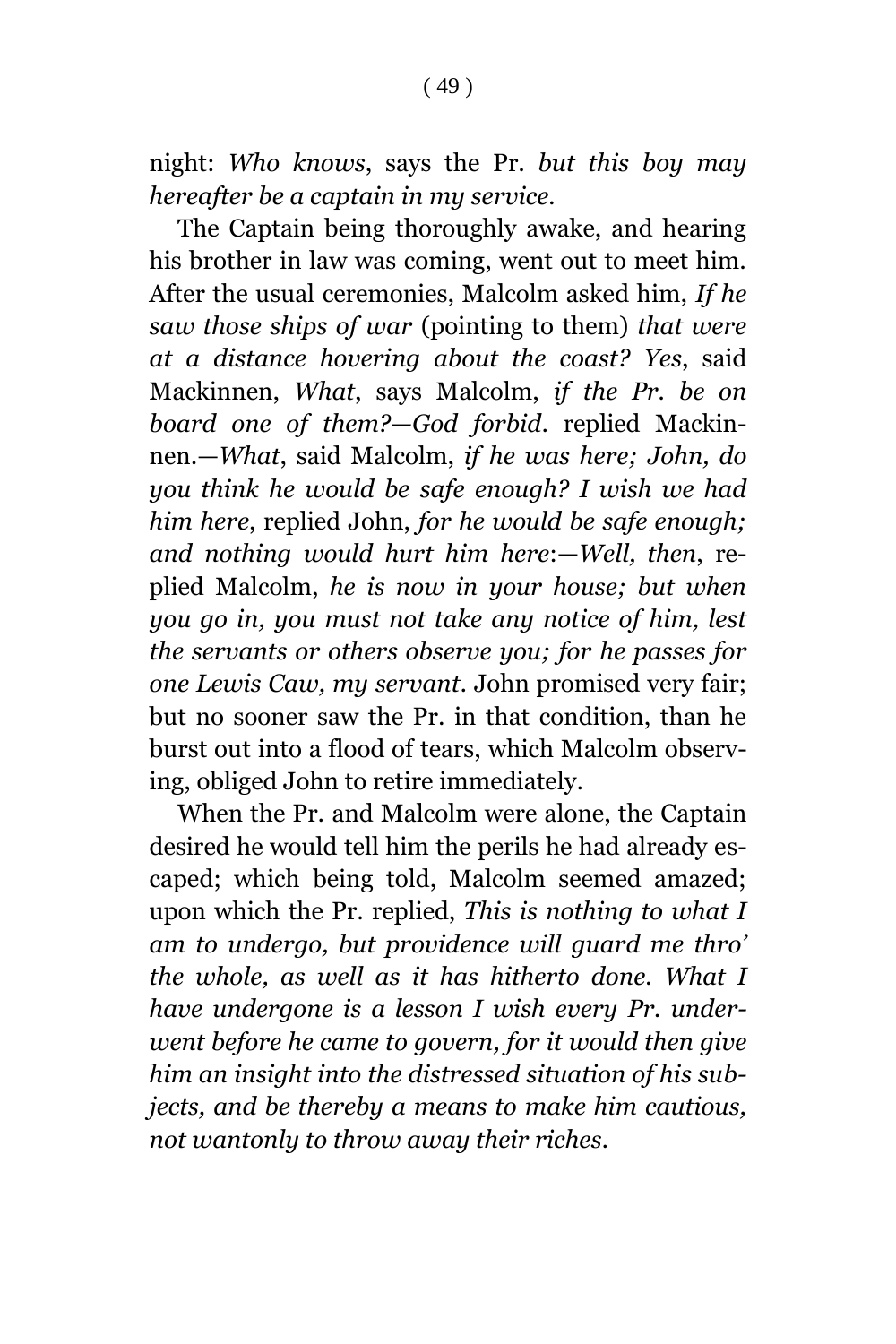After much of this sort of conversation, they began to consult how the Pr. was to get to the continent of Scotland; and both agreed not to let the Laird of Mackinnen know of their being there, on account of his being so old. They then called in John Mackinnen, and desired him to go and hire a boat, as if for Malcolm only; and made John promise not to communicate any thing, of what he had heard or seen about them to the laird, if he and John should chance to

John having his instructions set forwards; but soon meeting with his old Chieftain, he could not refrain letting him into the secret.

meet.

The good old man, hearing John's relation, ordered him to give himself no trouble about the boat; for that he [the Laird] would provide a good one; and would soon be with the Pr.

John returned, and told the Pr. what had happened, and that the Laird would soon be with him. Malcolm said to the Pr. *As the case now stands, it will be best to leave all the management to the old gentleman, who will be firm to his trust.* The Pr. notwithstanding this, was uneasy at the thought of parting with his faithful captain: but Malcolm represented to the Pr. that as he [the captain] had been some time absent, the military people might pursue him upon suspicion; and if so, he might be the cause of the Pr. being taken also. *But if I return, and should be taken prisoner*, said Malcolm, *which may be very likely the case, it will enable me to prevent so quick a pursuit after you; because, as I am alone, I can tell my own tale without being confronted, and can send them upon a*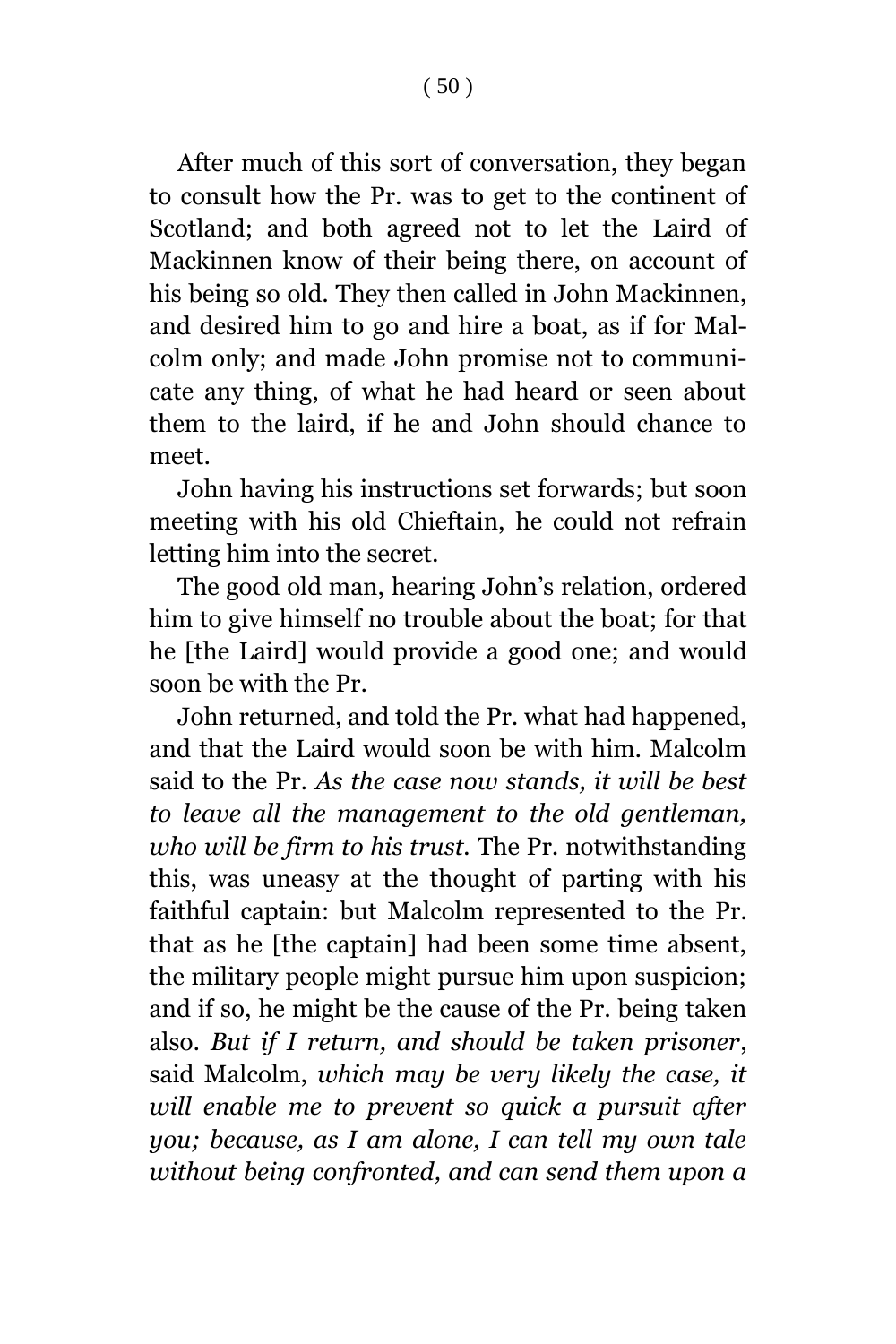*wrong scent: For myself*, continued Malcolm, *I care not, but for you I am much afraid; and as I can do you more service by leaving, than staying with you, I desire you'll follow the Laird of Mackinnen's directions.* The Pr. at last consented, and just at that time the old gentleman got to them, and told them he had got the boat ready; upon which they set out for it directly, accompanied by John Mackinnen, who even went with his Laird to the continent of Scotland, and saw the Pr. safe landed there.

As they were on their way towards the boat, the captain spied two men of war coming towards them, with full sail before the wind; and thereupon he entreated the Pr. not to attempt to go on board at that time, but to wait 'till the men of war had steered another course; 'for just now, continues Malcolm, 'the wind is fair for them but against you.' *Never fear*, replied the Pr. *I have not had so many escapes to be catched here; I'll go on board, and you'll find the wind will change immediately, and make those very ships steer a contrary course: Providence will yet take care of me, and it will not be in the power of these ships to come near me at this juncture*.

By this time they were got to the sea side, and the Pr. being about to step into the boat, being eight o'clock at night, turned suddenly to Malcolm, and said, 'Don't you remember I promised to meet Murdock McLeod at such a place' naming it? 'No matter, said the Captain, 'I'll make your apology; for as necessity drives you another road, he'll excuse you.' *That's not enough*, replied the Pr. *Have you pen, ink and paper about you, Malcolm? I'll write him a line or*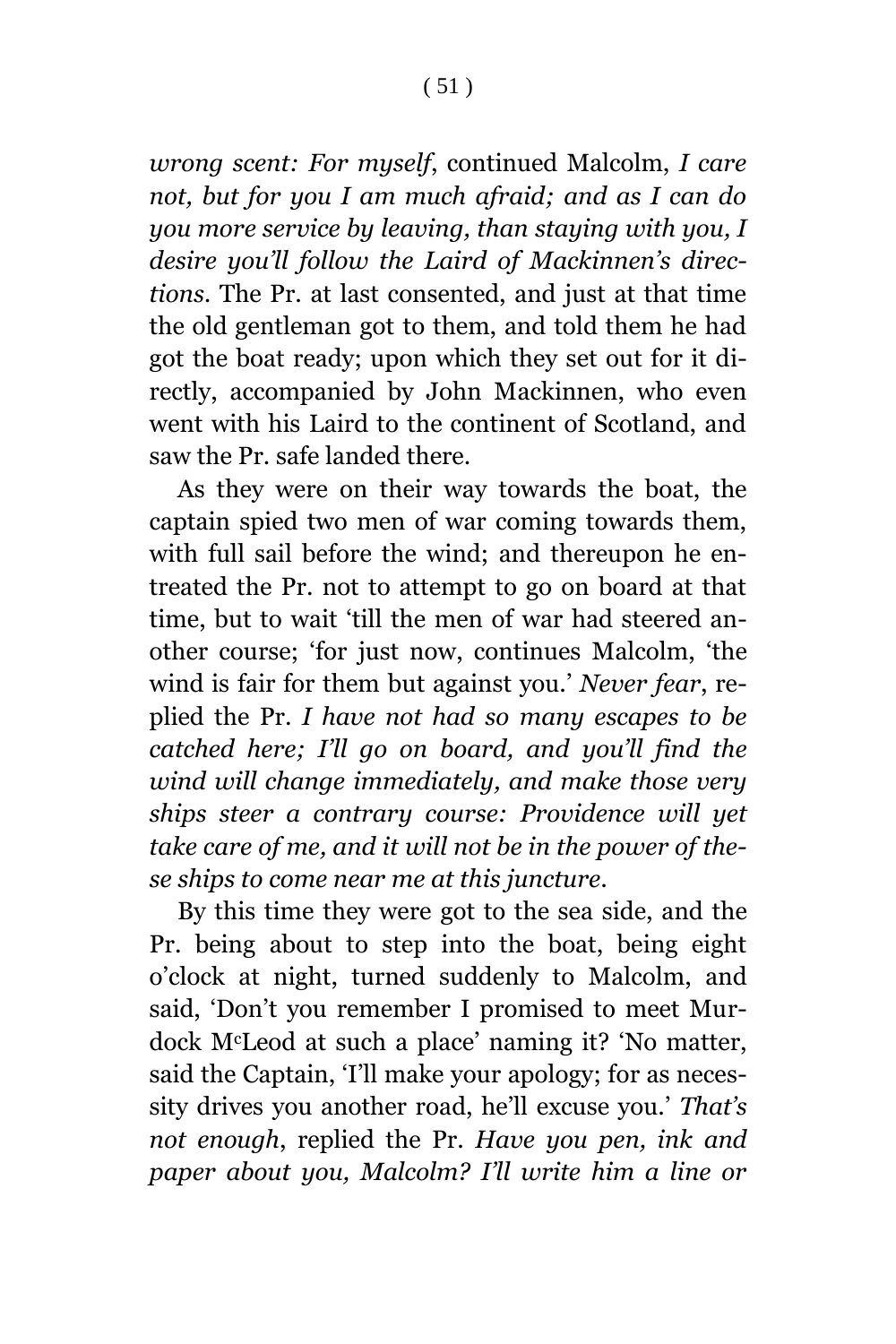*two; I'm obliged, in good manners, to do so*. Accordingly he wrote the following words:

*Sir,*

*I thank God I am in good health, and have got off as designed: Remember me to all friends, and thank them for the trouble they have been at.*

*I am, Sir,*

*Your humble Servant, James Thomson.*

The Pr. then gave this letter to the captain's own hand, and desired him to deliver it, tho' open, for he had neither wax nor wafer with him.

The Pr. then desired Malcolm to light his pipe, accordingly the Captain fired a piece of tow with his gun and held it to the pipe.

At parting, the Pr. presented Malcolm with a silver stockbuckle, embraced and saluted him twice, and thanking him for what he had done, put ten guineas into his hand, which the Captain refused, but the Pr. forced him to take them. Here also the Pr. having got a better pipe had no farther occasion for the short one, which was black with use, and was called the *Cutty,* this Malcolm took, and some time after gave it to a friend of his in England.

Having taken leave of Malcolm, the Pr. the old Laird of M'Kinnen, John M'Kinnen, Malcolm's brother in law and the boatmen, all went on board in the evening of the 5th day of July.

What the Pr. had said to Malcolm, about the wind soon changing fair, and being spoken with such confidence, made so great an impression upon Malcolm, that he was determined to sit down upon a hill side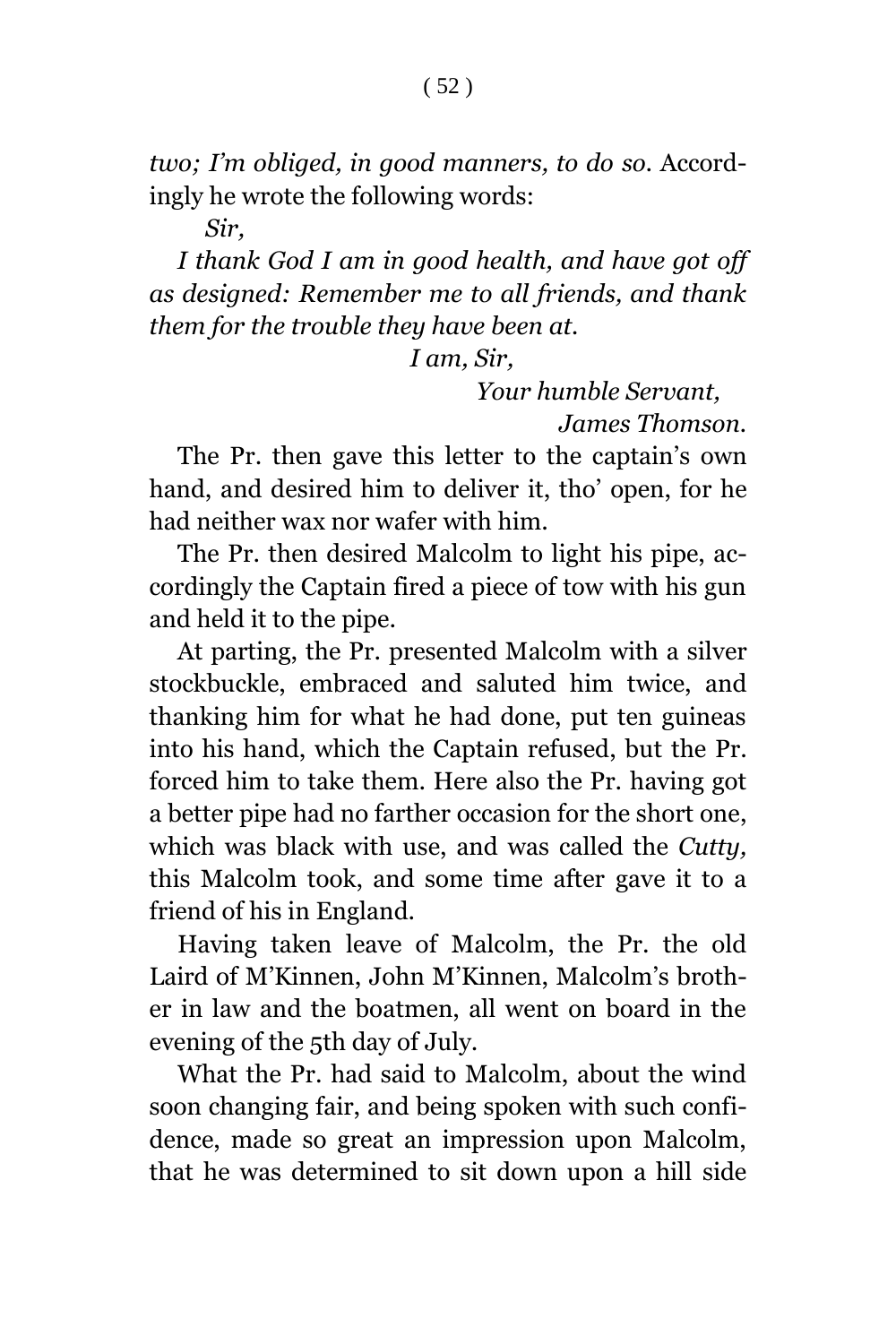and see the event. He waited and does declare, 'That the Pr. crew had not rowed half a mile, and that towards the men of war too, bwfore the wind chopped about; and not only blew fair for the Pr. but blew so brisk a gale, that it soon drove the men of war out of sight.' The truth of this, both captain Malcolm, and those in the boat will attest upon oath, if required.

As the Captain had seen the Pr. in prosperity and in the greatest adversity, a worthy clergyman of my acquaintance asked him his opinion of that young gentleman; his answer was, that *the Pr. was the most cautious man he ever saw, not to be a coward; and the bravest, not to be rash.*

I must observe here, that it is no difficult matter, in many cases, to foretell a speedy change of the wind; for almost any sailor can do that; but what is the most providential for the Pr. is, that it should be about to change at the very identical time he was going on board.

Captain Malcolm returned home again, but was not many days there before he was taken prisoner, and was detained on board of a ship, conveyed into the Thames, and on the first of November, 1746, was removed to London, and there kept in the hands of Mr. William Dick, a messenger, 'till July 1747, and then was discharged without being asked any questions. He had cleared himself of taking up arms in behalf of The Pr. by surrendering with his men according to the Duke of Cumberland's proclamation. He and miss McDonald returned to Scotland together. All this account was give by captain Malcolm McLeod himself and was wrote down as he dictated.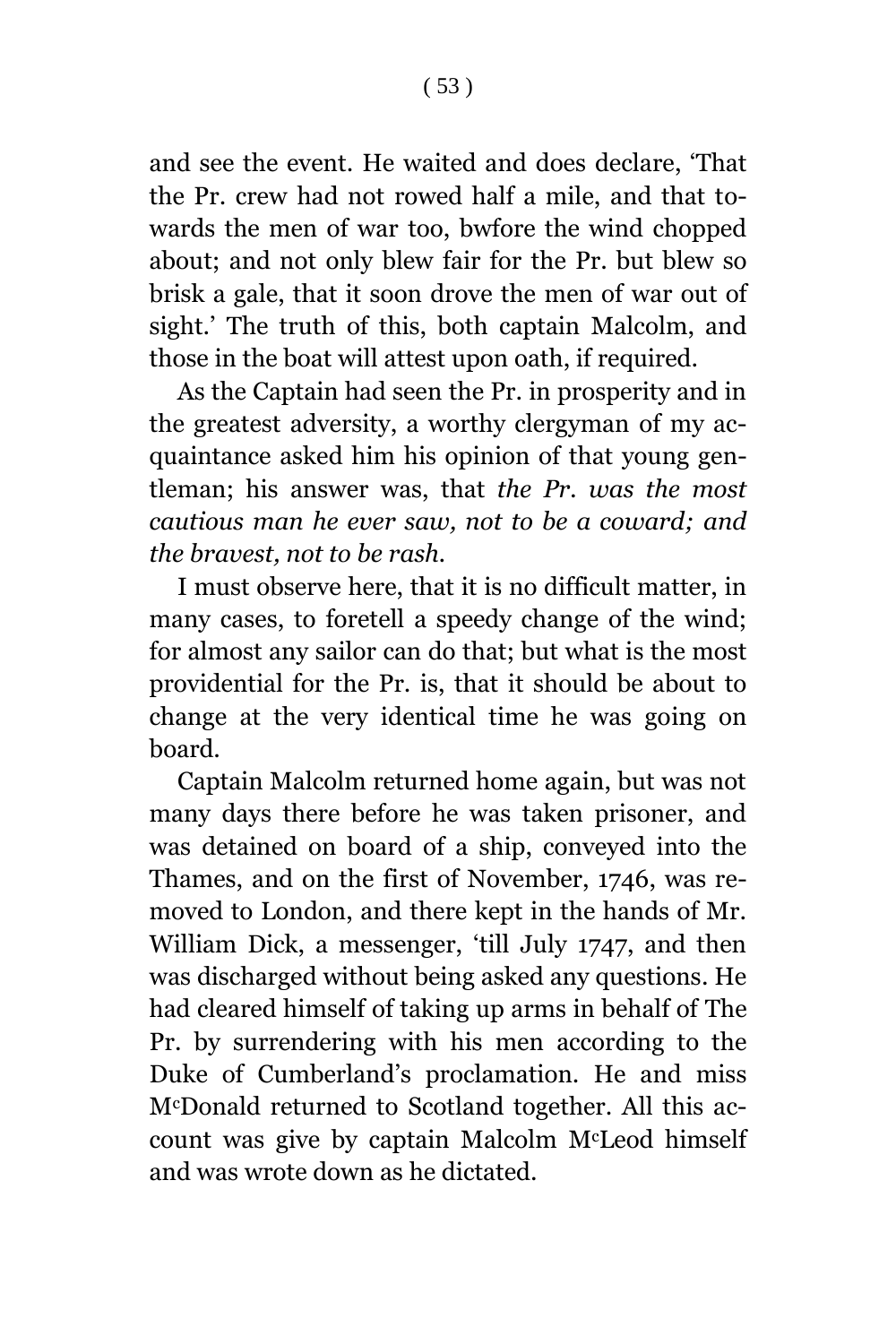I observed that the Pr. left the Island, for the continent of Scotland, the 5th of July, under the care of the old laird of McKinnen. The night proved tempestuous, and the coast was very dangerous; they also met a boat, in which were some armed militia, with whom they spoke, and as the militia did not much exceed their own number, the Pr. and crew were resolved to make all the head they could, and to fight in case they had been attacked. But in spite of all these dangers, they landed safe at Moidart, being about 30 miles from the place they set out from; and went again to Mr Angus McDonald's house, at Boradale, changed his dress, and sent for Macdonald of Glenaladale, of Clanronald's family.

Many of those who read this account, will scarce think it possible that the Pr. could have escaped being drowned in so many storms, when in the open seas in such small vessels, the largest of which was heavily laden with thirteen men, and some of them scarce would hold six people; did not something like this appear in the octavo edition of Anson's Voyages? Page 375. "The cutter of a sixty gun ship (being only an open boat of about 22 feet in length) was six weeks on the ocean, exposed to storms and tempests, and yet weathered it the whole time."

After having landed the Pr. the Laird of MacKinnen took his leave, and set forward in the same boat on his return home; but was taken prisoner in Morar, in his passage back (so close was the Pr. pursued) and was conveyed into the Thames by sea, and there, partly on board, and partly at Tilbury Fort, was kept a close prisoner until he was removed to the new gaol in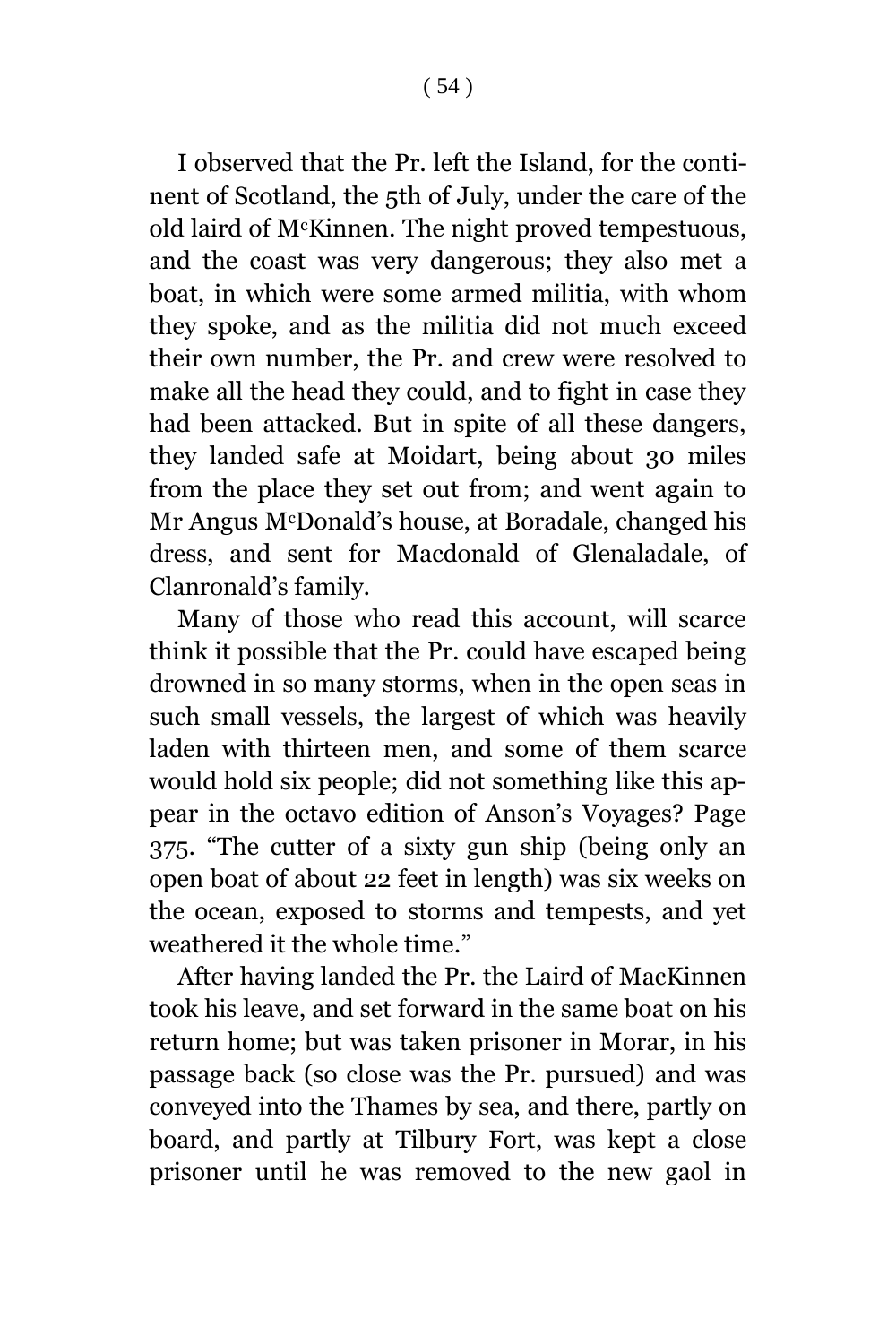Southwark, where he was put into irons, and in 1748 was removed into the hands of the messenger.

Glenaladale, as I observed before, being sent for, came and informed the Pr. about Lochiel, Keppock and others, and that the loss at Culloden and after the battle, was not near so great as Sullivan and Oneil had reported.

The Pr. then proposed to go to Lochaber, where he thought his beloved Lochiel was; but as all the passes were so closely guarded, it was deemed at that time impracticable For one line was formed from Inverness to Fort Augustus, and from thence to Fort William, to prevent either the Pr. or any other from escaping: And another line was formed from the head of Locharkaig, to prevent any from passing in or out of Lochaber. The Pr. continued some days in that country, being in Glen Beasdale, about ten miles from Moidart, and staid till he heard of the arrival of general Campbell with 400 men on one side of him, and captain Caroline Scot with 500 more on the other; they having received intelligence whereabouts the Pr. was, were forming a circle round him; and were not two miles distant from him.

The Pr. then having an account of this, was advised to go to the Braes of Glenmoriston, and there and in Lovat's country to continue until the passes should be opened. In this situation he sent for Mr. Donald Cameron of Glenpane, to be their guide to the Braes of Locharkaig; he came, and in the night conducted the Pr. very safe thro' the guards, who were in the pass and went so closely to their tents as to hear every word that was said, being obliged to creep upon their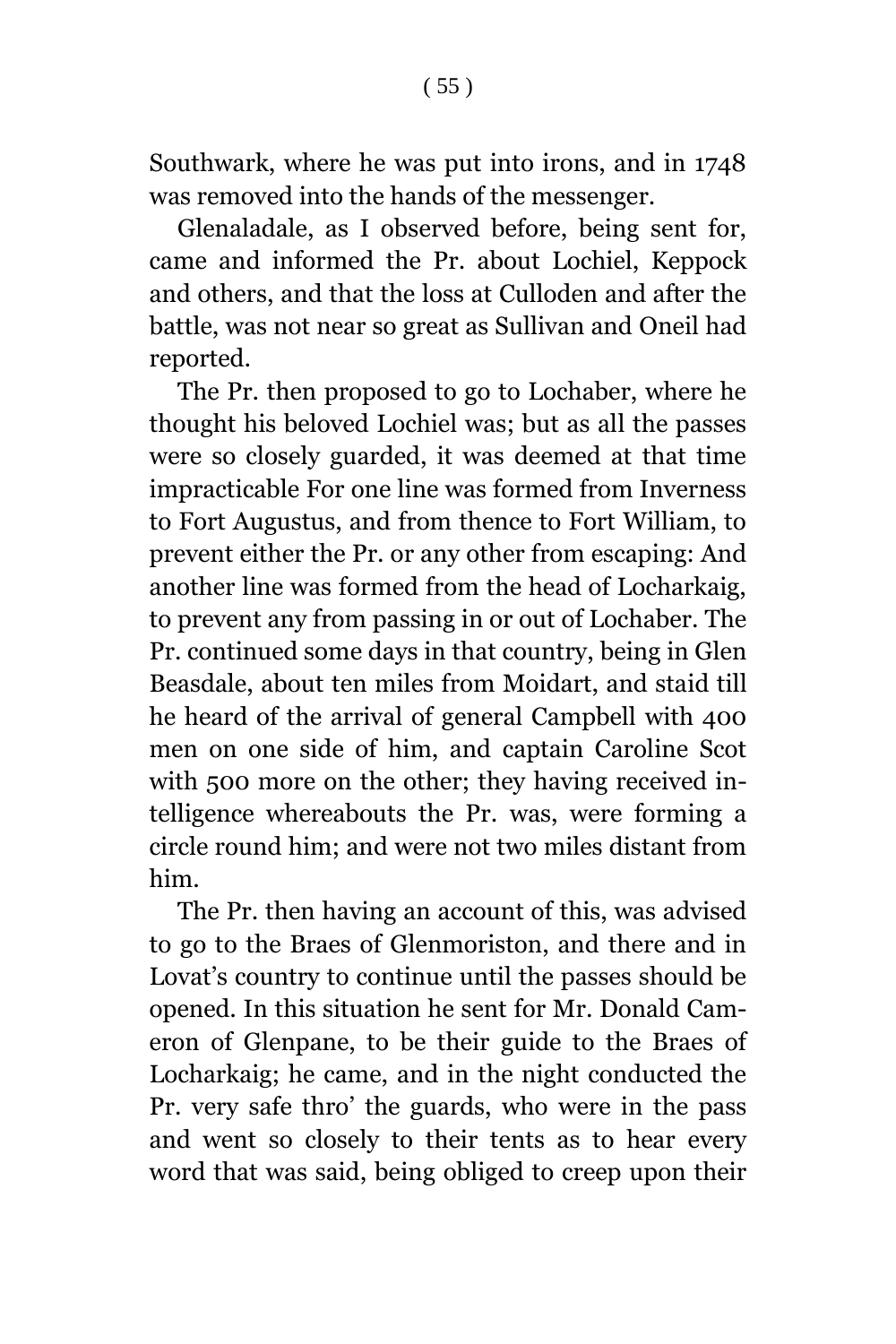hands and knees. At the same time there went with the Pr. Glenaladale, his brother, and two young boys, sons of Angus McDonald of Boradale.

After this, the Pr. continued his journey for Glenmoriston's country. As they were travelling one day, and having only Glenaladale with him, the latter lost his purse with forty guineas in it, in going about three miles; he lamented this misfortune the more, because it was all the money they had, the Pr. having none left. This gentleman propos'd to go back and seek for it, saying, *He was certain he could go the very same road, and would find it:* The Pr. opposed it, and desired he would not go back; but all in vain, for he was resolute, and accordingly went back, and desired the Pr. to wait and rest himself behind the hill adjoining, 'till he should return.

The gentleman being gone, and the Pr. at his post, meditating upon the goodness of providence in preserving him hitherto, tho' often in the midst of the greatest dangers; when at a distance, he spied a party of soldiers advancing, upon which he hid himself as well as he could; but yet in such a manner as to see the soldiers, who went by, not far from him, and then went the very rout, where the Pr. and the other gentleman would have gone, had not the purse been lost, or had it not been their whole stock; and then they both must have been taken or killed. Thus, what they were regretting as their very great misfortune, was the means of their preservation. Something like this we find in the Voyages abovementioned, pag. 412. "Thus were we forced upon Tinian, the most desirable and salutary measures by accidents, which at first we con-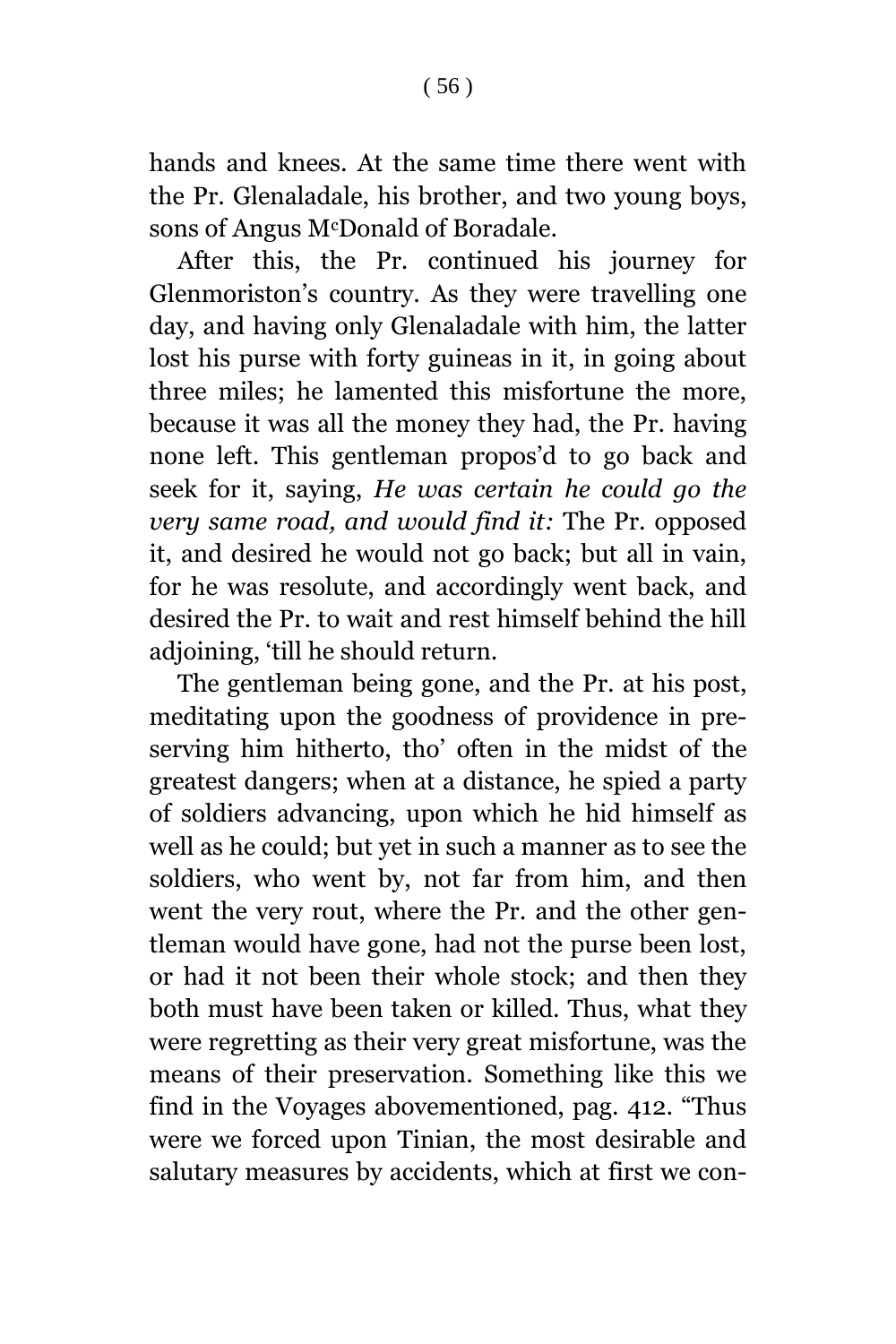sidered as the greatest of misfortunes; for had we not been driven by contrary winds and currents, to the northward of our course (a circumstance, which at that time gave us the most terrible apprehensions) we should, in all probability, never have arrived at this delightful island, and consequently we should have missed of that place where alone all our wants could be most amply supplied." The Pr. watched the soldiers as far as he could; and then soon after his friend returned with the purse, to whom the Pr. communicated what he had seen; and both of them joined in returning God thanks for his care of them; and then proceeded on their way, but not as they had at first proposed.

They got to Glenmoriston very safe, but were almost famishing with hunger, when the Pr. saw a little hut at a distance, and some smoke going out at a hole in the roof; *Thither*, says he, *will I go let the consequence be what it will; for I had better be killed at once than be starved to death with hunger, having been forty-eight hours without meat.* His friend did all in his power to dissuade him from it; but he would go.

When they got to the hut, the Pr. went boldly in without showing any manner of concern, and there found six stout lusty fellows at dinner upon a large piece of boiled beef: *A sight he had been long a stranger to*.

These men were six noted thieves, who had made this hut in that place for privacy and safety, and were not a little amazed at seeing the Pr. go in there. One of them knew the Pr. and also that he was skulking; but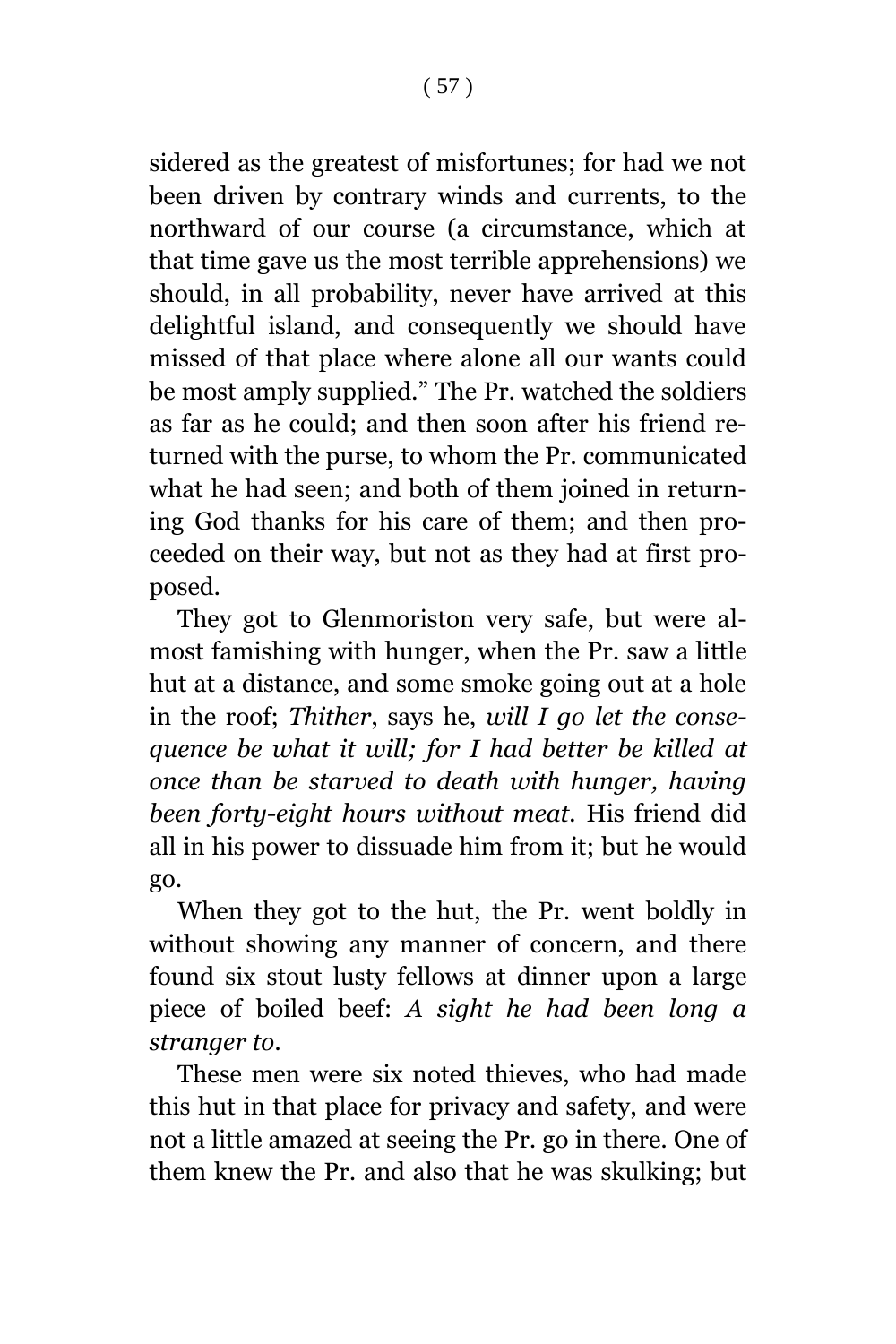was not thinking it safe to tell the rest of the company, who their new guests were, had the presence of mind, upon seeing the Pr., to cry out,—*Ha! Dougal McCullony, I am glad to see thee!* The Pr., by this expression found he was known, and with equal steadiness of countenance, thanked him, sat down among them, and ate very heartily.

The Pr. his friend, and the man who knew the Pr. walked out after dinner, and then consulted what farther was to be done; and being informed of the state of the country about, and of the military people, found it absolutely necessary to wait here for some time, and that the other five men must be entrusted with the secret; which being done, they rejoiced that they had it in their power to serve the Pr. and proved of great service, and were very faithful. With these trusty men and Glenaladale, the Pr. continued betwixt the Braes of Glenmoriston and Glen-Strath-Ferrar, 'till the guards were removed and the passes opened.

About the time, *viz.* the middle of July, one Roderick Mackenzie, a merchant in Edinburgh, who had been out with the Pr. was skulking among the hills, about Glenmoriston, when some of the soldiers met with him; and as he was about the Pr. size and age, and not much unlike him in the face; was a genteel man and well dressed, they took him for the Pr. Mr Mackenzie tried to escape them, but could not, and being determined not to be taken and hanged, (which he knew if taken would be his fate) he bravely resolved to die sword in hand, and in that death to serve the Pr. more than he could possibly do by living. This bravery and steadiness of Mackenzie confirmed the soldiers in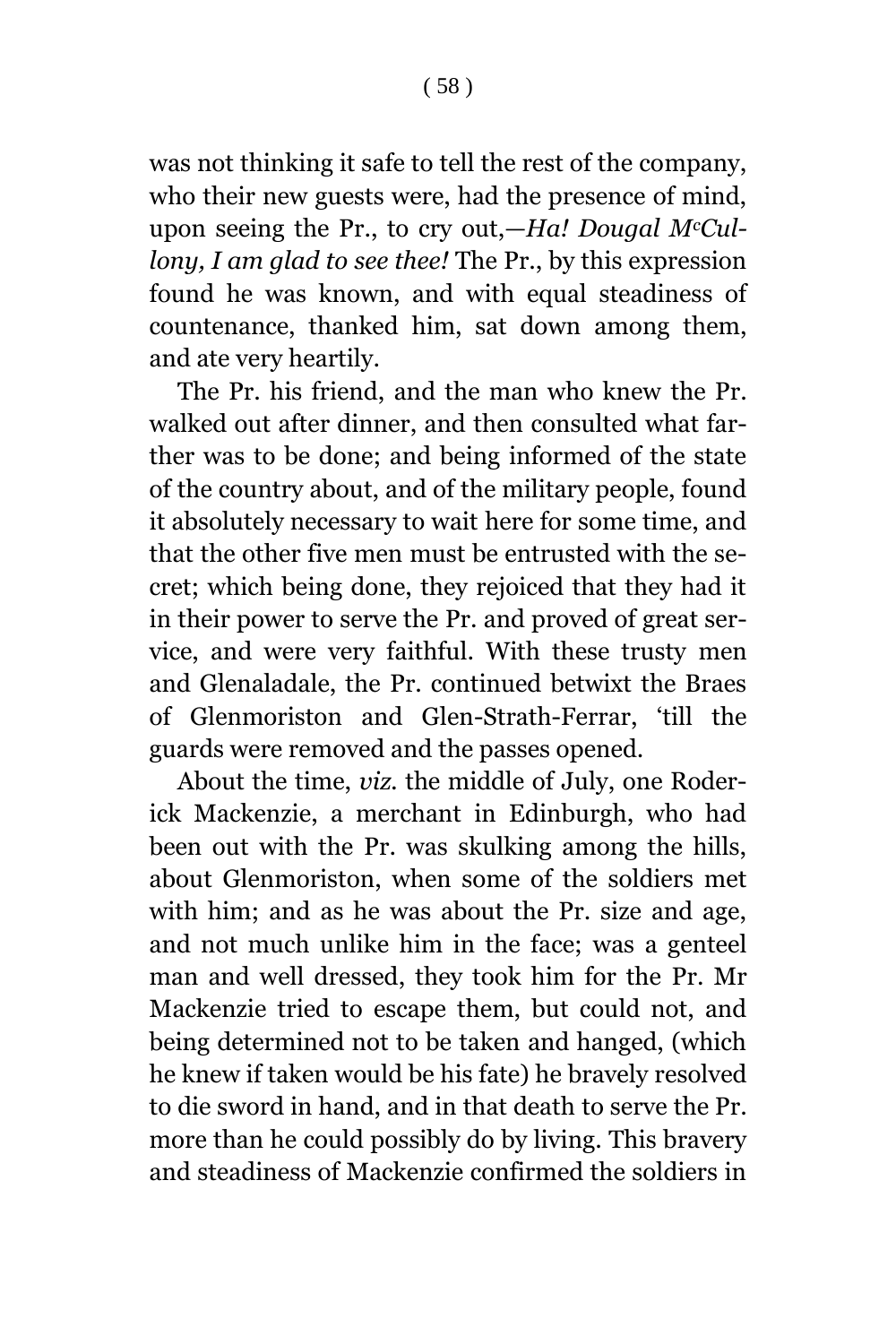their belief, that he was the Pr. on which account one of them shot him; who, as he fell, cried to them, *You have killed your Pr. You have killed your Pr.*, and expired immediately. The soldiers overjoyed with their supposed good fortune in meeting with so great a prize, immediately cut off the brave young man's head, and made all the haste they could to Fort-Augustus, to tell the news, and to lay claim to the 30,000*l*. producing the head, which several said they knew to be the Pr.'s head. This great news, was soon carried to the Duke, with the head, who so far believing the *Great Work* was done, that he set forward for London, from Fort-Augustus, on the 18th of July, as soon after Mr Mackenzie's death, as he could possibly go. It was about this head, that Kingsborough was asked the question beforementioned by one of the captains of the English forces.

The soldiers and militia sent out to take the Pr. and his adherents, now imagining that he was killed and his head sent to London, began to be less strict, and not keep so good a look-out as before, by which means the Pr. escaped from place to place with less danger.

I observed before, that the Pr. continued betwixt the Braes of Glenmoriston and Glen-Strath-Ferrar, 'till the guards were removed, and the passes opened. About the Beginning of August he went with his retinue as above to Lochaber, to Achnasual, two miles from Achnacarie, the seat of Lochiel.

The Pr. and company had brought no provisions with them, expecting to be supplied in that country, where there used to be greater plenty than whence they had come; but they were greatly disappointed,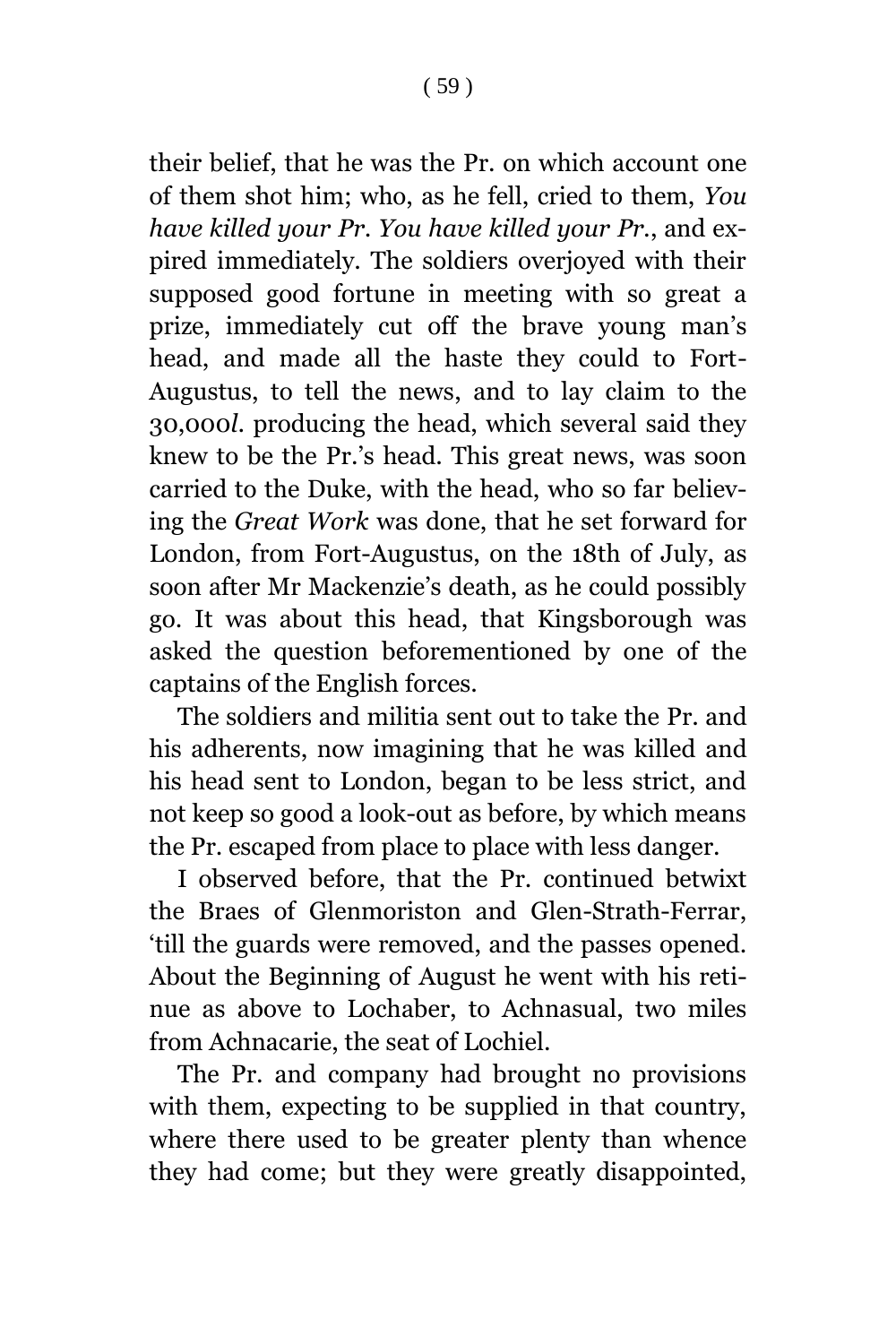finding all the country plundered and burnt, and no cattle or any sort of provisions, to be got. In this distress they remained some time, when at last, one of the Glenmoriston men 'spied a single hart, and shot him; on this they lived without bread or salt.

The next day, the Pr. was informed, That Macdonald of Lochgarie, Cameron of Cluns and Cameron of Lochnasual, were in the neighbouring mountains, sent after them, and at the same time sent a messenger to Lochiel, who was then about twenty miles off, to let him [Lochiel] know where he [the Pr.] was. Before the Pr. sent to Lochiel he [Lochiel] had heard also that it was supposed the Pr. was in the country, and sent his brother doctor Archibald Cameron, and the rev. Mr. John Cameron, by different roads, to get all the intelligence they could of the Pr.

The person sent by the Pr. to Lochiel met Dr. Cameron within a few miles of the place where Lochiel was, who was obliged to return with two french officers, whom he had met with, and who were in quest of the Pr. also.

This faithful person sent by the Pr., would not own to the doctor, or to the two French officers, that he knew anything about the Pr., his orders being only to tell it to Lochiel himself, which he punctually obeyed; and as he said he had business of the utmost consequence, the doctor conducted him, with the two officers, to Lochiel.

Next day, Lochiel sent doctor Cameron, with four servants, to the Pr.; and sent the officers at the same time, to be under the care of one of his friends till farther orders.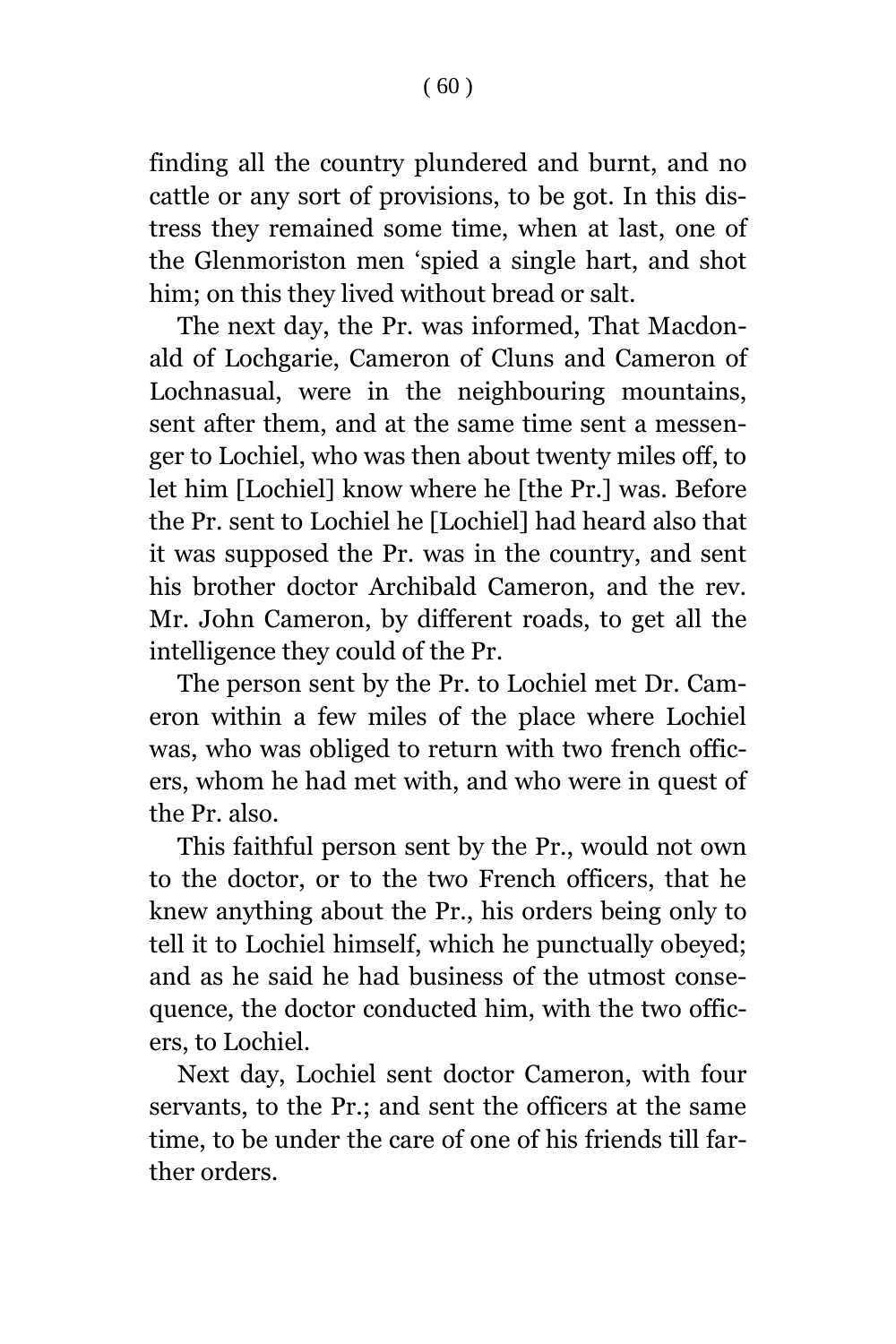Mr. Cameron the minister, whom his brother Lochiel had sent out to get intelligence of the Pr. after travelling and searching several days, went to Achnacarie, where he met with his brother the Dr. going to the Pr. with the four servants, who, as the river was not fordable, raised a boat, which captain Munro of Culcairn had sunk, after searching the isle of Locharkaig.

When Culcairn was plundering in this island he saw some new raised earth, and imagining there was either money or arms concealed, had it dug up, but only found a man's corpse, with a good Holland shirt on, which made him believe it to be Lochiel: He thereupon sent an express to the duke of Cumberland to tell him that Lochiel was dead of his wounds: But it really was the corpse of -- Cameron, brother of Allan Cameron of Callart, which last was taken at Culloden and carried to London. However, rather than have no plunder, they took the shirt, and left the corpse lying on the ground.

Dr. Cameron and the minister, observing some men by the water-side in arms, sent some of Cluns's children to see who they were; they soon finding they belonged to Cluns, sent the boat for them, and then sent the four servants back again to Lochiel, pretending they were going to skulk in the wood for some days, and that keeping such a number together might be dangerous.

They then crossed the river, and went to the hut where the Pr. was, which was built on purpose in a wood betwixt Achnasual and the end of Locharkaig. The Pr. and Cameron of Achnasual, upon seeing the doctor and his brother at a distance, and not then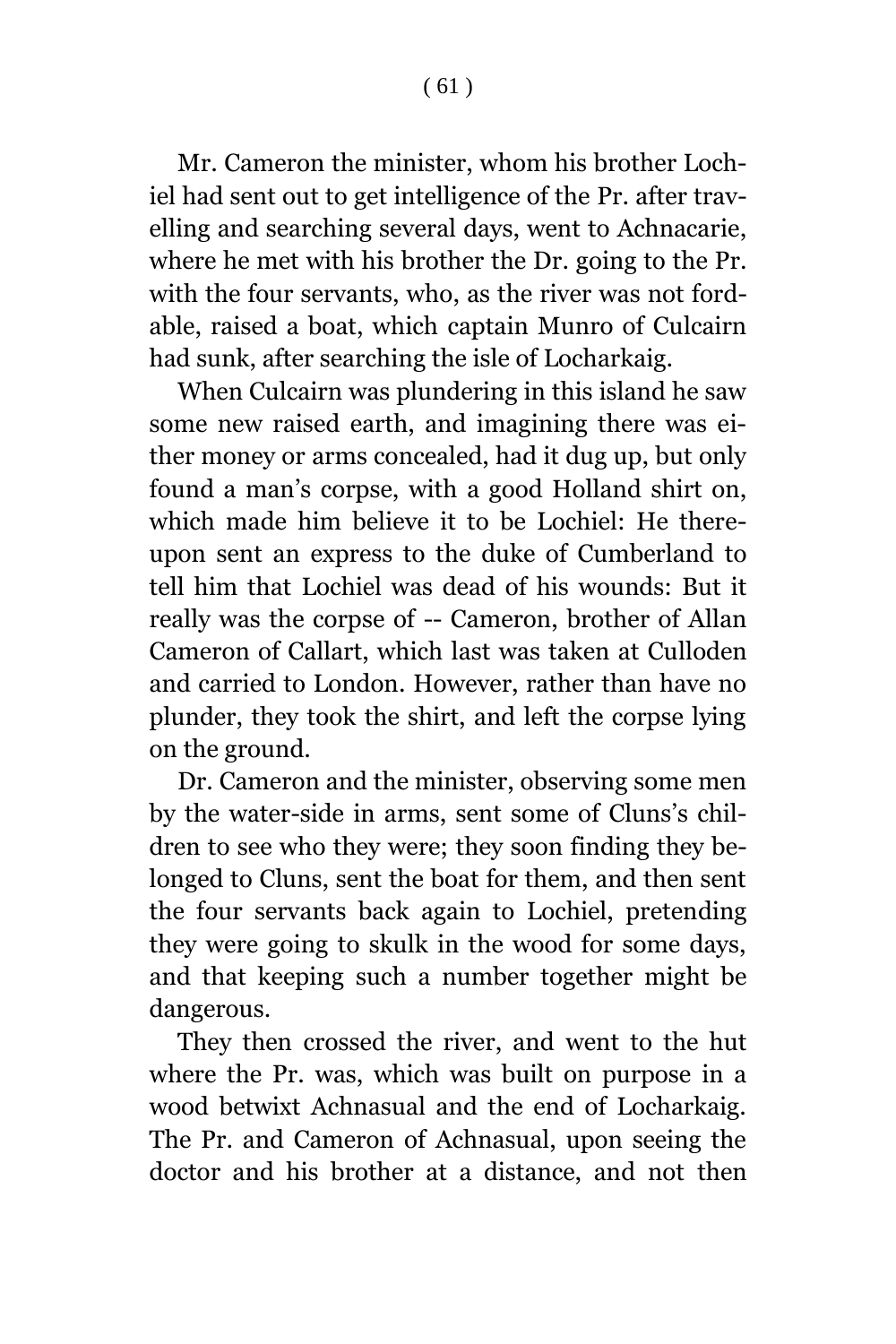knowing who they were, had left the hut and went a little from it; but being soon informed who they were, immediately returned to a joyful meeting: And when they told the Pr. that Lochiel was well, and recovered of his wounds, he returned God thanks thrice for it, and expressed an uncommon satisfaction.

The Pr. was at this time bare footed, had on an old black kilt coat, a plaid, and a philabeg; a gun in his hand, and a pistol and durk by his side; he was very chearful and in good health. They had killed a cow the day before, and the servants were roasting part of it. At dinner the Pr. eat heartily of the beef, and some bread which they had got from Fort-Augustus, and no man could sleep sounder than he did. He now began to speak some little Erse.

The Pr. proposed going immediately to Lochiel, but a friend telling him that he saw in the News Papers, (which they got at the same time they got their bread) that it was said the Pr. had passed Coriarrick with Lochiel and thirty men, which probably might occasion a strict search in those parts; he therefore resolved to stay some days longer where he was. However two or three days after this, the Pr. sent Lochgary and doctor Cameron to Lochiel: And then dismissed Gleneladale and the Glenmoriston men to return home again. And the Pr. continued in the hut with Cluns's children, captain McRaw of Glengary's regiment, one or two servants, and the reverend Mr. John Cameron.

The two officers I mentioned above, who went to Lochiel with doctor Cameron, came from Dunkirk, in a small vessel, with sixty other gentlemen, who had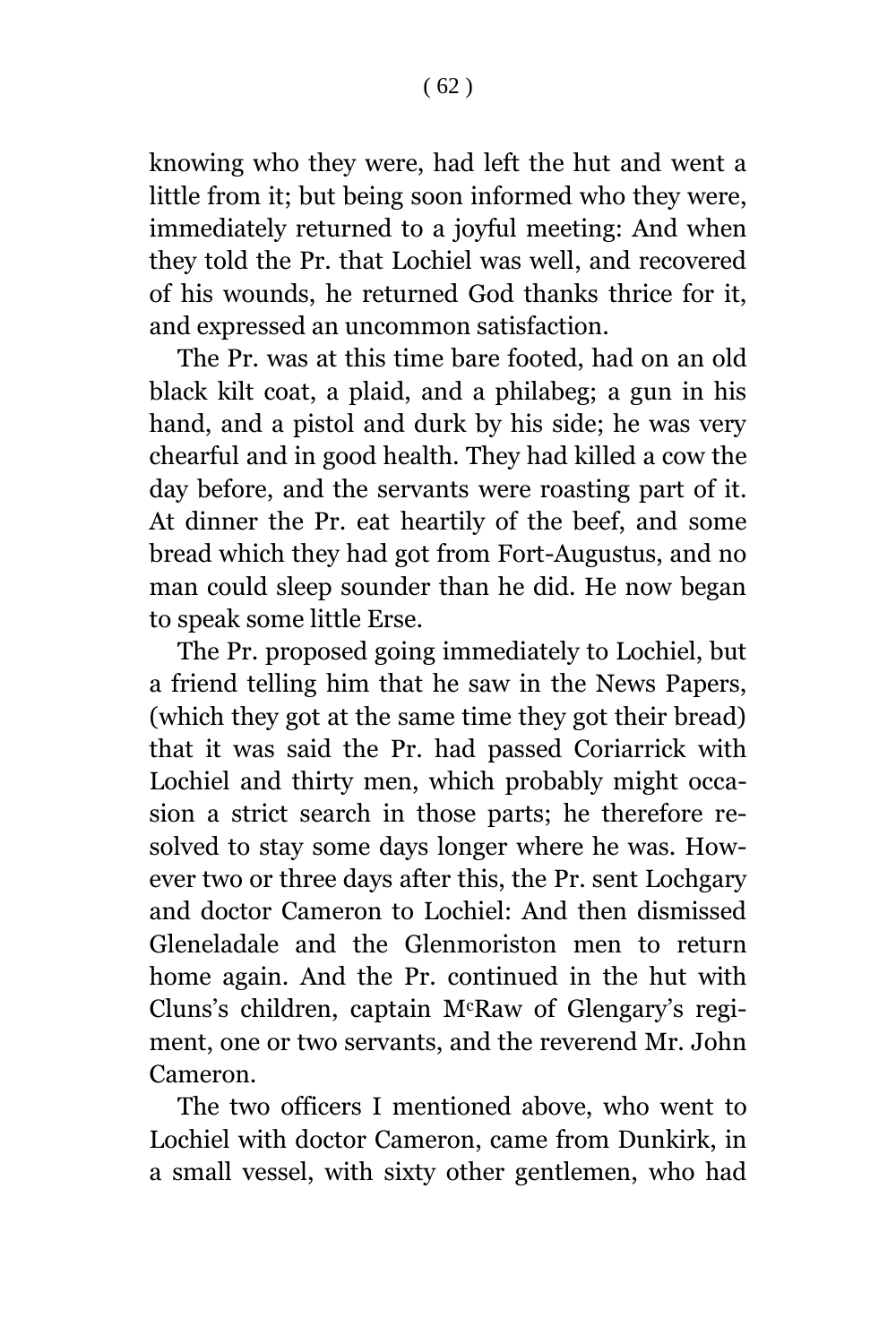formed themselves into a company of volunteers under the command of the said two officers. They got to Polliver in Seaforth's country, where four of them landed, to deliver their dispatches; two of whom were taken prisoners, *viz*. one Fitzgerald, a Spanish officer, whom they hanged at Fort-William, pretending he had been a spy in Flanders; the other was called mons. de Berard, a French officer, ,and was some time after exchanged upon the cartel. The other two wandered in Seaforth's country, till Lochgarie, hearing they had letters for the Pr. sent captain Macraw and his own servant for them, that they might be sent to Lochiel, since the Pr. could not be found; this was about the middle of July.

When they came to Lochiel, some persons told him those officers had left their letters with Alexander Macleod, one of the Pr.'s aids de camp. Though this proved true, yet as they themselves had not told it to Lochiel, it made him suspect them to be government spies.

The Pr. was very desirous of seeing the officers, but he rev. Mr. John Cameron told him, what both Lochiel, the doctor, and he himself, were afraid of; upon which the Pr. resolved to act in this affair with great caution, and said, *He could not help observing, that it probably might be as they conjectured, because if they were not spies, it was surprising that two men without one word of Erse, and quite strangers in the country, could escape the troops, who were always in motion, and in quest of himself* [the Pr.] *and his followers.*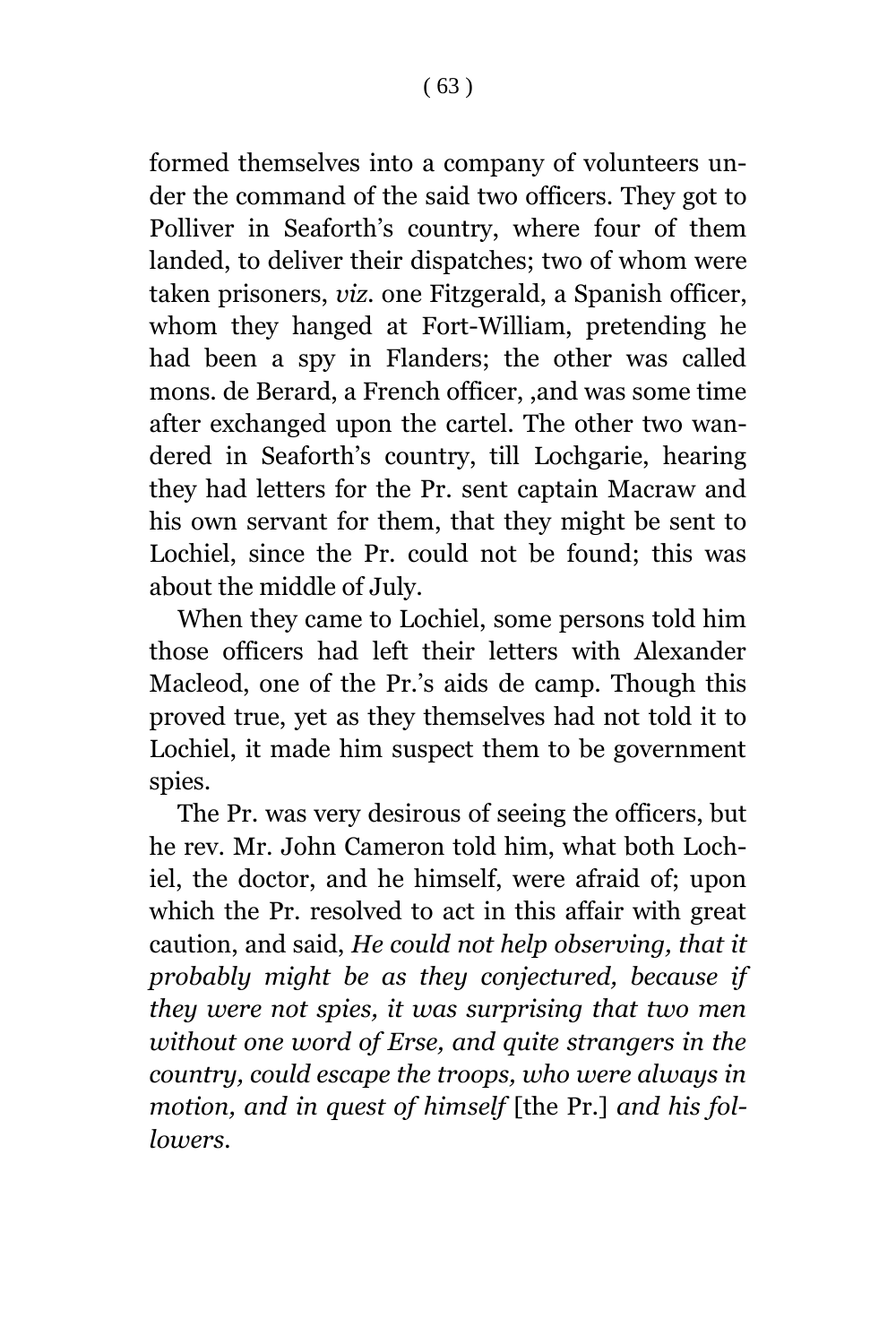However, as these officers had told Lochiel That they had never seen the Pr. he, the Pr. laid a scheme to see them safely; and, therefore, he wrote a letter himself to them, viz. *That to avoid falling into his enemies hands, he was under a necessity to retire to a remote country, where he had no person with him except one captain Drummond and a servant; and as he could not remove from where he was, without danger to himself and them, he had sent captain Drummond with this letter; and as he could repose entire confidence in him, he desired they would tell whatever message they had to the bearer, captain Drummond, and take his advice as to their conduct.* This letter the Pr. proposed to deliver himself, as captain Drummond; accordingly the officers were sent for, and introduced to the Pr. under this borrowed name.

The Pr. then delivered the letter to them, with which they seemed very well pleased, and told him every thing they had to say; which he afterwards said was of no great consequence, as his affairs now stood. They continued there two days, and asked captain Drummond many questions about the Pr. health, his manner of living, &c.

The Pr. thinking the packet left with Mr. Alexander McLeod might be of use to him, sent for it; but as it was in cypher and directed to the French ambassador, he could make nothing of them. Lochiel still took care of these officers till the Pr. was ready to go away, when they were conducted to the ship, and when they saw that they had conversed with Pr. in so free a manner,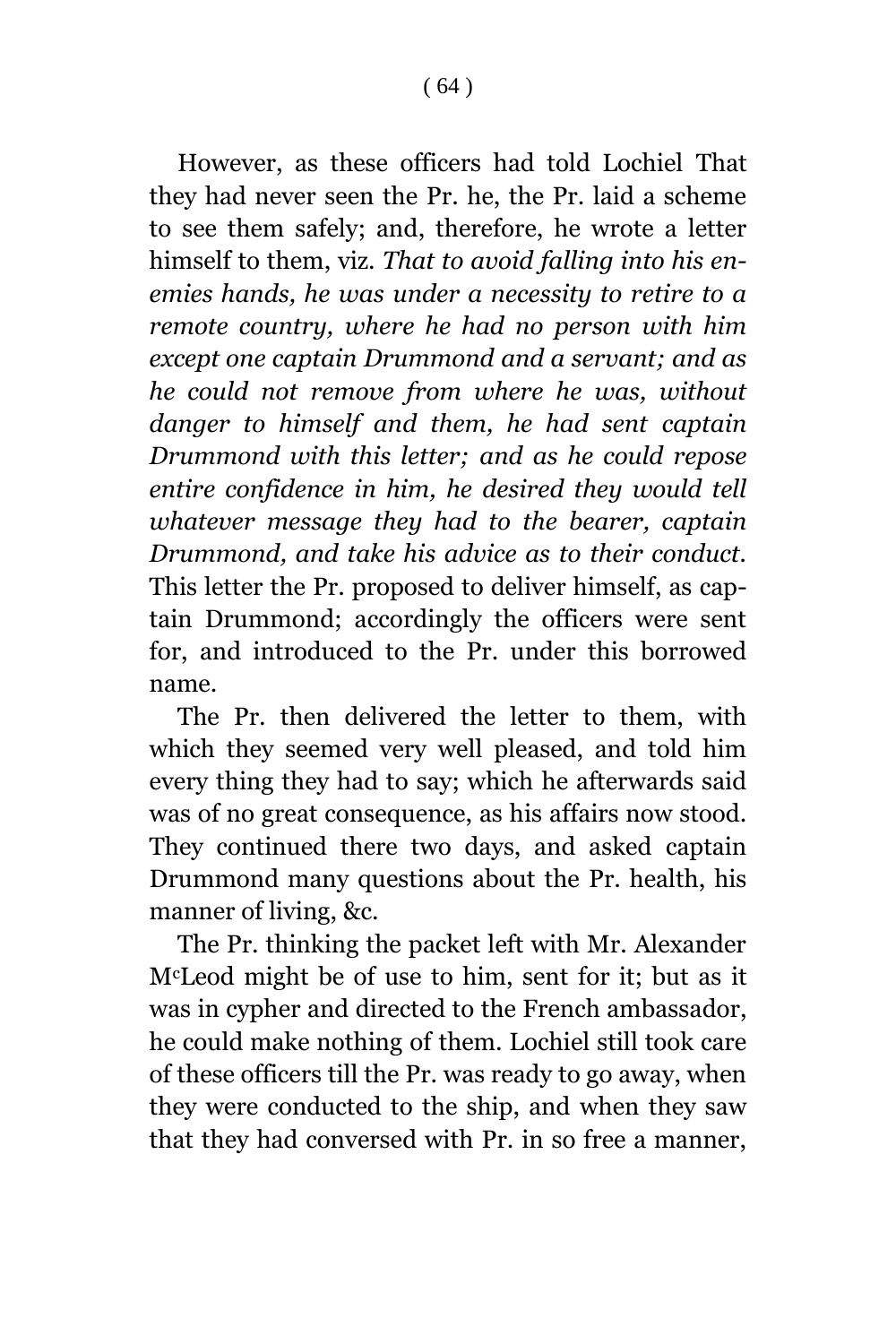taking him then really for captain Drummond, they were greatly ashamed and asked his pardon.

The Pr. and company continued in this wood and in that over against Achnacarie, (having three huts in different places, to which they removed by turns) until about the tenth of August; on which day Cluns's sons, and the Mr Cameron the minister, went to the Strath of Cluns to get intelligence.

They were not half an hour in the hut, which Cluns had built for his family, (after his house was burnt) when a child about six years old went out, and returning hastily, said, that she saw a body of soldiers: this they could not believe, as Lochgarie had promised Lochiel to have a guard between Fort Augustus and Cluns's, to give intelligence.

They went out, however, and found all true, as the girl had told. Cluns skulked to observe the motions of that party: one of his sons and the Mr John Cameron the minister, went to inform the Pr. who was that day in one of his huts on the other side of the water Kiaig, a short mile from Cluns; and in crossing the water at the Ford, under cover of the wood, and going within pistol shot of the hut, the Mr Cameron observed the party advancing.

The Pr. was asleep, it being about eight o'clock in the morning, Mr Cameron however awoke him; and told him, that a body of their enemies was in sight: He then arose very composedly, called for his gun, sent for captain McRaw and Alexander, Cluns's son.

As they had received no intelligence of this party's marching out of Fort-Augustus, they concluded that there was some treachery in the case, and that they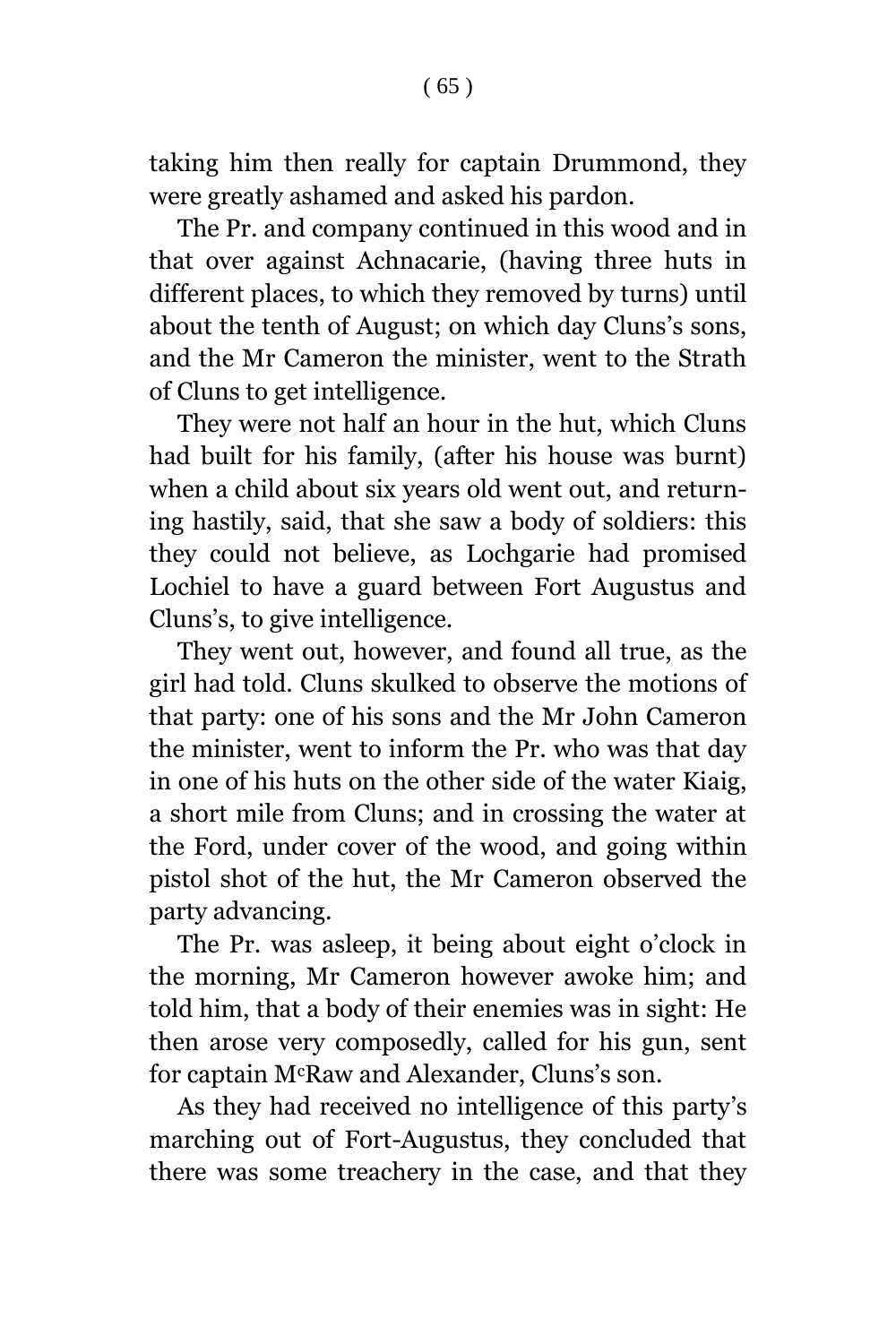were surrounded on all sides. However, they were determined, though but eight in number, that rather than yield to be b-tch-d by their m-rc-l-ss enemies, to sell their lives as dear as they could, and to die like men of honour.

The Pr. examined all their guns, which were in pretty good order, and said, he hoped they should do some execution before they were killed: for his part, he said, *he had been bred a Fowler, and could charge quick, was a tolerable mark's-man, and would be sure of one at least*.

They then left the hut, and marched to a small hill above the wood, from whence they could see a great way up Glenkengie and not to be discovered. They got there unobserved, under the cover of the wood: the Pr. then sent Cluns and the minister to take a narrow view of the party, and resolved that night to go to the top of Mullantagart, a high mountain in the braes of Glenkengie, and sent one to Cluns and the minister, to know what they discovered or were informed of.

When Cluns and the minister had got to the Strath of Cluns, the women told them, that the party was about 200 of lord Loudon's regiment under captain Grant of Knockardo in Strathspey; that they had carried away ten milch cows, which Cluns had bought after he was plundered before; and that they had found out the hut the Pr. had in the wood of Tervalt, and said they were gone to fetch Barrisdale's cattle to the camp.

In the evening, Cluns' son went to his father, and they all returned, and carried some whisky, bread, and cheese, and got to the Pr. about twelve o'clock at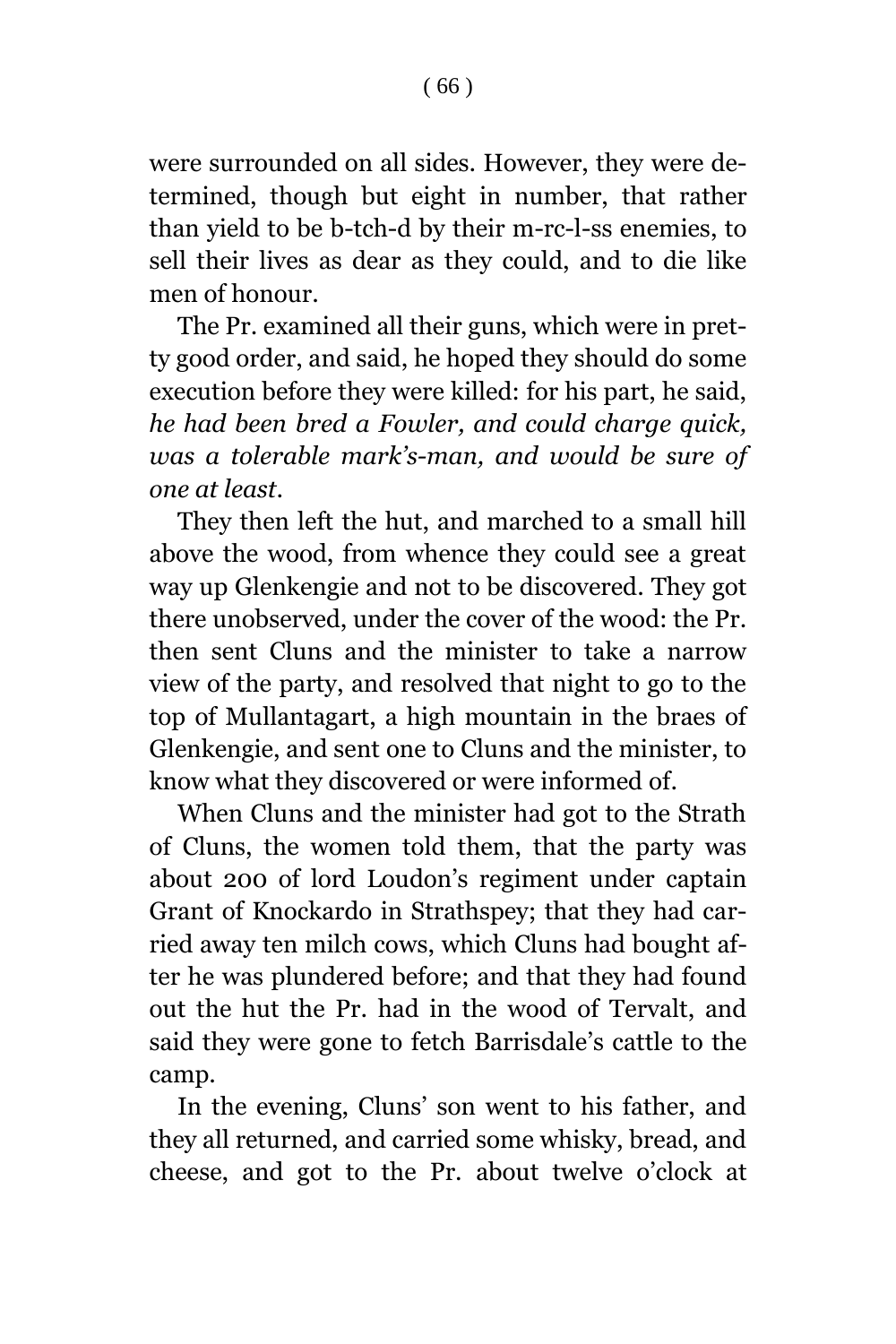night. He was on the side of the mountain, without fire or any covering; they persuaded him to take a dram, and made a fire, which, however they durst not keep above half an hour, before they extinguished it.

By daylight, they went up to the top of the mountain, where they staid till eight o'clock in the evening without rising up. The Pr. slept all the forenoon in his plaid and wet stockings, though it hailed; from hence they went that night to the Strath of Glenkengie, where they killed a cow, and lived merrily for some days.

From this place they went to the Braes of Achnacarie, and waded thro' the water of Arkey, which reached up to the mid-thigh; in which wet condition the Pr. lay all night and next day, in the open air, yet catched no cold.

In a day or two, Lochgary and Dr. Cameron returned from Lochiel, (to whom they had been sent) and told it as Lochiel's opinion, that Pr. would be safer where Lochiel was skulking, which pleased the Pr. very much.

The next night, Pr. set out with Lochgarie, Dr. Cameron, Alexander, (Cluns's son), the reverend Mr. John Cameron and three servants: they travelled in the night and slept all the day, till they got to Lochiel, who was then among the hills between the Braes of Badenoch and Athol. The Dr. and his brother went by another road, on a message to Badenock. The minister returned about the 13th of September, and the next day was sent south by Lochiel, to hire a ship to carry them off from the east coast.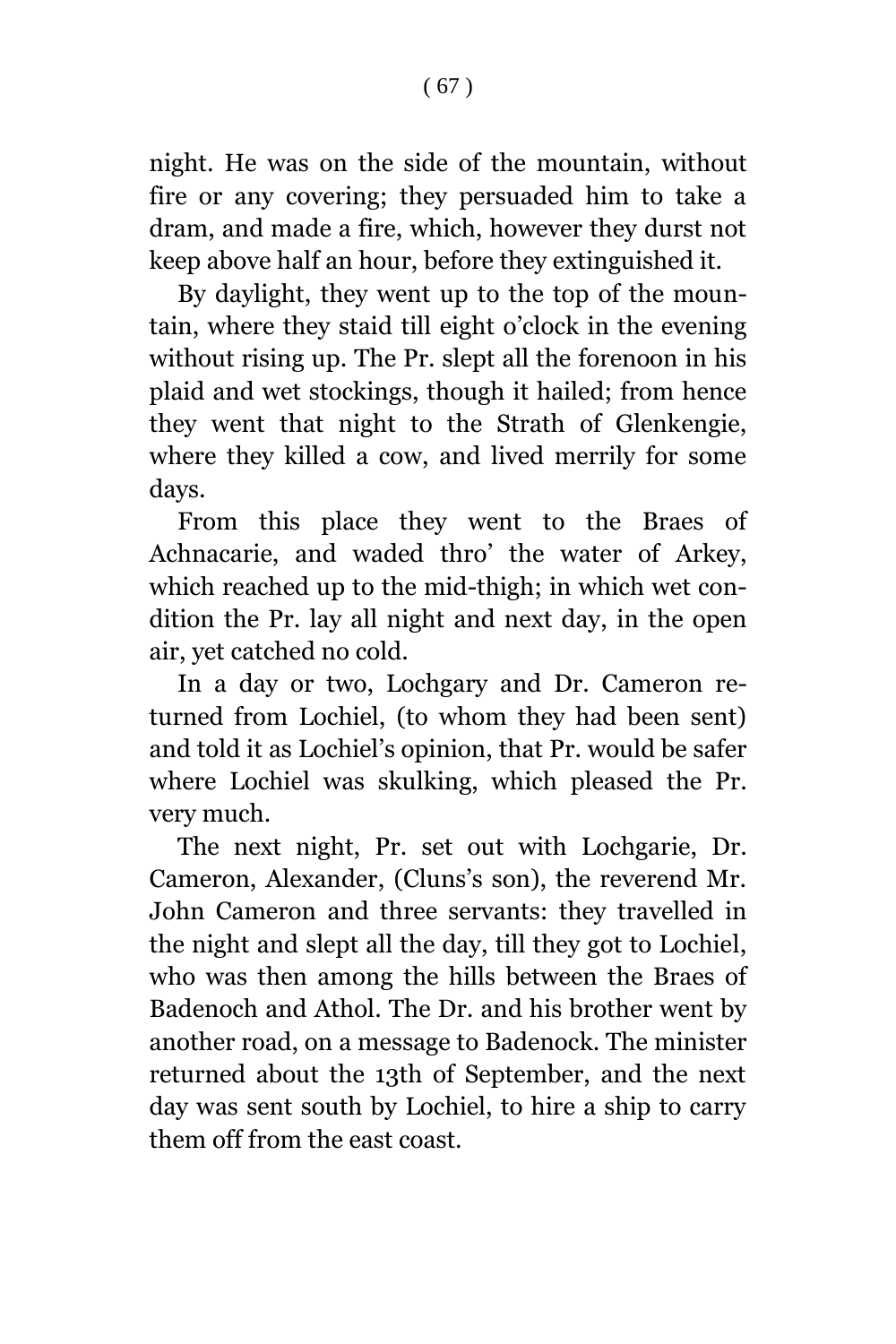The ship was provided, and one sent to inform the Pr. of it, who, with Lochiel and others, of it. But before this messenger go to the Pr. and Lochiel and others, was to go where the ship then lay: But before this messenger got to the place where the Pr. and Lochiel had been, two of his friends, who had orders to watch on the west coast, had been to tell them, that two French ships were arrived at Moidart.

Upon this the Pr. set out from where they were the night following, and at the same time, sent to inform others who were skulking in different places. Some arrived at the place appointed in time; but several, by some accident or other, had not that good fortune.

The Pr. reached Moidart, on September the 19th, 1746, and on the 20th, embarked on board the Belonna of St. Maloes, a Nantz privateer of 32 carriage, and 12 swivel guns, and 340 men, brought hither by colonel Warren of Dillon's regiment, who went on purpose for a vessel. The Pr. after seeing his friends all on board the ships, then embarked himself, set sail immediately for France, where he landed safely at Roscort, near three leagues west of Morlaix, on the 29th of the same month, having had a pleasant voyage.

The Bellona was afterwards taken, on the 2d of February following, by three men of war, *viz*. The Eagle, the Edinburgh, and the Nottingham.

From the above account, we find, That the Pr. was twice in danger of being shot; and five times in danger of being drowned, being in great storms in little open boats; nine times pursued and in sight of the men of war and armed vessels.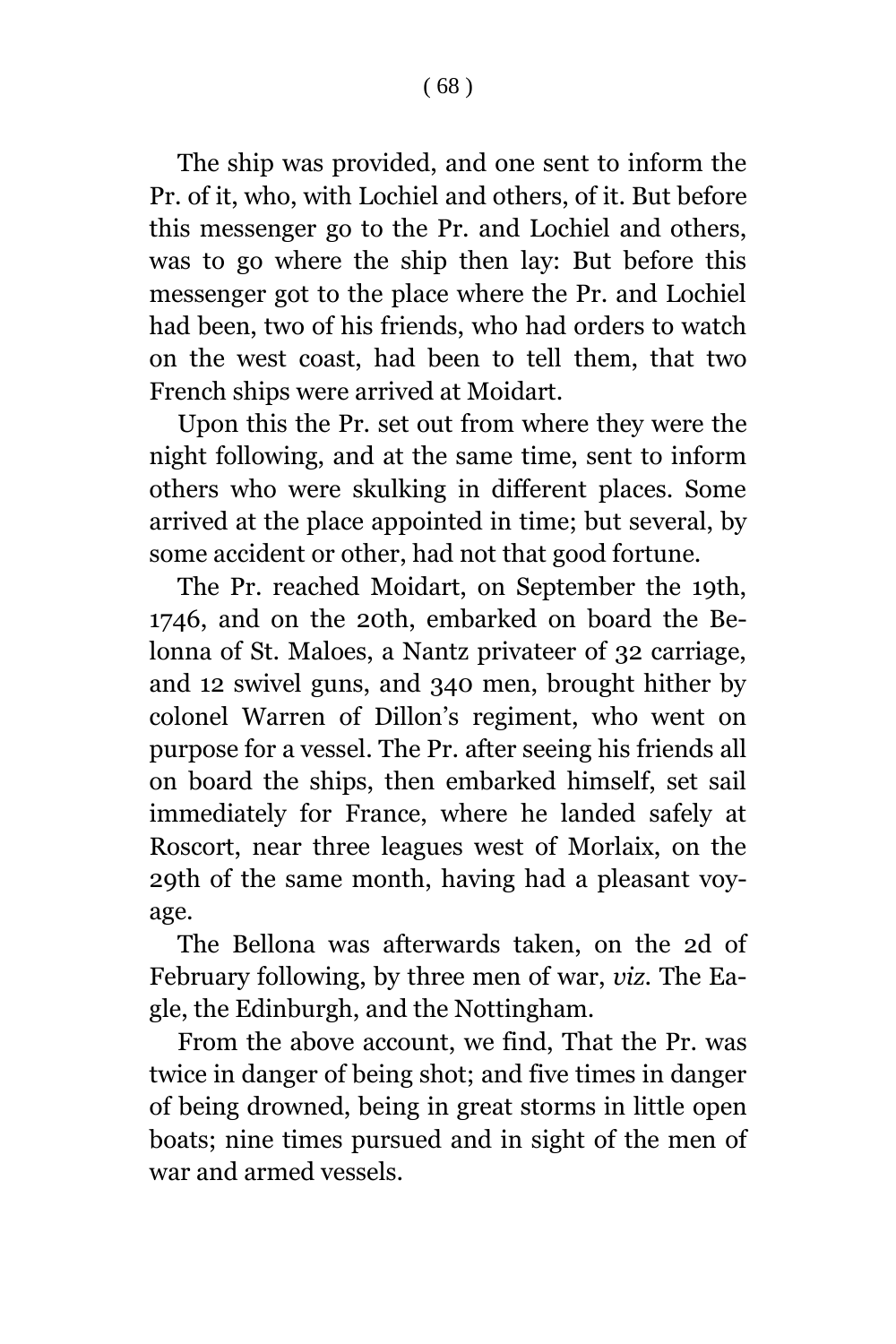Many times in danger of being taken, often seeing his pursuers, and sometimes being within hearing of what they said.

Six times escaped being taken miraculously.

He was often almost famished for want of meat and drink, and must have starved inevitably, had he not found the fish at the desert island of Euirn or Iffurt; and if one of the Glenmoriston men had not found and shot the hart.

He was mostly obliged to lie in miserable huts, or on mountains, having no other bed than the bare ground or heath; and without any other covering than the dews and rains; and add to all these, that he had frequent returns of the bloody flux.

Thus, reader, you have a faithful account of the whole escape, taken from the authorities which are already mentioned; and this account, since the Pr. return to the continent of Scotland, is chiefly taken from the journal of the rev. Mr John Cameron, Presbyterian minister and chaplain to Fort-William, who you find has been much with the Pr. I shall therefore conclude with his own words, *viz*.

*I have told you what I was witness to, or informed of by such as I could absolutely depend upon. I shall only add 'That the Pr. submitted with patience to his adverse fortune, was chearful, and frequently desired Those, who were with him, to be so. He was cautious when in the greatest danger; never at a loss, in resolving what to do, with uncommon fortitude. He regretted more the distress of those, who suffered for adhering to his interest, than the hardships and dangers he was hourly exposed to.—To conclude, he*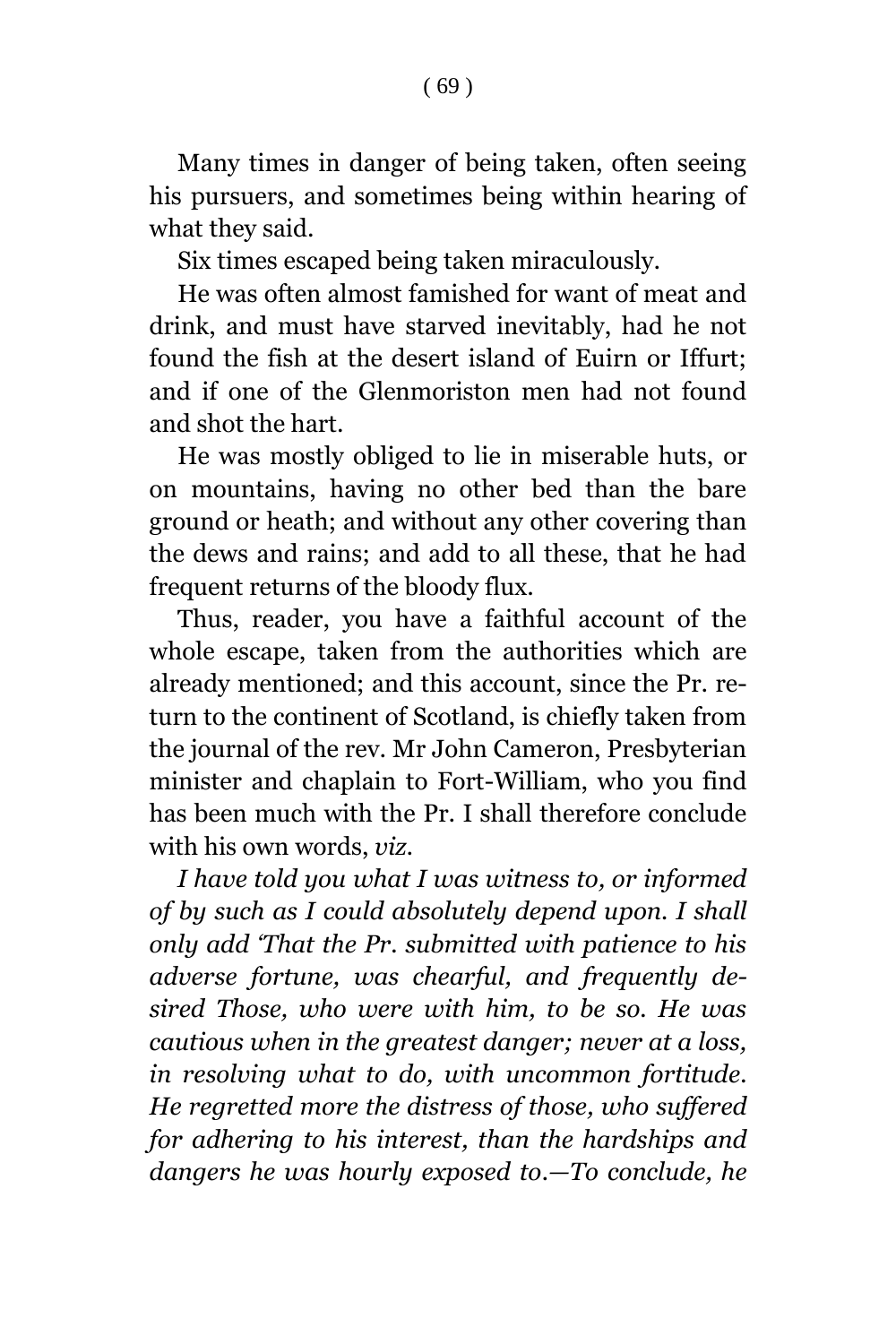*possesses all the virtues that form the character of* A TRUE HERO *and* A GREAT PRINCE.'

The Pr. after landing at Roscort, proceeded on his journey to Paris, where the Chateau St. Antoine was fitted up for his reception; he scarce well arrived here than he went to Versailles, and was there received by the king and queen of France, with all the marks of the most tender affections and seeming demonstrations of joy. At different times he related to them the chief of his sufferings, and they seemed to be greatly affected with the melancholy story; and endeavoured to comfort him with fair promises; but the memory of his disappointment was yet too recent, and the news, which was continually arriving, of the commitments, trials, and executions of some of his most faithful of his followers, filled him with an anxiety not easily to be removed, and left but little room for pleasurable ideas.

This was only a private visit, therefore it was thought necessary for him to make his compliments to the king and his court in form, and in the character which he had born by commission from his father. This he did in about ten days time, in the following manner: In the first coach went the lord Ogilvie, Mr. Kelly the secretary, who escaped out of the tower and two other gentlemen; in the second went the Pr. and the eldest Lochiel, who was master of the horse; two pages, and ten footmen in the Pr. of Wales's livery walked on each side; in the third went captain Stafford (who was a long time in Newgate) and other three gentlemen of the bed-chamber; the younger Lochiel and several gentlemen followed on horseback;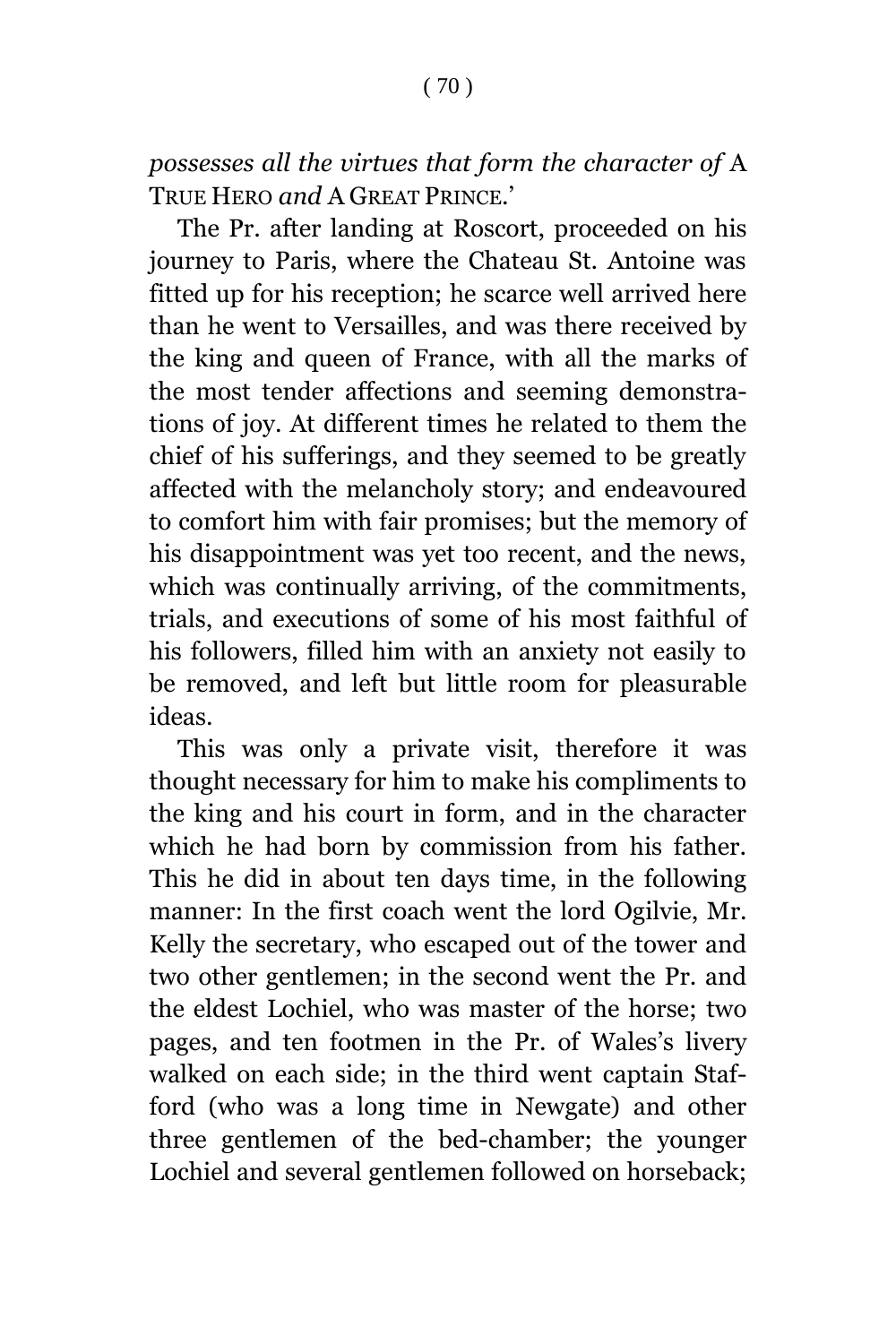who all made a grand appearance; met with a most gracious reception, and the Pr. supped with the king, queen, and royal family; and all who attended him were magnificently entertained at the several tables appointed for them, according to the rank they bore under the Pr.

The French soon raised some new regiments, wholly composed of English, Scots, and Irish; and the command of one of them was given to Lord Ogilvy, (who, with his corps, fought so desperately at the battle of Val) and another to young Lochiel. This, and several other methods the French took to sooth the Pr., and to make him subservient to their purpose; but though he saw through their whole designs, he could no way help himself as affairs then stood, therefore put on a mask as well as the French ministry; and looked upon all their promises to be made with no intention of being performed.

In France, Pr. amused himself with plays, operas, paying and receiving visits, &c. and after being there some time, he made a tour to Madrid, incog. What his business was there, and what success he met with, remains as yet a secret; however, 'tis well known, he was greatly caressed there. His stay at Madrid was about five or six days, and then after making a tour of near four months, he returned to Paris.

Whatever disappointments the Pr. met with, nothing chagrined him more than his brother's acceptance of a cardinal's hat, which happened about this time. His discontent at this was so great, that he forbad all who were about him, ever to mention his brother in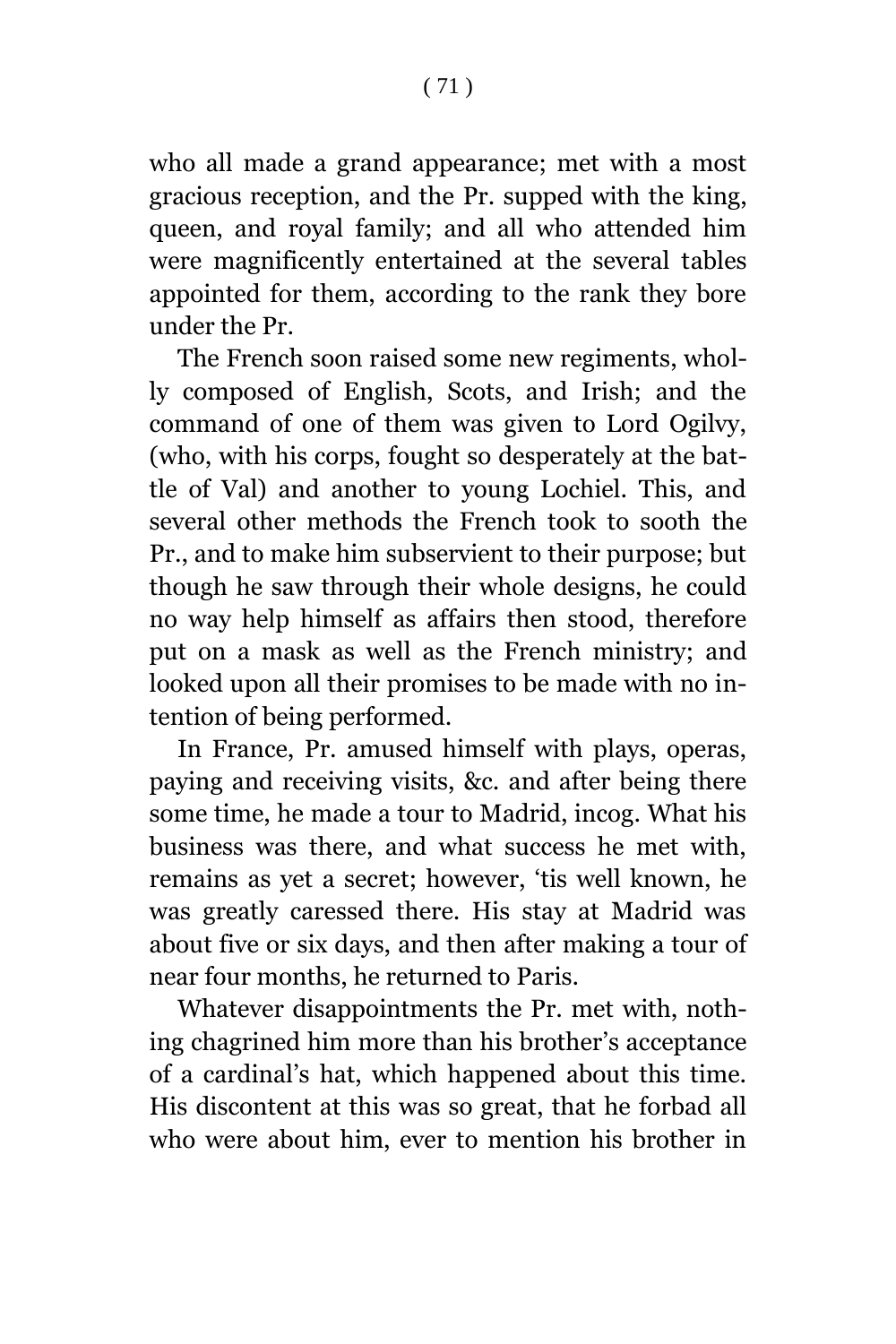his presence, and he always omitted drinking his health at meals as heretofore he had done.

In this situation, all things seemed to go on till the negotiation for a peace was advancing, when the Pr. had a fair opportunity of throwing off the mask, which he had so long wore; and then hired a find hotel in the Kay de Theatin, opposite to the Louvre, on the banks of the Seine, for himself and the chief of his retinue, on purpose, as he said, to be near the opera and playhouse, and other diversions of Paris, some of which he generally went every evening.

During this time, he neither went so frequently, nor stayed so long at Versailles, as he had been accustomed to do, and rather avoided, than sought, any private conferences with the king. The first publick indication he gave of his disgust, was to cause a great number of medals, both of silver and copper, to be cast with his head and this inscription:

CAROLUS WALLIÆ PRINCEPS.

And, on the reverse, BRITANNIA and shipping, with this motto:

## *AMOR ET SPES BRITANNIÆ*.

Every body was surprized at the device, as France was reduced to the condition of making peace, entirely by the bravery and successes of the British fleet: This device gave great offence to the French ministry, and to several of the nobility and others.

Soon after, the French plenipotentiaries were set out to meet those of the other powers at Aix-la Chapel, in order to open the congress; the Pr. entered his protest there against all that should be concerted or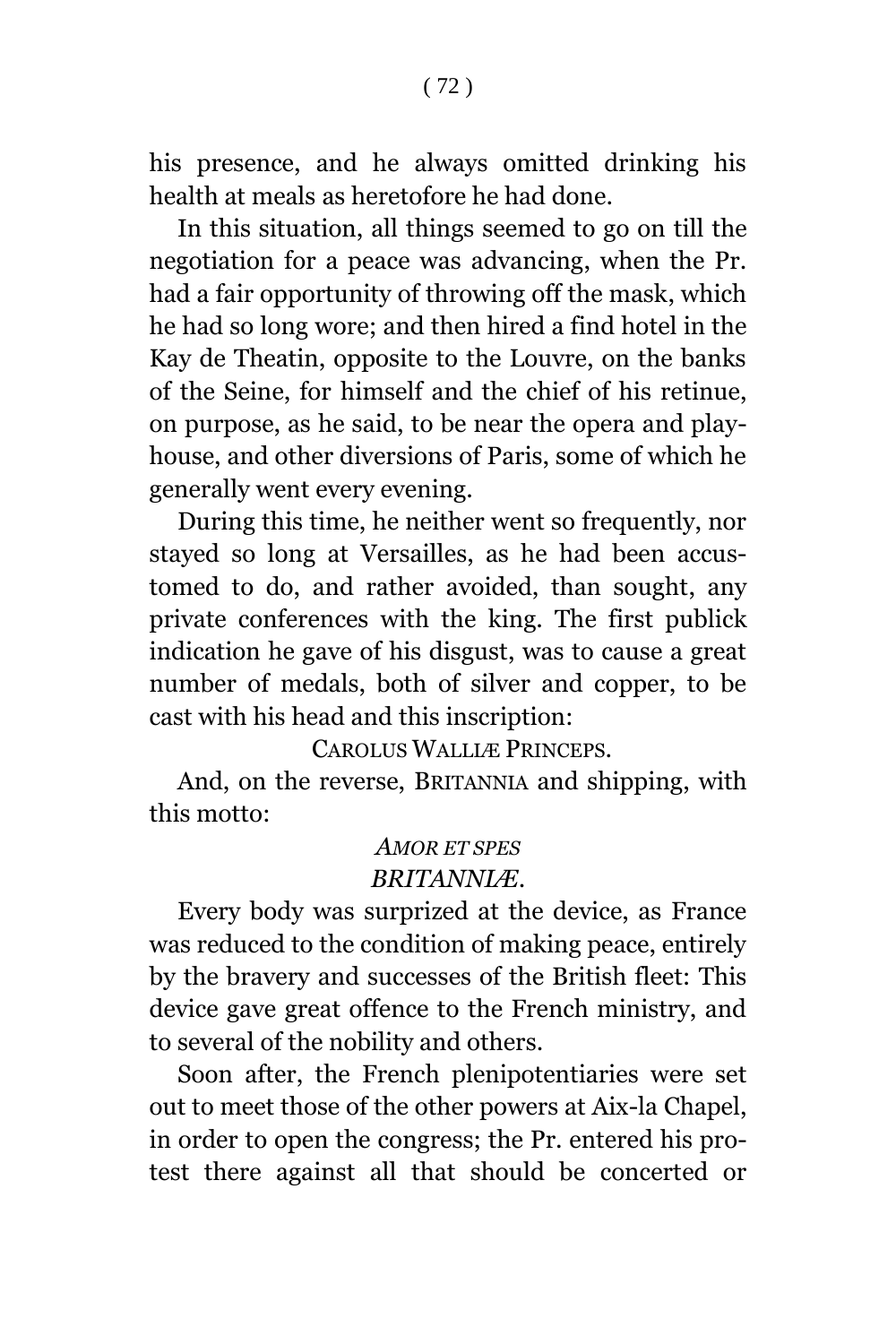agreed upon, in that or any other congress, in prejudice to his title and pretensions.

After signing the preliminaries, the Pr. went no more to court, but appeared far from being disconcerted at this event, and was not the least shocked, but seemed determined to contemn his fate, instead of complaining on the severity of it, and kept his resolution to the end, even in the midst of the most shocking and unexpected trials.

As by one of the articles of peace, the Pr. was obliged to leave the kingdom of France, the king wrote to the states of Friburg, desiring they would receive him in a manner becoming his birth, and as a Prince who was very dear to him.

Neither the one nor the other had any effect on the deportment of the young hero, he continued to live as a person wholly disinterested and regardless of what was doing, 'till the king, who had doubtless expected he would have gone of his own accord, but finding he did not, ordered cardinal Tencin to acquaint him with the necessity there was for his departure.

This the Cardinal did in the most tender manner; but received such evasive answers from the Pr. that he could not give the king any positive account whether he would go or not.

The king, however, waited about fourteen days, when being informed that the Pr. made not the least preparation for his departure, sent the duke de Gesvres with a message of the same nature as before; the Pr. only replied, *That he had so little expected such a step had been taken, that he had not yet sufficient time to consider how to behave in it.*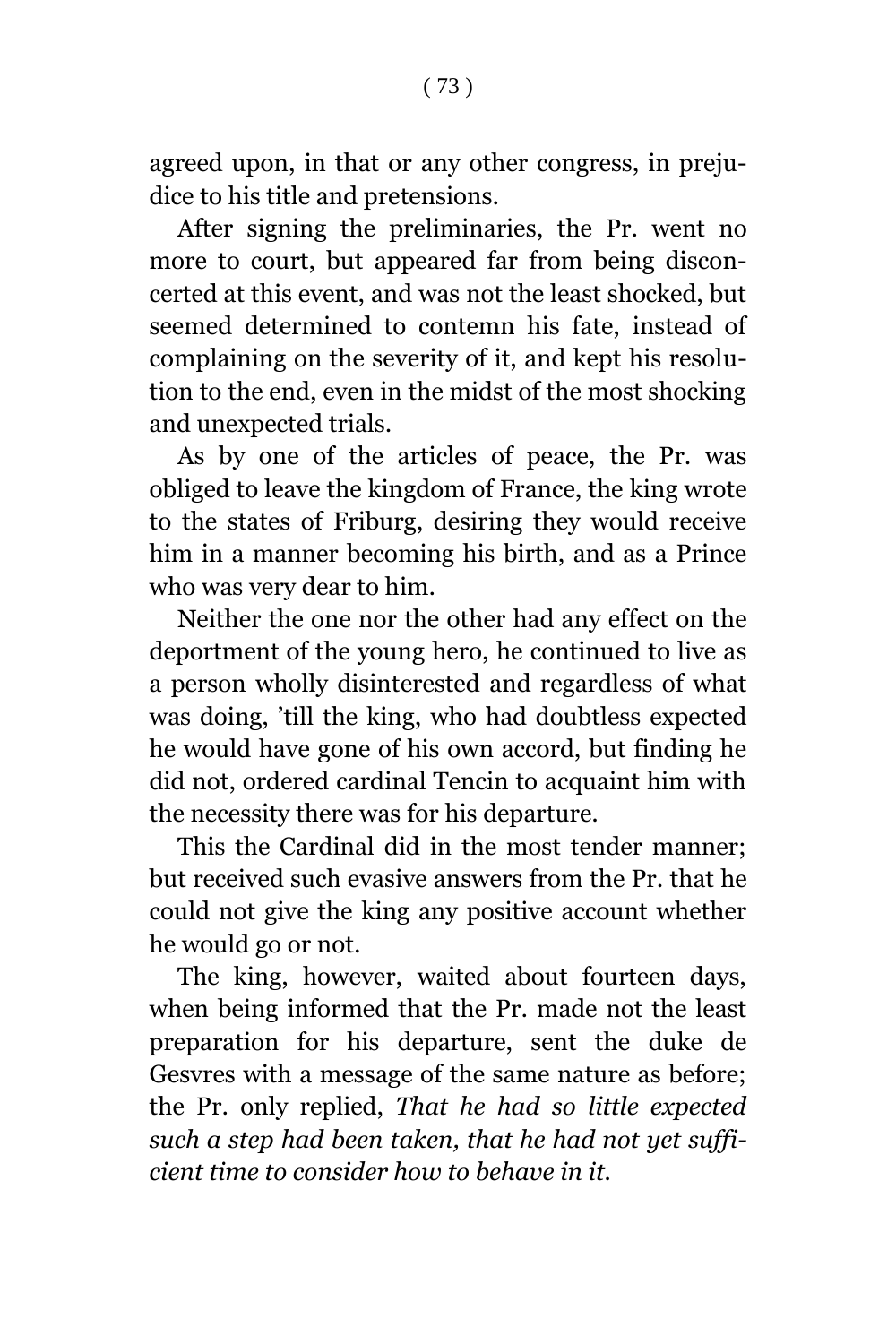This answer produced a delay of another fortnight, when the duke de Gesvres was sent a second time, and on his expatiating, That the king was under the necessity of executing this article of the treaty, the Pr. replied with some warmth, *That there was a prior treaty between himself and the king, from which he could not depart with honour*.—It was in vain the duke urged him to be more explicit; the other only bid him deliver what he had said to the king, who would know his meaning.

Notwithstanding these messages were no secret, the Pr. shewed so little intention to leave Paris, that his people bought several pieces of new furniture for his house. Among other persons, he sent for the king's goldsmith, who had been employed by himself before, and ordered him to make a service of plate to the value of an hundred thousand crowns, to be ready against a particular day he mentioned, which the goldsmith promised not to fail in; but it so happened, that immediately after he received orders to prepare such a large quantity for the king's use against that time, that he found it impossible to comply with both, on which he waited on Pr. and entreated he would allow him some few days longer, telling him the occasion; but he would not admit of the excuse, insisting *in being first served as he had given the first orders.*

The goldsmith was in a very great dilemma on this occasion, but thought the most prudent way to extricate himself from it, would be to acquaint the king, who no sooner heard the story, than he commanded that Pr. should be first served, and that the value of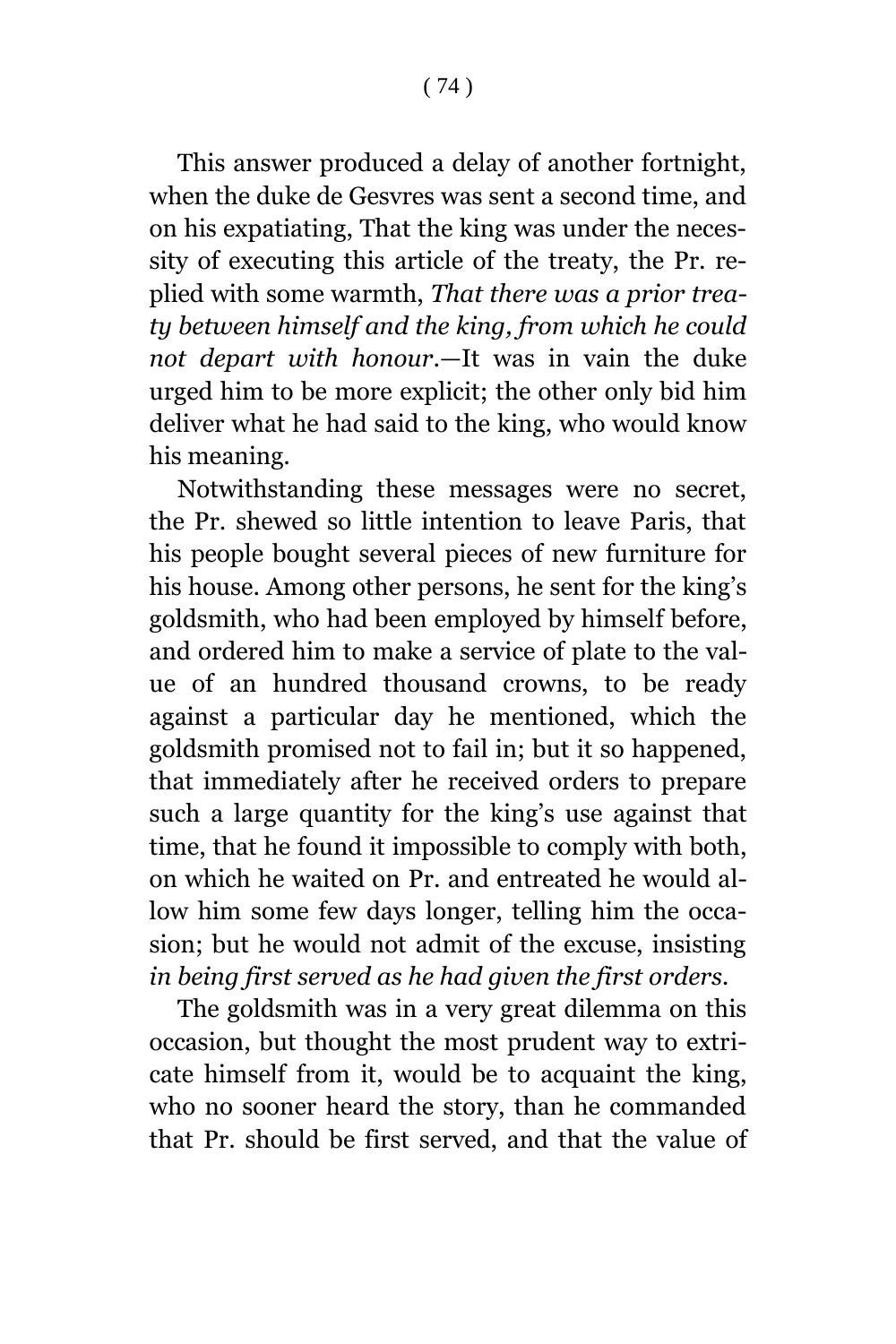the plate should be paid by the comptroller of his own household, without any expence to the other.

It is supposed, the King imagined the hurry the Pr. shewed for having his plate got ready by such a time, was occasioned by his designing to leave Paris on that day; for not till above a week after it had been delivered, were any more messages sent to him.

But it is plain the Pr. was so far from any such intention, that he resolved to push things to the last extremity.—This fine service of plate was on the score of a of a grand entertainment he made, at which were present the princess of Talmont, a near relative to the queen, the marchioness de Sprimont; madame de Maiseiuse; the duke de Bouillon, and above thirty others of the nobility of both sexes, and several foreigners of great distinction.

About this time the two hostages from Great Britain arrived at Paris, on which Pr. expressed great marks of dissatisfaction, often saying publickly, *That the tables were sadly turned upon poor Old England, since her word could not be relied upon, without such pledges as are scarce ever granted, but by a conquered nation, while French faith passed current for all that was to be done on her part.*

The French court, having received complaints from the English ministry, because the Pr. was not removed, thought proper to remind him once more what was expected from him: Accordingly, the duke de Gesvres waited on him a third time, and acquainted him also that the States of Friburg had returned a most obliging answer to the king's letter on his account, and were ready to receive the honour of his go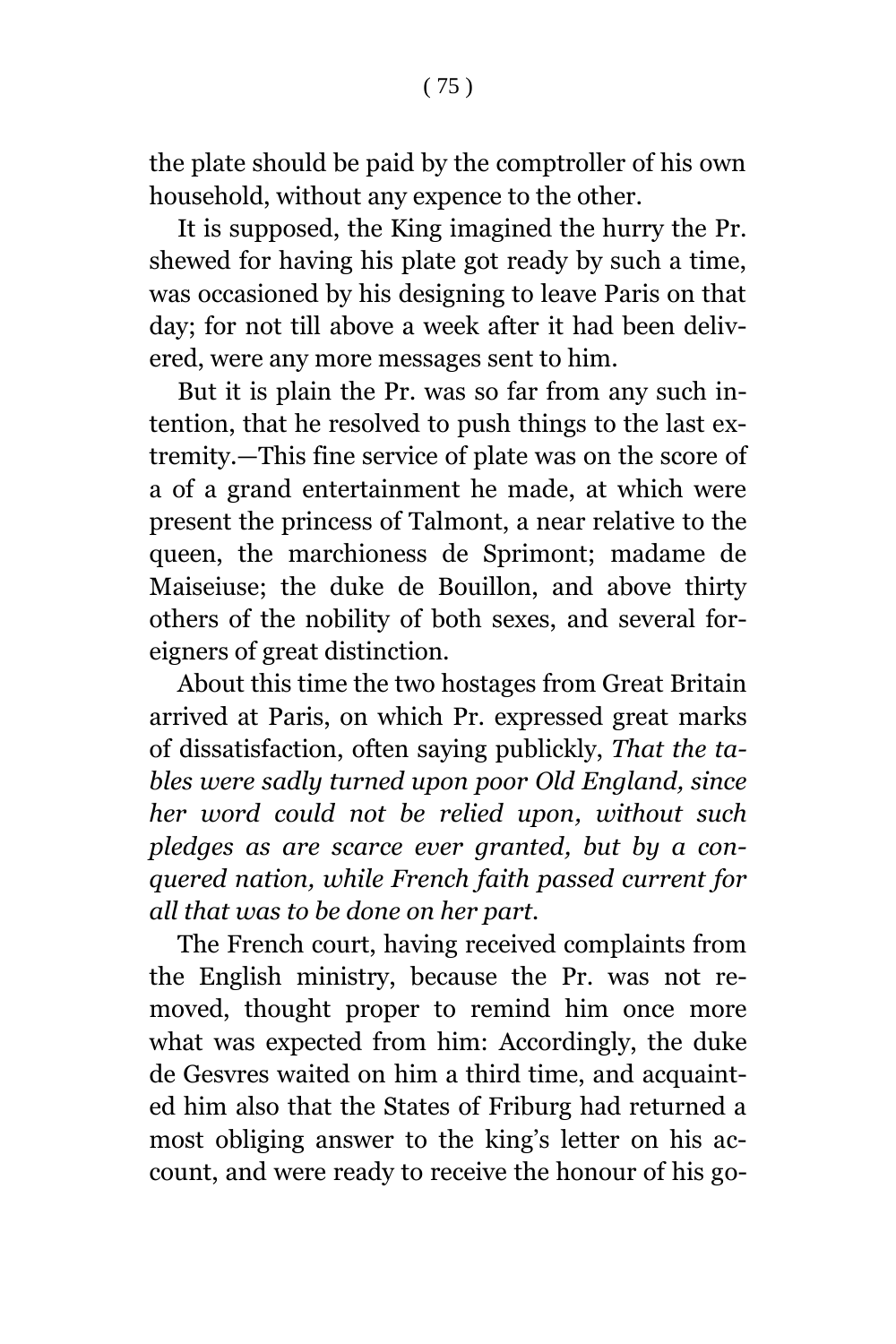ing to reside in their canton, with all the demonstrations of respect due to his birth and virtues, and in their power to give. To this the Pr. replied only, *That he hoped to find a time to return the good will of the states, without giving the duke any satisfaction, whether he accepted their offer or not.*

The king at this dispatched a courier to Rome, with an account of all that had passed: Pr. sent also to his father, and the court being willing to wait the result of this, occasioned a further delay.

As no part of these proceedings were a secret, there was scarce anything else talked of in Paris; and amongst the body of the people of all degrees, for one that blamed the Pr.'s conduct in this point, there were more than a hundred applauded it.

Two of the distinguished characteristics of the French nation, being the envy, they are apt to conceive of the excellence of any person not born amongst them; and their implicit love and reverence even to idolizing their sovereign; we must be obliged to confess, that the merits they vouchsafed to acknowledge in a foreigner must be extraordinary indeed, and that he who is capable of rivalling their king in their affection and respect, must have something of a superior dignity about him.

The ministry could not brook this, and were resolved to get rid of the Pr. at any rate, and therefore, without waiting for the return of the courier from Rome, prevailed upon the king to send the duke de Gesvres a fourth time to him, and insist on his immediate removal.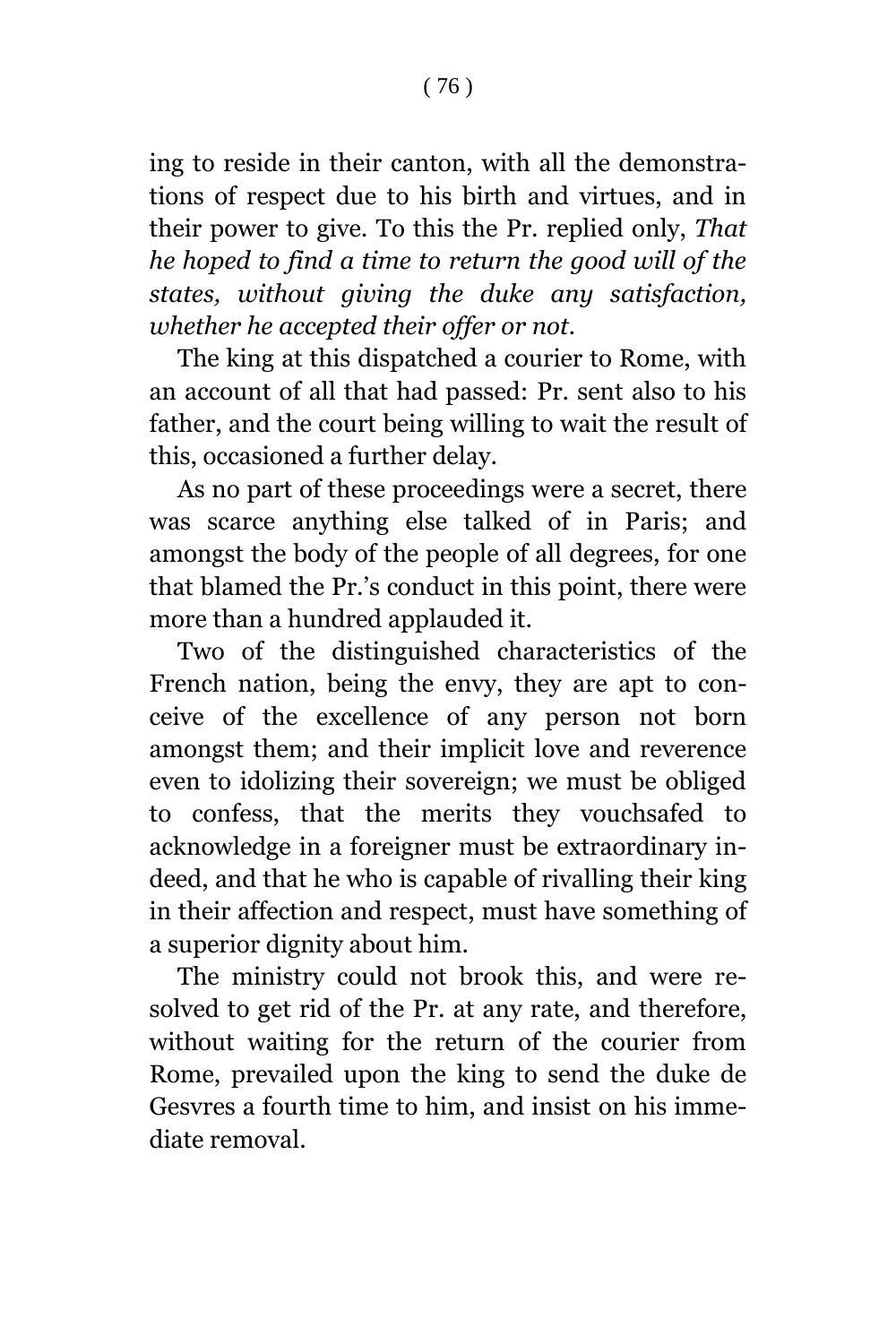The Pr. now expressed some impatience, and told the duke, that though he should always treat with respect, anyone who came to him from the king, yet he was sorry to find he had the trouble of repeating so often a business to which he could give no ear, without hearing it from the king himself. The king being acquainted with this, and being impatient to get rid of the Pr. at any rate, and as yet loth to proceed to extremities, vouchsafed to write a letter to him, and sent it with a blank in order to be filled up by himself, for what yearly sum he pleased; both which the duke de Gesvres was obliged to deliver.

The Pr. read the letter twice over, and having paused a little, threw it from him with disdain, saying, the thing required of him was not consistent with honour.

This ambiguous proceeding both perplexed and exasperated the king; a council was called, and therein resolved to send monsieur le count de Maurepas, to expostulate with the Pr. on his late conduct, and not to leave him, till he had obliged him to declare in express terms, what his intention was, and withal to intimate to him, that if he did not conform to the present necessity of affairs, by leaving the kingdom with a good grace, the ministry would be obliged to compel him to it.—*The ministers! The ministers!* cried the Pr. with the greatest disdain, if you will oblige me, monsieur le count, tell the king, *that I am born to break all the schemes of his ministers*.

It is supposed the Pr. had a double view in acting in the manner he did: first to convince Europe, that the most solemn engagements had been entered into be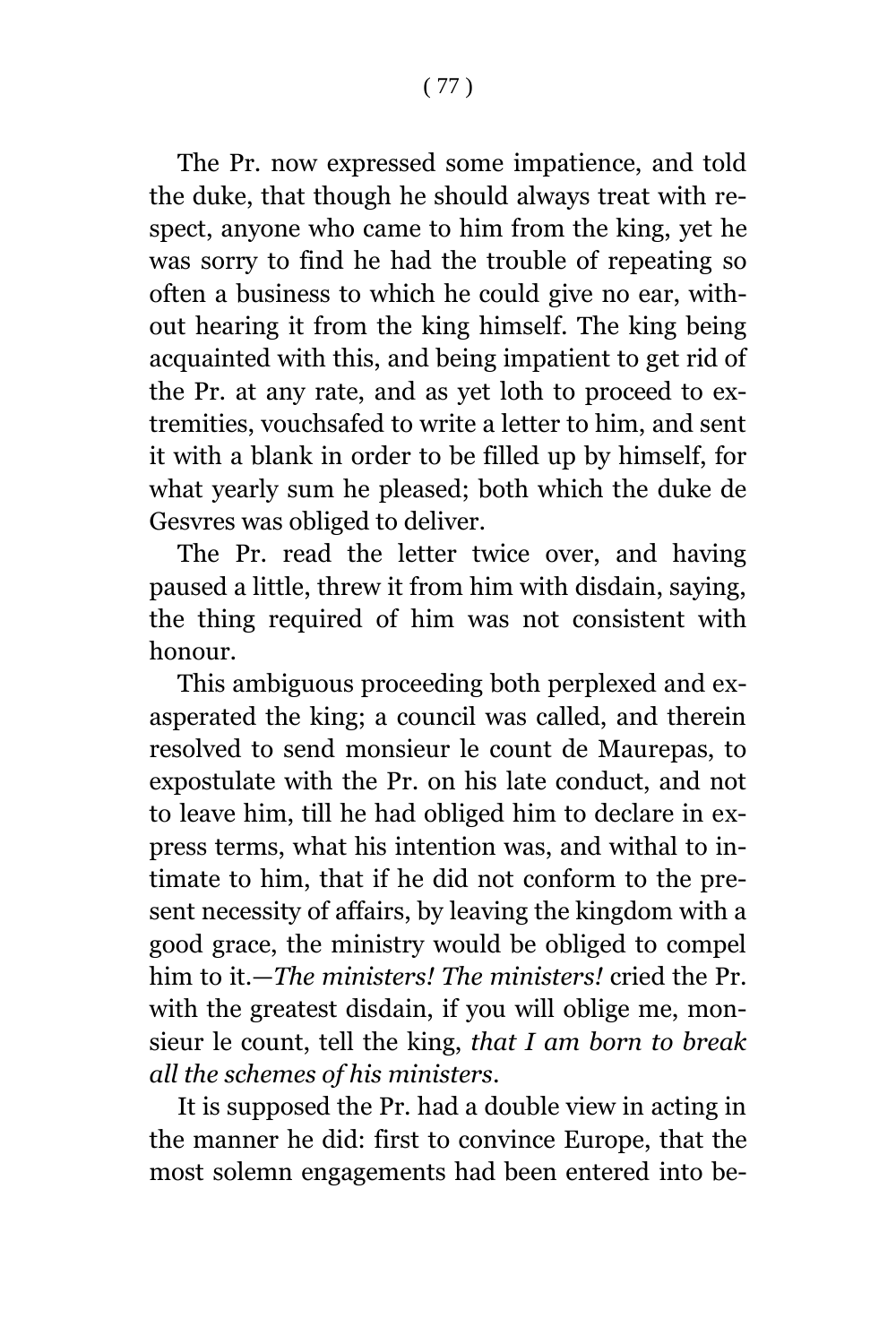tween him and the court of France, and were all broken on their part; and secondly, to shew the court, that he was not to be any farther imposed upon, and resented as he ought the artifices they had practiced upon him.

The courier being at length arrived, brought a letter from the Pr. father to him, enclosed in one to the king, open as it is said, for the king's perusal: It is said, the letter contained a command to the Pr. to leave the French dominions, but without mentioning the time when, and for that reason the Pr. thought himself at liberty to stay where he was till he had fixed on a proper place for his future residence, as he had some reluctance to go to Friburg.

The ministry not knowing the Pr. real motives for staying, prevailed upon the king to give orders for his being arrested, and when the order was carried to be signed, the king said, *Poor Pr.! How difficult it is for a king to be a true friend!* This seems to shew, the king was ignorant of the unworthy treatment the Pr. received, when in the hands of those commissioned to arrest him. This order signed but at three o'clock, was blazed all over Paris before evening.

Twelve hundred guards were drawn out, and placed in the court of the palace royal, a great number of serjeants and grenadiers, armed cap-a-pee, filled the passages of the opera house; the guet (i.e. the street guards) were placed in the streets leading to it; yet notwithstanding all this, the duke de Biron, who is colonel of the guards, and had charge of executing this commission, would not appear, but kept at a distance, disguised, and left it to the care of major Vandreville,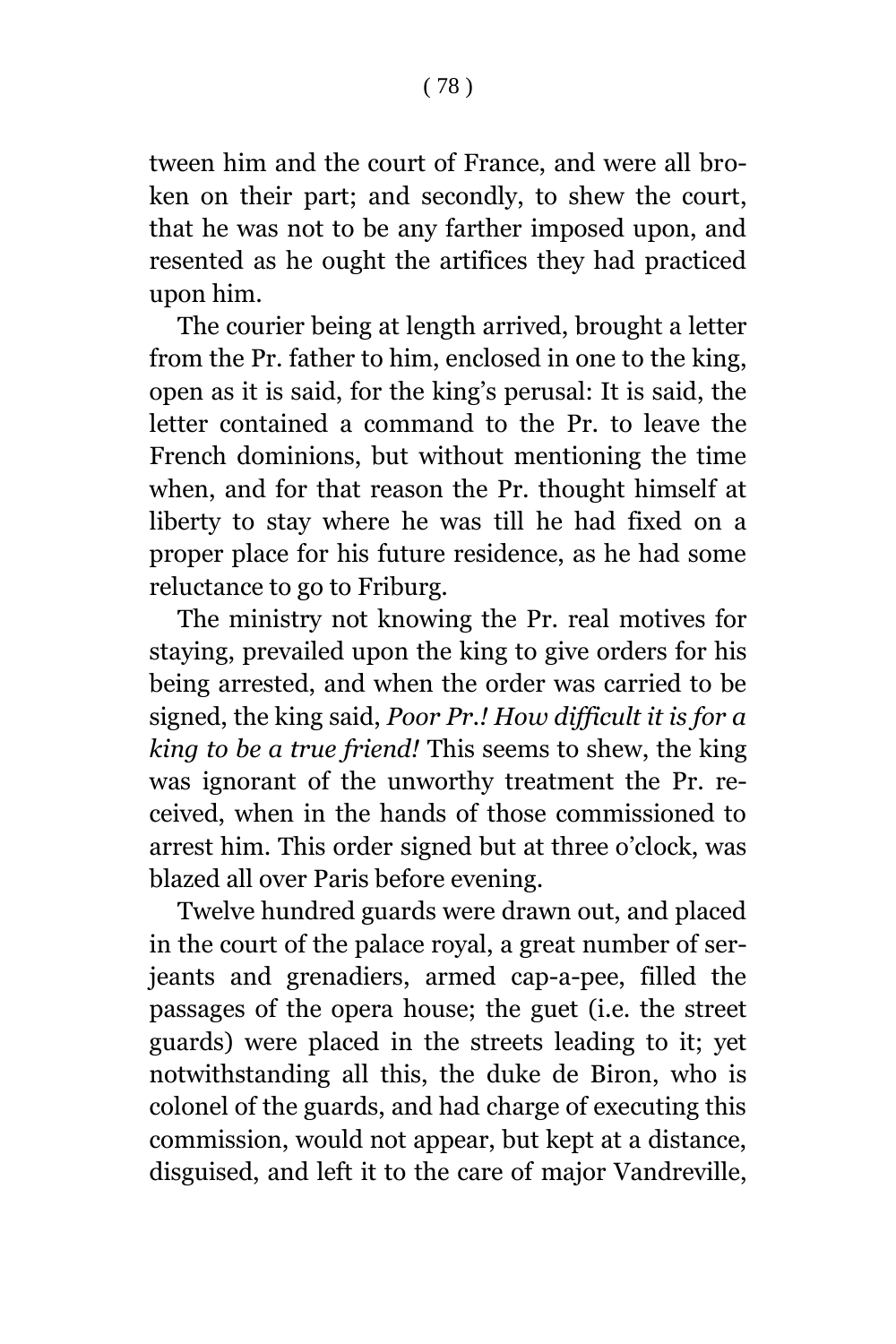a man of mean extraction, and more mean merit, who had been raised by him to the posts. The manner of this whole transaction is fully and minutely related in the following extract of a letter from Paris, dated December 21st, 1748, to a person at London.

"I would not acquaint you of this odd scene, till the confusion was a little settled; and that I could inform you of the circumstances with more certainty.

"As the Pr. was determined not to leave France, till forced to it by violence, he was consequently in daily expectations of being arrested, and accordingly had secured all his papers, plate, and such things as he thought not proper to trust to the French mercy.

"Some hours before the Pr. was taken, several streets of Paris were beset with companies of the guards, and such precautions were taken, as if there was a real danger of some sudden rising for his defence. This precaution seemed necessary in some measure, because, on Saturday the 7th, the Pr. was at the play, where he was universally clapt at his entrance, and applauded by all, for his brave answers to the king's orders to him, to quit the French dominions, into which he had been invited from Italy, &c &c. This general applause of the people is believed to have hastened his being seized. The Pr. being informed, by a friend, of the motions and placing the guards, only calmly replied, *Well then, if it be so, we will not let them stay for us,* and so immediately went to the opera, being on Tuesday the 10th.

"He was arrested in entering the opera house, by six lusty fellows, who had cuirasses under their coats; they seized his sword, and small pocket-pistols, which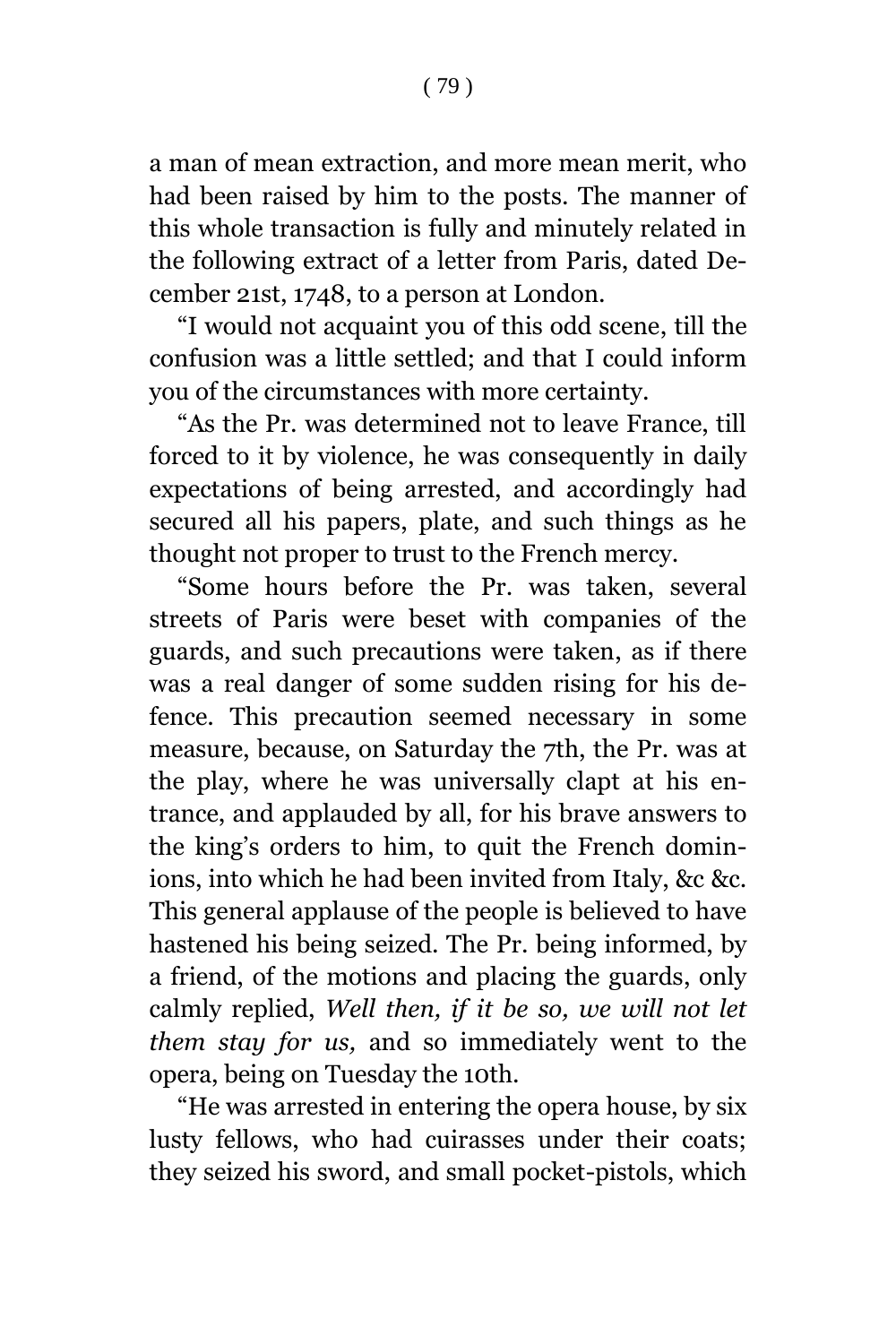he always carried for his own security. They tied his arms, thighs, and legs, with cords; and lifting him off the ground put him into a coach, attended by the major, aid major, and another officer of the blue guards, and four serjeants behind the coach. In this equipage he was carried to the castle of Vincennes, the whole road being crowded with guards. He behaved on the road to Vincennes, with all the composure imaginable; and finding the aid major had been in Italy, talked to him about several places in that country.

"At his arrival at the castle, seeing his intimate friend and old acquaintance, the Governor, approaching him, he cried out, *Mon ami Chatelet, venez donc m'embrasser, puisque je ne puis pas vous embrasser*, that is, *My friend, Chatelet, come then to embrace me, because I can't embrace you*, (alluding to the cords wherewith he was tied.) The governor then, in the most tender and respectful manner unbound him, and conducted him to a small room of about ten feet square, with a small light, which descends from the top. Upon the sight of this apartment, he only said, *He had seen a worse in Scotland*.

"Three captains of the guards were always with him night and day; they by their tears testified their concern, and shewed him all the respect due to his rank.

"The first night he did not eat, saying he had dined well, nor did he sleep 'till the next morning (being Wednesday the 11th) when he flung himself in his clothes upon the bed and got a good nap; the same day he did not dine, but at five o'clock in the evening, the governor brought him some broth with three bits of bread, which he begged him to take, and the Pr.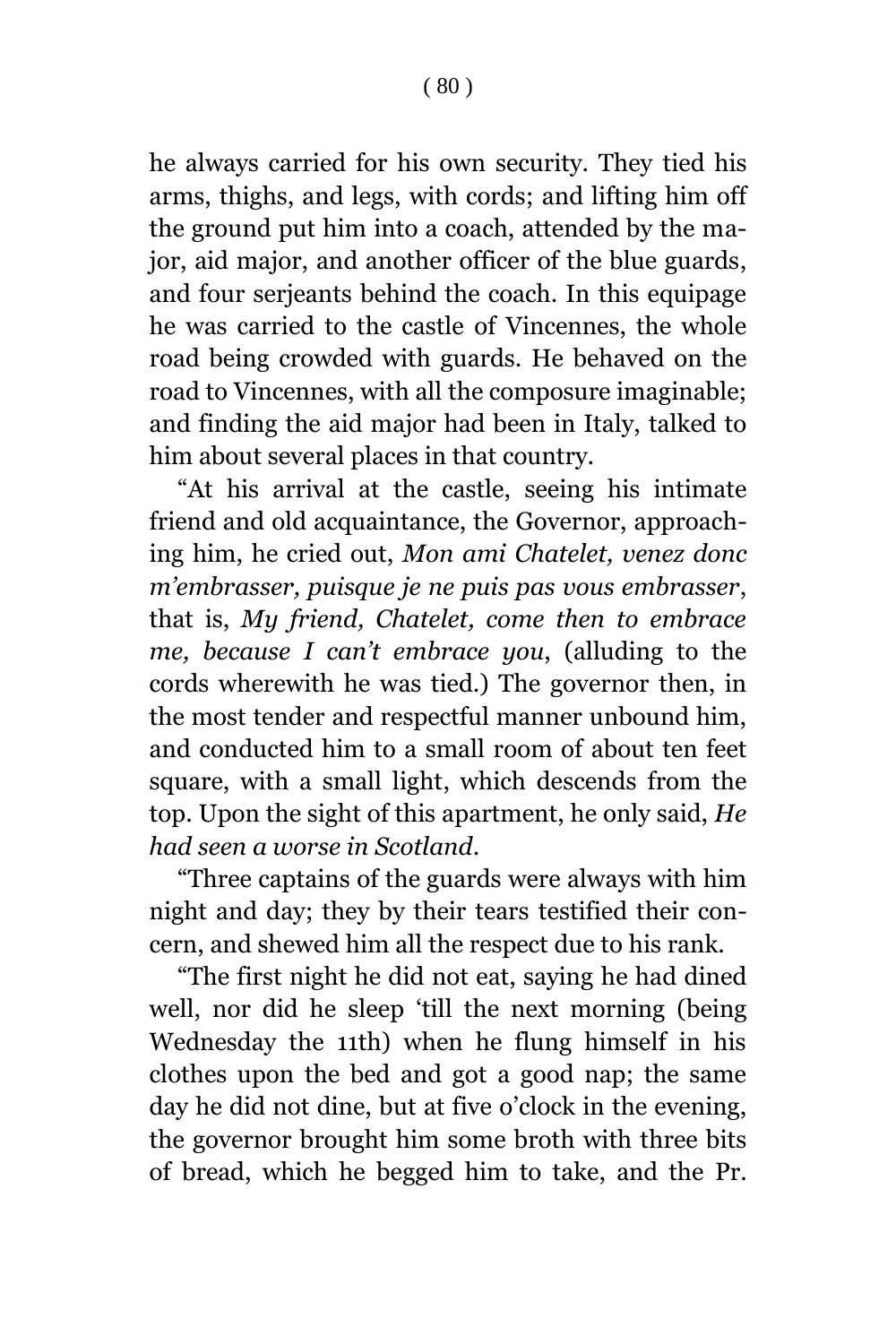## ( 81 )

complied, and ordered his supper to be ready at eight o'clock; he ate very heartily, though it disagreed with him afterwards, as having overfasted himself.

"On Thursday (the 12th) he dined very well, and continued his meals regularly, eat heartily, and was in good health till he was released.

"On Wednesday, Thursday, and Friday, the governor went to the king's levee, but carried back no orders for amending his prisoner's condition.

"On Friday morning (the 13th) the Pr. wrote to the king, and in the evening received his answer. On Saturday he got another letter, and in the afternoon he had liberty to walk in the gardens, &c. where he staid some hours, and then returned to his dungeon, to pass his last night there. The contents of these letters are not yet known. On Sunday the 15th at seven o'clock in the morning, he departed from Vincennes for Fontainebleau, in a coach, with the commandant of the musquetairs, accompanied by Mr Sheridan, and Mr Stafford, in two post-chaises.

"On Monday, the 16th in the morning, the Pr. wrote again to the king and received an immediate answer.

"On Tuesday morning at four o'clock, having eaten three fresh eggs, he set out from thence with the aforesaid company, to hasten out of France; but where he will stop and take up his residence is yet a mystery.

"Sixty musquetairs were appointed to guard him on the road, but as he assured the king there was no necessity for them, they stayed behind.

"During his captivity, he never shewed the least impatience, in looks, words, or actions; but bore up with that magnanimity of spirit, which gained him the ad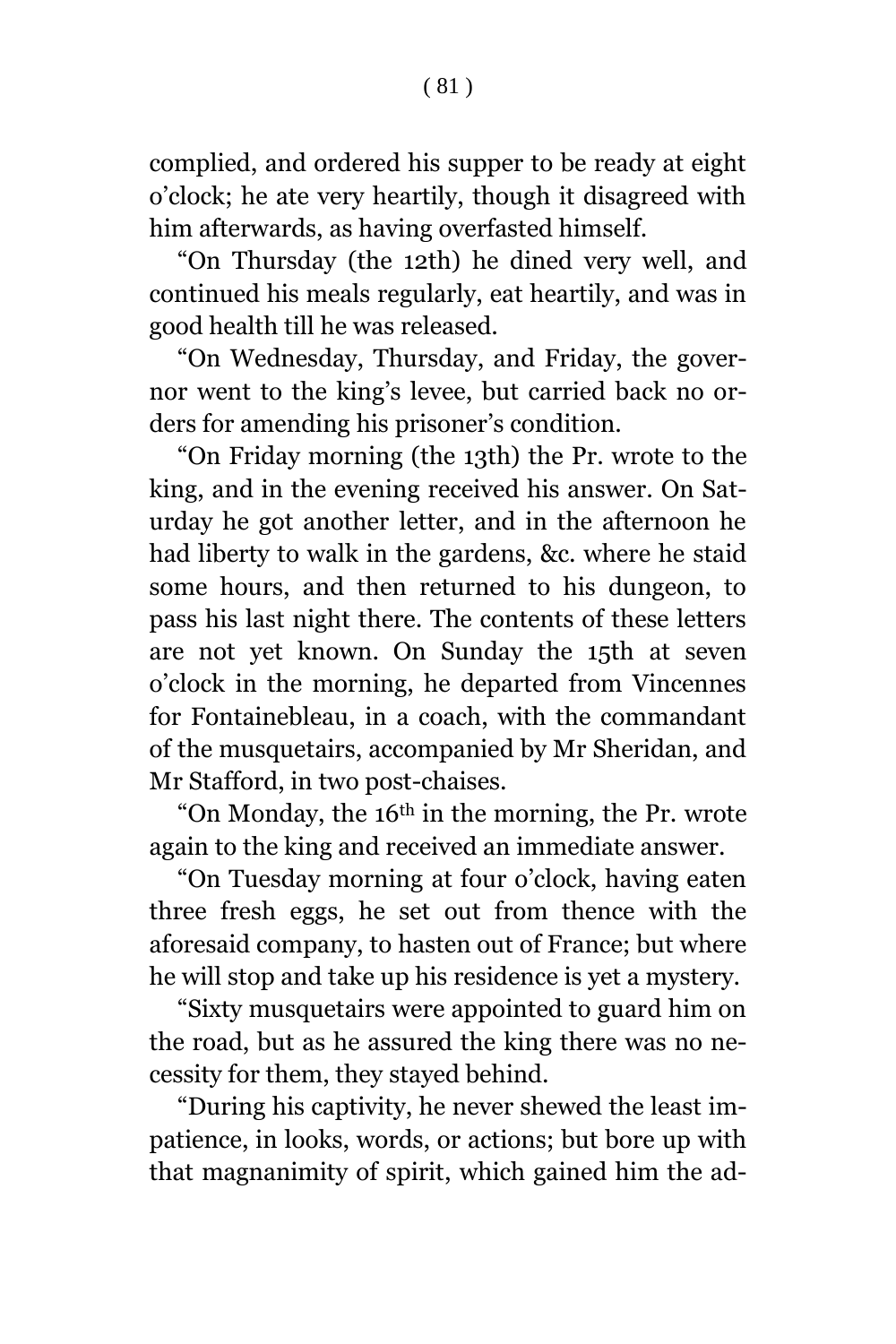miration of every one, and proves him a hero in every sense of life. He was affable in the most gracious manner to the governor and the three captains of the guards; and when he saw them in any concern on his account, he even revived them with his gaiety, and always forced them to sit at table and eat with him.

"The castle of Vincennes, all the time of the Pr. residence, was strongly guarded by the grenadiers and blue guards; and the draw-bridges were lifted up both day and night.

"So much for the Pr. who was no sooner arrested, than the lieutenant de Police, with 150 guards, were ordered to his house, but finding the doors shut, were preparing ladders, when some of them finding a backdoor, broke it open, entered triumphantly, and seized every person there, even to the scullion, and ate the supper which was preparing for the Pr.

"At the same time, sir David Murray, sir James Harrington, Mr Goring, Mr Stafford, Mr Sheridan, and others, both English, Scotch, and Irish, of the Pr. adherents, to about forty, were arrested in different parts of the town, and were all conducted in the night to the Bastile, but were treated very well in all respects, excepting their confinement.

"The Pr.'s French servants were set at liberty the next day; and before he left Vincennes, he ordered them to be all payed off and dismiss'd.

"On Friday, the 13th at night, messrs. Stafford and Sheridan were released to prepare for their journey with the Pr. against Sunday morning.

"The rest of the gentlemen were all dismissed on the 19th at eight o'clock at night, when sir James Har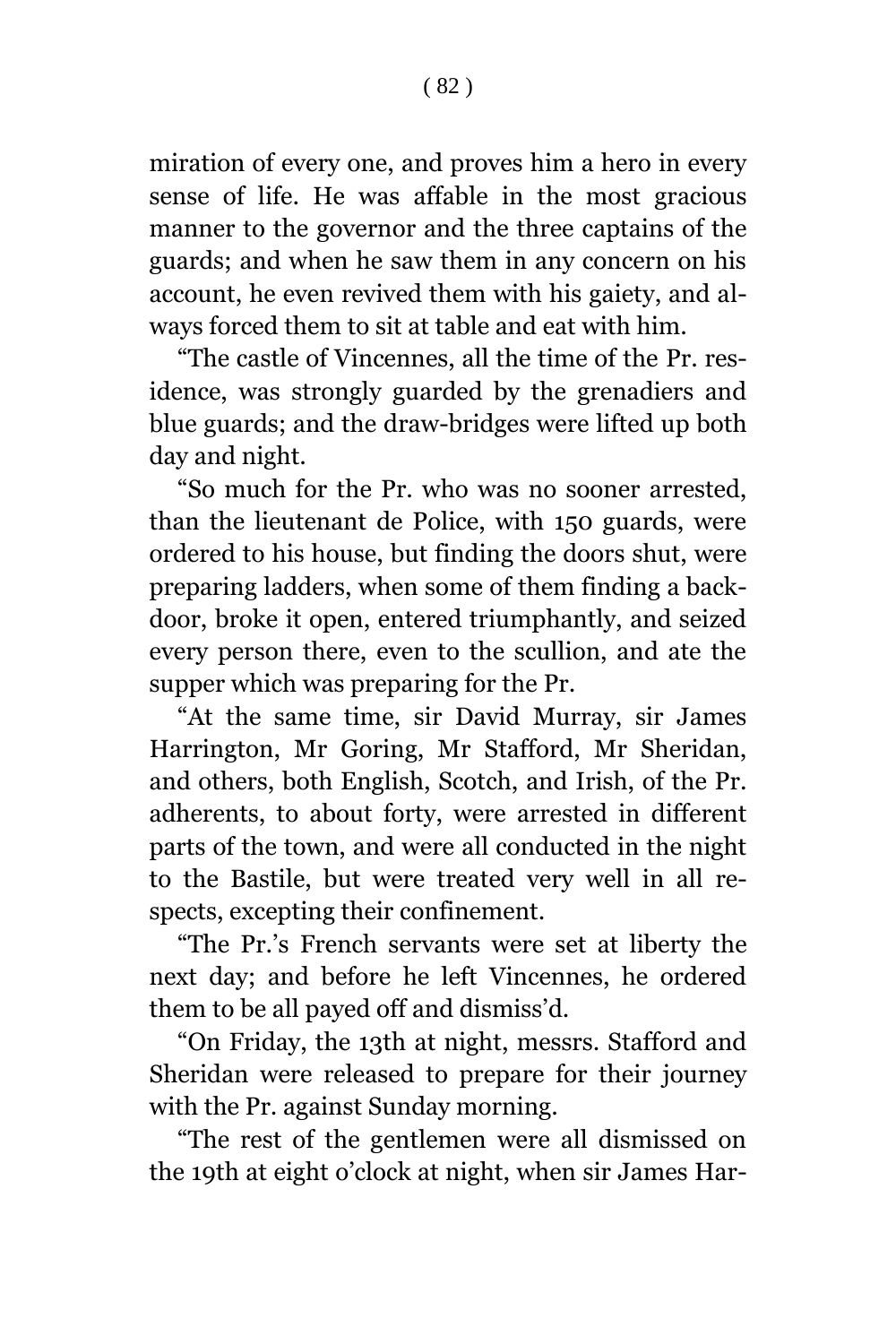rington, and Mr Goring received orders to quit Paris immediately; but gained leave afterwards to stay till the 24th, when, as is supposed, they'd follow the Pr. The others were left at their own liberty to do as they pleased. This short confinement, added to that of sir David Murray's in England, just completed two years.

"At present there only remains at the Pr. house, proper people to pay off all bills, and to pack up such things as he did not before think necessary to be removed.

"The Pr. from Fontainebleau, proceeded on his journey to Avignon, where he staid some weeks, and left it as incognito, taking along with him col. Goring, and three other domestics; they are said to have returned to Versailles, where they remained four days incog. during which time, the Pr. was frequently with the king and queen, and then proceeded on their journey, as supposed for Poland, to marry the princess of Radzvil, who is said to be a protestant, and one of the first princesses of Poland, and an immense fortune. She is a relation of the queen of France, and of the countess of Talmont, who is said to have brought about the match.

I shall now endeavour to give a little account of what became of some of those who helped to compose the Pr. army.

Lochiel, being wounded in both legs, was carried off the field by four of his men, and put into a barn. As these men were taking off his own cloaths and putting on others to disguise him, a party of dragoons surrounded the barn, but they were called of suddenly just as they were going into it.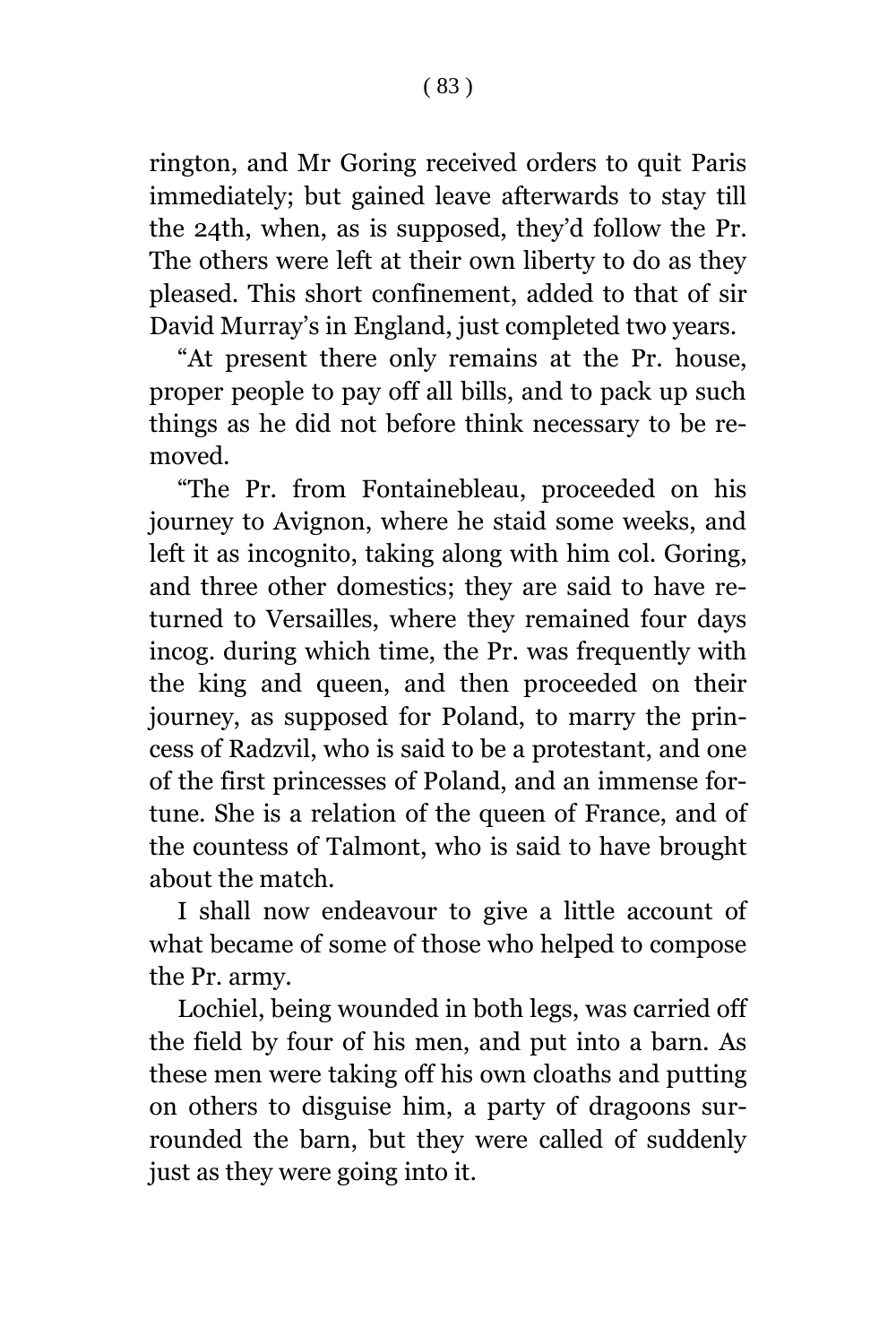The dragoons were no sooner gone, than his men removed him, set him on horseback, and carried him that night to Cluny's house in Badenock, where he continued till next morning, and then went to Lochaber: When he left the barn, he dismissed two of the men, but kept the other two to hold him on horseback.

On the Friday after the battle of Culloden, the duke of Perth, lord John Drummond, the marquis of Tullibardine, lord George Murray, lord Ogilvie, colonel Stewart of Ardshiel, colonel John Roy Stewart, lord Nairn, several of the Drummonds, and captain James Hay, went to Ruthven in Badenock. Lord George Murray proposed to get meal to be brought into that country and to collect their troops again, and hold out in order to obtain terms; but no person would pay any regard to what he said or did, being before so greatly disgusted at his haughty behaviour in general, and at his conduct about the battle of Culloden in particular: He said many things in his own justification, and told them he would clear up his character in black and white; which was some time after, handed about. Lord George declared at this place, That he was against fighting that day, and was for crossing the Nairne, but Sullivan opposed it; and that Sullivan used to carry things in councils of war against him.

Some of these gentlemen began to disperse that night, and the rest next day. The duke of Perth, and lord John Drummond went directly for Moidart, where they soon after embarked for France with Lord Elcho, captain James Maxwell, and several others, who all got safe thither, except the duke of Perth, who died two days after he went on board; lord John is al-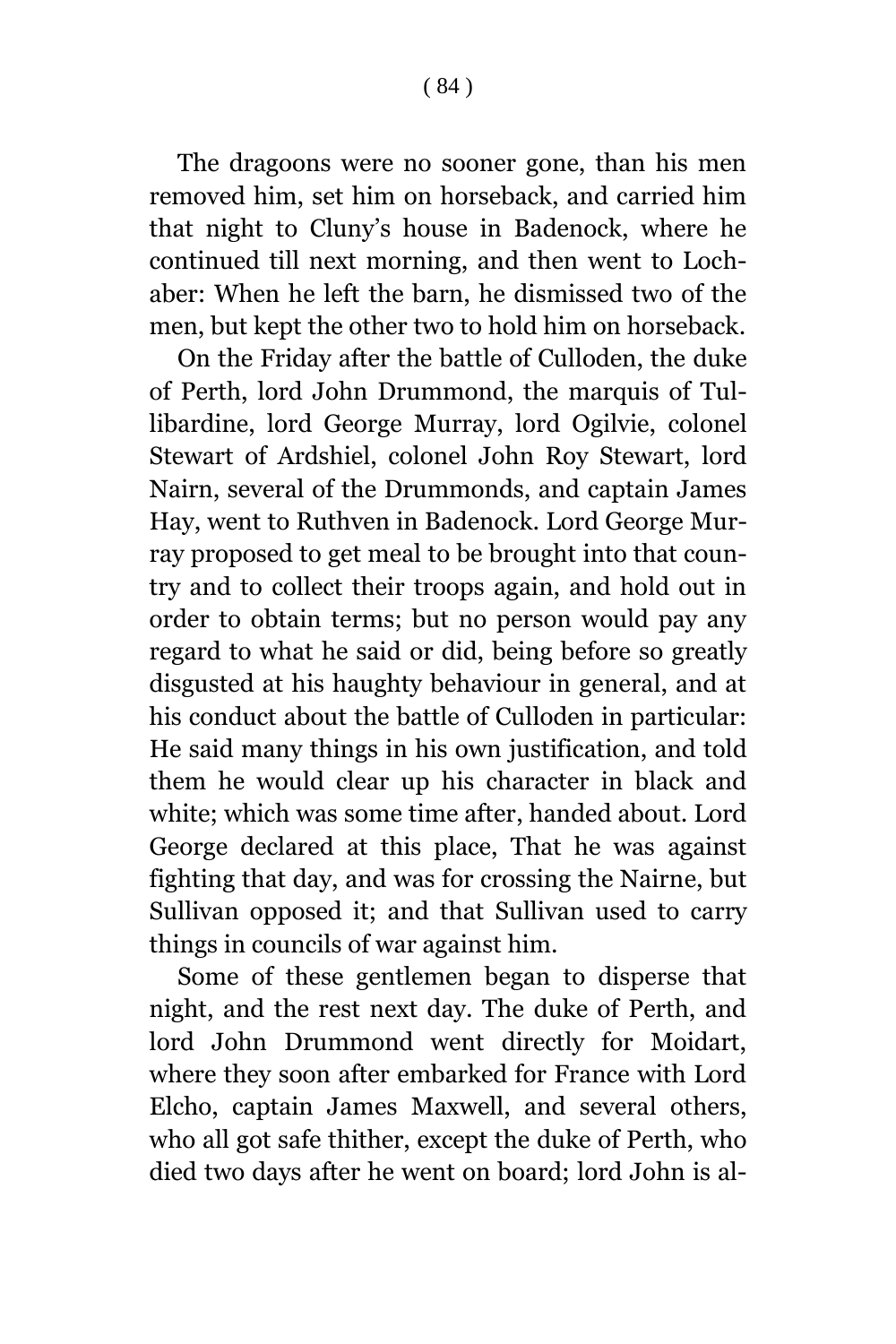The marquis of Tullibardine was soon after betrayed, and carried to the Tower of London where he died, and was buried in St. Peter's church. He was not in the battle of Culloden being then very ill.

Lord George Murray was concealed in Scotland, till December after the battle of Culloden; and then after being a little time in Edinburgh, went on board a vessel at Anstruther, and got to France and never was in England after that battle; tho' some have strongly asserted it.

Lord Ogilvie, lord Nairn, colonel Stewart of Ardshiel, colonel John Roy Stewart, and the Drummonds, all got to France; since which colonel Roy Stewart died. Captain Hay, as being a French Officer, surrendered to the justice Clark at Edinburgh, was thence removed to Carlisle, where he was tried and condemned for high treason; but being an officer in the French service, was soon discharged.

At a meeting held on the 15th of May at Murtleg, or rather Murlagan, in the isle of Morar, near the head of Locharkaig, there were present, lord Lovat, Lochiel, major Kennedy, Glenbucket, Lochgary, Mr Alexander Macleod, doctor Cameron, John Roy Stewart, Barisdale's son, secretary Murray, and others to about thirteen; and it was there proposed and agreed to, That they should make assemble their men at Glenmallie, and cross Lochy, where Cluny and Keppoch's men should join them. Lord Lovat's opinion was to raise about 3500 men to defend the country, families, and cattle, as well as themselves; and the particular num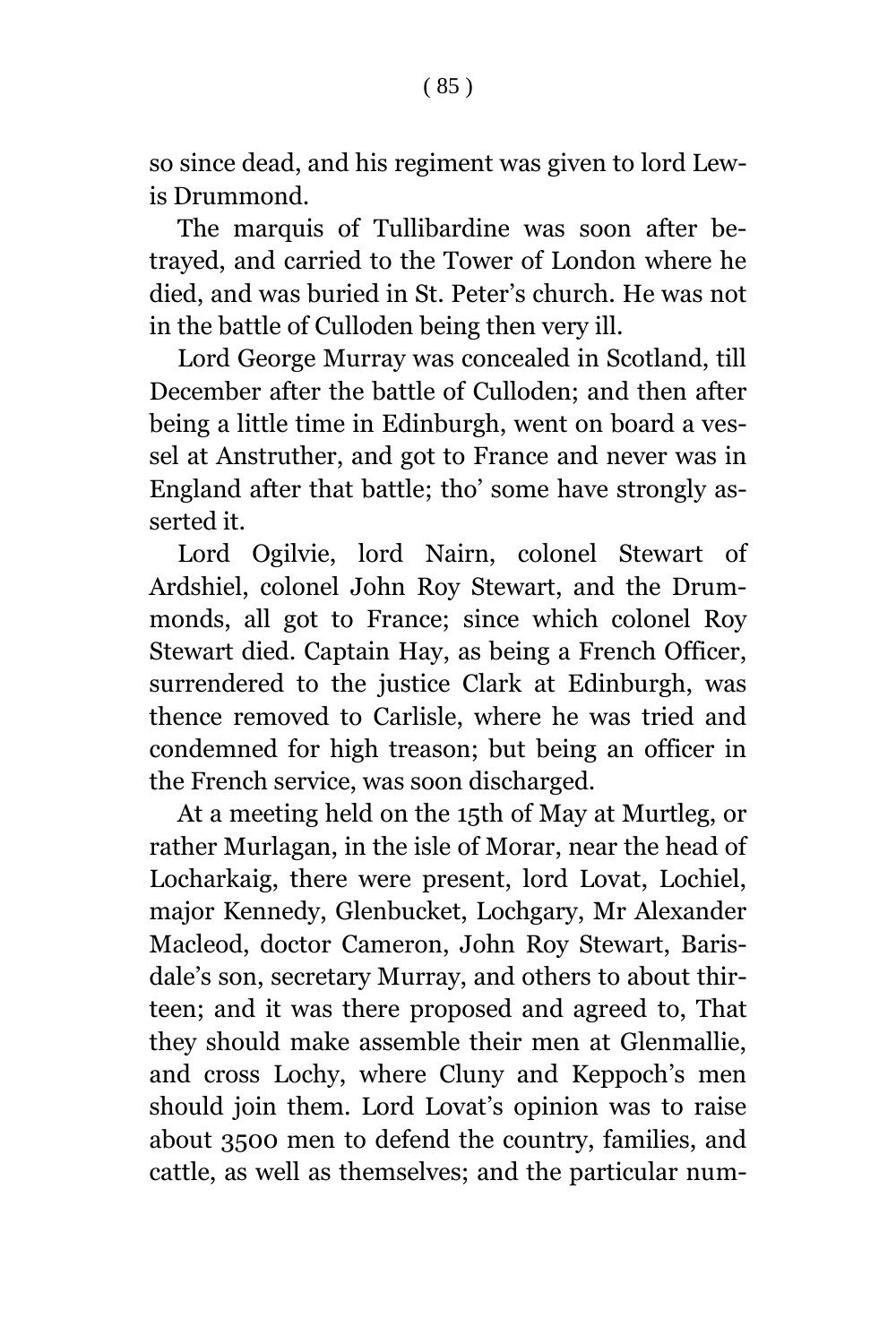ber, that each was to provide, was agreed upon; lord Lovat was to send 400 men, and that lord's servant had ten days pay for those men given him.

The meeting being over, Lochiel and Murray crossed the lake again; and about four or five days after this, Murray crossed the lake again to Glensherrie, on the opposite side of the water to Lord Lovat, and was with that Lord an hour or two.

The general rendezvous was to be near Keppoc's house. Lochiel's, Barisdale's, and Clanronald's people, were to meet at the lake about two miles from Lochiel's house.

About ten days after this, Lochiel accordingly got a body of 3 or 400 men; Barisdale and Lochgary went with about 150 men each; but as soon as Lochgary got pay for his men, he went away, promising to return in a few days, and to observe lord Loudon's motions: But he performed neither, for that earl, about two days after the men were got together, marched thro' Glengary, and had certainly taken Lochiel but for some of his scouts; Barisdale, before Loudon went to Achnecarie [Lochiel's house], told Lochiel he would go and bring more men to them, and left his son with a few.

Early in the morning a body of men appeared marching over a hill, whom Lochiel believed to be Barisdale's men; but some of his scouts came and told him, they were Loudon's people, for they had red crosses in their bonnets. Upon this Lochiel dispersed his men, and crossed the loch in a boat, which he had kept to prevent his being surprized; so that he owed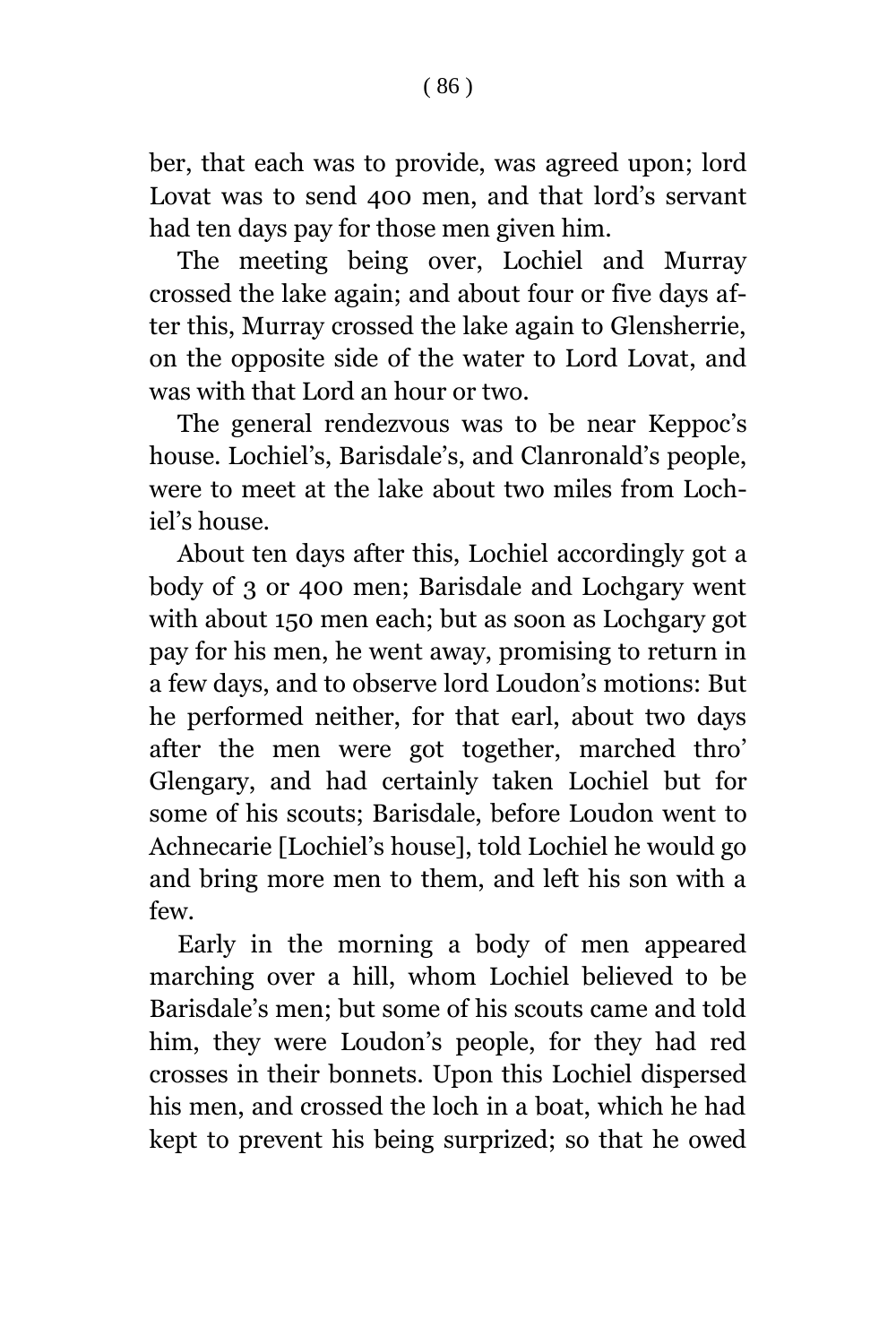his escape more to the red crosses, than to the care of Lochgary, or to the *honesty* of Barisdale.

Lord Lovat, and some others, took different routs. Secretary Murray, and some others staid with Lochiel, till they got to Lochleven, near Glencoe; and after being there some time, sir David Murray, secretary Murray, doctor Cameron, and the rev. Mr. John Cameron, went from thence to Glenlyon, and continued there twelve or fourteen days. From that place they went to Glenorchie, where secretary Murray was taken very ill, and desired they should return; so sir David Murray went south, and captain Macnab went with him to the Braes of Balquhiddar, and provided him a horse and cloaths, and the rest returned to Lochiel again.

Sir David went as far as Whitby in Yorkshire, where he was taken prisoner, in trying to get off, and was sent to York, there he was tried and condemned, but was afterwards reprieved; and discharged on the of August 7, 1748, upon condition That he should quit these realms for life.

After staying a little time with Lochiel, secretary Murray went southwards, and was at Mr Hunter's of Polmood, his brother in-law, on the 28th of June after the battle of Culloden, being about four miles off his own house at Broughton, in the great road to England, by Carlisle. The evening of the night that he was taken, a boy went from his brother's to Broughton, where a party of soldiers were, and told them, to ground and take him, which in the night they did, and next day set forwards with him for Edinburgh, where, when he arrived, he was so drunk that he could not speak to Justice Clerk, till after a few hours sleep, and then he was